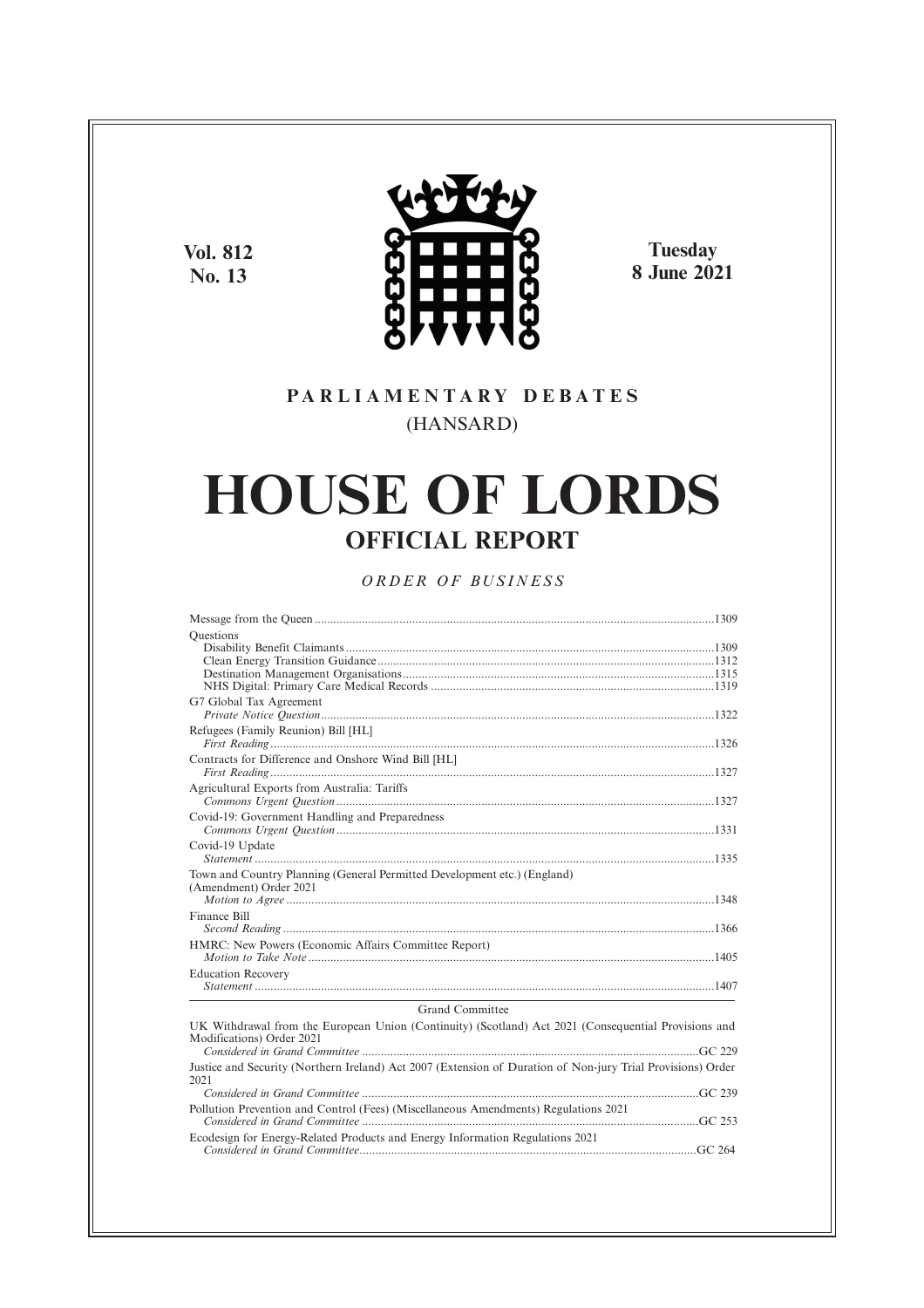Lords wishing to be supplied with these Daily Reports should give notice to this effect to the Printed Paper Office.

No proofs of Daily Reports are provided. Corrections for the bound volume which Lords wish to suggest to the report of their speeches should be clearly indicated in a copy of the Daily Report, which, with the column numbers concerned shown on the front cover, should be sent to the Editor of Debates, House of Lords, within 14 days of the date of the Daily Report.

> *This issue of the Official Report is also available on the Internet at* https://hansard.parliament.uk/lords/2021-06-08

In Hybrid sittings, [V] after a Member's name indicates that they contributed by video call.

The following abbreviations are used to show a Member's party affiliation:

| <b>Abbreviation</b> | <b>Party/Group</b>                 |
|---------------------|------------------------------------|
| CВ                  | Cross Bench                        |
| Con                 | Conservative                       |
| <b>DUP</b>          | Democratic Unionist Party          |
| GP                  | Green Party                        |
| Ind Lab             | Independent Labour                 |
| Ind SD              | <b>Independent Social Democrat</b> |
| Ind UU              | Independent Ulster Unionist        |
| Lab                 | Labour                             |
| Lab Co-op           | Labour and Co-operative Party      |
| LD                  | Liberal Democrat                   |
| LD Ind              | Liberal Democrat Independent       |
| Non-afl             | Non-affiliated                     |
| PC                  | Plaid Cymru                        |
| <b>UKIP</b>         | UK Independence Party              |
| UUP                 | <b>Ulster Unionist Party</b>       |

No party affiliation is given for Members serving the House in a formal capacity, the Lords spiritual, Members on leave of absence or Members who are otherwise disqualified from sitting in the House.

© Parliamentary Copyright House of Lords 2021,

*this publication may be reproduced under the terms of the Open Parliament licence, which is published at www.parliament.uk/site-information/copyright/.*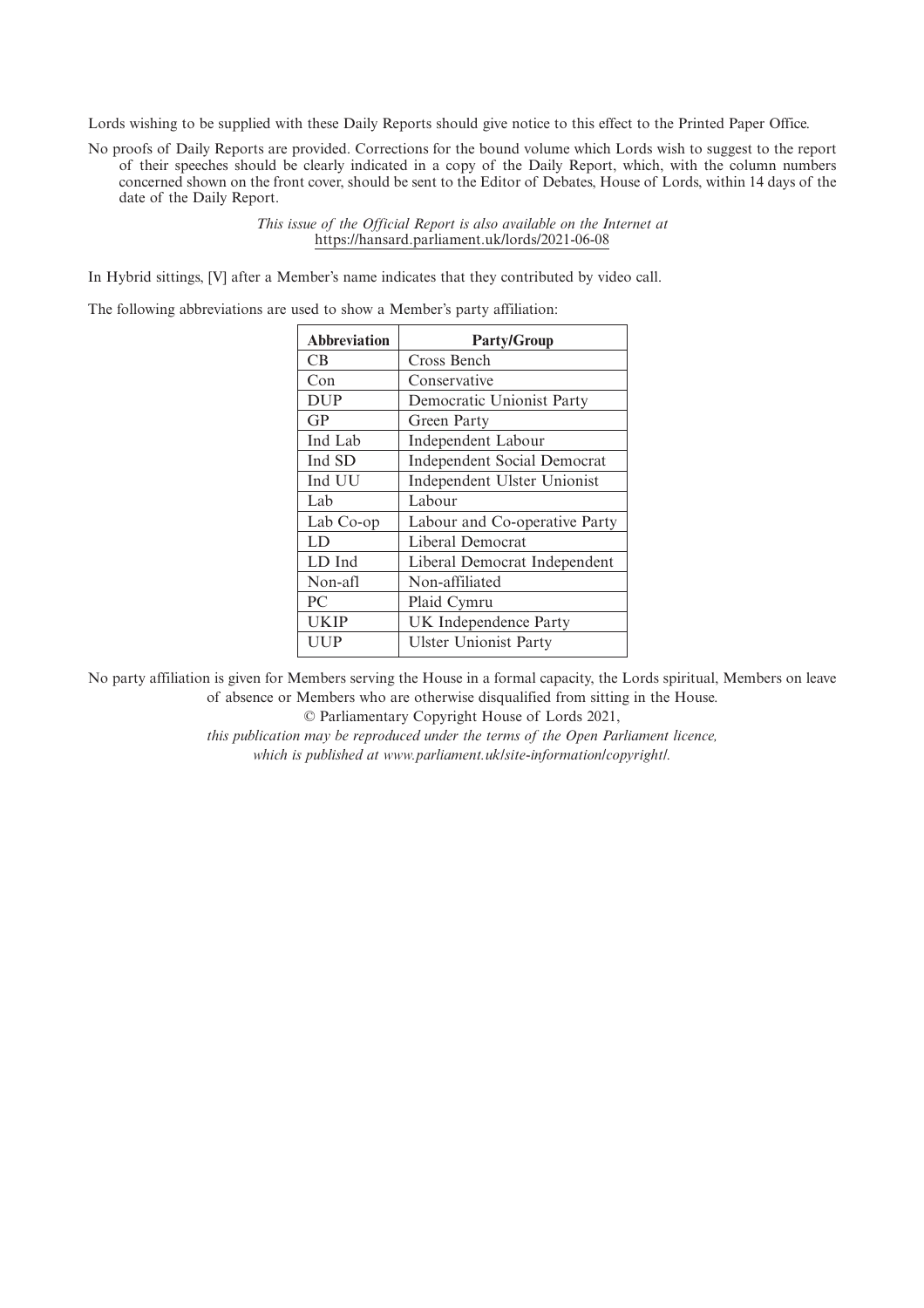### House of Lords

*Tuesday 8 June 2021*

*The House met in a hybrid proceeding.*

*Noon*

*Prayers—read by the Lord Bishop of Carlisle.*

### *12.06 pm*

**The Lord Speaker (Lord McFall of Alcluith):** My Lords, the Hybrid Sitting of the House will now begin. Some Members are here in the Chamber, others are participating remotely, but all Members will be treated equally. I ask all Members to respect social distancing and wear face coverings while in the Chamber except when speaking. If the capacity of the Chamber is exceeded, I will immediately adjourn the House.

### **Message from the Queen**

### *12.07 pm*

**The Lord Chamberlain (Lord Parker of Minsmere):** My Lords, I have the honour to present to your Lordships a message from Her Majesty the Queen, signed by her own hand. The message is as follows:

"I have received with great satisfaction the dutiful and loyal expression of your thanks for the speech with which I opened the present Session of Parliament."

**The Lord Speaker:** My Lords, Oral Questions will now commence. Please can those asking supplementary questions keep them no longer than 30 seconds and confined to two points? I ask that Ministers' answers are also brief.

### **Disability Benefit Claimants** *Question*

*12.07 pm*

### *Asked by Baroness Thomas of Winchester*

To ask Her Majesty's Government what steps they are taking to ensure that guidance to frontline staff on how to treat vulnerable disability benefit claimants is followed.

**Baroness Scott of Bybrook (Con):** The DWP has a range of methods in place to ensure that front-line colleagues follow the guidance correctly when supporting vulnerable customers. These include quality checking of calls with claimants, examining notes and other actions, as well as checking the technical aspects of a case. DWP staff also have clear escalation routes in place to help colleagues support vulnerable customers. These include referral to vulnerable customer champions and advanced customer support senior leaders, who can help where additional support needs are identified.

**Baroness Thomas of Winchester (LD) [V]:** My Lords, I welcome that reply as far as it goes, but what we need to know now is what measures the Government have in place to identify vulnerable disability claimants who have died, some by suicide and some by serious harm in which the DWP or its contractors may be implicated.

**Baroness Scott of Bybrook (Con):** We feel very sad about anyone who takes our DWP welfare and is made sick or, sadly, dies; our hearts go out to them. However, we have made a range of improvements, increasing staff awareness of the vulnerability of claimants and how to respond to that. Training now includes mental health awareness, unconscious bias training and how to manage specific vulnerabilities such as homelessness and domestic abuse.

**Baroness Bryan of Partick (Lab) [V]:** Does the Minister agree that the problems relating to welfare benefits are less to do with staff guidance and more to do with the low levels of benefits, along with the inflexibility of the system? Does she accept that however well trained front-line staff are, they cannot compensate for a system that Disability Rights UK has described as unfit for purpose?

**Baroness Scott of Bybrook (Con):** I am sorry, but I do not agree with the noble Baroness. Over the past 18 months we have invested heavily in welfare. The most important thing we do is to look after our vulnerable customers and make sure that they get the welfare they are entitled to.

**Baroness Eaton (Con) [V]:** My Lords, front-line staff will deal not only with people with disabilities but those suffering with mental health conditions. Many of these conditions may not be obvious to staff. What training do front-line staff receive on mental health conditions?

**Baroness Scott of Bybrook (Con):** My noble friend is correct that this is also about mental health conditions. Since 2018, the DWP has provided training on supporting vulnerable customers. That training goes out to all new staff in service delivery. We have also been rolling out further training on mental health behaviour and relationships. This is supported by comprehensive guidance covering a range of different complex needs. For disability benefits assessments, health professionals will have undergone comprehensive recent training on functional disability and mental health conditions. Mental health function champions provide additional expertise to those teams within the assessment centres.

**Lord Addington (LD):** My Lords, there is a history here of the first interview not going well and not establishing the underlying problem. What training training is not the right word—what freedom is given to the initial interviewer to say, "I do not understand everything that is going on here", and to be able to call for help? Will this be taken as a benefit and not something that is simply slowing down the system?

**Baroness Scott of Bybrook (Con):** I know that the noble Lord understands these systems very well. All health professionals receive comprehensive training in disability analysis, which includes an evaluation of how medical conditions affect claimants in their day-to-day activities, as well as awareness training in specific conditions. He probably knows that with regard to autistic spectrum disorder, staff are working with the Autism Alliance to develop further training specifically to help people who find those first interactions with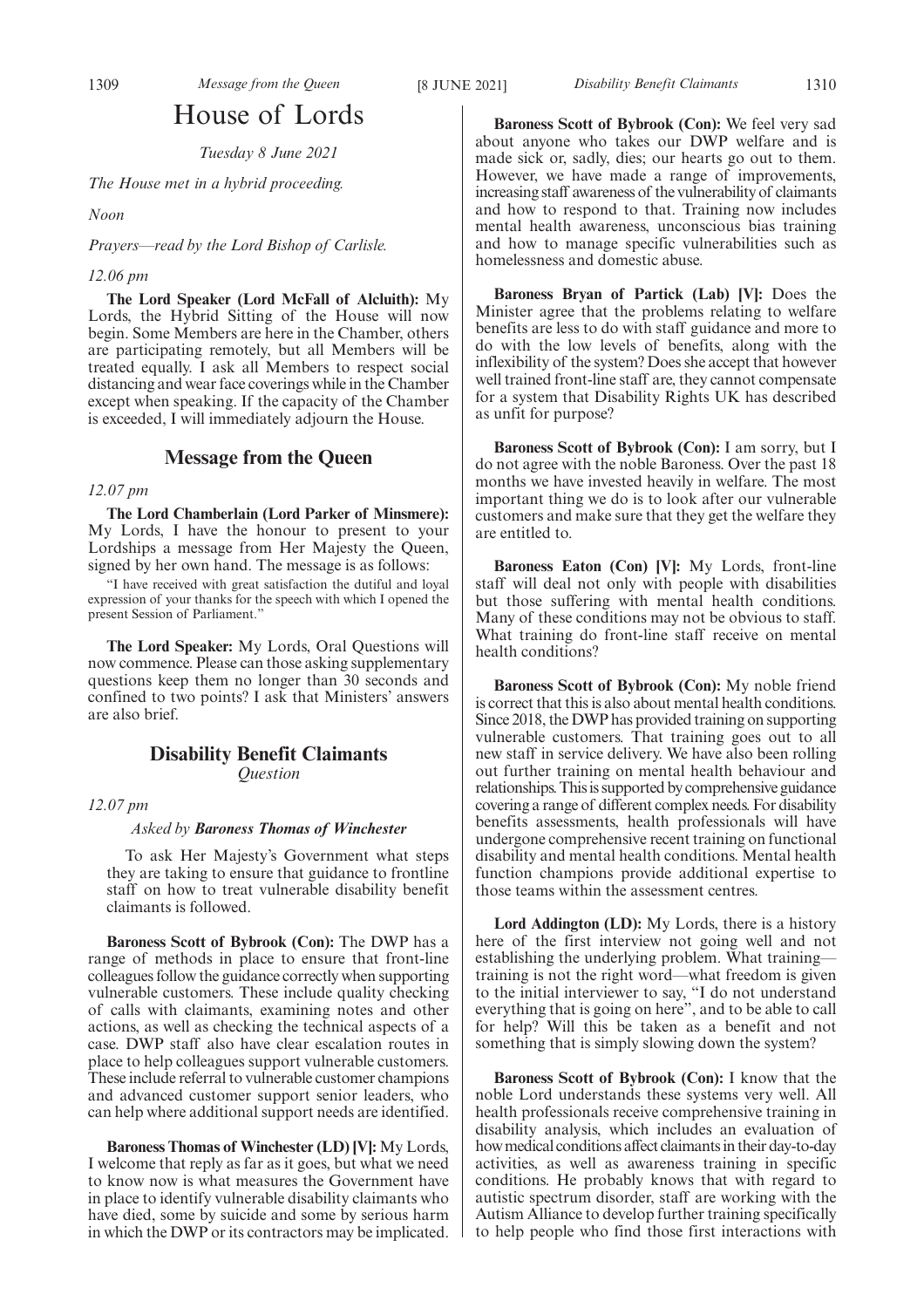[BARONESS SCOTT OF BYBROOK]

the system very difficult. We are also putting clear markings on assessments when they are first made in order to identify those people with vulnerabilities.

**Baroness Fookes (Con):** My Lords, I am interested in the work of the Serious Case Panel. Is my noble friend able to give me an update on the work of this panel and its progress?

**Baroness Scott of Bybrook (Con):** My Lords, the Serious Case Panel was established only last year—2020. It has now met five times and it is going to meet very soon—later this month. The panel does not investigate individual cases; it considers themes arising from a range of sources, including internal process reviews and front-line feedback, which is important. It also agrees recommendations for organisational learning, where needed, and will assign a director-general for committee accountability for delivering these recommendations within the department. It may be useful for noble Lords to know that the panel's terms of reference and minutes from all its meetings can be seen on GOV.UK.

**Lord Wigley (PC) [V]:** My Lords, I declare my registered links with Mencap. Does the department have any staff members specifically trained to communicate with people suffering from learning disabilities? If so, does the department take proactive steps to make known to such people, and to their carers, that this facility does in fact exist?

**Baroness Scott of Bybrook (Con):** My Lords, yes, we do. We have mental health function champions. The assessment of mental, cognitive and intellectual function is an integral part of all disability benefit assessments. Health professionals have undergone comprehensive training in the functional assessment of disabilities and that includes mental health conditions.

**Baroness Sherlock (Lab) [V]:** My Lords, we have a systemic problem. The NAO found that at least 69 suicides could be linked to problems with benefit claims and that the DWP had failed to investigate many of those cases properly or learn from them. The Minister mentioned the Serious Case Panel. I have looked at those minutes and I am sorry to say that they are so brief and redacted as to be pretty much entirely unrevealing. How can the House be assured that every recommendation from an internal process review will in future be implemented?

**Baroness Scott of Bybrook (Con):** There are three different panels here. We have the internal review panel, which looks, as the noble Baroness said, into specific cases. Then there is an internal process review group of senior officers and leaders in the DWP who will look at the IRP actions and feed into the wider organisation. That is important. Then we have the Serious Case Panel, which considers systemic themes and issues coming from IPRs and learns from them and acts on them.

**Lord Flight (Con):** My Lords, what training and support have Her Majesty's Government put in place for staff who may be dealing with people with suicidal thoughts or plans?

**Baroness Scott of Bybrook (Con):** My noble friend raises an important issue. Comprehensive guidance is available to all work coaches and case managers on how to deal with threats of self-harm. This guidance applies to all methods of communication, including the online journal. When a threat of self-harm is identified, agents follow a six-point plan and I am happy to let my noble friend have that. The plan helps them take the right action, at the right time, to ensure that the customer receives the support they need.

**Baroness Bennett of Manor Castle (GP):** My Lords, the Minister has given us an extensive account of mental health training. I am sure she is aware of the Z2K #*PeopleBeforeProcess* report which looked at PIP payments. One of the respondents to the survey behind that report said that the assessor

"noted in the report that I couldn't have mental health problems as I wasn't rocking back and forward."

How does the Minister account for that statement and many others in that report in the light of the training she outlined?

**Baroness Scott of Bybrook (Con):** All I can say to the noble Baroness is that that is obviously unacceptable. The DWP will look at that report and take action.

**The Lord Speaker (Lord McFall of Alcluith):** My Lords, the time allowed for this Question has elapsed and we now come to the second Oral Question.

### **Clean Energy Transition Guidance** *Question*

*12.19 pm*

### *Asked by Baroness Blackstone*

To ask Her Majesty's Government what assessment they have made of the impact their document *Aligning UK international support for the clean energy transition guidance*, published on 31 March, will have on international fossil fuel investment; and what discussions they have had with other Governments about implementing such guidance.

**Baroness Bloomfield of Hinton Waldrist (Con):** The Government are grateful for the positive response from international partners to this new world-leading UK policy position. We have held productive discussions with like-minded countries on this agenda, including through our G7 presidency and broader initiatives, such as the E3F export finance coalition. It is encouraging to see an increasing number of similar commitments from key partners, such as the United States, in aligning their support towards clean energy.

**Baroness Blackstone (Ind Lab):** My Lords, I very much welcome the Government's new policy ending support for overseas fossil fuel projects, but the CDC is able to make investments in financial institutions, which, in turn, will continue to make investments in fossil fuels. How are the Government going to stop public money supporting fossil fuels in this way?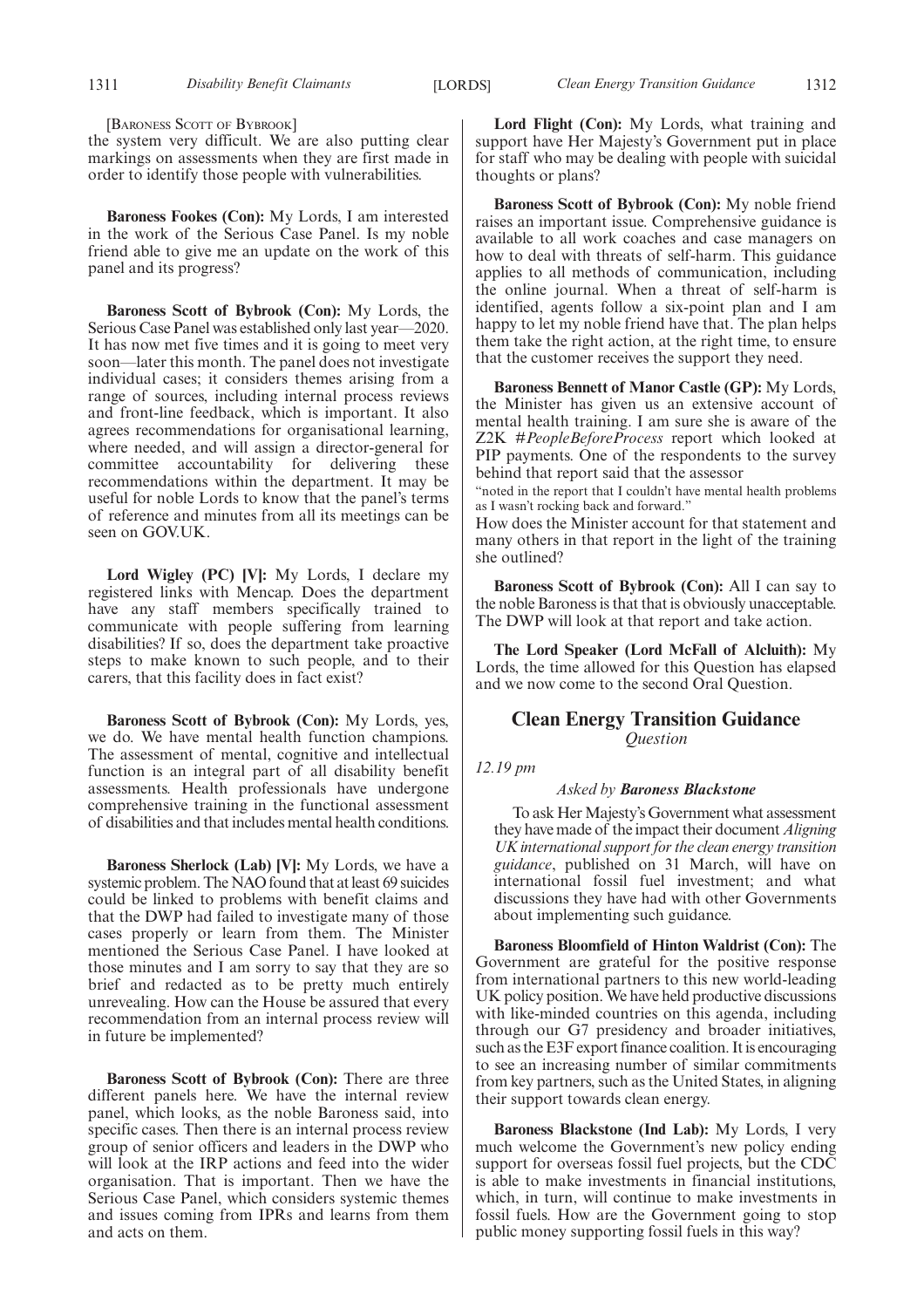**Baroness Bloomfield of Hinton Waldrist (Con):** The noble Baroness will understand that the CDC has an independent board, but its policy is fully aligned with the Government's by excluding fossil fuel investments, except under certain tightly limited circumstances. As such, the policy excludes future investment in the vast majority of fossil fuel subsectors, including coal, oil and upstream gas exploration and production. It has invested over \$1 billion of climate finance in the past three years and set a target for 30% of all new commitments, in 2021, to be on climate finance.

**Lord Grantchester (Lab):**The Government's guidance states:

"Support for unabated gas fired power generation is conditional on: a country having a credible NDC"—

nationally determined contribution—

"and long-term decarbonisation pathway to net zero by 2050 in line with the Paris Agreement".

There are other conditions. How do the UK Government reach this determination? Is this made known to companies and published before any applications for export finance support are made? Will the Government have a traffic light system for this?

**Baroness Bloomfield of Hinton Waldrist (Con):** As I said, the guidance document was very tightly worded and there is a set of tightly defined criteria that must be met before any support for unabated gas power is approved. This judgment as to whether the criteria are met will be based on all available evidence sought from the relevant project sponsor, the financing institution, the partner Government and the advice of experts in the relevant department or departments. Based on this evidence, and in borderline cases with the approval of relevant Ministers, proposals will be judged either to meet the tightly defined criteria and approved or not. I am afraid I have no knowledge of the intention to introduce a traffic light system.

**Lord Oates (LD):** Will the Government use the opportunity of the G7 meeting later this week and COP 26 at the end of the year to seek international support for reform of the capital requirement and Solvency II regulations, so that risk weightings relating to the funding of fossil fuel exploration and exploitation adequately reflect the macroprudential risk that such activities pose to the international financial system and the global economy as a whole, not to mention the future of the planet?

**Baroness Bloomfield of Hinton Waldrist (Con):** I thank the noble Lord for his question and might write to him on some of the detail. I can say that the UK is a leader in ambitious climate action, both domestically, with the most ambitious emissions-reduction target in the group, and internationally, doubling our international climate finance to £11.6 billion from 2021 to 2025. This policy decision and its swift implementation demonstrate our commitment and, over the coming months, we will work closely with like-minded partners to see similar principles adopted elsewhere. When the Prime Minister launched the UK's presidency of COP 26 in February last year, he pledged our ambition for COP 26 to be the point where the world comes together, "with the courage and the technological ambition to solve man-made climate change".

We want to see our policy act as a catalyst for others, while still providing finance for the right projects in countries that desperately need power.

**Lord Lilley (Con) [V]:** My Lords, if, as we are told, power from renewables is cheaper than power from fossil fuels, would this measure not be unnecessary, since no developing country would want to build fossil fuel power stations? If, however, that assertion about the cheapness of renewables is a fib, and our policy is to reduce the supply of cheap fossil fuel power and to force countries to rely on more expensive renewables, how will this help poor countries to develop?

**Baroness Bloomfield of Hinton Waldrist (Con):** Solar and wind are indeed now cheaper than existing coal and gas power plants in most of the world. Investments in fossil fuels will become increasingly risky, including for developing countries. Shifting away from fossil fuels is compelling, from both a climate and an economic perspective. The priority for the UK is to support renewable energy as the default choice, enabling us to continue to support developing countries to meet their growing energy needs and increase access to electricity, in line with both the sustainable development goals and the Paris Agreement. The UK has launched the Energy Transition Council to bring together political, financial and technical leaders, but one still has to remember that 600 million of the population of Africa have no access to any electricity.

**Baroness McIntosh of Pickering (Con):** My Lords, I am delighted to support this policy and welcome its emphasis on renewables. Will my noble friend take this opportunity to confirm that there will be a moratorium on fracking activities, either in this country or abroad, which the Government might be tempted to support? While I support helping countries urgently in need of power, it seems odd that UK Export Finance provided £47.6 million of support to build two of the largest solar plants in Spain. Will my noble friend confirm that there were no worthy projects in this country that were perhaps deprived of support from UKEF, as a result?

**Baroness Bloomfield of Hinton Waldrist (Con):** I can confirm to my noble friend that there is already a moratorium on fracking in the UK. I have been told that the UK also does not support international fracking. The moratorium came in following events during fracking operations at the end of 2019, and the Government confirm that we will take a presumption against issuing any further hydraulic fracking consents. This sends a clear message to the sector and to local communities that, on current evidence, fracking will not be taken forward in England. I am not sure of the exact details of the solar project in Spain, but I can confirm that export finance is given to projects where there is a significant benefit to the UK supply chain. If I have got that wrong, I will write and correct.

**Baroness Sheehan (LD):** My Lords, in announcing the ending of support for fossil fuel projects abroad, there was mention of exceptions for some projects. I wonder whether the Minister could give a list of these or, if more appropriate, just mention a few now and write to me with a complete list.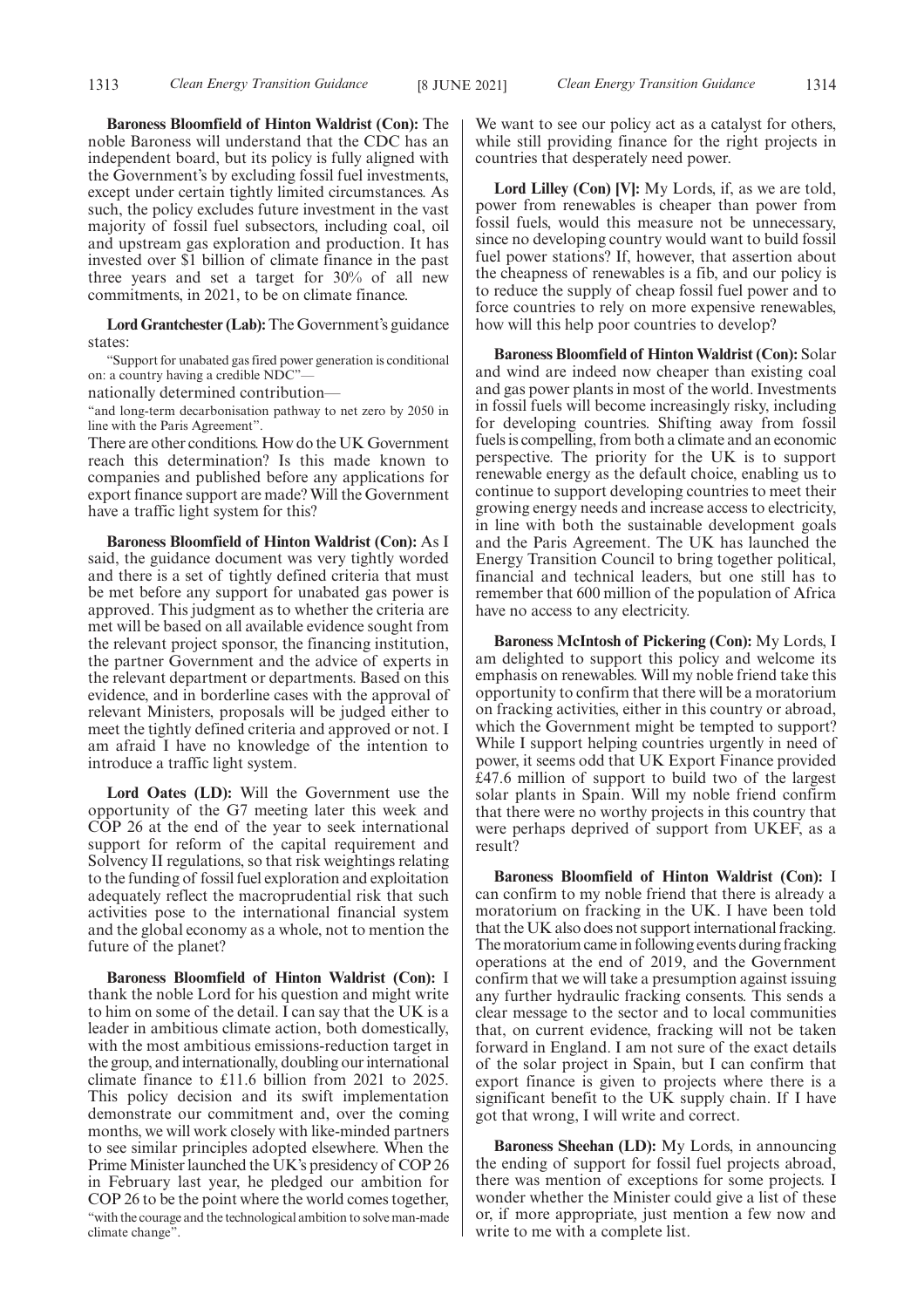**Baroness Bloomfield of Hinton Waldrist (Con):** There are a number of exemptions from this, one of which is providing support and promoting exports that improve the efficiency, health and safety, and environmental standards of existing assets. We will also support projects that assist with the decommissioning of existing fossil fuel assets and support gas power where it is part of a credible emissions-reduction plan, in line with the Paris Agreement. This goes back to the question from the noble Lord, Lord Grantchester, on how we will evaluate these projects. The investment must not delay or diminish the transition of that country to renewables and there must be no risk of it becoming a stranded asset due to climate change factors.

**Baroness Jones of Moulsecoomb (GP):** Is it not slightly hypocritical of our Government to pontificate on this issue when they are funding, through the British taxpayer, a fossil fuel plant project in Mozambique?

**Baroness Bloomfield of Hinton Waldrist (Con):** The Mozambique project is one of huge controversy. It was supported by UK Export Finance in July 2020 under previous policies and would not be approved today. It has now contractually committed to that support. UKEF will continue to monitor that situation closely. All support provided by UKEF has been in line with the scope of the new policy since March, which ends new direct financial or promotional support for the fossil fuel energy sector, other than in the limited circumstances I have outlined. It aligns support with clean energy.

**Baroness Scott of Needham Market (LD) [V]:** My Lords, one of the many exemptions to the policy is for countries that do not have a reliable or complete electricity grid—for example, Nigeria, where the UK recently invested in a gas and diesel power company. Do the Government intend to put an end date on this exemption or will we continue to support fossil fuelgenerated power indefinitely?

**Baroness Bloomfield of Hinton Waldrist (Con):** I know that there are agreements in the policy to review it at certain intervals and I suspect that we will allow these exemptions until the next policy review. But, as I said, there are 600 million people in Africa with no access to electricity, and we cannot hold back development where we can assist by providing some form of grid or power system in the interim.

**The Lord Speaker (Lord McFall of Alcluith):** My Lords, all supplementary questions have been asked and we now move to the next Question.

### **Destination Management Organisations** *Question*

*12.29 pm*

### *Asked by Lord Ravensdale*

To ask Her Majesty's Government what assessment they have made of the role destination management organisations can have in support the recovery of the (1) national, and (2) international, visitor economy from the impact of the COVID-19 pandemic; and what support they are providing to such organisations.

**Lord Ravensdale (CB) [V]:** I beg leave to ask the Question standing in my name on the Order Paper and, in so doing, note that I am co-chair of the Midlands Engine APPG.

**TheParliamentaryUnder-Secretaryof State,Department for Digital, Culture, Media and Sport (Baroness Barran) (Con):** My Lords, in March the Government commissioned an independent review of the destination management organisations in England to look at these issues. The review is ongoing and will report later in the summer. It will make recommendations on how DMOs might best be structured and funded to support the post-Covid recovery of the tourism sector. Last year, the Government provided £2.3 million in financial support to England's DMOs so that they could continue to carry out vital business support roles during the pandemic.

**Lord Ravensdale (CB) [V]:** I thank the Minister for that response. Local connections and knowledge of place are key for DMOs. Does the Minister agree on the importance of community-based action for DMOs and that freedom from hierarchical structures is key in helping them undertake their role effectively—for example, freedom from the constraints inherent in local government structures and strengthening connections with LEPs, town funds and future levelling-up opportunities?

**Baroness Barran (Con):** The noble Lord will be aware that there are several different models of DMO, but the Government recognise the point that he makes about the important role that DMOs currently play in supporting local communities, sharing their expertise and building connections across destinations. The review will consider the points he raises, taking into account current examples of best practice, and will make recommendations based on that.

**Baroness Rawlings (Con) [V]:**My Lords, what support for the recovery of these organisations are the Government giving regarding the resulting instability of endless changing of the red, amber and green countries?

**Baroness Barran (Con):** The Government recognise and regret the disruption to travellers, particularly those who had been planning trips to Portugal recently. We have provided £2.3 million in the last year specifically to support the destination management organisations in recognition of their crucial role.

**Baroness Wheatcroft (CB):** My Lords, in this country we are very lucky to have so many museums and art galleries that are free to the public. And yet, on occasion, DMOs have included in the list of things they can do for visitors "entry into the British Museum", et cetera. Will the Government undertake not to support any organisations that market themselves in this way?

**Baroness Barran (Con):** I am very happy to take the points raised by the noble Baroness back to colleagues in the department.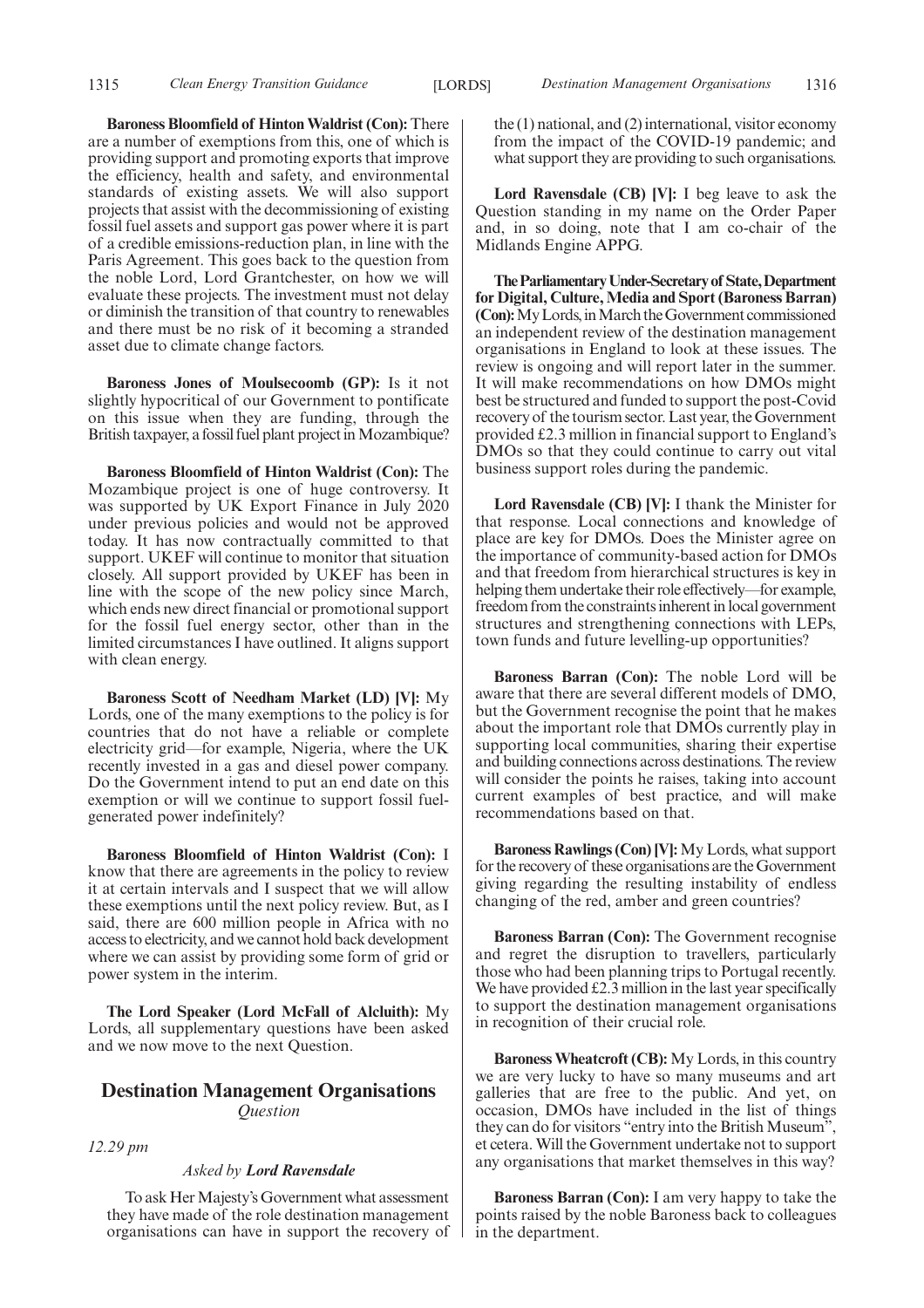**Baroness Merron (Lab):** My Lords, local authorities deserve praise for their work during the pandemic to promote staycations: getting people to fall back in love with the great British holiday either by exploring new places in our rich and varied country or revisiting childhood destinations. Are the Government considering giving these hard-pressed councils and destination management organisations additional financial and other support, at a time when the UK desperately needs to grow domestic tourism and the hospitality industry is suffering?

**Baroness Barran (Con):** The noble Baroness will be aware that the Government have given huge support—over £25 billion—to the tourism, hospitality and leisure sectors. We made an additional grant of £425 million specifically to local authorities, making clear that tourism and events were eligible for that funding, at the discretion of local authorities.

**Baroness Doocey (LD):** My Lords, a recent survey of tourism businesses by the Tourism Alliance highlighted some severe staffing problems: only 18% of businesses in the tourism and hospitality sector say that they have enough staff, and almost one-third have had to reduce their capacity, services or hours because they simply cannot get the staff. What action are the Government taking with DMOs to rectify this situation, which is wrecking the recovery not just of the tourism industry but of local economies?

**Baroness Barran (Con):** The noble Baroness makes a good point, but the picture is slightly more complicated than the one that she paints. She is right that there are areas of shortage, but in significant portions of the industry staff are still on furlough. There are great geographic variations on that, and we are working closely with the sector to assess how we can respond to the challenges it faces.

**Lord Smith of Hindhead (Con):** My Lords, can the Minister tell the House how the stronger towns funding, the future high streets fund, the levelling-up fund, the UK shared prosperity fund, the welcome back fund and the coastal community fund are being co-ordinated to provide a coherent strategy for tourism and, specifically, for seaside towns?

**Baroness Barran (Con):** I thank my noble friend for highlighting the varied and sustained support that the Government have been offering in the range of funds that he cited, some of which have been available since 2019 and others which are yet to be launched. We are working across Whitehall and with local and regional stakeholders, including DMOs, to make sure that ongoing investment in places reflects their local priorities and needs.

**The Earl of Clancarty (CB):** My Lords, following on from the question of the noble Baroness, Lady Merron, there is a question about how much the Government appreciate the important role local authorities should be playing in the visitor economy. The news of further job losses for visitor and museum staff, such as the 50% losses currently threatened in Harrogate Borough Council, is hugely worrying. Local authorities need to be given the resources to do the job intended for them.

**Baroness Barran (Con):** The Government absolutely recognise the role that local authorities play, and, as the noble Earl is aware, they are important funders of DMOs. The review will look at the right funding structure for these organisations going forward.

**Lord Moylan (Con):** My Lords, does my noble friend accept that regional transport authorities have an important role to play in welcoming and facilitating both national and international tourism? I am thinking, for example, of the sorts of visitor welcome centres that Transport for London has habitually maintained at major London rail termini. Will she take steps to ensure that funding is directed at keeping these in operation?

**Baroness Barran (Con):** The Government recognise the role that regional transport authorities can play in providing information and assistance to visitors, as my noble friend has outlined, particularly when they co-ordinate that work with the DMOs. I have already mentioned the £25 billion provided to support the sector, which has been one of the worst hit; we have supported over 87% of businesses in this area.

**Lord Vaizey of Didcot (Con):** The Government's support in that respect is very welcome. One of the themes of these questions is greater co-ordination between DMOs and greater co-ordination of funds. Are the Government planning a big domestic marketing campaign, given that Matt Hancock has turned us into a captive audience for domestic tourism?

**Baroness Barran (Con):** We are currently working with VisitBritain, VisitEngland and local partners, including DMOs, to champion the diverse tourism offer we have in this country through the Enjoy Summer Safely campaign. We spent £19 million on domestic marketing activity last year, and much more is planned for this year.

**Lord Berkeley of Knighton (CB) [V]:**My Lords, given that many visitors wish to see international artists, how much does the noble Baroness think this question is bound up with post-Brexit rules on touring, and the difficulty of getting artists to this country and getting our artists to other countries?

**Baroness Barran (Con):** The two issues obviously have a link. Particularly for international tourism into this country, the range of events we have traditionally offered has been very important. We are obviously trying to balance that with the safety of citizens.

**Baroness Gardner of Parkes (Con) [V]:** My Lords, in its recent submission to the Independent Review of Destination Management Organisations, the Local Government Association proposed that local councils should be given the power to reinvest the money generated by tourism into their local areas. Can the Minister comment on whether this recommendation will be supported by the Government, since local councils need to pay for the facilities to support such tourism?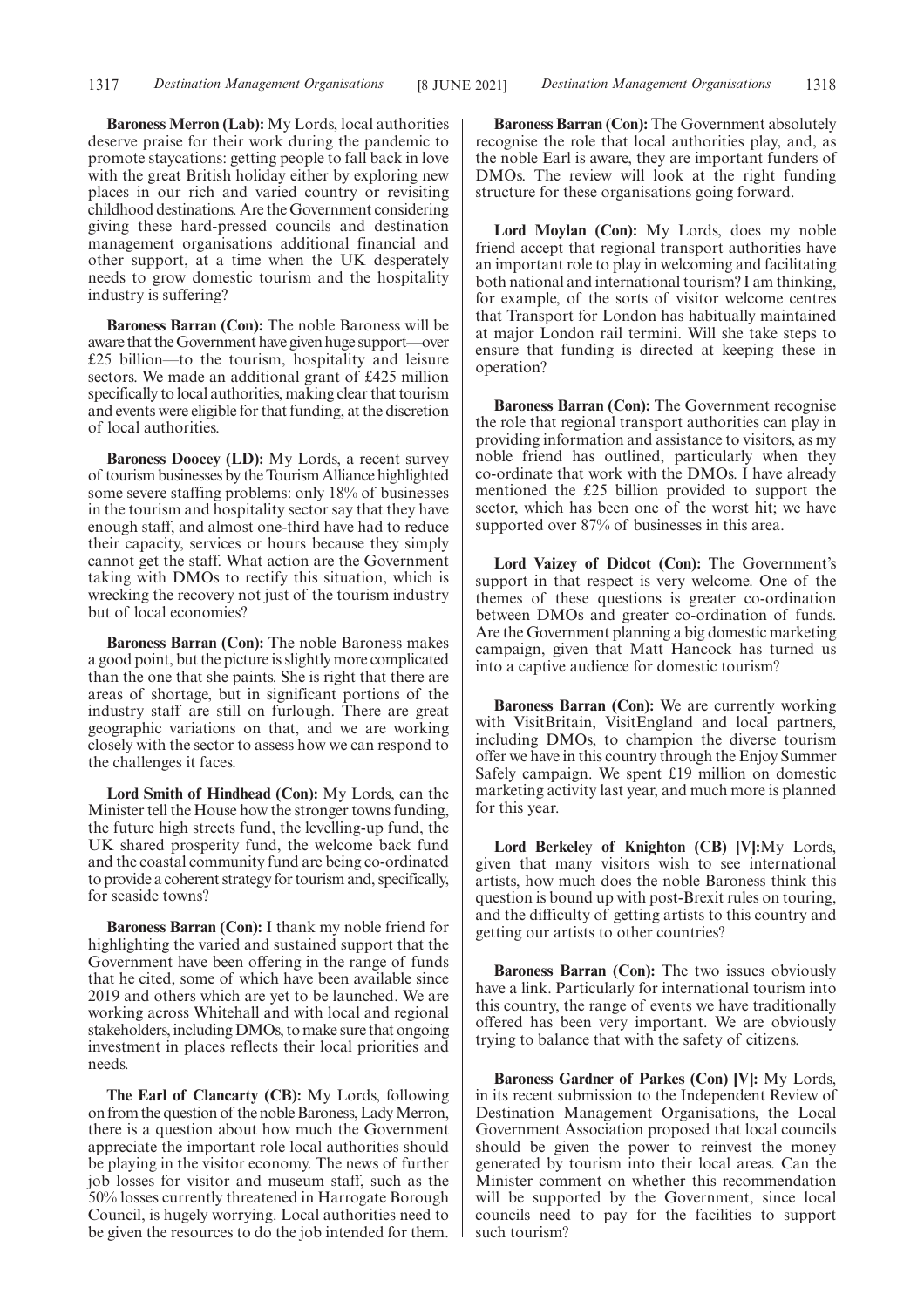**Baroness Barran (Con):** I really would not want to prejudge the review's findings. When we get those later this summer, we will respond on a way forward.

**The Lord Speaker (Lord McFall of Alcluith):** My Lords, all supplementary questions have been asked. We now come to the fourth Oral Question.

### **NHS Digital: Primary Care Medical Records** *Question*

*12.41 pm*

### *Asked by Baroness Cumberlege*

To ask Her Majesty's Government what assessment they have made of the plans by NHS Digital to collect primary care medical records; and in particular, the arrangements for (1) patient consent, and (2) the sharing of patient data with third party organisations.

**TheParliamentaryUnder-Secretaryof State,Department of Health and Social Care (Lord Bethell) (Con):** My Lords, data saves lives. We have seen that in the pandemic, and it is one of the lessons of the vaccine rollout. The GP data programme will strengthen this system and save lives. That is why we are taking some time to make sure it is as effective as possible, so the implementation date will now be 1 September. We will use this time to talk to patients, doctors and others to strengthen the plan, to build a trusted research environment and to ensure that the data is accessed securely.

**Baroness Cumberlege (Con) [V]:** My Lords, I am very grateful for the Minister's reply, especially hearing that this is all to be put back until 1 September. That is a very good decision, because we have heard that patients have not been able to get their GP to accept the information on the form for them to opt out of the proposed system. The system is not working at the moment, and we are very concerned. There was a thought that the system would be anonymised, but that is not what is proposed. It is pseudo-anonymisation, with NHS Digital having the capacity to identify individuals. There is no capacity for people to unanonymise. It needs a really thorough rethink. I very much congratulate—

**Lord Ashton of Hyde (Con):** Could I ask the noble Baroness to ask her question?

**Lord Bethell (Con):** I am enormously grateful for the noble Baroness's endorsement of our decision to delay the rollout. As the absolute epitome of the patient safety cause, she knows more than anyone the importance of data to that cause. I completely endorse the points she made.

**The Lord Bishop of Carlisle:** My Lords, informed consent is at the heart of good patient care. Can the Minister tell us what plans Her Majesty's Government have to inform patients that they have the right to opt out of having their personal medical information collected in this way? How will this be advertised?

**Lord Bethell (Con):** My Lords, engagement with the Royal Colleges, the BMA and GPs on a one-to-one basis has brought about a system that has a national data opt-out and a tier 1 opt-out with GPs. This is fully explained in all our materials and there has been a campaign to raise awareness among patients. We are taking a brief pause to ensure that patients have almost as much time as they could possibly have to make the decisions they would like to make. That is a wise decision in the circumstances.

**Lord Young of Norwood Green (Lab) [V]:** My Lords, by coincidence, I received a text from my GP surgery yesterday inviting me to click on a link if I wished to opt out of having my data shared. I do not. Does the Minister agree that data sharing plays a vital role in advancing diagnosis and cures for a range of diseases and illnesses? Of course we need to ensure that there is public trust on anonymity. Can he give us more information on that and on cybersecurity?

**Lord Bethell (Con):** I am grateful for the noble Lord's anecdote. It is no coincidence that he got the text yesterday. We have energetically promoted this opportunity to patients and we are grateful to those who have engaged. He is entirely right. Patient data played a critical role in the development of the shielding list during Covid, in the recovery clinical trials programme and in the vaccine priority list. Clinical data is essential for patient safety. That is why we are modernising the system by which we access it.

**Baroness Hollins (CB) [V]:** My Lords, the choice on the opt-out preference form is either:

"I do not allow my identifiable patient data to be shared outside of the GP practice for purposes except my own care", or:

"I do allow my identifiable patient data to be shared outside of the GP practice for purposes beyond my own care."

The big question is: what is identifiable? For some people with disability, mental health and/or trauma histories, data might be easily identifiable. I knew nothing of this until last week. I await with interest the noble Lord's reply.

**Lord Bethell (Con):** The nature of the data is very explicitly described in the documents that the noble Baroness will have referred to. If she likes, I would be very happy to send her a full set of details. Of course, many patients have engaged with the process and, like the noble Lord, Lord Young, have made the wise decision to remain enrolled in the system.

**Baroness Thornton (Lab):** My Lords, my honourable friend Jon Ashworth called for this delay yesterday in the Commons. It is not often that we can say thank you to the Minister at such short notice, but it is very welcome that the Government have agreed to this delay. The eighth Caldicott principle—I assume that the Minister is aware of the principles—makes it clear that it is important that there are no surprises for the public around how confidential information about them is used. If GP data can be used by a third party, be they public or private, how will that principle be fulfilled?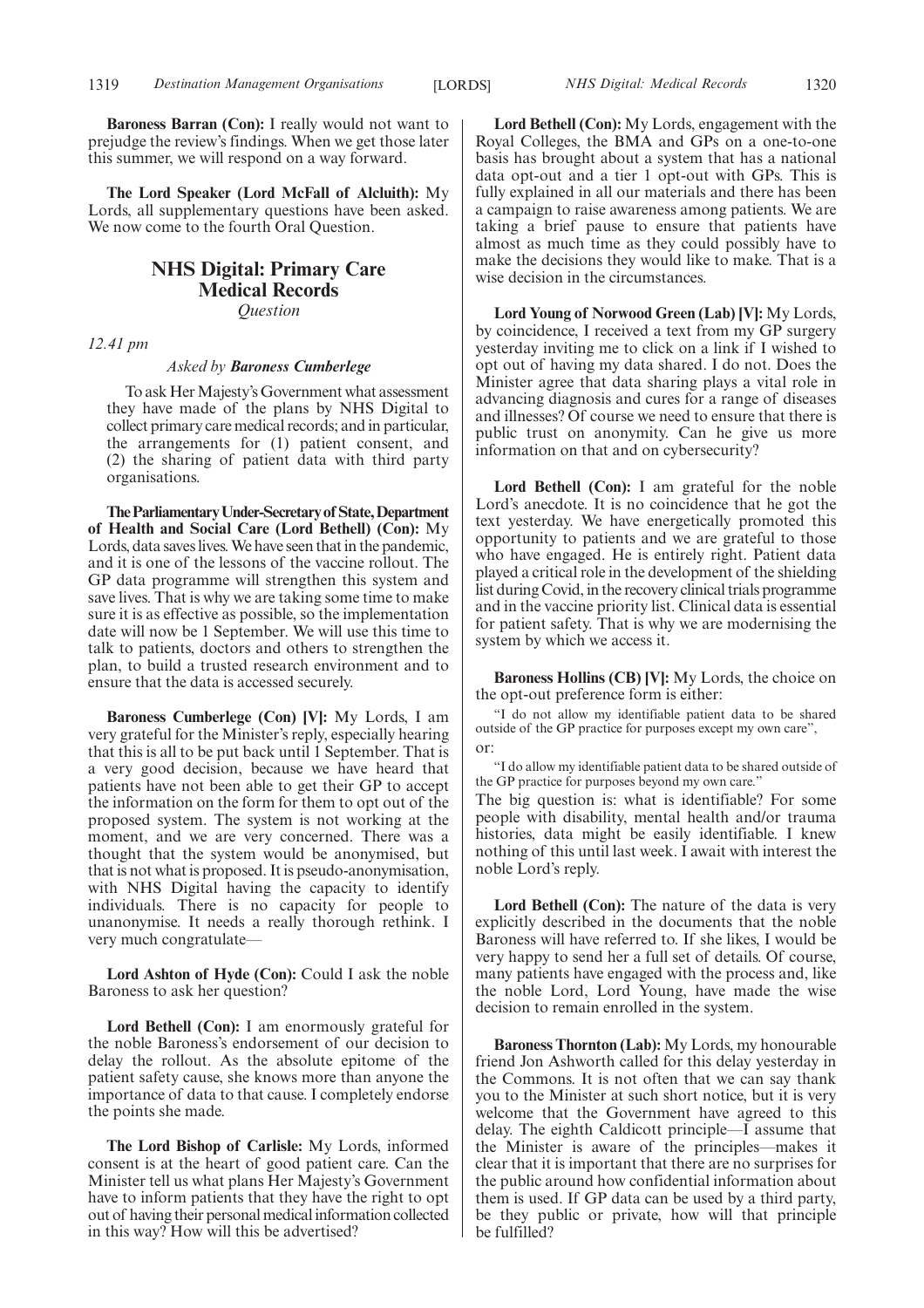**Lord Bethell (Con):** My Lords, I am grateful to the noble Baroness for her kind remarks. As she knows, there is an incredibly rigorous system for ensuring the safe curation of this data, and I pay tribute to the Caldicott Guardians, the ICO and the IGARD board, which has put in place a very tough and rigorous surveillance system to ensure that all the data sharing that goes on within the NHS complies with the legal requirements and the guidelines laid down by law and by the NHS. These are tough conditions and they are applied very rigorously.

**Baroness Brinton (LD) [V]:** My Lords, it is a relief to hear that there will be a delay, but I am astonished that the Government have left it this late. When will the data protection impact assessment for this be published, and will the Minister place a copy of the DPIA in the House Library, so that Members can read NHS Digital's own statements about the privacy risks and the impact of the programme? It might help the ICO in its deliberations about whether the system proposed is safe.

**Lord Bethell (Con):** I am grateful for the question. I will look into that date and share whatever materials are available.

**Lord Hunt of Kings Heath (Lab):** My Lords, I am fully behind the sharing of information, for the reasons that the Minister explained. But does he agree that to ensure public confidence, the Government have to do something about the current clunky opt-out approach that they have taken and make it easier, and publish the names of the companies to whom this information will be given and what they are paying for it? The Government must not hide behind commercial confidentiality. We as patients have an absolute right to know this.

**Lord Bethell (Con):** My Lords, I agree with the noble Lord that the opt-out system deserves to be looked at. We are undertaking a review of the opt-out system to streamline it along the lines that he described. However, he peddles a slightly false impression. There are extremely detailed considerations in the IGARD minutes, available online—39 pages from the last meeting—which go into great detail on the arrangements for the sharing of each piece of data. On payment for the data, I remind him that—as I am sure he already knows—these are payments for costs and not payments for any kind of charge. All data is shared for very strict reasons to do with research and planning. There are no other reasons for sharing the data.

**Lord Stirrup (CB):** My Lords, we urgently need better flows of clinical data between different parts of the NHS, but the public are understandably anxious, given the well-publicised data leaks and thefts of recent years, and particularly given that the proposed scheme is not limited to the NHS but includes external third-party commercial enterprises. Why have the Government done so poorly at explaining to the public the need for such information flows and the health benefits that they bring? Why have they not, at least in the first instance, constrained the sharing of data more narrowly, in order to build up the necessary degree of public confidence?

**Lord Bethell (Con):** My Lords, I contest the premise of that question. I have not had a single complaint from anyone who has had the vaccine or been on any prioritisation list for the vaccine. Tens of millions of people have had it and they embrace the fact that their clinical data was used to roll out the vaccine. I accept the noble and gallant Lord's point on explaining. We can do more to explain to the public. We want to engage the professions and the public in a story about how they can use their clinical data more emphatically. On the way in which the data is shared, it is already extremely tightly controlled. I would be glad to go through that with the noble and gallant Lord if that would be helpful.

**The Lord Speaker (Lord McFall of Alcluith):** My Lords, the time allowed for this Question has elapsed.

*12.52 pm*

*Sitting suspended.*

### **G7 Global Tax Agreement**

*Private Notice Question*

*1.01 pm*

### *Asked by The Lord Bishop of St Albans*

To ask Her Majesty's Government, further to the announcement of the G7 global tax agreement on 5 June, whether tech companies will pay more tax in the United Kingdom after the proposed removal of unilateral digital services taxes.

**Baroness Penn (Con):** My Lords, the reforms agreed by the G7 countries include a global minimum tax of at least 15% and changes to profit allocation rules that mean large digital companies will pay more tax in countries where their customers are located, including the UK. The detailed design of the new rules is still under consideration, so it would be premature to provide revenue estimates. When the rules are implemented, the revenue impact will be formally assessed and certified by the OBR.

**The Lord Bishop of St Albans [V]:** I congratulate the Chancellor and the Government on reaching this landmark agreement. It is a positive step towards a global level playing field and an end to the unjust practice of offshoring. While this is a welcome starting point, does the Minister agree with the Chancellor's assessment that this is a fair deal, given that the proposal now outlined clearly favours high-income countries at the expense of lower-income ones? Would it not be fairer for the Government to pursue a path on which additional tax revenues are distributed without preference being given to the countries in which multinationals are headquartered?

**Baroness Penn (Con):** I thank the right reverend Prelate for his words of welcome. This is indeed a significant agreement. I disagree with his assessment of what has been agreed so far. It will benefit all countries, including lower-income countries. As he will know, this is not the end of the process. A key part of this process so far and going forward is the OECD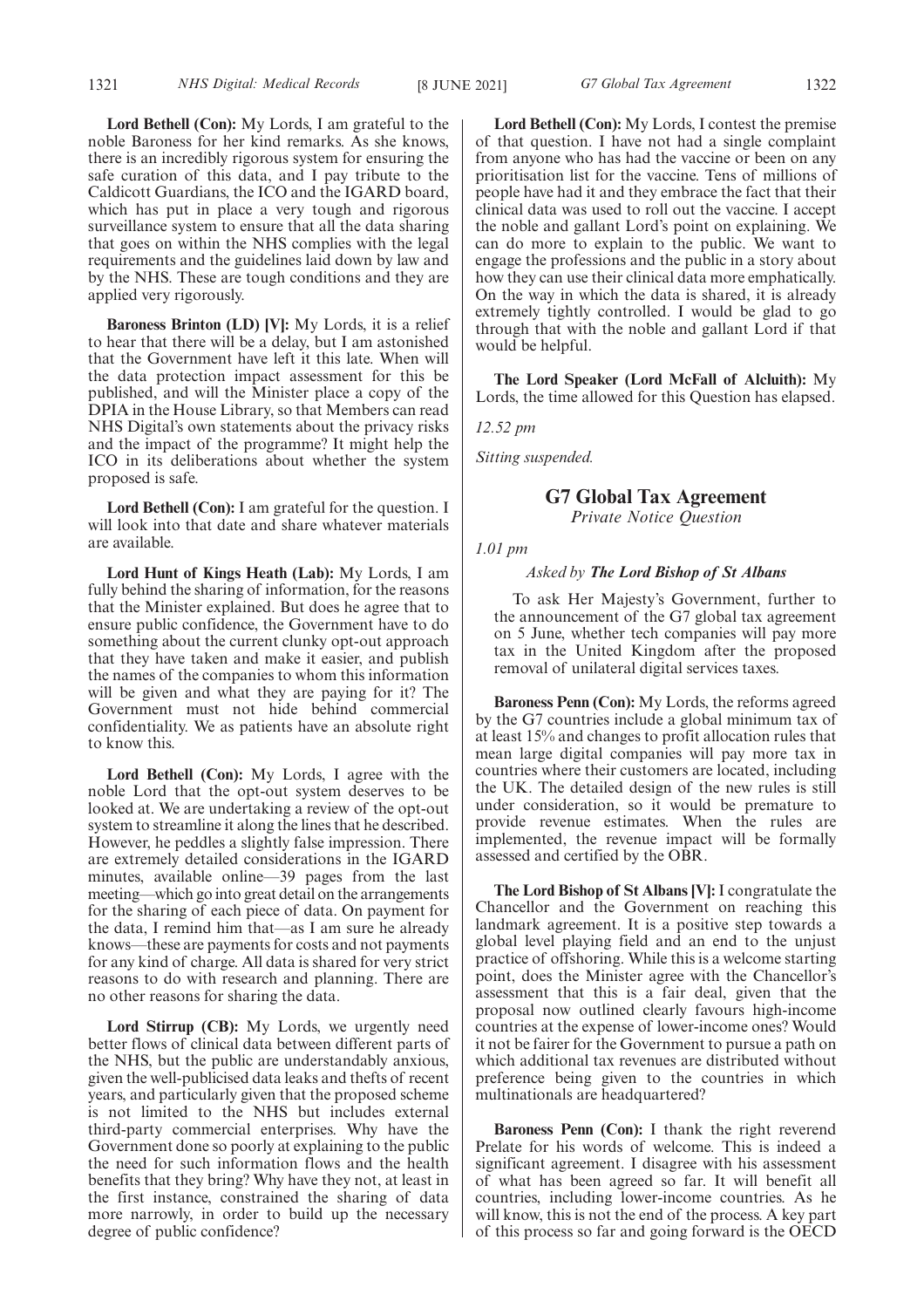[BARONESS PENN]

inclusive framework, which means that less economically developed countries have an equal voice in the final agreement to those that are more economically developed.

**Lord McKenzie of Luton (Lab) [V]:** My Lords, the global tax agreement is to be welcomed, despite inevitably leaving some unanswered questions. As we know, the agreement was struck among the G7—generally the most sophisticated and prosperous of Governments, with more developed tax systems. The tax avoidance industry has yet to be put loose on the detailed proposals to see how resilient they are. Concerns have already been expressed about a loophole being identified, with minimum tax applying only to profits exceeding a margin, and different business models—

**Viscount Younger of Leckie (Con):** Can the noble Lord please put his question?

**Lord McKenzie of Luton (Lab) [V]:** I am sorry. The question is: so far as further implementation is concerned, what support will be given by the sophisticated economies to the less sophisticated, which might struggle with some of this?

**Baroness Penn (Con):** My Lords, as I just said to the right reverend Prelate, the UK robustly supports the BEPS initiative being taken forward by the OECD's inclusive framework group, which includes more than 100 jurisdictions and ensures that less economically developed countries have an equal say in developing international solutions. I assure the noble Lord that the UK Government also put resources into developing countries to help them to build the tax resources they need, so that they can ensure the effective enforcement of rules and collection of taxation.

**Baroness Noakes (Con):** My Lords, a lot of the attention has been on the minimum tax rate announced as part of the agreement—I hope the Government will not be tempted to go above the 15%—but more important than the rate is what will be taxed. Does the Minister agree that the UK must not allow global rules to override our freedoms to incentivise investment through things such as freeports and super-deductions?

**Baroness Penn (Con):** I reassure my noble friend that the UK Government's freeports will not be affected by this announcement. Freeports are not about corporation tax directly but are designed to support a wide range of businesses with a wide range of tax offers focused on local regeneration, such as full relief from SDLT, enhanced capital and building allowances, business rates relief and NICs relief.

**Baroness Kramer (LD):** My Lords, does the Minister agree that the US has used its might and played a blinder? Countries such as the UK will of course see increases in tax revenues under the new global corporate tax schemes, but the overwhelming winner is the US Treasury. Could a better system to benefit the UK—and indeed many other countries, including developing countries—have been devised?

**Baroness Penn (Con):** My Lords, I am afraid I again disagree. The agreement we have reached, although only at a G7 level, is hugely significant and represents progress on work that started five years ago on this initiative but a lot longer ago under other initiatives. A key part of that work for the UK has been the inclusion of both pillars of this agreement. That is something the US had not always signed up to and is a key shift in its position from previous negotiations.

**Lord Harries of Pentregarth (CB) [V]:** The initiative of President Biden, supported by the G7, is very warmly to be welcomed, but a number of potential loopholes have already been exposed—for example, that this tax would not apply to profits below 10%, when it is perfectly possible for companies to manipulate their figures so that in particular countries their profits are below 10%. Are the Government committed to closing off all those loopholes, so that these big corporations really do pay their fair share of the tax?

**Baroness Penn (Con):** My Lords, I emphasise again that the G7 agreement was a really important milestone in progressing this international work on tax. It is only the first step towards that agreement, and there is much more detail to be worked on. The next step will take place at the G20 next month, when more details will be discussed with a wider range of countries.

**Lord Leigh of Hurley (Con):** I will pick up on the point made by the noble and right reverend Lord, Lord Harries. While we all welcome the progress made, does my noble friend not agree that companies, such as Amazon in particular, will generate less than a 10% margin, mainly due to their monopolistic position, therefore avoiding the tax? Would it therefore not be sensible to retain the digital services tax and beef it up so that the tax cannot be passed on to suppliers, as is currently the case, and more importantly so that profits made on goods sold outside the marketplace are also fairly taxed?

**Baroness Penn (Con):** My Lords, I cannot comment on individual companies. As part of the further work we are doing, we are considering how pillar 1 will apply to groups that have different activities and business lines, some of which may meet the scoping criteria and some of which may not. Pillar 1 is designed to respond to concerns around international tax rules not adequately dealing with digital businesses generating profits in countries where they do not have physical presences. Online sales businesses are not necessarily within that. We recognise the concerns about tax treatment of online retailers; that is why we are doing other work across the tax system, such as the fundamental review of business rates. In the call for evidence we asked about the scope and potential impacts of an online sales tax, for example.

**Lord Tunnicliffe (Lab):** My Lords, I recognise that the Minister does not feel she is able to offer an estimate of the amount of additional tax, but could she at least give us an indication of when the additional tax might arise?

**Baroness Penn (Con):** My Lords, that is also subject to ongoing negotiations, including at the G20 next month. I assure the noble Lord that the digital services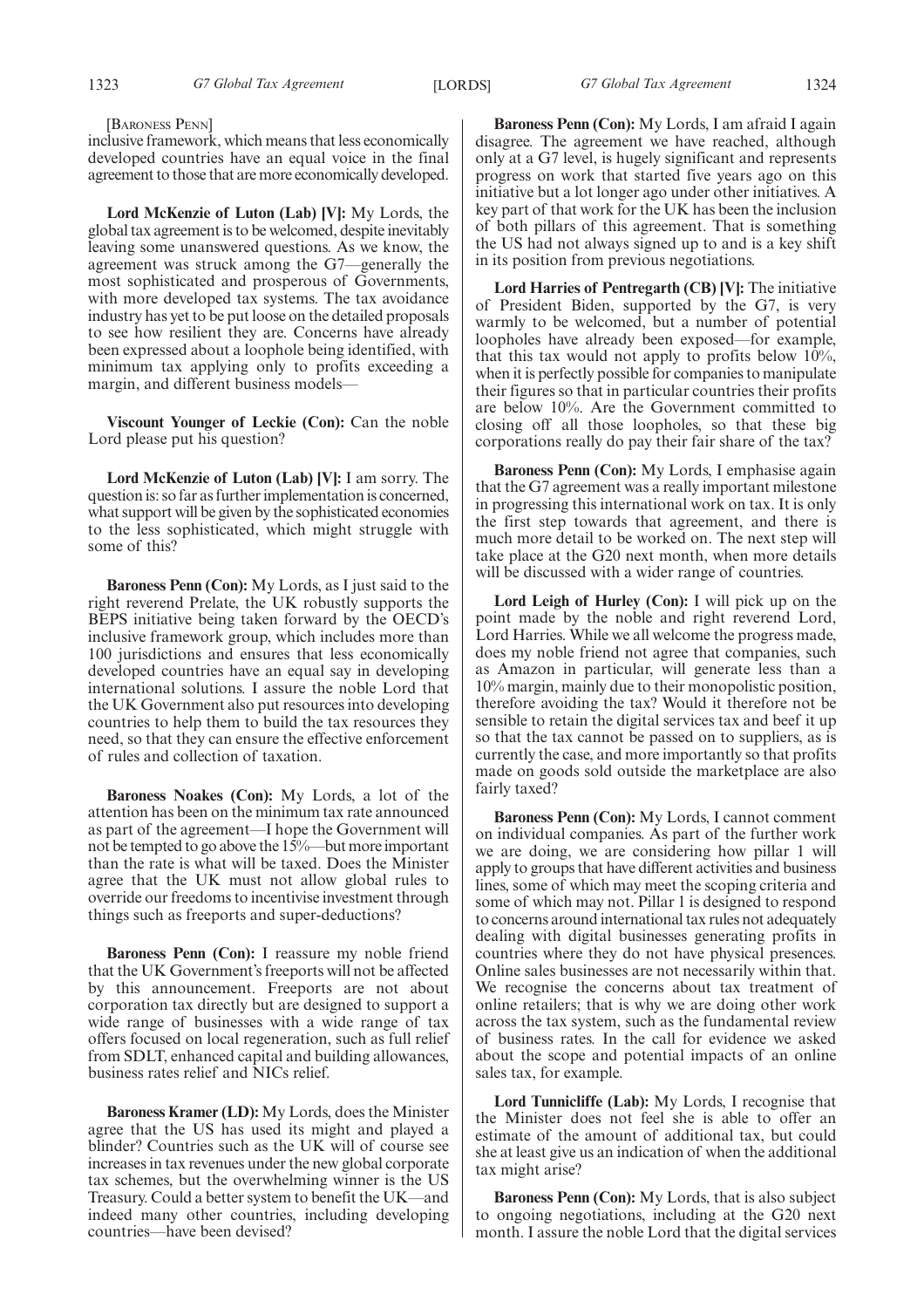tax is intended to stay in place until we have implemented the new international agreement, not just agreed it in principle, so those revenues will continue to flow.

**Lord Forsyth of Drumlean (Con):** My Lords, could my noble friend answer the question that was put previously: is it not the case that the US is the main beneficiary in tax revenues from this? Could she deal with the point about Amazon? She says she cannot deal with particular individual taxpayers, but the whole point of this measure is to deal with Amazon, which is destroying retail businesses across the country because they have to pay rates. On the digital service tax, could she confirm that Amazon reacted to it by simply passing on the 2% to its third-party retailers, and that there was no disadvantage to it at all? As my noble friend Lord Leigh has pointed out, Amazon would not be covered by this measure. How can you enter into a deal without knowing the detail in advance?

**Baroness Penn (Con):** My Lords, as I have said, a lot of the detail is still being worked out. However, I reassure my noble friend on a number of fronts. As part of the work on the detail of the agreement, we are considering how pillar 1 will apply to groups that might have different business lines, some of which may fall within the criteria and others outside them. I would say to both my noble friends, as indeed I did, that the agreement is designed to address specific concerns about digital companies, or companies that do not have physical presences in the countries where they have activities. We are doing other work to address concerns around online retailers; for example, I mentioned the fundamental review of business rates that the Government are currently undertaking.

**Lord Tomlinson (Lab):** My Lords, as the Minister has said, these are very early days. From the information that she has given us today in reply to very specific questions, we are not sure whether we have a framework that is good, bad or indifferent. It is a bit like the curate's egg: it is good in parts. Could she give us some idea of when the discussions will be sufficiently refined so that Chancellors of the Exchequer in national countries can begin to consider the income stream that they have to assist with their own domestic problems of fixing a budget?

**Baroness Penn (Con):** My Lords, perhaps I can clear up some ambiguity. The Government view the agreement that we have reached this week as completely good and in the interests not just of developed countries but of developing countries. It is a significant agreement. It is the first time that there has been G7 alignment on the core parameters of a two-pillar solution to this issue. It sets out the scope and effect of pillar 1, a minimum rate of corporation tax across the world and the application of that minimum rate on a country-bycountry basis. So there is a level of detail but there is more work to do. As I have said, the next stage of that work is in July at the meeting of the G20.

**Baroness Morgan of Cotes (Con) [V]:** My noble friend has rightly said that the next stage is that G20 meeting. What assessment have Ministers made, and what assessment was made at the discussions last weekend, of the likelihood of countries outside the G7 agreeing to these plans without some changes having to be made?

**Baroness Penn (Con):** My Lords, we recognise that this represents the basis of a potential agreement and compromise between different countries, but obviously it is important that those countries have their say and their voice in the process. The fact that this is the first time the G7 have been aligned behind a set of parameters provides important momentum but there is more work to do.

**Lord Sikka (Lab):**My Lords, I assume the Government did some economic modelling before entering into this agreement and making a written promise to abandon the digital sales tax upon the implementation of pillar 1. If so, when will the Government publish the details of their modelling so far so that we can examine their policy in detail?

**Baroness Penn (Con):** My Lords, the digital sales tax was always intended to be a transitional approach. The UK Government's preferred solution has always been an international agreement. We are only part of the way through negotiating that but the agreement reached at the weekend represents important progress.

**Lord Hannan of Kingsclere (Con):** My Lords, if tobacco taxes discourage smoking and carbon taxes discourage pollution, what do business taxes do?

**Baroness Penn (Con):** My Lords, a global minimum rate of 15% will protect against multinational tax avoidance while leaving appropriate room for countries to use corporation tax as a lever to support their economic, fiscal and environmental objectives.

**Lord Suri (Con) [V]:** My Lords, given that there is more work to do to agree the details of this tax agreement, it is only right to remove the digital services tax once the new agreement is finalised and in place.

**Baroness Penn (Con):** My Lords, I can reassure a number of noble Lords that the noble Lord is correct that we will be removing the digital services tax only once we have full agreement and a plan for the implementation of a new international system. That is the position of the UK and it is supported by several other countries in the negotiations, such as France and Canada.

**The Senior Deputy Speaker (Lord Gardiner of Kimble) (Non-Afl):** My Lords, all supplementary questions have been asked.

### **Refugees (Family Reunion) Bill [HL]**

*First Reading*

### *1.16 pm*

*A Bill to make provision for leave to enter or remain in the United Kingdom to be granted to the family members of refugees and of people granted humanitarian protection; and to provide for legal aid to be made available in such cases.*

*The Bill was introduced by Baroness Ludford, read a first time and ordered to be printed.*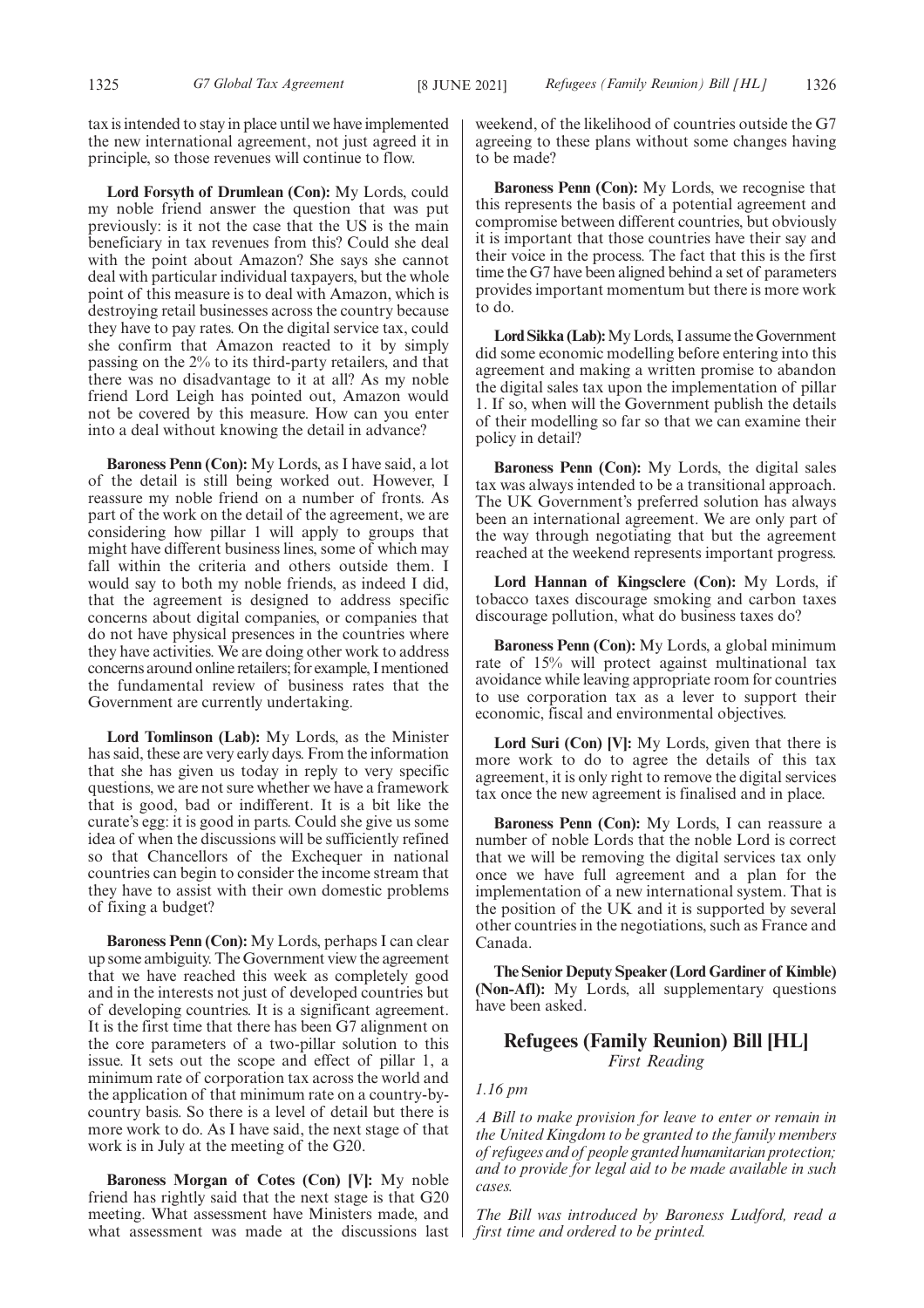### **Onshore Wind Bill [HL]**

*First Reading*

*1.17 pm*

*A Bill to make provision about planning applications for onshore wind installations.*

*The Bill was introduced by Baroness Hayman, read a first time and ordered to be printed.*

### **Agricultural Exports from Australia: Tariffs** *Commons Urgent Question*

*The following Answer to an Urgent Question was given in the House of Commons on Thursday 27 May.*

"Our trade agreement with Australia is very likely to be the first from-scratch deal that we have struck outside the European Union. It is a major milestone for global Britain and a major prize secured for our newly independent trade policy. It is on course to slash tariffs on iconic UK exports, saving business potentially about £115 million a year.

The deal will be the most advanced that Australia has struck with any nation bar New Zealand, and will, we expect, be particularly forward-leaning in areas such as services, procurement and digital trade. It will be a great deal for the UK, and our farmers will continue to thrive. The agreement is a gateway into the massive CPTPP—Comprehensive and Progressive Agreement for Trans-Pacific Partnership—free trade area in the Asia-Pacific, and opens doors for our farmers into some of the biggest economies of now and the future.

Our food is among the best in the world and incredibly competitive. We should be positive about, not fearful of, the opportunities that exist for our agriculture and our farmers. We give the EU preferential trading terms, which I do not recall those on the Opposition Benches objecting to. We should be unafraid of giving our Australian cousins something similar, taking the chance to deepen trading ties with one of our closest friends and allies.

Australian meat is of high quality and produced to high standards, and it arrives here in low volume. Meanwhile, Australia has some of the highest animal welfare standards in the world. The UK accounts for just 0.15% of Australian beef exports, and our analysis suggests that any increase in imports is more likely to displace food arriving from the EU. Any deal we strike will contain protections for our farmers, any liberalisation will be staged over time, and any agreement is likely to include safeguards to defend against import surges. Negotiators are now working to agree the outstanding elements with the aim of reaching agreement in principle in June.

This is not the end of the process. Later this year, Parliament will be given ample opportunity to scrutinise the agreement—we welcome scrutiny of the agreement—as well as any legislative changes that may be required before the agreement enters into force. Parliamentarians will also receive an independently scrutinised impact assessment. Mr Speaker, you will know that our scrutiny arrangements are among the most robust, and in line with other parliamentary democracies. Indeed, in some areas we go further still.

This will be a great deal for our United Kingdom. It will deliver big benefits for both countries and will help us build back better from the Covid pandemic. I commend it to the House."

### *1.18 pm*

**Lord Grantchester (Lab):** In the UQ Answer, the Government were adamant that:

"Any deal we strike will contain protections"

and said that

"any liberalisation will be staged over time, and any agreement is likely to include safeguards".—[*Official Report*, Commons, 27/5/21; col. 549.]

Can the Minister now provide any details? Has any information been provided? We need to know the elements of any agreement now.

Is there any independent governance of trade deals and tariffs? Your Lordships have received any number of letters co-signed by the Minister and his counterpart in Defra; there was one dated 1 November on trade and standards. Does any parliamentarian have access to independent and expert advice when reviewing the impact of each trade deal on agriculture? Is there any impact assessment? Is there any trade and agriculture commission to provide any report? Why is there any disagreement in Cabinet? Why do the Secretary of State for Defra and the previous Secretary of State disagree? Does the Minister have any answers?

**The Minister of State, Department for Business, Energy and Industrial Strategy and Department for International Trade (Lord Grimstone of Boscobel) (Con):** The noble Lord has made a number of points, but I will deal with the most significant. On the TAC, both the Agriculture Act and the Trade Act require the trade and agriculture commission to be in operation before the FTA is implemented. It is currently being established and expressions of interest to assemble the commission are out, so it will be able to report on the Australia free trade deal if it comes into effect. That report will be made available to the House. On safeguards, of course we recognise the need to reassure farmers and rural stakeholders that our market access proposals will not threaten sensitive sectors. The deal will include safeguards to defend the industry against import surges and the precise details of these are still being negotiated.

**Lord Purvis of Tweed (LD):** ONS data from two weeks ago showed that the UK lost £1 billion in goods exports in just one month in January to our nearest trading partner, Ireland. This is more than the entire £900 million gain the Government are forecasting over 15 years for their agreement with Australia. The Government's own scoping document stated:

"A trade agreement with Australia could increase UK GDP in the long run by around 0.01% or 0.02%".

The EU scoping exercise for its own agreement with Australia in 2018 suggested 0.01% to 0.02%. Can the Minister explain why the Government are failing to secure any increase on their agreement with Australia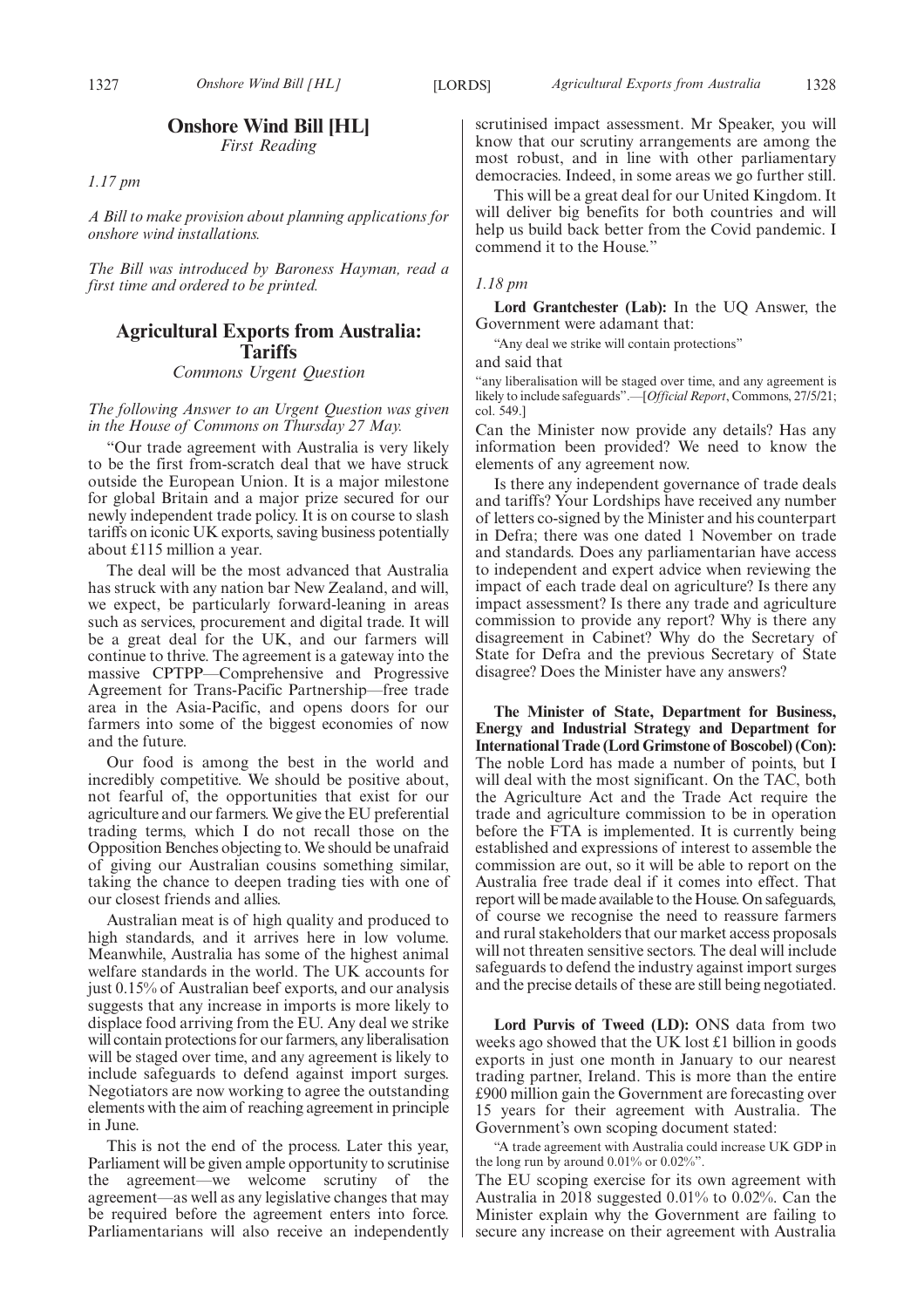than the UK would have had before Brexit? Why has there been such a collapse in trade with our nearest neighbour and trading partner, Ireland?

**Lord Grimstone of Boscobel (Con):** With due respect, I do not think January can be taken as a representative month. I do not think any trends are yet fully established. As noble Lords know, there was some stopping beforehand and there was particular disruption as people got used to the new system. With regard to the Australia free trade agreement, we intend to secure reductions in tariffs on UK exports to Australia, which will save UK businesses millions of pounds. The deal will support over 15,300 business which already export goods to Australia, and I am sure the noble Lord would like to welcome this.

**Lord Forsyth of Drumlean (Con):** My Lords, will my noble friend accept congratulations on the fantastic work he has done on negotiating this trade deal together with Liz Truss, the Secretary of State, who seems indefatigable in her energy? Could he perhaps remind the noble Lord, Lord Purvis of Tweed, of the enormous benefits this deal will bring to the Scotch whisky industry—not least in having tariff-free access to Australia, but also in opening the door to the Trans-Pacific Partnership, which will offer huge opportunities to Scotland's biggest export industry?

**Lord Grimstone of Boscobel (Con):** I thank the noble Lord for his kind words, which I will certainly pass on to my colleague the Secretary of State. The noble Lord is completely right: the Trans-Pacific Partnership, which this is a gateway to, will be of huge benefit to UK businesses big and small. This is something we should all welcome.

**Viscount Waverley (CB):** My Lords, following on somewhat from the question of the noble Lord, Lord Purvis, how will the Government include Northern Ireland in the Australian agreement if it is unlikely that the EU will accept Australian meat and phytosanitary standards?

**Lord Grimstone of Boscobel (Con):** As noble Lords know, the Northern Ireland protocol is still subject to discussion and refinement between the parties. Clearly, Northern Ireland stands to gain in many ways from a trade agreement with Australia; for example, machinery and manufactured goods account for around 90% of all goods exported from Northern Ireland to Australia and are used extensively in Australia's mining, quarrying and recycling sectors. These exports will certainly benefit from reduced tariffs in this deal.

**Lord Browne of Ladyton (Lab) [V]:** My Lords, as MP for Kilmarnock, the home of Johnnie Walker, I lobbied for the lifting of all tariffs on Scotch whisky, so I welcome an FTA with Australia that removes that 5% tariff—but not at the price of unfettered access on beef and lamb, which NFU Scotland says will devastate family farms and is wholly unacceptable to farmers and crofters. Bearing in mind what Brexit has done to the Scottish seafood industry, despite repeated government assurances, is Ministers' rejection of what they say are farmers' invalid fears based on an objective impact assessment, or is it just an alternative opinion?

**Lord Grimstone of Boscobel (Con):** My Lords, as a fellow whisky drinker, I share the noble Lord's sentiments. Fears about a flood of cheap imports affecting our agricultural sector are, with due respect, overstated. Australia, of course, is a much smaller market than the EU so we expect low volumes with high standards. For example, we currently import 250,000 tonnes of beef each year, with 91% coming from the EU and 190,000 tonnes from Ireland alone. Less than 1% of Australian beef exports come to the UK market. Even if that figure was to increase, as we expect it will, it will still not dent these much larger figures from the European Union.

**Lord Wigley (PC) [V]:** My Lords, I draw attention to my registered farming links. Is the Minister aware that the president of the Farmers' Union of Wales, Glyn Roberts, has written to the Prime Minister stating that if Welsh farmers were to employ the land and management practices commonplace in Australia they would face prosecution or even imprisonment? Michael Gove has previously stated that importing meat in such circumstances represented a red line that would not be crossed. Why have the Government betrayed that pledge?

**Lord Grimstone of Boscobel (Con):** My Lords, I am not familiar with the letter the noble Lord refers to, but I will make sure to study it after this Question. As I said earlier, we do not believe that this deal will mean a flood of cheap imports. We will use a range of tools to defend British farming. I want to emphasise the opportunities that this deal will give to British farmers in terms of their exports, whether they are large or small and whichever part of the United Kingdom they come from.

**Lord Hannan of Kingsclere (Con):** My Lords, we do not reduce tariffs on imported food as a favour to Australia, we do so as a favour to ourselves—which may incidentally happen to benefit some Australian exporters. Will my noble friend the Minister confirm that reducing the cost of food makes everybody better off, especially people on low incomes for whom the food bill is the highest proportion of the monthly budget? In doing so, this gives us more money to spend on other things and thereby stimulates the whole economy.

**Lord Grimstone of Boscobel (Con):** My Lords, as ever my noble friend encapsulates precisely the advantages of free trade agreements and I thank him for that.

**Lord Stevenson of Balmacara (Lab) [V]:** My Lords, this trade agreement contains an ISDS mechanism, which provides private corporations with the right to bypass the laws and courts of both parties. During the passage of the Trade Bill, the Minister confirmed government support for reforms to the ISDS through the UN Commission on International Trade Law's proposals for a multilateral investment court. Can he update us on progress?

**Lord Grimstone of Boscobel (Con):** My Lords, the precise details of the UK-Australia free trade agreement are a matter for ongoing negotiations. In respect of ISDS, the UK Government consider the inclusion of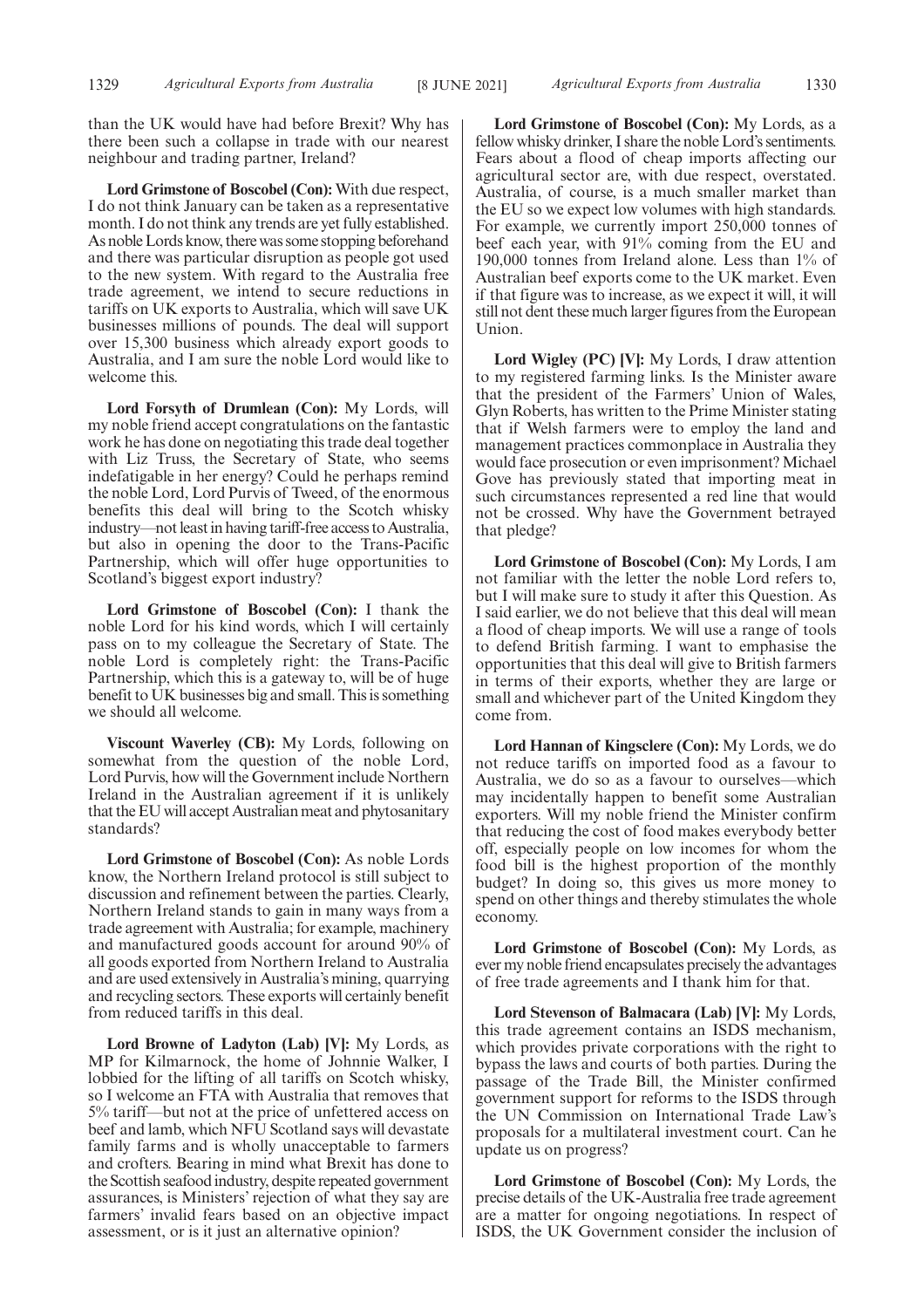[LORD GRIMSTONE OF BOSCOBEL]

ISDS provisions in FTAs on a case-by-case basis and in light of the unique UK-Australia investment relationship. We are huge investors in each other's markets and appropriate ISDS will benefit investors on both sides.

**Lord Moylan (Con):** My Lords, is my noble friend aware that many noble Lords are absolutely thrilled at the announcement that this deal is about to be agreed? If we are to grant the European Union unfettered tariff- and quota-free access to the United Kingdom market, what possible objection could there be to allowing the same to Australia—an advanced, civilised country with high standards? There can be no objection at all. Does my noble friend agree that if the National Farmers' Union continues to resist every change consequent on Brexit in such a curmudgeonly fashion, it will be losing and forfeiting opportunities for its own farmers and members to export throughout the world and, in this case, to Australia?

**Lord Grimstone of Boscobel (Con):** My Lords, my noble friend is completely right. We should all recognise that British beef and lamb are among the best in the world and the Australia-UK FTA will bring new export opportunities to British farmers. We should be proud that the UK produces high-quality premium produce that is globally sought after. A deal with Australia is a gateway to joining the Trans-Pacific Partnership and there will be a growing demand for UK meat in these markets.

**The Senior Deputy Speaker (Lord Gardiner of Kimble) (Non-Afl):** My Lords, the time allowed for this Question has elapsed.

### **Covid-19: Government Handling and Preparedness**

*Commons Urgent Question*

*The following Answer to an Urgent Question was given in the House of Commons on Thursday 27 May.*

"What we have done to handle this coronavirus pandemic has been unprecedented in modern times. Throughout, we have been straight with people and this House about the challenges that we as a nation face together. The nation, in my view, has risen to these challenges. Of course, there were unprecedented difficulties that come with preparation for an unprecedented event.

This pandemic is not over yet. Our vaccination programme has reached 73% of the adult population, but that means that more than a quarter still have not been jabbed; 43% of adults have had both jabs, but that means that more than half are yet to get the fullest possible protection that two jabs give.

Yesterday, we saw 3,180 new cases of coronavirus—the highest since 12 April—but thanks to the power of vaccination, in which I have always believed, the link from cases to hospitalisations and deaths is being severed. About 90% of those in hospital in hotspot areas have not yet had both jabs, so the continued delivery of the vaccination effort and the ongoing work to control the virus through testing, tracing and isolation are vital.

Yesterday, we saw the opening of vaccinations to all those aged 30 and above. I am delighted to tell the House that the vaccination programme is on track to meet its goal of offering a jab to all adults by the end of July. It has met every goal that we have set. Setting and meeting ambitious targets is how you get stuff done in government.

As a nation, we have many challenges still to come. I know, and one of the things I have learned, is that the best way through is to work together with a can-do spirit of positive collaboration. The team who have worked so hard together to get us this far deserve our highest praise. I am proud of everyone in my department, all those working in healthcare and public health, the Armed Forces who fought on the home front, the volunteers who stood in cold car parks with a smile, colleagues across the House who have done their bit and, most of all, the British people. Whether it is the science, the NHS or the people queuing for vaccines in their droves, Britain is rising to this challenge. We have come together as one nation, and we will overcome."

### *1.30 pm*

**Baroness Merron (Lab):** My Lords, research released for Carers Week makes sobering reading. During the pandemic, 72% of carers have had no break whatever and, of those few who have had a break, many used the time for housework or their own medical appointments. With the risk of a third wave still a cause for anxiety, what plans are in place, or indeed in development, to ensure that unpaid carers can have restorative breaks and that their needs are at the heart of the Government's plan for social care reform?

**TheParliamentaryUnder-Secretaryof State,Department of Health and Social Care (Lord Bethell) (Con):** My Lords, I absolutely join the noble Baroness in paying tribute to all carers, particularly unpaid carers, who have shouldered a huge burden in the past 18 months. The role that they have played has been a real example of the sense of service and commitment that characterises the social care community in this country. We have put in place a large amount of resources through local authorities and payments to local authorities to support carers. That has helped in infection control and to reduce the itinerant nature of some social care in order to prevent the spread of the disease. But it is undoubtedly true that the burden on unpaid carers remains immense, and we continue to support, both through local authorities and through charities, the work that they do.

**Baroness Brinton (LD) [V]:** My Lords, in the national Carers Week, it is worth remembering that the 2017 report on Exercise Cygnus said:

"Local responders also realised concerns about the expectation that the social care system would be able to provide the level of support needed if the NHS implemented its proposed reverse triage plans."

It also recommended that local support should be developed and planned for social care and health. Was that recommendation put into practice? Were the concerns expressed by local responders borne out last year? Will the Government now publish their internal review of pandemic preparedness to ensure that the lessons have been truly learned?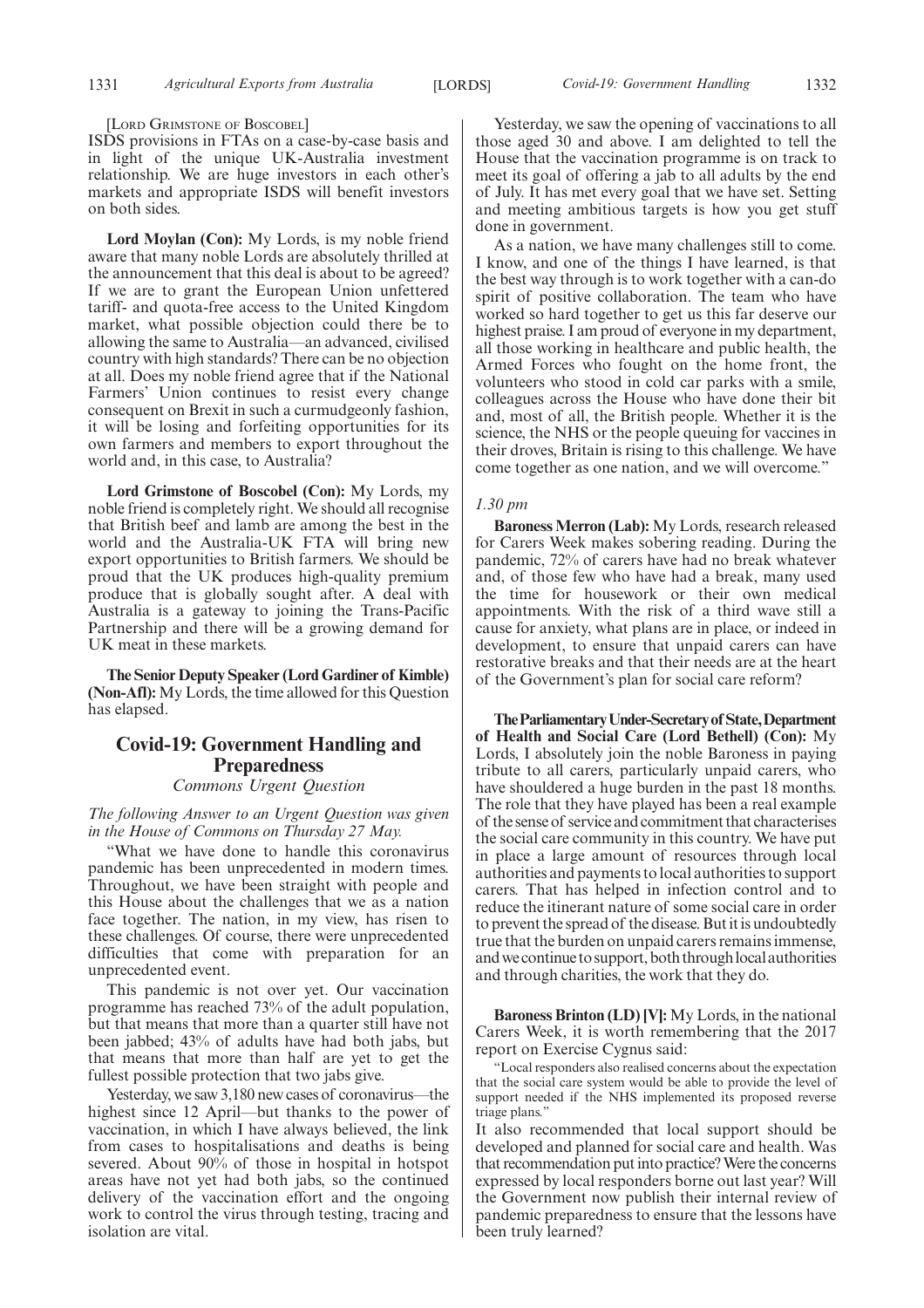**Lord Bethell (Con):** My Lords, the noble Baroness is entirely right. It was known at the very beginning and it was clearly understood that those in social care—and those who support those in social care—were in the gravest possible danger in such a pandemic, and we were focused from the beginning on giving them the right amount of support. The Cygnus report correctly identified that, and that was why we put provisions for social care into our action plan from the very beginning. It is unfortunately a truism that those who are most vulnerable are, I am afraid, at greatest risk from such a pandemic, and those who support the vulnerable will shoulder a huge burden. That is why we have put in a large amount of resources to support those people and why, when the inquiry comes, we will undoubtedly focus on how we can improve those processes.

**Baroness Foster of Oxton (Con):** My Lords, I will move on to another point. At the end of May, Portugal was deemed safe to host the Champions League final; five days later, it was not, despite 100,000 tests by the authorities with only six positives. This caused tens of thousands of people and businesses horrendous disruption and distress. Will my noble friend, on my behalf, kindly remind the Secretaries of State for health and transport that using emergency powers with no debate and with both Houses not sitting yet again is wholly unacceptable and can no longer be tolerated?

**Lord Bethell (Con):** My Lords, I completely share my noble friend's frustration at the situation. Of course we all enormously regret the fact that our efforts to open up international travel were unfortunately reversed because of the presence of dangerous variants of concern in the Portuguese community—in this case, particularly the Nepal variant of concern. However, I cannot agree with her that quick decisions based on accurate data are not appropriate in the depths of a pandemic. It is absolutely right that we move quickly to close down a change of transmission and that we protect the vaccine from variants that may present a severe danger to this massive national project.

**Baroness Meacher (CB):** My Lords, this is rather relevant to the previous question: how many additional Covid cases in the UK were caused by the delay in closing our borders to travel from India after we knew about the new variant? Is the Minister making representations to the Prime Minister and appealing that no such delay should occur again as variants emerge in different countries across the world, to protect the health of the people of the UK?

**Lord Bethell (Con):** My Lords, I am not sure whether I have the data that the noble Baroness has asked for. I also contest the premise of her question. We have moved extremely quickly when presented with clear data, as my noble friend rightly pointed out, and I hardly need go over the timelines for the decisions around Pakistan, Bangladesh and India, which have been gone over many times indeed. I reassure the noble Baroness that we are absolutely determined, at this delicate phase of the pandemic, to ensure that our borders are extremely tough and that we do whatever we can to keep the variants out. At the same time, we are cognisant that people do have commitments overseas and we are leaning, wherever we possibly can, to opening up the borders.

**Lord Hain (Lab) [V]:** My Lords, does the Minister recall the independent review by Dame Deirdre Hine, presented to the coalition Government in 2011, which said:

"The planning for a pandemic was well developed, the personnel involved were fully prepared, the scientific advice provided was expert, communication was excellent"?

She reported on the exceptional level of preparedness the UK had attained. Why, by 2020, had all that careful preparation by our Labour Government been so catastrophically eroded, despite the fact that the pandemic remained top of HMG's risk register?

**Lord Bethell (Con):** My Lords, I am not sure that any Government, even the Labour Government in the noble Lord's time, could claim to have some kind of forecasting ability that could possibly have predicted the precise shape and impact of this pandemic. Even now there are things about this virus that we do not know. At the beginning, in January, February and March, the precise features of this virus were not fully understood, and it was not possible to prepare for this particular pandemic in its precise shape and nature. To pretend otherwise is doing this House a disservice.

**Lord Houghton of Richmond (CB):** My Lords, I will follow on from that. The Ministry of Defence and the Armed Forces are often accused of being prepared for the last war rather than the next one. In truth it is impossible to be ready for the next war unless, of course, you intend to start it. The best you can achieve within finite resources is to be ready for "a" war, not "the" war. You must then adjust what is inevitably a generic preparedness to meet a specific set of circumstances. Might the department of health's preparedness for a global pandemic be more sympathetically viewed if this important subtlety were better explained and better understood? Might the criticisms that are made therefore be more objectively assessed as those that are fair and those that, frankly, are somewhat vacuous?

**Lord Bethell (Con):** My Lords, we will need to wait for the inquiry for a thorough post-mortem on what was or was not thoroughly prepared for. It is fair to say that the developed nations of the world had invested a huge amount in modern clinical medicine, yet that did not serve to prepare us for the precise circumstances of a respiratory pandemic. I pay tribute not only to those in the public health profession but to those in the military, who did so much and moved so quickly to deliver the kind of protection that this country has benefited from during the pandemic.

**Baroness Wheatcroft (CB):** My Lords, when the pandemic hit this country, one of the reasons we were so badly hurt was the shortage of intensive care beds, the number of which had been run down progressively for many years, despite the World Health Organization pointing out the inherent dangers in that. So could the Minister say, without waiting for the inquiry, what our policy on intensive care beds is now?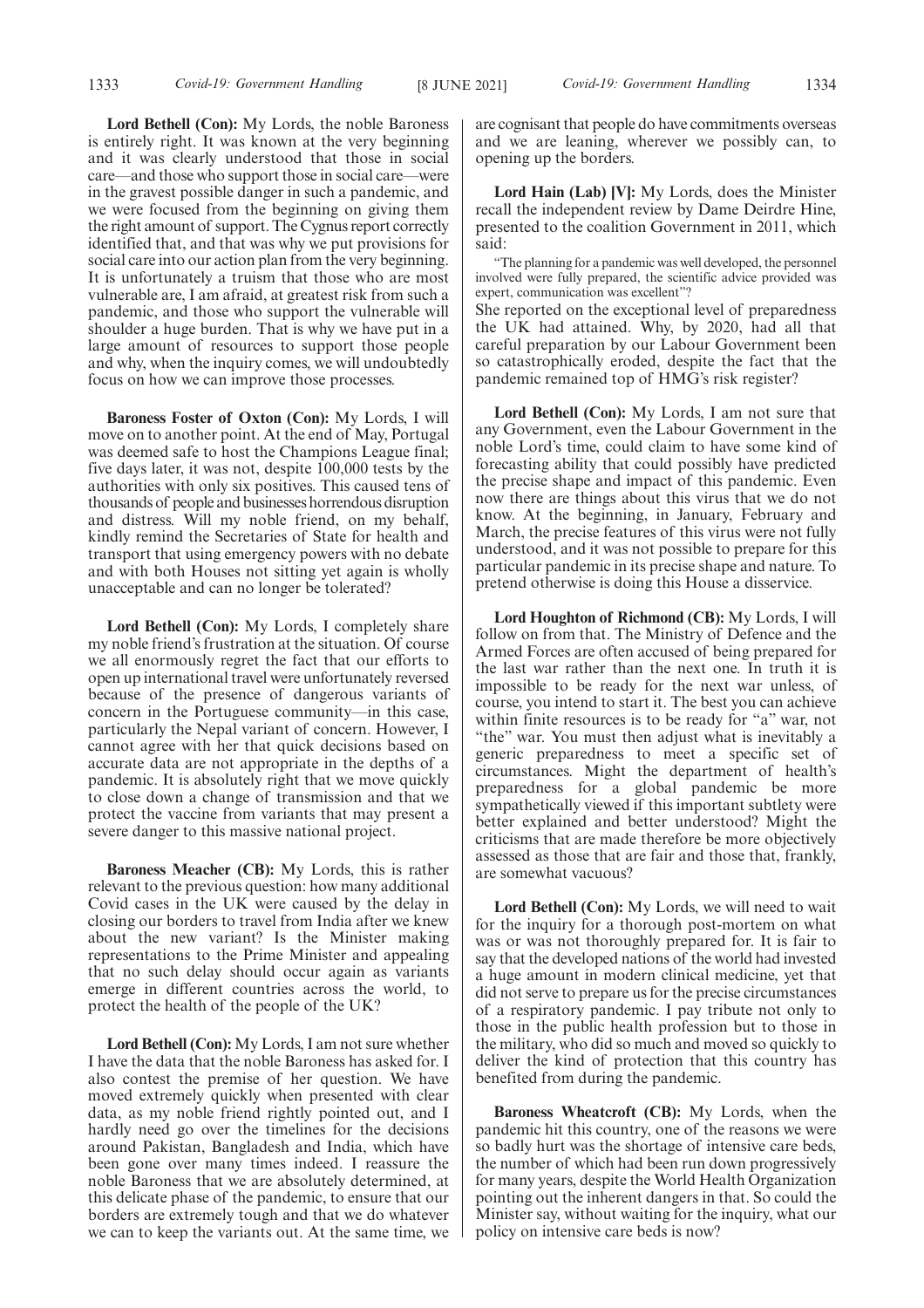**Lord Bethell (Con):** My Lords, as the noble Baroness probably knows, we are investing hugely in new hospital capacity, but I would question whether it was simply the lack of ICU beds that was at the heart of the challenge. The truth is that this was a virus that hit our population massively, and even if we had had double the number of ICU beds, we would have been hard hit and could not have avoided the kind of NPIs that eventually stopped the virus in its tracks. Modern medicine can do many things, but it cannot fight a virus from the wardroom.

### **Covid-19 Update**

*Statement*

*The following Statement was made in the House of Commons on Monday 7 June.*

"I would like to update the House on our work to beat this pandemic and to make sure that the world is prepared for the pandemics of the future.

Tomorrow, we mark six months since the world began vaccinating against Covid-19 at Coventry Hospital. In that time, we have vaccinated over 40 million people here in the UK, and 2 billion doses have been delivered across the globe. As of today, 76% of UK adults have been vaccinated at least once, and 52% of adults have had two jabs. The pace of the vaccine rollout has been extraordinary. This Saturday alone, the team delivered over 675,000 jabs, and I am delighted to be able to tell the House that, from this week, we will start offering vaccinations to people under 30, bringing us ever closer to the goal of offering a vaccine to all adults in the UK by the end of next month.

From tomorrow morning, we will open up vaccination to people aged 25 to 29. Over the remainder of this week, the NHS will send texts to people in those age groups, and, of course, GPs will be inviting people on their list to come forward. I am sure we have all been cheered by the images we have seen of so many eligible young people coming forward and lining up to get the jab, showing that the enthusiasm for the jab is not just the preserve of older generations. The people of this country know what it takes to keep themselves and the people around them safe. The latest estimates indicate that the vaccination programme has averted over 39,000 hospitalisations and over 13,000 deaths. So the vaccination brings us hope, and I am sure the whole House will join me in thanking people for their perseverance and patience as they have waited for their turn.

For all that great progress, there is no room for complacency. The delta variant, first identified in India, has made the race between the virus and the vaccination effort tighter. Although the size of the delta variant's growth advantage is unclear, the recent best scientific estimate is of an advantage of at least 40% over the previously dominant alpha variant—the so-called Kent variant. The delta variant now makes up the vast majority of all new infections in this country.

Over the past week, we have seen case rates rise, particularly in the north-west of England, but we know also that our surge testing system can help hold this growth. In Bolton, case rates over the past fortnight have been falling. We have expanded the approach taken in Bolton to other areas, and we will roll it out to other areas as necessary. I encourage everybody in those areas to get the tests on offer, no matter where they live. Regular tests can help to keep us all safe, and we know that the test, trace and isolate system has a vital role to play in keeping this all under control.

Of course, the most important tool we have is that vaccination programme. We know that the vaccine is breaking the link between infections, hospitalisations and deaths—a link that was rock-solid back in the autumn. Despite the rise in cases, hospitalisations have been broadly flat. The majority of people in hospital with Covid appear not to have had a vaccine at all. I want to update the House on some new information that we have on this. As of 3 June, our data show that of the 12,383 cases of the delta variant, 464 people went on to present at emergency care and 126 were admitted to hospital. Of those 126 people, 83 were unvaccinated, 28 had received one dose and just three had received both doses of vaccine. We should all be reassured by that, because it shows that those vaccinated groups, who previously made up the vast majority of hospitalisations, are now in the minority. So the jabs are working, and we have to keep coming forward to get them. That includes, vitally, that second jab, which we know gives better protection against the delta variant.

The confidence in our jabs comes from the fact that they are working and the knowledge that they are the best way out of the pandemic. No one wants our freedoms to be restricted a single day longer than is necessary. I know the impact that these restrictions have on the things we love, on our businesses and on our mental health. It is still too early to make decisions on step 4. The road map has always been guided by the data and, as before, we need four weeks between steps to see the latest data and a further week, to give notice of our decision. So we will assess the data and announce the outcome a week today, on 14 June.

I know that these restrictions have not been easy. With our vaccine programme moving at such pace, I am confident that one day soon freedom will return. To do this, we must stay vigilant, especially at this time when schoolchildren are returning to classrooms after the half-term break and when we are seeing the highest rises in positive cases among secondary school-aged children. With schools returning today, it is vital that every secondary school-aged child takes a test twice a week to protect them, to help keep schools open and to stop transmission. That is crucial to stop the spread and to protect the education of their peers. While the evidence shows that the impact of Covid on children is usually minimal, we also know that there is higher transmissibility among children, so the message to all parents of secondary school-aged children is: please get your child tested twice a week to help keep the pandemic under control and to help on the road to recovery.

The House will also be aware that our independent medicines regulator, the Medicines and Healthcare products Regulatory Agency, has conducted a review of the clinical trial data for the Pfizer/BioNTech jab. Having already concluded that the vaccine is safe and effective for people over the age of 16, it has also now concluded that the jab is safe and effective for children aged between 12 and 15, with the benefits of vaccination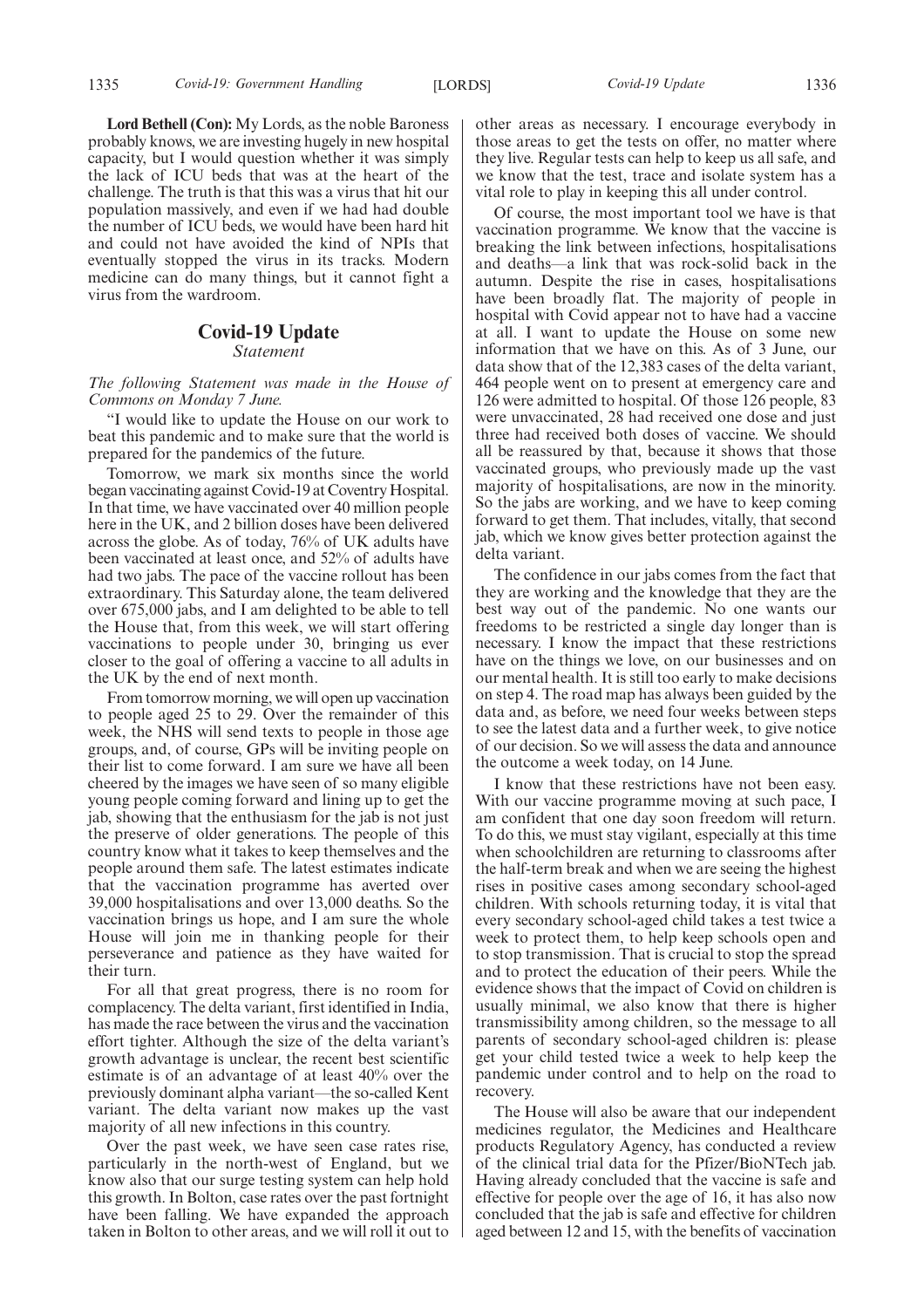clearly outweighing any risks. I can confirm to the House that I have asked the Joint Committee on Vaccination and Immunisation, the committee that advises us on immunisations, to come forward with clinical advice on vaccinating 12 to 17 year-olds, and we will listen to that clinical advice, just as we have done throughout the pandemic.

People in this country know that vaccines are the way out, but this pandemic will not be over until it is over everywhere. This week, the Prime Minister will host G7 leaders in Cornwall, where he will work to persuade our allies to join the UK in our historic commitment to vaccinate the whole world against Covid-19 by the end of 2022. The Oxford/AstraZeneca vaccine has already proved to be a vital tool in this effort, with more than half a billion doses now released for supply around the world and, crucially, delivered at cost. In my view, this approach—providing vaccines at cost—is the best way to vaccinate the world. Developing a vaccine and allowing countries to manufacture it at cost is the greatest gift that this nation could have given the world during the pandemic.

In Oxford, ahead of this week's G7 leaders' summit, I met G7 Health Ministers and guests from some of the world's largest democracies. Our new clinical trials charter, agreed in Oxford, will help end unnecessary duplication of clinical trials and ensure greater collaboration across borders, resulting in faster access to approve treatments and vaccines. We reached agreement with industry leaders to cut to just 100 days the time that it takes to develop and deploy new diagnostics, therapeutics and vaccines. As a result of what we have agreed in Oxford, there will be people who will live who otherwise might have died, and I can think of no greater outcome than that.

In summary, beating this pandemic is not only an international imperative but a domestic duty that falls on each one of us. We must keep up the basics, such as hands, face, space and fresh air, get regular tests and, of course, when we get the call, get both jabs, because that is the way that we can stop the spread and get out of this and restore the freedoms that we hold dear safely and together. I commend this Statement to the House."

### *1.41 pm*

**Baroness Thornton (Lab):** My Lords, first, I thank the Minister for this update today and congratulate him on yet another long stint at the Dispatch Box.

We face some uncertainty, as we often have throughout the past 15 months, but we know the delta variant is now the dominant variant in the UK; we know that 73% of delta cases are in unvaccinated people; we know that one dose offers less protection against this variant; and we know that, although hospitalisations are low, an increase in hospitalisations will put significant pressures on the NHS as it tries to deal with the care backlog. We also know, of course, that long Covid is significant and debilitating for so many people. As the Statement makes clear, this is a race between the vaccine and the new variant. I therefore invite the Minister to narrow the timeframe between the first and second dose, given that we know that one dose is not as protective as we would like. We have seen that Wales

will be vaccinating everyone who is over 18 from next week. Could the Minister tell us when England will follow?

We all know about the outbreaks among schoolchildren and young people. We know that children can transmit the virus and that children can be at risk of long Covid. In that context, why is mask wearing no longer mandatory in secondary schools? It is good that the JCVI will be looking at vaccination for children. Could we please know the timeframe for when the JCVI will report?

I turn to Nepal. UK Ministers justified the decision to move Portugal from green to amber in the travel list owing to the threat of the new Nepal Covid variant—a mutation of the delta variant—which experts believe may have the potential to make vaccines less effective. Some 23 cases of the Nepal variant have been detected in the UK, up to 3 June. Can the Minister confirm whether these cases are all associated with travel, particularly from Portugal?

In this, Carers Week, from these Benches we join the Minister in paying tribute and are grateful to the 6.5 million people who are carers. Making caring visible and valued is the aim, and this year of all years we need to support them in doing so. Our carers across the country have faced huge challenges during the pandemic; three-quarters of them confess to being exhausted, and a third confess to feeling unable to manage their caring responsibilities.

I am sure the Minister has already read the report produced by the Commons Health and Social Care Committee which addresses the issue of NHS and care staff in England being so burned out that it has become an emergency that risks the future of the health service. This is a highly critical report which said that workers are exhausted and overstretched because of staff shortages. It said that the problems existed before the pandemic, although coronavirus has made the pressures worse. It reports that one of the main problems is that there was no accurate forecast of how many staff the NHS needed for the next five to 10 years—something that we know as "workforce planning." NHS workers, traumatised and exhausted, need to know there is a solution on its way to fix staff shortages. When will there be an NHS and social care workforce plan? How will the Government respond to the urgent situation that this report reveals? How will the NHS stop the haemorrhaging of its staff, which is already happening?

Combined with all this is the fact that we know that the NHS estate is in urgent need of attention and investment, and so Labour is today calling for a new rescue plan. Data also reveals the scale of the pressure on hospitals before the pandemic and how much worse it is now. Freedom of information requests show that the pressure on A&E was already very serious, with waits in ambulances jumping by 44% in the year preceding the pandemic. We know that the underfunding of the NHS, and the unpreparedness of the UK for a pandemic, has been paid for by people's lives and by the exhaustion of our NHS. Surely these things call for a long-term NHS rescue plan, with the staff, equipment and modern hospital facilities that we deserve.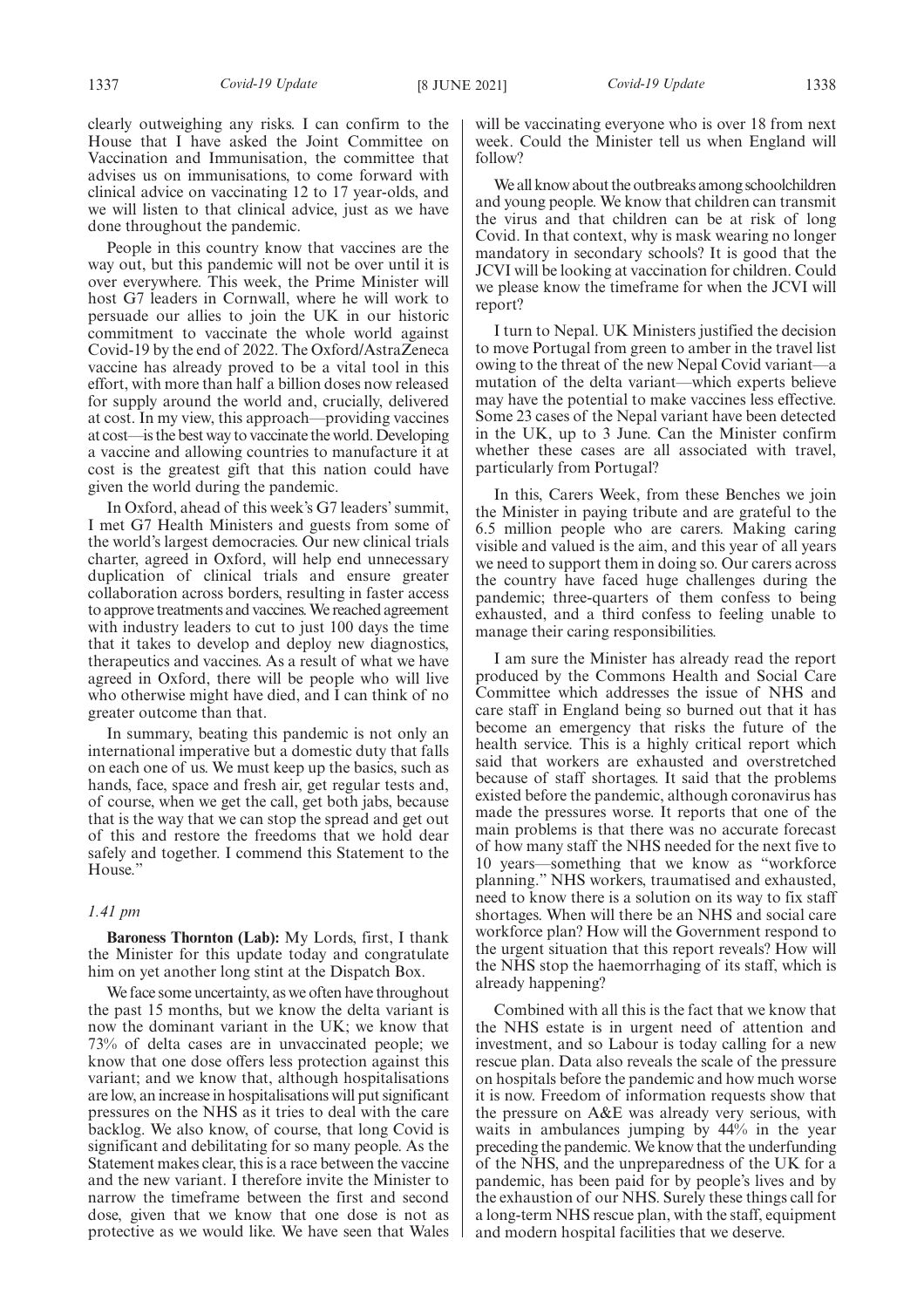[BARONESS THORNTON]

I turn briefly to the issue of data again. I record that I welcome the delay in proceeding with this proposal from the Government, but I think the Minister and the Government need to address the transparency that is vital around two things. The first is that somebody should be able to retrieve their data if they want to and pull it back; and the second is that, if their data is being used by a third party, they need to know who that party is, what the data might be used for and who benefits from that. My contention has been, for many years from this side of the House, that NHS data is a gigantic asset that we have that can be used to benefit the world, but we need to make sure that it is the NHS that benefits from the sale of our data—not private sector companies or individuals but our NHS.

Finally, I recently visited the Covid memorial wall myself. I would like to ask the Minister whether he has visited the wall of red hearts that we have opposite Parliament. The Covid memorial wall is immensely moving and a poignant reminder of the scale of loss that we as a country have experienced. Does the Minister believe that the wall should become a permanent memorial? If not, what should be a permanent memorial of the loss that we have sustained?

**Baroness Brinton (LD) [V]:** My Lords, I declare my interest as a vice-president of the Local Government Association. I also want to thank the Minister for his long stint at the Dispatch Box, yet again.

I want to start with the issue about consultation on NHS Digital patient data, which the noble Baroness, Lady Thornton, just alluded to. In 2013, the Government wrote to every household to explain the care.data project. This new scheme has had no such communication with the public. As people hear about it, they are increasingly concerned about the breadth of data that will be captured. Will the Minister agree to use the delay to ensure that every adult in England is written to as a matter of urgency, including an opt-out form they can use if they so choose?

I also want to pay tribute to our health workers and carers—paid carers and especially the unpaid carers—who have gone not just the extra mile over the last 14 months but a whole marathon. Can the Minister say what steps the Government are taking to help the exhausted staff and carers who know that there are many miles still to go before we are through this? Help is needed right now for them in an emergency plan that does not just focus on getting back to work as normal.

The Minister is right to say in the Statement that there is no room yet for complacency. The delta variant will not be the last variant trying to wriggle between those who are protected and those who are not. We are concerned that there is not a focus on communicating to the public about how we need to find a way to live with Covid circulating, as my noble friend Lord Scriven said yesterday. We have moved into Covid being endemic, and the public will want and need to know what they should do over the next few months.

Communication about the vaccine figures is cheering to hear, but still too many Ministers talk about the one-dose level, not the two. The Minister in the Lords, to his credit, usually make that point, but the Prime Minister and many other Cabinet Ministers do not make it clear that we need 90%-plus of adults to have had two doses before we are anywhere near safe, and that social distancing, mask wearing and hand washing will still need to happen.

I thank the Minister for giving more information yesterday on the isolation support pilots. He said:

"In Blackburn and Bolton, this will include trialling broadening eligibility during surge testing, so that all those who are required to self-isolate, who cannot work from home and earn under £26,000, receive a £500 payment."—[*Official Report*, 7/6/21; col. GC 202.]

That is still only £50 a day if you are expected to self-isolate. If you are told to isolate on a Monday, and usually work nine to five, this works out at £7.81 per working hour—less than the minimum wage. If the minimum wage is the very minimum that the Government believe an individual can live on, why are they paying less than this to people for doing the great public good of self-isolating? What about people who work in risky occupations and have been told to isolate multiple times over the last year? For them, it is not just one period of 10 days.

From these Benches, we believe that the Government need to pay people's wages. Now that fewer people should be required to self-isolate, as community cases are lower, we should be diverting resources to really get right what the Government have been getting wrong all along. We must stop Covid in its tracks. Examples from other countries show that paying wages has a strong and demonstrable effect.

On international travel, the red terminal at Heathrow is an improvement, but there are still issues with those arriving from amber countries, who are asked to jump on public transport to get home and need to travel in various ways before they are tested, once in this country.

Given the increase in cases of the delta variant among primary-age pupils, would the Minister outline what measures are being taken to prevent transmission in schools? When will the JCVI report on vaccines for 12 to 17 year-olds? Are any plans beginning to consider whether vaccination should happen for the under 12s? We strongly echo the comments of the noble Baroness, Lady Thornton, about mask wearing in schools. Is this really the right time to stop that happening?

Finally, I note that the consultation on vaccine and testing certificates has closed. Will the Minister say when the Government will publish their plans following that consultation? What type of legislation will be brought in on this, and will Parliament be able to see and comment on any regulation prior to it being enacted?

**TheParliamentaryUnder-Secretaryof State,Department of Health and Social Care (Lord Bethell) (Con):** My Lords, I am thankful, as ever, to both noble Baronesses, Lady Thornton and Lady Brinton, for thoughtful and challenging questions. I will try to deal with as many as I can.

The noble Baroness, Lady Thornton, asked about the narrowing of doses. May I remind her that for those classed as vulnerable and those aged over 50, the dose period has been narrowed from 12 weeks to eight weeks. We are giving some latitude in the areas of special enforcement for the narrowing of the doses.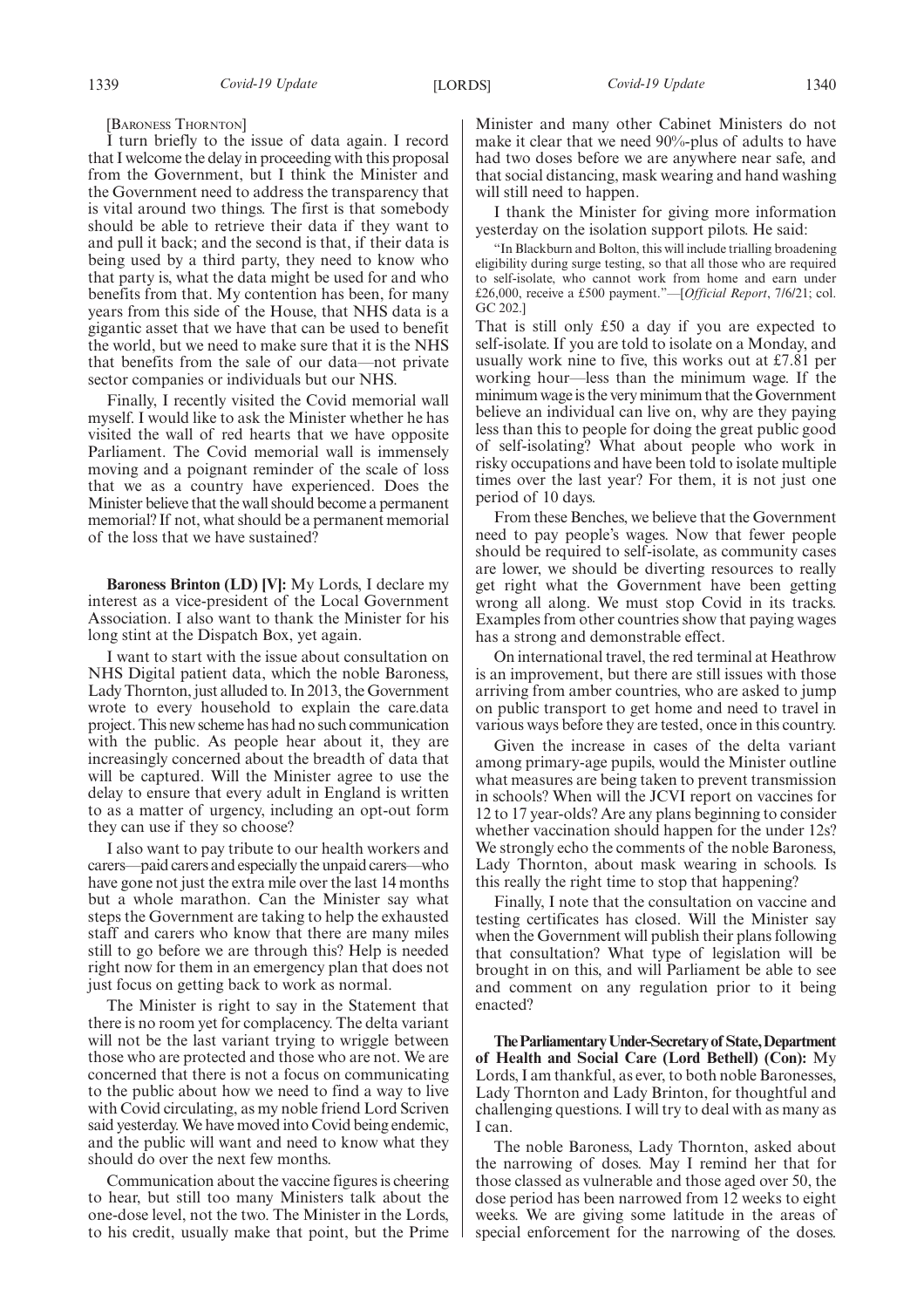I completely endorse her points on that and reassure her that plans are afoot. As for moving the age group to those aged over 18, our instincts are that the JCVI prioritisation process has worked extremely well. It is clear, it is fair and it has been effective. In conversation with those at the G7, I received a huge amount of admiration from other countries for how well that prioritisation process has gone. Therefore, we are reluctant, at this very late stage, to jump the gun on that, but I take her point that particularly those in areas where the infection rate is ticking up may benefit from early vaccination. Therefore, we constantly look at and review that point.

As for vaccination of children in schools, raised by the noble Baronesses, Lady Brinton and Lady Thornton, as they know, the MHRA has given its approval. The ball is now in the JCVI court. We are going to wait for it to pronounce. The state of our vaccine supplies means that we do not have a supply for children at hand right now, so there is scope for a really thoughtful conversation on that. When the JCVI has pronounced, the Government will engage on its recommendations, but I do hear, loud and clear, the obvious support that it has in this House.

As for the Nepal variant, I cannot say exactly how much of it came from Portugal, but it is true that it was present in the UK before Portugal was green-listed, so I think it is fair to say that not all of it came from there.

Moving on to NHS staff, I completely pay tribute to the contribution of NHS staff and those who work to support the NHS, social care and public health. I recognise completely the picture painted by the noble Baroness: many feel exhausted and burned out. Our focus is therefore on recruitment and the recruitment of more GPs and nurses is going extremely well. I would be happy to share updated statistics on that if it would be helpful. The work plan—the *NHS People Plan*—has within it a clear outline of the kind of workforce planning that we have in place. That is something that the recruitment programme has fully embraced.

I agree that the pressures on A&E, and on acute late-stage interventions from the NHS, have been rising for years—for decades. This is an unsustainable model in the long run, which is why this Government are fully committed to the prevention agenda. We have put in place plans for the Office for Health Promotion. That will be the device for using data to support our prevention agenda, and we will be working particularly with local authorities, and increasingly through the NHS, to ensure that we are putting in place measures that improve the nation's health and that we do not just focus on those who are already extremely ill.

Moving on to data, I thank the noble Baroness for her kind comments. I completely agree that transparency is absolutely right. We want to be as transparent as possible, with both the professions and the public. These are complex issues. I accept that we could do better to improve our communications. We will be using this two-month hiatus as energetically as we can to engage the public and the professions in the changes that we are bringing about. They are changes that are absolutely essential for any modern use of data to promote resource allocation—when it comes to the workforce, as the noble Baroness rightly pointed out—and for research. I really would encourage all noble Lords who are interested in this to look at the minutes of IGARD. Noble Lords will see exactly which data uses are being sanctioned, and will be amazed by the extremely high-level, science-led research programmes that the GP data is contributing to. It will reassure noble Lords that this is an extremely well guarded and thoughtful process, and a massive asset to the nation. I agree with the noble Baroness that our data is a huge national asset; it is there to benefit patients and is mainly used for clinical trials and for planning within the NHS. That is right and I can reassure her that that is the way we intend to continue.

The noble Baroness, Lady Brinton, asked about mental health support for care workers and NHS staff. I reassure her that we have put in a huge amount of support for NHS staff: 10,300 calls have been made to the helpline, there have been 4,600 conversations on the national line and 200,000 downloads of the app, and 500,000 have engaged through the web page. The provision of mental health support for NHS staff has been extremely helpful for those stressed by the last few months, but we continue to invest in that area.

I remind the noble Baroness, Lady Brinton, that those receiving isolation payments are still eligible for their benefits. They will get support from housing benefit and other benefits if they qualify.

The noble Baroness asked about schools. The use of testing to protect schools has been one of the phenomenal success stories of this pandemic. There have been 65 million tests deployed since January, and a million tests were deployed on Sunday alone. That is both to break any chains of transmission within schools and to protect the opening of schools, which every parent in the country knows is an essential objective of our pandemic response.

On certification, we are making an enormous amount of progress. That is a Cabinet Office lead. When the plans have been crystallised, they will be published, and I am extremely hopeful that we will be able to make progress.

Lastly, the noble Baroness, Lady Thornton, mentioned the memorial wall. I am aware of it and have seen very moving pictures. I have not yet visited the wall, but I will take this prompt to go. While I am not across the future plans for the wall, I am grateful for the suggestion and will take it up.

**The Senior Deputy Speaker (Lord Gardiner of Kimble) (Non-Afl):** My Lords, we now come to the 30 minutes allocated for Back-Bench questions. I ask that questions and answers be brief so that I can call the maximum number of speakers.

### *2.01 pm*

**Lord Balfe (Con):** My Lords, could the Government try to get back the initiative so that we are talking about a health service and not constantly talking about Covid? I have some numbers: 114 people are in hospital with the delta variant. Of those, 83 are unvaccinated, 28 have had one dose and just three have had two doses—114 in total. This morning, the cancer support unit released some new figures: referrals are down by 350,000 over the year, there is a backlog of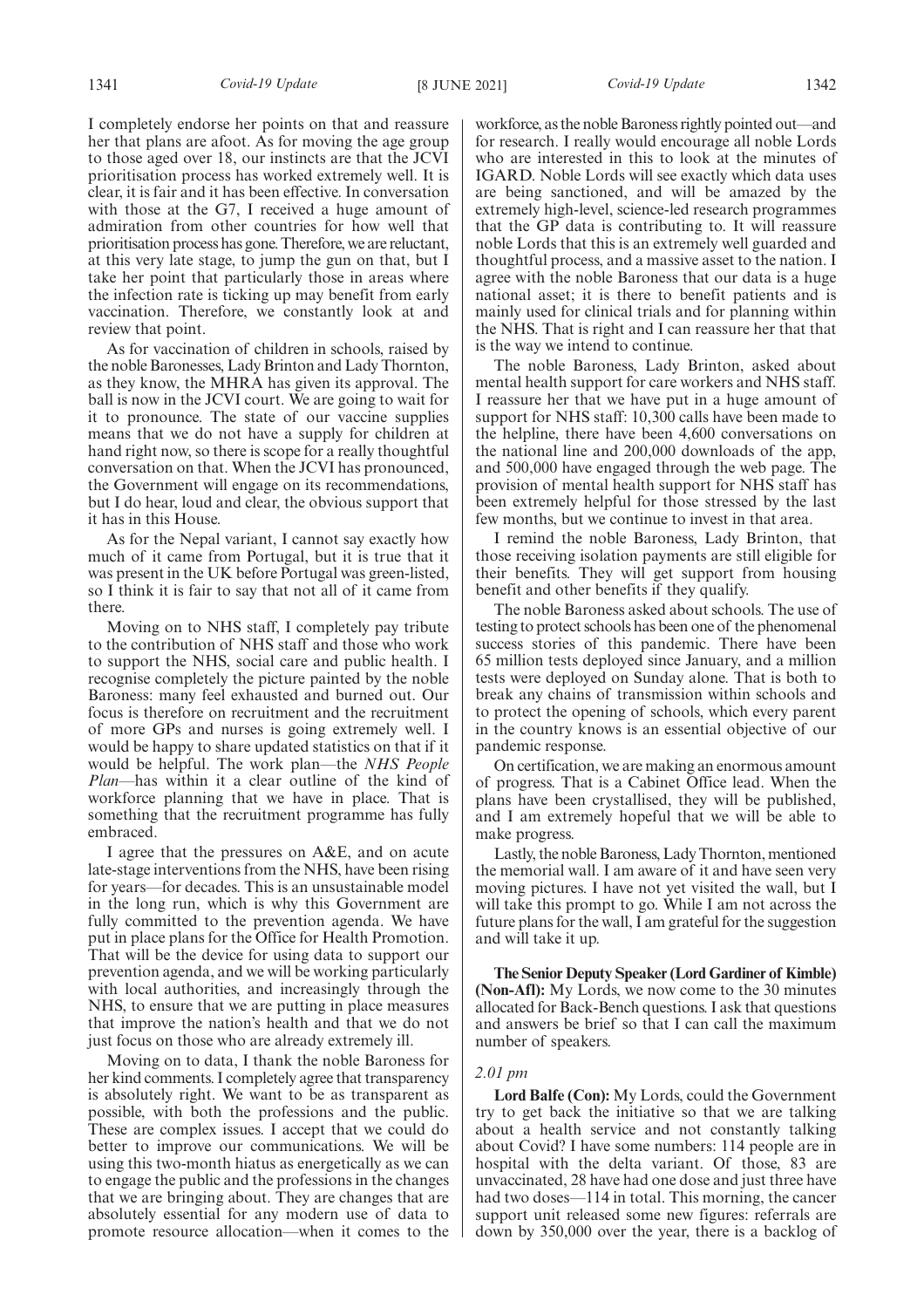40,000 new patients, and the survival rate is back to 2010 levels. We have this completely out of kilter, and it is largely because the Opposition are obsessed with it. I ask the Minister to go back to the department and try to reclaim the huge tragedy of unmet need in the National Health Service that has built up because we have done nothing but prosecute Covid. We have to learn to live with it.

**Lord Bethell (Con):**My Lords, I completely understand my noble friend's concerns, but I do not accept that we have done nothing. It is quite wrong to suggest that the NHS has done nothing but Covid. In fact, I am incredibly impressed by how well services have been maintained during an extremely difficult period. Were he to join clinicians in the NHS or the department, he would know that there is a laser-like focus on catching up. I remind him that there were 1.86 million urgent referrals and over 470,000 people receiving cancer treatment between March 2020 and January 2021—that is not doing nothing. An extra £1 billion is being used to boost diagnosis and treatment across all areas of elective care. On 25 March, NHS England published its 2021-22 priorities and operational planning guidance, and there is a Minister-led group under Minister Ed Argar, which is absolutely focused on the restart in cancer care in particular. I reassure my noble friend that there is a focus on this, and we are doing everything we can to get through the incredibly important backlog of work that needs to be done.

**Lord Mackenzie of Framwellgate (Non-Afl) [V]:** My Lords, the Statement confirms that a continued increase in vaccinations is essential to defeat the new delta variant, which has now become dominant. I believe it is the six-month anniversary of the first vaccination, so I congratulate the noble Lord on the progress so far. Has he considered consulting behavioural scientists about what incentives might create a greater vaccine take-up, as has happened to some extent in the United States? Also, there are still many vaccine sceptics out there who are influenced by conspiracy and other ridiculous scare stories propagated deliberately on social media. Can the noble Lord reinforce the Government's message with a campaign to vaccinate for victory on the very same platforms that are carrying the negative messages?

**Lord Bethell (Con):** My Lords, I am grateful for the noble Lord's comments. Yes, we are engaged with behavioural scientists, but I reassure him that lotteries for vaccines are not on the cards. Taking vaccines into communities has proved an extremely effective measure. I led a call with council leaders in the north-west—from Lancashire and Greater Manchester—and there I heard about the effective use of small mobile units and tents to bring vaccination teams into either religious or community settings to make it easier to get a vaccine. That simple measure appears to be a really winning formula, and one that we are investing in in a very big way.

**Lord Moynihan (Con):** My Lords, I echo my noble friend Lord Balfe's figures on Covid-19 hospitalisations: of the 114 people in hospital, just three had received both doses of vaccine. Does my noble friend the Minister agree that the best approach the Government can follow is to continue with an urgent and comprehensive vaccination programme—with the further easing of restrictions secondary to the goal of a successful national vaccination campaign—using, not least in local communities, positive influences in communities wherever possible? Will he also accept the thanks of the Olympic and Paralympic athletes for the positive approach the Government and the International Olympic Committee have taken to ensure that athletes and their support staff will be vaccinated before leaving for the Olympic and Paralympic Games in Tokyo?

**Lord Bethell (Con):** I am extremely grateful for my noble friend's comments on the Olympics, and we wish our Olympic champions all the best luck. We keep our fingers crossed for Tokyo, under very difficult circumstances. On the vaccination programme, he is entirely right: positive influences are key. It has been interesting that the positive influences we think have made the biggest impact are not necessarily only the celebrities—they are community influencers who work in clinical settings and are present at a grass-roots level in communities. That is why a large volume of videos, endorsements, community meetings and answering quite reasonable, but sometimes very sensitive, questions from the public have been the essence of our vaccination communications programme. It seems to be extremely successful: the younger age groups seem to be stepping up for the vaccine in proportions that we could not have believed possible some months ago, and we hope very much that this will continue.

**Lord Taylor of Goss Moor (LD) [V]:** My Lords, my 13 year-old son is a chorister at Truro Cathedral, where they have composed a song, "Gee Seven", which 25,000 children across this country and others will sing online to G7 leaders tomorrow. He says the thing that they want most is for the parents and grandparents of children in poorer countries that have not had access to vaccines to get the access that parents and grandparents have had in this country, so that those other children can feel safe about their families. Will the Minister and his colleagues think about that before vaccinating teenagers in this country, who are not at great risk? The COVAX programme is currently 192 million doses short of its targets for supporting poorer countries. Incidentally, if that is not enough morally, he might also consider that so long as we are not successfully vaccinating in these poorer countries, the chances of new and more dangerous variants coming to this country and causing deaths again are all the more likely.

**Lord Bethell (Con):** My Lords, the noble Lord points out a dreadful dilemma that is on our minds all the time. I completely agree with his point that supporting those in the developing world is a priority and responsibility for those of us in the developed world. His son is entirely right that we should be thinking very much of those who are vulnerable or in urgent need as we consider our vaccination programme. But our responsibility as a Government is to the British people. We must look after the British people first, and there is no benefit to anywhere in the world if Britain comes close to shaking off this awful virus but falls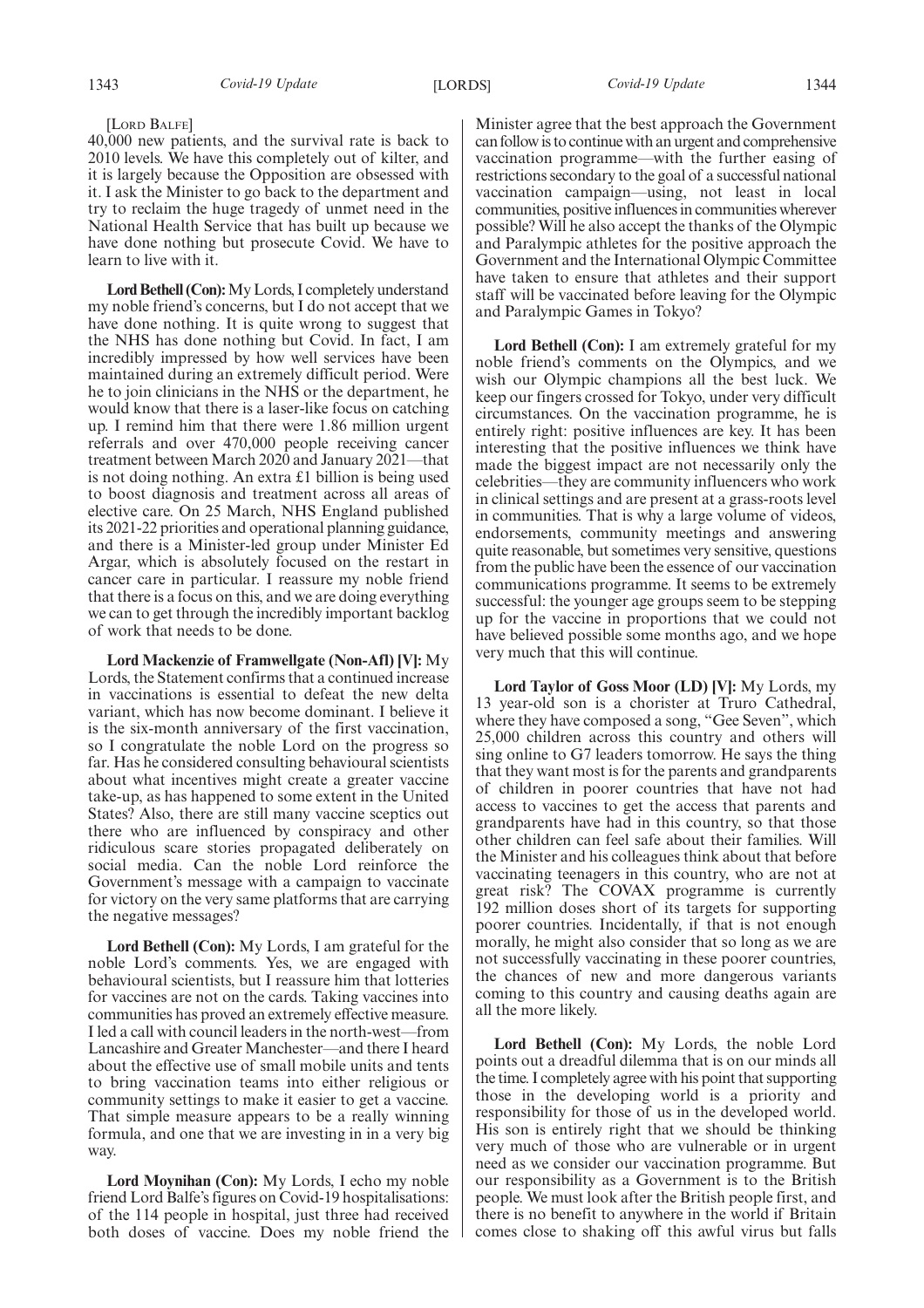over at the last minute because we have not seen the job through. We intend to support COVAX in the way he describes—in particular, the manufacturing of the vaccine in regional hubs. There, the AstraZeneca and Oxford vaccine has played a critical role. The profit-free availability and generous licensing arrangements being offered by AstraZeneca are having a huge impact on the global rollout of the vaccine. In the meantime, we are absolutely driving through the vaccine programme here in the UK, in the knowledge that, if Britain can emerge safely, that is of benefit not only to British taxpayers and patients but to the whole world.

**Lord Lancaster of Kimbolton (Con):** I remind your Lordships' House of my interest as Deputy Colonel Commandant Brigade of Gurkhas. I thank my noble friend for his part in ensuring the Government's swift response to the plea for help from Nepal in the delivery of some essential medical supplies. But there is one element missing: vaccines. Given that the Government have committed, via the COVAX consortia, to deliver 2 million vaccines to Nepal, and given that my noble friend has just said that vaccinating the developing world is a priority, I simply ask him why the UK cannot deliver those 2 million doses of vaccine bilaterally now and simply net them off our contribution to COVAX in future.

**Lord Bethell (Con):** My Lords, I pay tribute to my noble friend for his advocacy on behalf of Nepal; we are all extremely moved by the stories from Nepal and the challenge that it has had from Covid. We are extremely supportive of his initiative for both medical supplies and the vaccine but, as I said, there is a sequencing challenge here. Our priority as a Government is the British people. It is important that we see the job through. As the noble Baroness, Lady Brinton, pointed out, there is a threshold to which we need to get the British public to ensure that the R rate remains below one and that the new India variant, or any other variant, does not run amok and drive up hospitalisation in the UK. Until we have reached that point, we must focus on the job at hand. In the meantime, and in parallel, we are doing absolutely everything we can to grow global manufacture of the vaccine and ensure that countries such as Nepal receive secure and reliable supply. My noble friend should be reassured that we are absolutely firm in that commitment.

**Baroness Ritchie of Downpatrick (Non-Afl) [V]:** My Lords, we have often heard it said that we will not all be safe until the whole world is safe. Today, UNICEF, the children's charity, is lobbying the G7 Ministers, asking for an ongoing distribution of vaccines to poor and developing countries, rather than supplying surplus vaccines at the end of our programme, because they may not be able to use them in the best possible way at that stage. Will the Minister, further to the answers he has already given, go back to his ministerial colleagues and the Prime Minister and urge them to please undertake that global vaccination programme, along with other G7 countries, now? The WHO said yesterday that inequitable vaccination is a threat to all nations.

**Lord Bethell (Con):**I completely endorse the sentiments of the noble Baroness and can absolutely reassure her that this is top of the agenda for the G7 leaders' meeting later this week. The Prime Minister will absolutely be ramming home the message that she put extremely well. Roughly 1 billion vaccinations have been done around the world so far; that leaves another 7 billion or 8 billion to do. We need manufacturing on a scale that the world simply does not have today to see that job through. That is why the UK has contributed so much through the AstraZeneca vaccine, which is a wonderful, portable, cheap and flexible platform for creating vaccines for the world. We are ensuring that that magic source is available to all those who can contribute vaccine manufacturing capacity anywhere in the world. In the meantime, we will ensure that any capacity that we have after we have done the British public is made available, but we have to see the job through here in the UK. It would be utterly counterproductive if the UK, having got so far, tripped over at the last hurdle.

**Lord Caine (Con):** My Lords, having spent much of the Whitsun Recess trying to do my best to support the beleaguered hospitality sector in west and north Yorkshire, two messages rang out loud and clear: first, the problems that many establishments are facing with staff shortages, in part due to Covid restrictions, which are affecting levels of service; and, secondly, the absolute calamity for many establishments if the lifting of Covid restrictions is delayed beyond 21 June. Can my noble friend therefore assure the House that, in taking what I accept are finely balanced decisions about lifting restrictions, the plight of our hospitality sector and the livelihoods of those who work in it will be properly considered?

**Lord Bethell (Con):** I pay tribute to those in the hospitality and related sectors—both those who manage and those who work in it. It has been one of the toughest aspects of this awful pandemic to see these valued and important industries really hammered by the closures that have been necessary to stop the transmission of this awful disease. I hear my noble friend's message absolutely loud and clear. We are on the final slopes of this journey. We want to ensure that, when we open, we stay open and there is no yo-yoing. That is why we are committed to looking at the data in the run-up to 21 June. His point is extremely well made, and we will definitely take it on board.

**Baroness Uddin (Non-Afl):** I thank the Minister for repeating the Statement and, in doing so, pay my respects to all carers, particularly those unpaid carers, without whom many more may have perished. I have two points. First, how are the Government encouraging GPs and hospitals to monitor and collect information on patients who may be concerned about or reporting long Covid symptoms without knowing it, and those who may be complaining of or experiencing postvaccination effects? Secondly, now that the JCVI recommendation is being considered for vaccination of 12 to 15 year-olds, the Minister will be fully aware of the major concern aired by parents—who are all over the radio, with their views and questions—feeling confused about informed choices. Can the Minister assure all parents that, if vaccination is approved, they will be given the fullest information available on the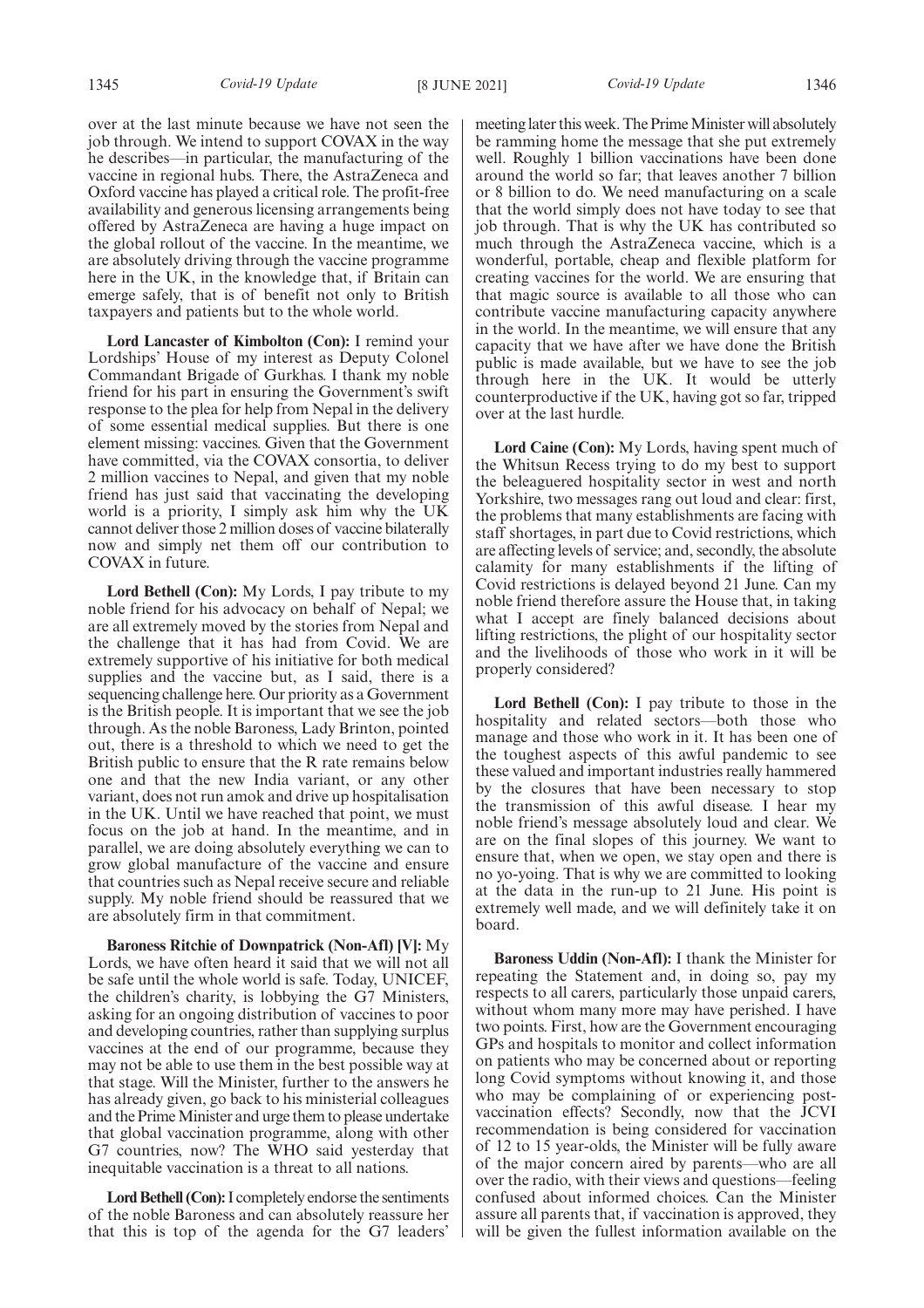### [BARONESS UDDIN]

potential side-effects, and that no parent who may choose to opt out of the vaccination for this age group will be pressured or demonised?

**Lord Bethell (Con):** I am enormously grateful to the noble Baroness for raising in the same breath the importance of secure data arrangements and the question of what we are doing on long Covid, because we could not do what we are doing on long Covid if we did not have access to GP records. The truth is that we are doing an enormous amount. Long Covid, as the noble Baroness knows, is touching more than 1 million patients here in the UK. We have got NICE to take steps to put in place a really clear clinical definition. The NHS has mobilised Covid-specific clinics, which we acknowledge are under pressure but which are an extremely valuable resource for understanding this dreadful condition. NIHR has mobilised research resources, and I pay particular tribute to Great Ormond Street and its CLoCk research project, which is looking at long Covid among children—something which of course concerns us all. Lastly, the royal colleges have done an enormous amount to present both new data and training tools to their members and to feedback information from the front line. Long Covid will be one of the lasting and most concerning aspects of this dreadful pandemic, but we are putting everything we can into dealing with the consequences.

**Lord Cormack (Con):** My Lords, may I once again raise with my noble friend an issue that I have been returning to for some months now? When are we going to ensure that all those who attend to the most intimate needs of residents of care homes are vaccinated? There are still far too many who have refused vaccination; it should be a condition of employment that they are vaccinated. My noble friend has indicated sympathy with this point of view, but nothing has yet been done.

While I am on my feet, as we have plenty of time and we are allowed to raise two points, why was the advice to choral societies changed after 17 May? Suddenly, 2 million singers and 40,000 choirs can only rehearse with six people indoors. This has caused enormous distress and the cancellation of many performances. It has damaged morale in places such as Lincoln very significantly.

**Lord Bethell:** I pay tribute to my noble friend. He was an early bird in championing the vaccination of social care workers. He has made his point clearly and has definitely influenced policy in this area. I would like to reassure him that it is simply not the case that nothing has been done. A review is going through the matter at the moment. This is not something, I am afraid, that could be implemented by government fiat; it is important that we go through the process, not least to maintain people's trust. One of the aspects of the successful vaccine rollout is that we have not behaved abruptly. We have not sought to admonish or to demonise anyone who is hesitant about taking the vaccine. Instead, we have sought to engage, and that is the reason why we are going through an extremely thorough review and engagement programme. I completely understand my noble friend's frustration that this cannot be done more quickly, but I would like to

reassure him that, on balance, this is the way in which to get the task done in the most impactful and effective way that we can think of.

On choral societies, I completely sympathise with my noble friend's point. I was at Garsington Opera on Sunday, and my spirits were lifted by the sound of the singing in that wonderful place. I have only the assessment of the PHE officials to hand; it has become clear that the dangerous presence of aerosols in the air has been the really effective transmission mechanism for this dreadful disease. It is just an unavoidable and inescapable truth that people singing their heads off will fill a room with loads of infectious aerosol, and that is the reason why this decision has been made. It is regrettable, and I understand the consequences and I have been contacted by many who are concerned and affected by it. But I would like to reassure my noble friend that it has been done for the best reasons and for, I believe, very strong scientific reasons.

*2.23 pm*

*Sitting suspended.*

### **Town and Country Planning (General Permitted Development etc.) (England) (Amendment) Order 2021**

*Motion to Agree*

*2.26 pm*

#### *Moved by Baroness Pinnock*

That a Humble Address be presented to Her Majesty praying that the Town and Country Planning (General Permitted Development etc.) (England) (Amendment) Order 2021, laid before the House on 31 March, be annulled because it introduces a significant policy change without being subject to sufficient parliamentary scrutiny; it affects the ability of communities to have a say in important changes to their local areas; and it does not present an effective or sustainable solution to the housing crisis (SI 2021/428).

*Relevant document: 52nd Report from the Secondary Legislation Scrutiny Committee, Session 2019-21 (special attention drawn to the instrument)*

**Baroness Pinnock (LD):**My Lords, I draw the attention of the House to my relevant interests as a member of Kirklees Council and as a vice-president of the Local Government Association.

I thank the Minister for taking part in this debate. I am sure he will give a clear explanation of what he believes this piece of secondary legislation will do. However, until today, none of these significant changes has been the subject of political debate either in this House or in the other place. As a negative instrument, this piece of secondary legislation would have sailed into law without any further ado. My colleagues and I between us have extensive experience of planning matters, particularly as they impact individuals and local communities. We believe that legislating for significant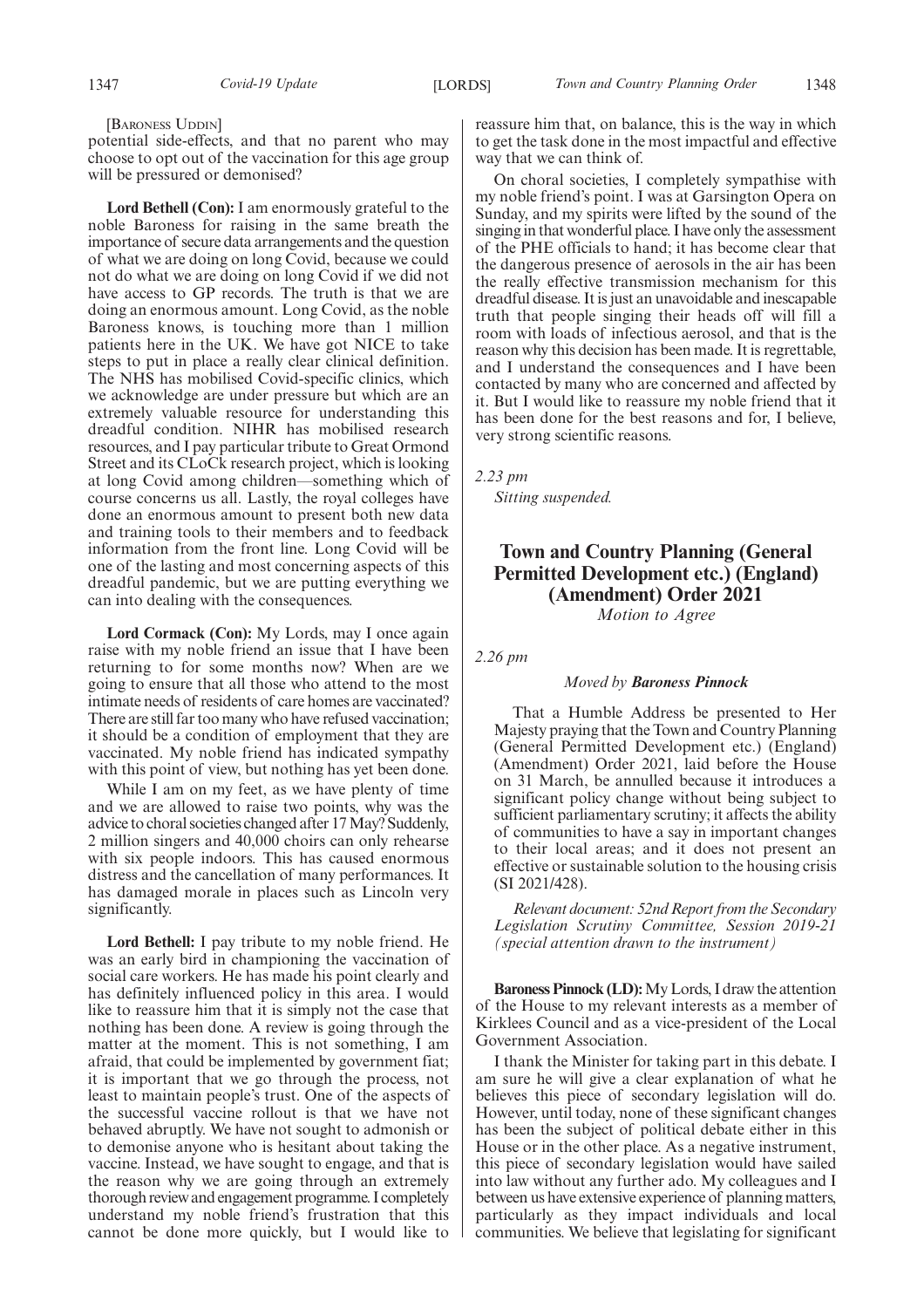changes to planning law in this way, by stealth and without public scrutiny, is totally inappropriate in a democracy.

The report of the Secondary Legislation Scrutiny Committee drew this conclusion:

"Given that the changes made by this Order are permanent and may have a considerable impact on high streets and the development of key infrastructure, such as schools, colleges, universities, prisons and ports, the instrument again raises the question whether it would have been more appropriate to make these changes in a Bill, enabling Parliament to scrutinise the changes and their potential impact more fully. This is particularly apposite as the instrument also puts the Government's approach to protecting historic statues, including those which may be controversial, on a statutory footing.

This Order is drawn to the special attention of the House on the ground that it is politically or legally important and gives rise to issues of public policy likely to be of interest to the House." I concur completely.

Those are the reasons why I have tabled a fatal Motion against this statutory instrument. To be clear, I am not opposed to the process enabled by the general permitted development order, which permits some planning changes without a full planning application process. The process of permitted development has been successfully used for some time. The Government, though, have gradually increased the number of planning changes that can be made without full local consideration of the impact on communities. With this SI, there is a considerable extension of permitted development rights to include, for instance, major extensions to schools and prisons. Permitted development explicitly removes the right of the voice of local people, often those directly affected, to be heard and considered. People care deeply about the place they live in and want to be able to voice an opinion.

This instrument permanently extends permitted development rights in four further ways. There is an extension of the right to change shops, offices and commercial buildings to residential use. This has been enabled by the changes made by an SI last year that altered the planning use classes, whereby all shops except small local ones, offices, cafes, gyms and some commercial properties were moved to the same planning use class and thus more easily given permitted development rights to move to residential use.

Some minor caveats are proposed. Prior approval of the local planning authority has to be given in some instances. Those relate to noise and transport impact—but just those related to rights of access—and ensuring space standards and even adequate light. Who would have thought that that needed to be controlled? Of course, it is good to regenerate town centres by enabling more residential use. Some of us have been arguing that for several years but this order is not the way to go. Shop fronts could be changed to residential and the cohesive attraction of a high street completely lost. These changes are permanent and apply equally to conservation areas, which have special protection under planning law. A full planning application would enable such issues to be more readily and openly resolved.

In a further insult to leaseholders who are currently fighting the Government's complete intransigence on safeguarding them from developers' fire safety failings, the Government note that prior approval to consider fire safety issues will not be part of the instrument and will be added later. Fire safety as regards changes to residential use is seen as an afterthought. Yet, changing offices to residential use will have considerable implications for fire safety.

The instrument also enables schools, colleges, universities and prisons to expand by as much as 25%. That is a large extension for, say, an average high school of 1,000 pupils. Just think of the consequences in terms of traffic and, more importantly, school admission planning. Growth in one school is often at the expense of another, which is harmed as a consequence. The idea that this huge change can be made less bad by submitting a travel plan that is unenforceable, which it is hoped will be sufficient to quell the anger of local people at a significant rise in school traffic, cannot be and is not a serious proposition.

Port facilities can be built and extended just by saying so. There will be no consideration for local people and certainly no opportunity for them to have their say.

Meanwhile, in the fourth part of this statutory instrument, statues and monuments are being protected by the requirement for a full planning application and for the Secretary of State to be informed of any changes. Statues to the respected and the notorious are to be fully protected but the rights of people to have their say on major changes in their communities are to be removed by the flick of a pen.

In my experience, earlier extensions of permitted development are not going well for the Government. The right to erect 25-metre mobile phone masts without any ability for local people to amend the outcome caused outrage in one of the villages that I represent as a councillor, as did the right to build an extra storey on to a retirement bungalow in a street of retirement bungalows. People just want the right to influence what happens in their neighbourhood or wider community. It is what you expect in a democracy.

The Motion that I am proposing is definitely not to hinder change and halt development but is aimed at ensuring that individuals and communities are engaged and involved in planning decisions that affect their lives. Any argument that suggests that this is all about the speed of planning decisions ignores factual evidence that shows that planning decisions are currently made within reasonable timescales—set by the Governmentand are of the same timescale as those that require prior planning approval. I urge Members to support my Motion for the sake of good governance and the democratic process. I beg to move.

### *2.38 pm*

**Lord Kennedy of Southwark (Lab Co-op):** My Lords, I draw the attention of the House to my relevant registered interests as a vice-president of the Local Government Association, a non-executive director of MHS Homes Ltd and chair of the Heart of Medway Housing Association. I should make clear that at the appropriate time I intend to divide the House on my regret Motion.

It is extremely disappointing that this order is before us. I concur with many of the remarks of the noble Baroness, Lady Pinnock. However, sadly, it is how the Government operate, with scant regard for communities,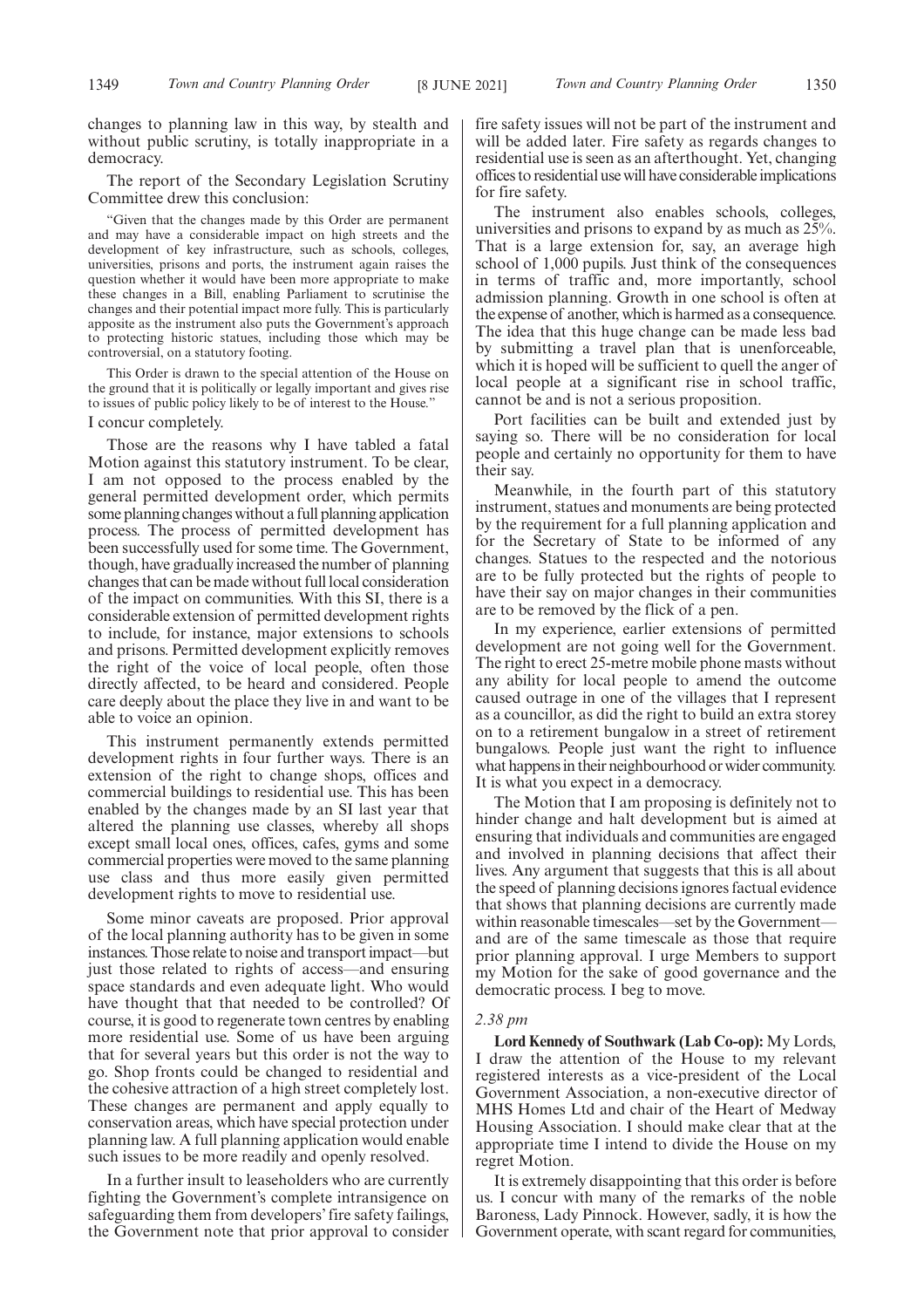#### [LORD KENNEDY OF SOUTHWARK]

the need to make their areas sustainable or, frankly, any understanding of what a stable community actually is. The order is another example of the Government's inept planning policy. I have stood here so many times in recent years discussing orders, planning Bills and so on. They are just non-stop and I am sure we will be back again. The Government are completely inept in what they are doing.

Imagine if the roles were reversed. The noble Lord, Lord Greenhalgh, would be standing up and demanding, "You must let local communities have their say. How dare you do this?" I am sure that he would make the arguments that I am now giving. The Government have no interest in what local communities want to do. The noble Lord should know because he has been the leader of a council, whereas I have been only a member of a council. He knows how much councillors are the voices of their local communities and how much the local community wants to engage with its council. What we have here pushes all that to one side. It will hold back our high streets and open the floodgates for poor-quality housing in towns, cities and villages across England with no regard for what communities actually want.

What happened to localism? That word has disappeared from the Government Benches recently. There is nothing about that any more. Now Whitehall will decide and you will do as you are told. Localism was another fad from the Government—another slogan that has now gone out of fashion.

The country is in desperate need of affordable housing. We talk about it all the time. This order does nothing to achieve that. Instead, what we have here is a developers' charter that removes powers from locally elected representatives and hands them to Whitehallappointed boards. As the noble Baroness, Lady Pinnock, said, there is virtually no scrutiny whatever, just a negative Motion before the House. There is no legislation here. The Government are not prepared to put it in front of the House of Commons. It is only because we have tabled the regret Motion and the fatal Motion that we are actually debating these issues. The Government are running scared from debating them.

There are three main reasons why I have tabled this regret Motion and I will set them out. I believe that this order will hold back communities. First, it takes away from local people and locally elected people the ability to make their points known. Local councillors know their area best. They are the right people to decide. Instead, we are transferring powers to Whitehallappointed boards. It shows contempt for local representatives. More than that, is the Minister actually saying that the boards and the Government know better than local councillors and local people? Surely, he is not saying that at all. Local communities know their interests and their needs and know what needs to happen in their area.

The second concern from these Benches is the risk of swathes of poor-quality housing appearing as a result of this order. We have enough poor-quality housing in this country. We have a housing crisis, as the Minister knows. We talk about it all the time in this House. This will do nothing at all to help that. We need good-quality homes and this, sadly, will do nothing to deliver on that.

The third point is about how it seems acceptable to let it go through with little scrutiny in Parliament. The risk is that we will see retail units being converted to low-quality flats. There is no guarantee that they will be what the local community actually wants. It could also decimate town centres. We all know that our high streets are in crisis. I would like the Minister to set out for us how this order will help and save our high streets. It does nothing for them at all. It adds to the risk that our high streets will become ghost towns. In these tough times for local businesses, the Government should be standing with businesses and communities and ensuring that our high streets and town centres are developed and supported, but, sadly, they are not.

To be clear, I intend to divide the House on my regret Motion when the time comes but neither I nor my Benches will be supporting the fatal Motion in the name of the noble Baroness, Lady Pinnock. I like the noble Baroness very much and I respect her views but I am also conscious of the constitutional position of this House. The House has the power to put forward fatal Motions but should use that power very sparingly. I want to express my regret, annoyance and anger at what the Government are doing here. They need to behave better on these things and should have put them in front of the House of Commons in proper legislation to have them debated.

I suspect the Government are not doing that because they know the problems they will have from their own Back Benches in the other place, in particular, if they put these proposals forward. That is why they are using this negative measure. It is regrettable that it takes away the voice of local communities and will hold back the high street. It also does nothing to improve the housing situation. I suspect that this is the way that the Government will continue on a number of issues. I will leave it there. As I said, I will put my regret Motion to the vote but will not support the fatal Motion.

**The Deputy Speaker (Lord Alderdice) (LD):** The noble Lord, Lord Lilley, has withdrawn from the debate so I call the noble Lord, Lord Berkeley.

### *2.44 pm*

**Lord Berkeley (Lab) [V]:** My Lords, I am very pleased to take part in this short debate. I support every word that the noble Baroness, Lady Pinnock, and my noble friend Lord Kennedy have said. This is a quite extraordinary piece of secondary legislation covering permitted development rights, which I have had an interest in for many years. My remarks will cover not only what is in the order but what is not in it. I fully intend to ask the Minister one or two questions as to why.

First, regarding what is in the order, and in support of what the two noble Lords have spoken about, I note that paragraph 7.1 of the Explanatory Memorandum says that this process allows

"for local consideration of key planning matters through a light-touch prior approval process."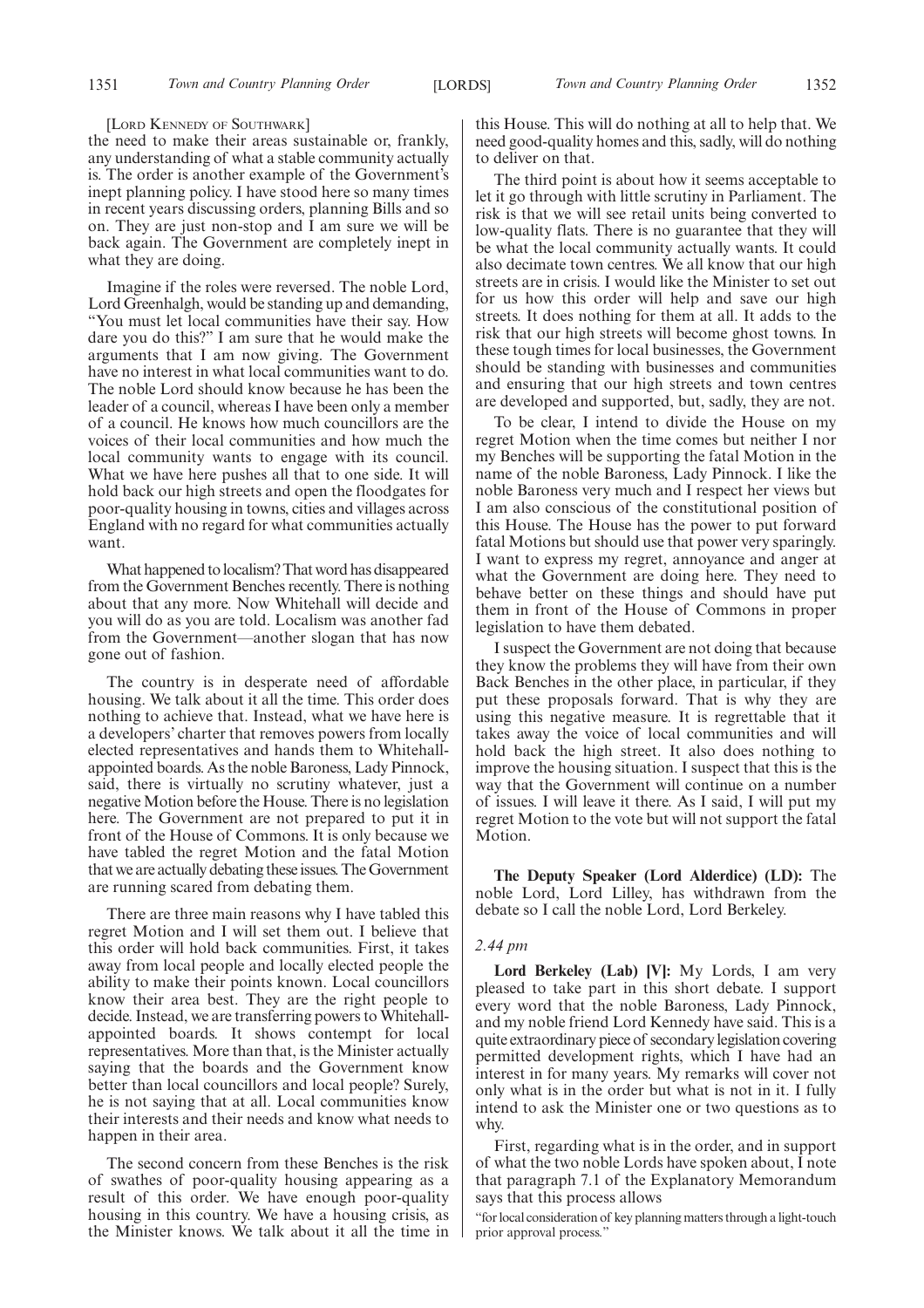Those are lovely soft words that should make everybody say, "Well, it is all right." Actually, as the two noble Lords have said, it is not all right and is taking away local democracy where it is very important. As my noble friend said, where is localism? It is crazy.

I think there are going to be very serious problems with some of the proposed changes between commercial and residential, with very few constraints and local comments. I had a message from the noble Earl, Lord Lytton, this morning. He suggested that giving away permitted development rights without any preliminary consideration of visual effects, massing, overlooking and those kinds of amenity considerations ultimately erodes the quality of the environment. The noble Earl regrets not being able to speak but he is a real expert on these things and I think his views need to be taken into consideration.

It is extraordinary that this draft order has suddenly been brought forward. I suspect it was done to ensure that no more statues are removed without planning permission. It seems an extraordinary priority for Ministers, with all the housing problems that the noble Baroness and the noble Lord have spoken about, to worry about statues. We may need changes to schools, colleges, universities, hospitals and prisons but they all need to be done properly. I do not see any constraints within these regulations to give the local planning authorities—which actually know what they are talking about—any meaningful input to Whitehall running everything.

There is another problem that is not in the order. That is to do with permitted development rights for Highways England to demolish bridges. A number of noble Lords have spoken about this in times past. Highways England has sought and is using permitted development rights to demolish bridges which are apparently no longer fit to take 44-tonne lorries. Many of the bridges are on side roads and bridleways or footpaths or could become bridleways or footpaths subject to the comment and approval of local planning authorities.

Highways England is going around the countryside saying, "We're going to demolish 100 or 200 of these bridges because they are too expensive to maintain." Highways England took them on, knowing the cost of maintenance and knowing that they would never have to redesign and rebuild them to carry 44 tonnes; the agency is doing this in the hope that no one will know and that the planning authorities will not be able to do much about it.

The other part of permitted development rights included in this regulation is the development of docks, piers, harbours, water transport, canals or inland navigation undertakings. I understand that this is needed primarily to facilitate free port development. While that sounds quite reasonable, I am not convinced that free ports will necessarily see the light of day. It is probably a reasonable thing to do, but I will ask again: what role will local planning authorities have within this particular part of the regulation?

What is missing are any permitted development rights changes on the railways. As noble Lords will know, railways have permitted development rights to do lots of things, given their ownership of the tracks and stations, but my understanding over the years is that the railways have been fairly reticent about making changes if they feel that there will be a problem with the local planning authorities. They have often sought planning permission, even though they could have argued that it was not strictly necessary because of their permitted development rights. Perhaps the Minister could explain why there is nothing about railways in the order. What rights do the railways have in respect of changes that they might make to stations, tracks and signals, fencing and everything else which they could obtain through permitted development rights, but then do not necessarily do that?

On the one hand we have Network Rail bending over backwards to be helpful, but on the other it is still a railway—HS2—that is trampling over the rights of all individuals, environmental or otherwise, due to a fairly flawed hybrid Bill that went through your Lordships' House several years ago. There is a significant incoherence and uncertainty about what the railways are allowed and not allowed to do, along with what they choose to do and choose not to do.

Finally, the noble Baroness mentioned fire and safety which, as we all know, is still the subject of massive worry for many residents. I fear that these regulations will not help those residents in any way, either historically or in the future.

I support both these Motions tabled in the names of the two noble Lords and look forward to the Minister's response.

### *2.53 pm*

**Lord Davies of Brixton (Lab) [V]:** My Lords, I thank the noble Baroness, Lady Pinnock, and my noble friends Lord Kennedy and Lord Berkeley for setting out so clearly what is wrong with this statutory instrument. I agree with all they have said about its shortcomings, and in particular, I share the anger of my noble friend Lord Kennedy. I want to add my voice on a couple of key issues.

The Government pay lip service to the idea of localism. We know that the Conservative Party pays no heed to its manifestos, but the 2019 version says explicitly:

"Local government is the bedrock of our democracy."

### It also promises

"beautiful, high-quality homes with every community able to decide on its own design standards for new development, allowing residents a greater say on the style and design and development in their area, with local councils encouraged to build more beautiful architecture."

Really? Are these proposals going to lead to more beautiful architecture? What nonsense. The reality is that this approach is not localism, it is that the Secretary of State knows best.

I am another ex-councillor who believes in local government, warts and all. These regulations are wrong in principle. There is no doubt that changes which are this fundamental and will have an impact on the look of our towns and cities for decades to come should be enacted in primary legislation. It is clear that in practice, these new rules will limit the role of the local planning authority in determining the appropriate uses for its particular area.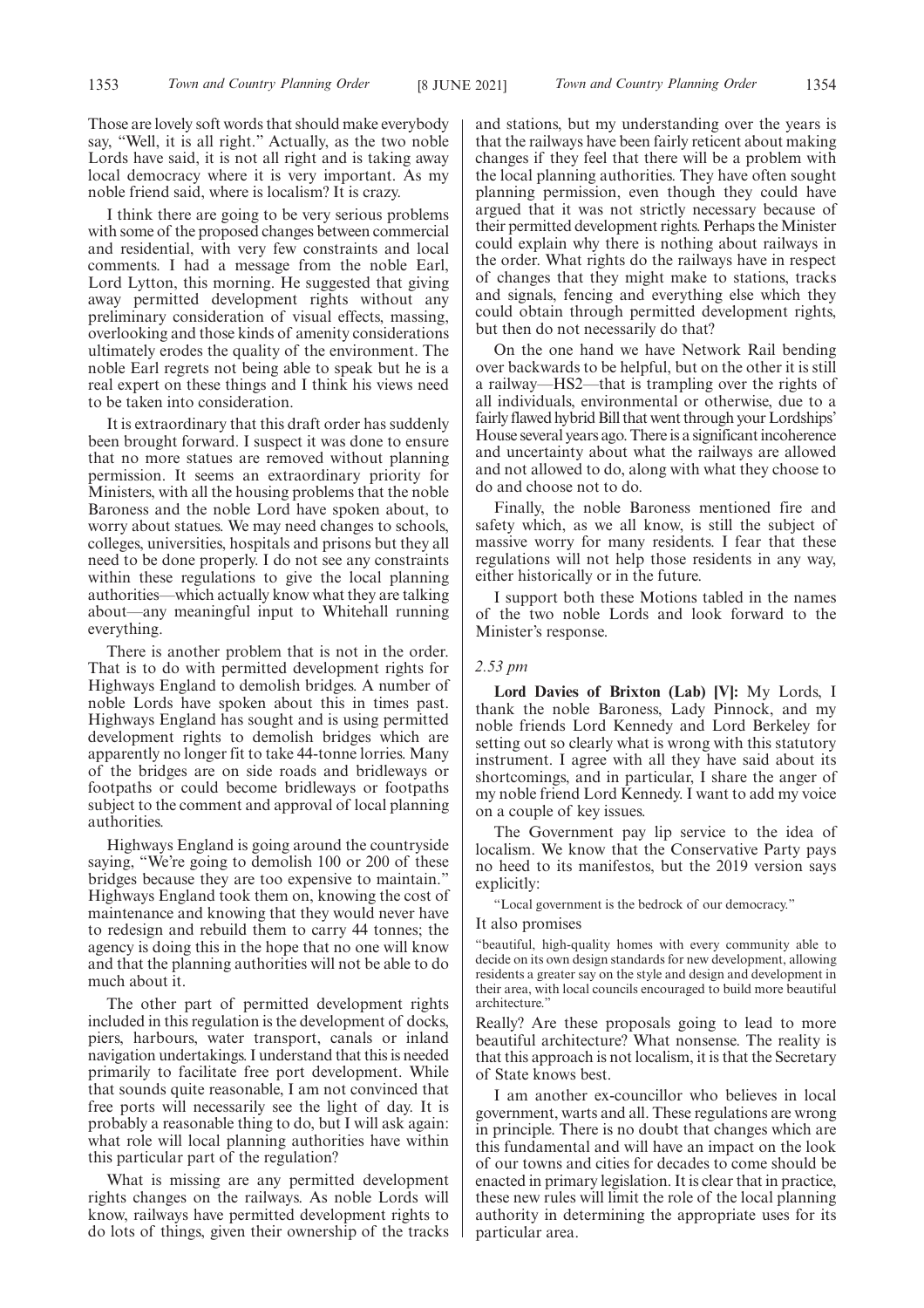#### [LORD DAVIES OF BRIXTON]

The fundamental problem is actually more than a problem—it is a catastrophe. The new rules will allow residential development in potentially unsuitable locations. That is the whole point of the proposals because otherwise this statutory instrument would not be required. What we know is that these will be the slums of the future. More specifically, the new rules will allow commercial frontages on high streets to be converted to residential use in a way that will wreak even more harm on the traditional function of town centres, already under so much pressure. Albeit that there will be a need for separate planning permission for the external treatment of buildings, we know from experience that there is always considerable room for uncertainty by gaming the system, in particular about the vacancy requirement.

We all know that developers cheerfully agree to include shops and pubs within a development and then ensure that they remain vacant until the local authority gives in to the effective blackmail. Of course we need more housing, but this is the wrong way of providing the high-quality stock that we so desperately need. History tells us how to achieve the massive new-build housing programme we need, and it was provided, surprisingly, by a former Conservative Government in the 1950s, summed up in an adequately resourced programme of council housing.

Then there is all this stuff about statues, memorials and monuments. How will the Minister present this with a straight face? We know what they are doing, they know we know what they are doing, and we know that they know, et cetera. Where is the problem that this is supposed to address? It is there only to play to the ignorance and prejudice of the base. The giveaway is in the press release by the Secretary of State on 17 January 2021 under the heading "New legal Protections for England's Heritage". It says:

"New legal safeguards introduced for historic monuments at risk of removal. All historic statues, plaques and other monuments will now require full planning permission to remove, ensuring due process and local consultation in every case. The law will make clear that historic monuments should be retained and explained".

The giveaway is that the Secretary of State will be able to call in any application and ensure that the law is followed. The threat is clear: it will be the Secretary of State who decides, not the local authority and the local community. That is made even more manifest in the statement in the Explanatory Memorandum to the effect that the Government will introduce a requirement for local planning authorities to notify such planning applications to the Secretary of State. Really? Does he not have better things to do?

What needs to be understood is that saying that monuments should be retained and explained is a political statement, taking one side in a deeply contested debate. It is a view that members of the Conservative Party are fully entitled to hold, but it is wrong to write such a political statement into the law of the land.

Finally, as an aside, free ports are a pointless zero-sum gimmick, and there really is no more to say.

### *2.59 pm*

**Baroness Bakewell of Hardington Mandeville (LD):** My Lords, I declare my interest as a vice-president of the Local Government Association. This is yet another attack on local democracy. I held elected office on Somerset County Council for 20 years and on South Somerset District Council for 10 years. I am passionate about the role of local and national democracy and the right of those who hold elected office to be able to communicate with and represent the views of those who live in the area for which they were elected.

Introducing these changes via the negative procedure to avoid proper parliamentary scrutiny is to deny communities the right to say what happens to them. Local voters may not have voted for the person elected, but it is a duty of the councillor to do their best to take account of all views, when making decisions. These decisions should involve planning permissions. I took this seriously once I was elected. Whether the application is for a school, a children's home, housing for the disabled, housing for those who are upsizing to four bedrooms or housing for those who are struggling to make ends meet and need a roof over their heads, local input is important. I fully support the comments of my noble friend Lady Pinnock, the noble Lord, Lord Kennedy, and the previous two speakers.

I know that the Minister, who was a long-standing and well-respected councillor, understands these issues. However, the Government have been chipping away at local democratic involvement in planning processes for a while and I find the proposals before us today a step too far for me and my colleagues. I believe that my colleague, my noble friend Lady Pinnock, is likely to divide the House.

Yesterday, we debated the Environment Bill, wherein the Government are looking to local authorities to ensure diversity gain when planning permissions are granted. There is a dichotomy here between what the Government want from their planning system and what they are prepared to allow it to do. We are one of the oldest and finest democracies in the world, both nationally and locally. Our elected representatives, in the vast majority of cases, take their roles seriously. If we ignore the importance of local democratic representation, we do so at our peril. Local councillors know their areas; they know what housing is required and where it is best situated. This is not always popular with some sections of communities, but to remove it altogether is very unwise.

Given that this may be my only opportunity to speak on this SI, I will talk to it. The Government's consultation on these changes, which are permanent and not temporary, ran from 3 December 2020 to 28 January 2021. At the start of this period, the country was getting ready for Christmas and the hope of seeing our families. This was quickly crushed. By the end of the period, we were well and truly in lockdown and councils were not meeting in public but via Zoom. This can hardly be said to be extensive consultation.

The Explanatory Memorandum is very clear on what is covered and it is chilling. I agree with the Government that permitted development has an important role to play, but what is proposed does far more than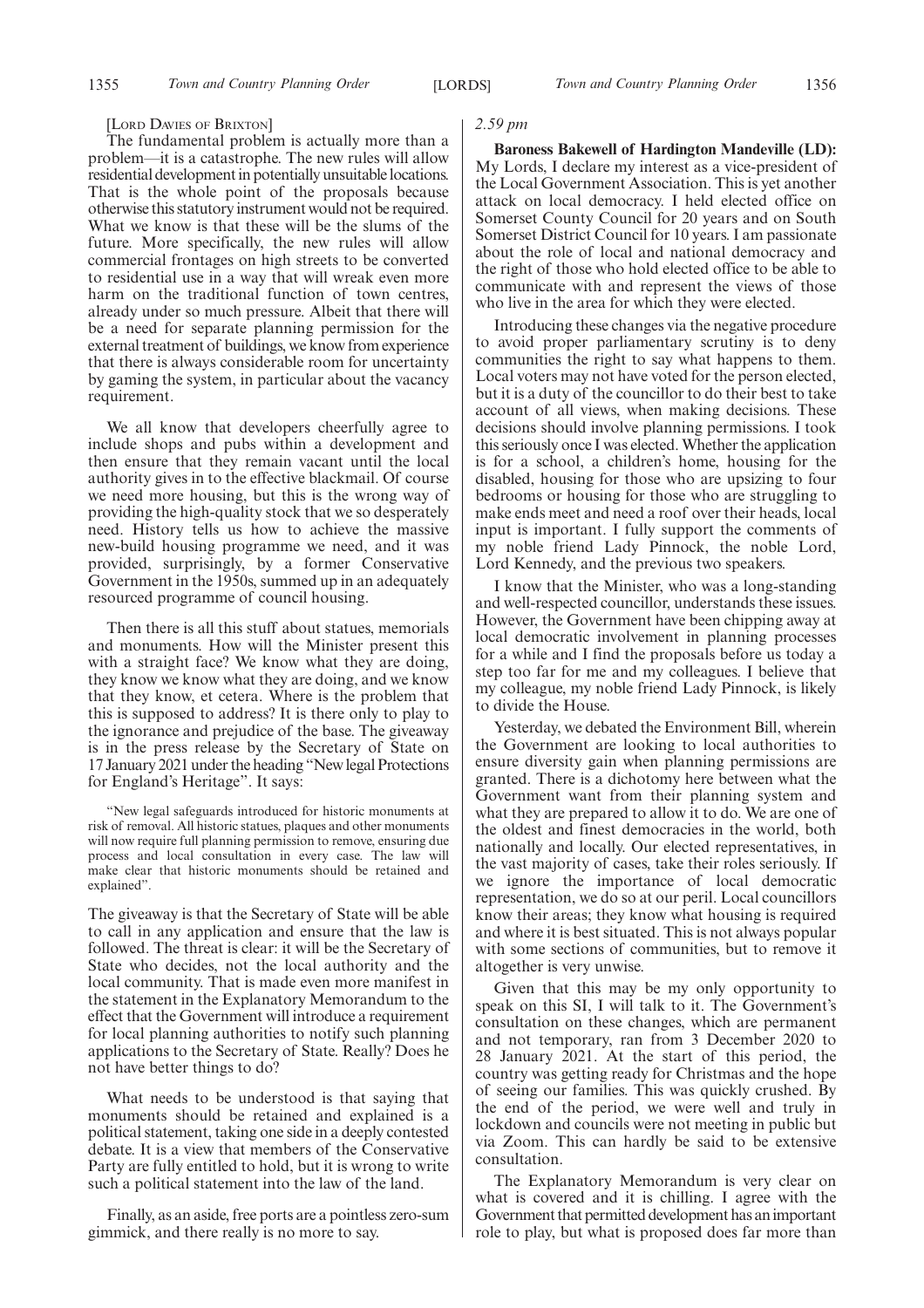streamline the planning process; it drives a coach and horses through it. It will certainly speed up housing delivery, but just what type of housing communities it produces, if any, is another matter. Turning business premises into dwellings is not likely to lead to more employment.

No change of use is allowed if premises have been empty for the previous three months, but temporary closure due to Covid is exempt. However, it is possible for landlords to give businesses notice to quit, leave the premises empty for three months and then apply to convert them into dwellings. All homes will be required to meet the minimum national prescribed space standards. Can the Minister tell us when these were last revised and if another review is planned for the future? I am horrified that the Government are thinking of residential use on heavy industrial and waste-management sites. Although impacts have to be assessed, these can easily be simplified to allow development.

I turn now to health centres and registered children's nurseries. I despair: to allow these vital centres of communities to be turned into homes is appalling. We have a housing crisis, but we also have a mental health crisis among children, young people and women in particular. Health centres provide a vital service and should be preserved, at all costs. Children's nurseries are a lifeline, not only for women returning to work, but as an opportunity for young children to meet, learn how to socialise, share and play—all part of their emotional and physical development. Surely these two categories of service provision should be excluded from being taken over for housing.

The Explanatory Memorandum is helpful in listing what is going to happen and when. For instance, a developer or landowner can apply for PDR to convert an office block into housing, and can do that now. Later in the year, the Government will produce separate legislation to amend the right to introduce an additional prior approval on fire safety in relation to the building changing use. By this time, the building is likely to be half way constructed, without fire safety regulations having been considered. The right to change the use of offices, shops, takeaways, et cetera, to dwellings will attract a fee of £100 per dwelling house, up to a maximum of £5,000. If the maximum fee is reached, it will be for a conversion of potentially 50 dwellings from a single commercial property. Will they all have relevant parking?

On the subject of fees, paragraph 7.18 of the EM refers to applications attracting a fee of £96 to be introduced later by secondary legislation, which will also introduce the fee of £100. I ask the Minister whether these fees, which will be introduced later in the process, will be applied retrospectively or effective from some date in the future. It appears that this fee of £96 could cover a larger extension to a hospital or university. That seems like a snip to me; perhaps I have misunderstood the EM, so would be grateful for the Minister's clarification. I note that all PDR developments must be completed within three years. If only this applied to extant planning permissions, we would not have a housing crisis in the first place.

Paragraph 11.1 refers to guidance being

"available in time for the new rules coming into force".

As this SI was laid on 30 March and came into force on 1 April, I wonder where this guidance is. Has it been finalised and published? Are local authorities aware of what it actually says?

Lastly, I refer to Article 6 of the statutory instrument itself,

"Insertion of Class MA in Part 3 of Schedule 2".

Under "Development not permitted … MA.1", paragraph  $(1)(f)$  says,

"if the site is occupied under an agricultural tenancy, unless the express consent of both the landlord and the tenant has been obtained".

Farming and agriculture are in a state of flux. Farmers are having their previous income, under the CAP, reduced each year and the replacement funding, under the environmental land management scheme, is by no means certain or transparent. Development land attracts a far higher price than agricultural land. I can envisage a situation in which a landlord approaches a tenant and offers a sum of money for vacant possession. A tenant, not certain of what the future holds for him or her, may accept. The landlord will then apply for PDR, which will be granted.

We will see farm buildings and land converted into dwellings. While this has happened on a small scale in the past, to the advantage of many villages—where farm buildings have provided bungalows for the local elderly to downsize—this was through the normal planning route. However, at the moment, at a time of anxiety in the farming community, there is the possibility of widespread conversions and the resultant loss of agricultural holdings. At this time, the mantra should be not only "build, build, build", but "grow, grow, grow". I would be grateful for the Minister's comments on this clause.

### *3.09 pm*

**Lord Paddick (LD) [V]:** My Lords, I completely agree with the speeches of my noble friends Lady Pinnock and Lady Bakewell of Hardington Mandeville. I am not and never have been a local councillor, but my noble friend Lady Pinnock asked me, as a police officer, to speak on the protection of statues.

I agree with everything that the noble Lord, Lord Davies of Brixton, has said on this issue. The order includes a permanent change to Class B of Part 11 of Schedule 2 to the Town and Country Planning (General Permitted Development) (England) Order 2015, which specifies that development is not permitted if it involves the demolition of certain structures, even if development otherwise would be permitted. The exemption applies to the demolition of statues, memorials and monuments which have been in place for at least 10 years. The changes in this order mean that, in future, this will require an application for planning permission, unless they are already covered by other legislation. This permanent change in legislation is justified as a result of a change in government policy announced in a Written Ministerial Statement—a change that provided no automatic opportunity for debate in Parliament.

Paragraph 7.29 of the Explanatory Memorandum states:

"Statues, memorials and monuments which are erected to commemorate prominent individuals and events can become the subject of disagreement. Government considers that decisions to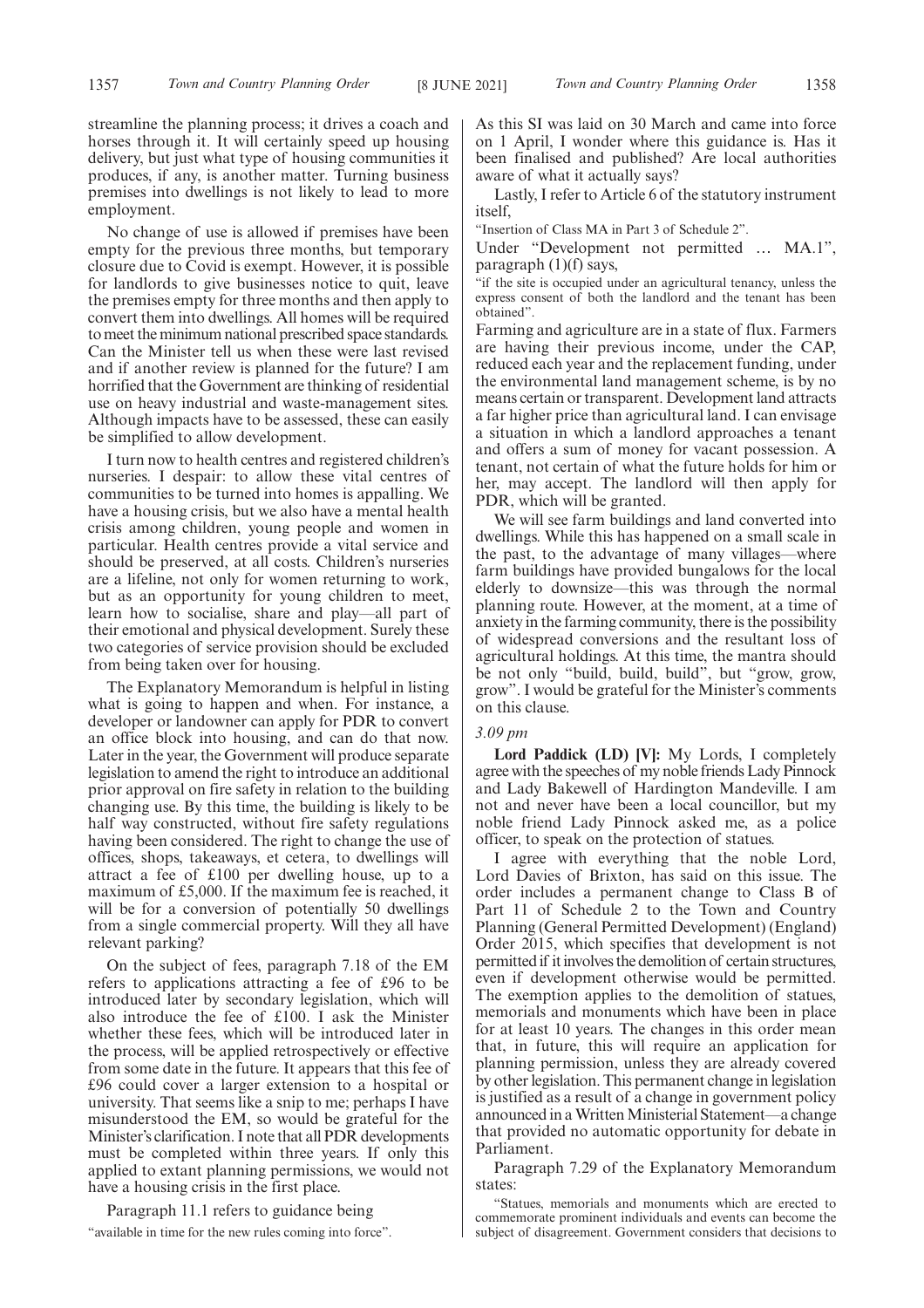[LORD PADDICK]

remove such public landmarks should be made following proper process in accordance with the local development plan, national planning policy and other material considerations, and consultation with the public.'

Although this all sounds very reasonable, as the next paragraph explains,

"Separately to this legislative change"

the Government have

"introduced a requirement for local planning authorities to notify such planning applications to the Secretary of State",

to allow the Secretary of State to call in such applications for their determination, instead of determination by the local planning authority.

Quite rightly, the Government's other legislation proposed to protect statues—to enable magistrates to commit someone to the Crown Court if they damage a memorial, in order that a harsher penalty can be imposed—is being proposed in, and will be debated fully as part of, the Police, Crime, Sentencing and Courts Bill. That is primary legislation—Clause 46 of the Bill currently before the other place. That the Bill offers more protection to statues than to emergency workers speaks volumes about this Government's priorities.

This is a significant policy and legislative change, giving central government decisions on local planning issues because, potentially, a 10 year-old statue is in the way of what would otherwise be permitted development. But the Government have given themselves the power to overrule local democratic authorities as a result of a policy change announced in a Written Statement and implemented by means of a statutory instrument, subject only to the negative procedure. That is totally unacceptable.

This, and the other major legislative changes proposed in the order, has no place in a statutory instrument, let alone in one subject only to the negative procedure. It is all very well for the noble Lord, Lord Kennedy of Southwark, whom I greatly admire and respect, to say that a fatal Motion should only rarely be used, but this is one of those rare occasions. When my noble friend Lady Pinnock divides the House, I will be voting with her. I urge all noble Lords to do the same. Parliament is being treated with contempt, and we should not allow that.

### *3.14 pm*

**Baroness Thornhill (LD):** My Lords, I too declare my interest as a vice-president of the LGA. I have a very strong sense of déjà vu, or Groundhog Day, because here we go again. This is of course a key issue for us on this side of the Chamber, because, despite overwhelming evidence from an amazingly wide range of sectors and professional bodies, apart from cutting red tape and speed, there are no compelling reasons to bring forward another raft of permitted development rights removing the need for full planning permission. Perhaps the Minister could enlighten us. This considerable disquiet has changed to a rather loud chorus of bewilderment and disbelief that these PDRs continue to be brought forward without even an attempt at an impact assessment or evaluation.

Much of the detail has already been given by my noble friend Lady Pinnock and the noble Lords, Lord Kennedy and Lord Berkeley, on the level of parliamentary scrutiny and the undue haste to bring these changes into law under the negative procedure, which leaves a debate such as this the only route for any scrutiny. We on these Benches are by no means unsympathetic to the aims that the Ministers claim for them, but these proposals will not in any way contribute to those aims—quite the reverse. Paradoxically, we are likely to see property owners taking the quick and easy option of a change of use via PDRs, when a greater involvement by the local planning authority might have helped achieve a wider and more comprehensive scheme that would further the Government's stated objectives. Among local planning officers, there is already anecdotal evidence: "Oh my God, if only they'd come to us first, we could have made this better".

We also believe that this continuous erosion of the ability of communities and their local elected representatives to contribute to the shaping of the places they live in is damaging to democracy and ultimately counterproductive. People already feel disempowered by the planning system—you need only attend a local planning committee to know that. Even if they are denied a role in the planning process, they will, thank goodness, find a way to make their voices heard.

Of the several aspects of this SI, I give full support and agreement to the position on statues, ably outlined by my noble friend Lord Paddick and the noble Lord, Lord Davies of Brixton. In line with our localist principles, we believe that this is a matter for local communities to decide. We have heard from my noble friend Lady Bakewell about the potential loss of health centres and nurseries, and the danger that this will be exacerbated if such facilities can be converted to residential use without permission. We have heard from the noble Lord, Lord Berkeley, extremely practical examples of how Whitehall does not always know best.

I would like to focus on further conversions to housing on the high street. The debate today shows that opening up high streets to property speculation which is what this is—is a misguided attempt to answer current challenges that have existed for years and have been exacerbated significantly by Covid and by changes in our shopping patterns. We believe that it will only worsen the ingrained inequalities that have been so starkly exposed by the pandemic.

Back in 2019, the Housing, Communities and Local Government Select Committee produced a report on the future of the high street, which argued that the Government should suspend any further extension of PDRs, pending an evaluation of their impact on the high street. And here we are again. It is clear that this united opposition to the extension of PDRs, backed by evidence, has simply been ignored by the Government, apart from some small changes, such as that the homes created now should contain a window. It is too late for those that I brought to the attention of the House two years ago—the notorious case in Watford—but it is progress.

Changing the face and fortune of a town takes years. I know, because it was one of my primary objectives for 16 years while Mayor of Watford. Put bluntly, it is hard-going and requires building enduring partnerships with different stakeholders—easier said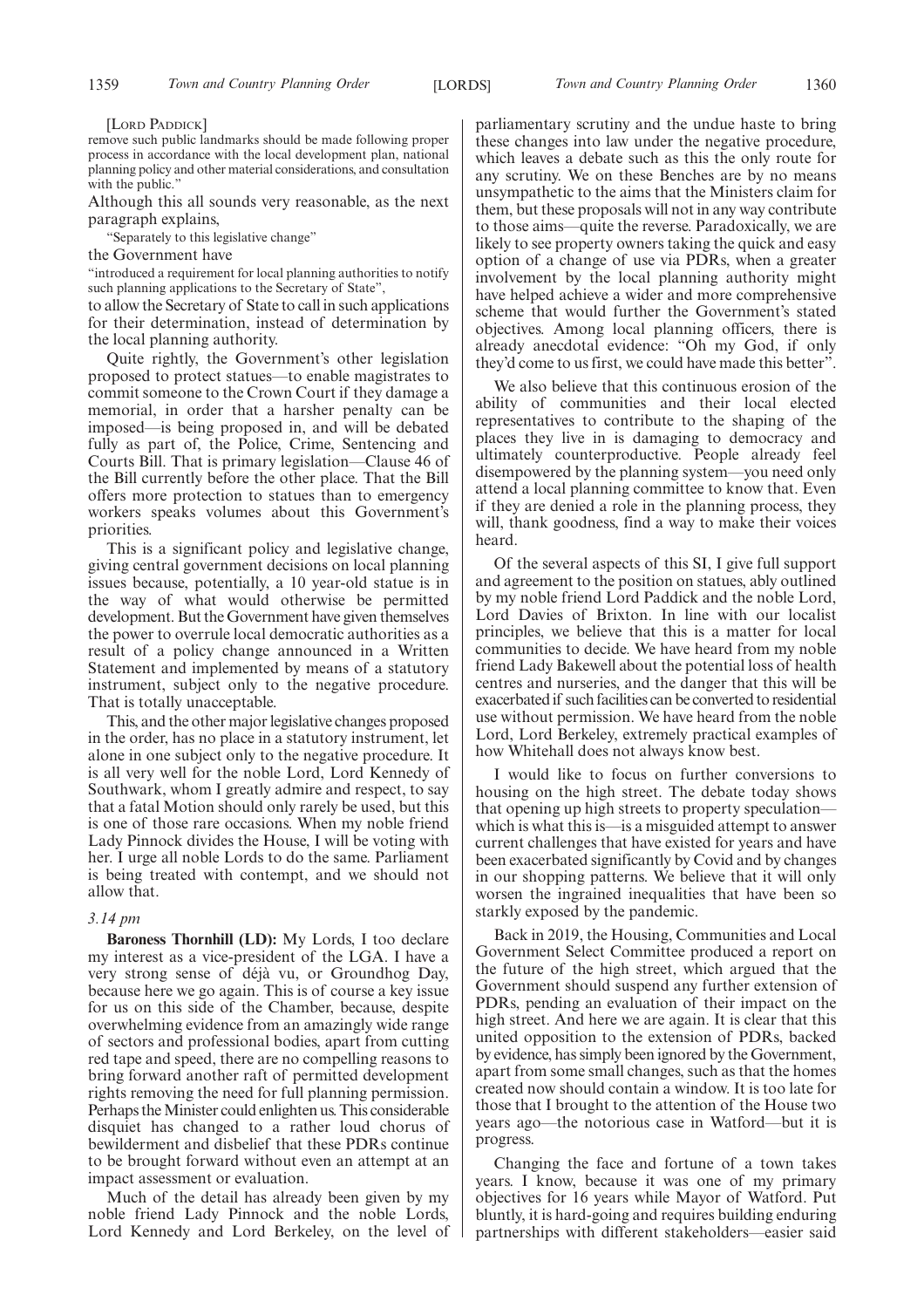than done with the competing aims and demands from all those with a legitimate interest in the high street—and genuine community buy-in, as many of the changes are very significant, which is never easy to obtain and even more difficult to hold over time. Most of all, it needs a plan, resources and time. It flies in the face of all my experience that a planning free-for-all is the answer to that problem.

I am also concerned by the implication in these proposals that local authorities do not know what their high streets need and are not already working to produce good solutions. Good councils have long recognised that housing in a town centre is a good thing. They were at the forefront of recognising how repopulating town and city centres could turn urban decline into renaissance. They promoted flats above the shops, mixed-use development to create residential, leisure and community uses alongside retail, and a move to have activity in our town centres that was not just about daytime shopping and late-night drinking. It has taken years to get to that point in many a high street, including ours, and yet these proposals have the ability to undo that work.

Someone has to hold the ring for a whole place, not just think about making a fast buck from a single site. What will our high streets look like in five, 10 or 15 years' time? How do we get there from here? We believe that these proposals undermine such strategic thinking, with a misguided attempt at a quick fix. They certainly undermine the democratic mandate of elected representatives.

These are big issues but, from my experience, PDRs have always had the potential to be controversial, and have been a source of anger and upset from affected residents. I have stood looking out of a window in a family's beautiful home while having to explain that the significant extension their neighbour was building was legal, permitted by government rules and did not need planning permission, and that thus the council had no power to suggest amendments, let alone refuse it. I remember the look of incredulity on their faces. It was one small family home, but the impact on their enjoyment of it was huge. This is often the case, which is why council officers try to balance the needs of all parties and why obtaining planning permission has a useful and positive purpose, which appears not to be recognised by the Government.

Some of the issues the Government believe they are trying to solve are absolutely legitimate, and their views are shared by those on our Benches, but we are asking: why not allow people putting forward such schemes to apply for planning permission, as now? This would mean that genuine consultation can occur, and that planners and councillors would be able to do their jobs. It would help the Government's professed objective of driving up quality and building beautiful. Prior approval gives officers a rotten job to deal with, knowing that they cannot really say no—after all, that is the purpose of these changes—and councillors still have to carry the can for a decision that they cannot influence or change. It is lose-lose for all but the developer/investor.

That is the crux of this issue, illustrated so well by my noble friend Lady Pinnock, the noble Lord, Lord Kennedy, and others. The Government have continually eroded the role of local democracy to decide on or even influence matters that suit the circumstances of its communities. We believe that there is more to come in the future planning Bill. All this is before we even get to the quality of the conversions, which were heavily criticised by the Government's Building Better, Building Beautiful Commission, which concluded that they have diminished quality, delivered low levels of affordable housing and reduced developer contributions. It said that increased PDRs had "inadvertently permissioned future slums". That was colourfully articulated by the noble Lord, Lord Davies of Brixton. There is very little time to talk about the impact on conservation areas.

We feel that these reforms lack the critical safeguards to prevent further damage to already suffering high streets by turning community amenities into often substandard homes. Those are some of the reasons why we wish to express more than mere regret at what is happening to our planning system and, more importantly, to our communities and our democracy.

### *3.23 pm*

**The Minister of State, Home Office and Ministry of Housing, Communities and Local Government (Lord Greenhalgh) (Con):**My Lords, we have had an interesting and passionate debate on this order. I am grateful to noble Lords on all sides of the House for their contributions. I will take this opportunity to respond to some of the points which have been raised.

Before I do so, I will set out briefly what is included in this statutory instrument, which introduces a number of important measures. First, it includes the new permitted development right, discussed today, to allow for the change of use from the commercial, business and service use class to residential use. Secondly, to support the ambition of Project Speed and to ensure that new investment in public service infrastructure is planned and delivered faster and better, this order introduces important measures to allow schools, hospitals and prisons to expand their existing premises, helping to deliver additional capacity for local communities more quickly. Thirdly, it includes measures relating to freedoms for development at ports, including free ports. Finally, it includes measures to support the Government's heritage agenda by allowing for local consideration of the removal of statues and monuments, which are often important heritage assets. This issue was raised by the noble Lords, Lord Berkeley, Lord Davies of Brixton and Lord Paddick.

I turn to the points raised on the adequacy of parliamentary scrutiny by the noble Baroness, Lady Pinnock, and the noble Lord, Lord Kennedy, as well as by the noble Baroness, Lady Thornhill. The general permitted development order under which permitted development rights are granted is made principally under Section 59 of the Town and Country Planning Act 1990—the primary legislation. That Act enables the Secretary of State, through secondary legislation, to make a development order under the negative resolution procedure. Therefore, it is entirely appropriate that this statutory instrument was laid before Parliament under the negative resolution procedure. That is the procedure that Parliament approved when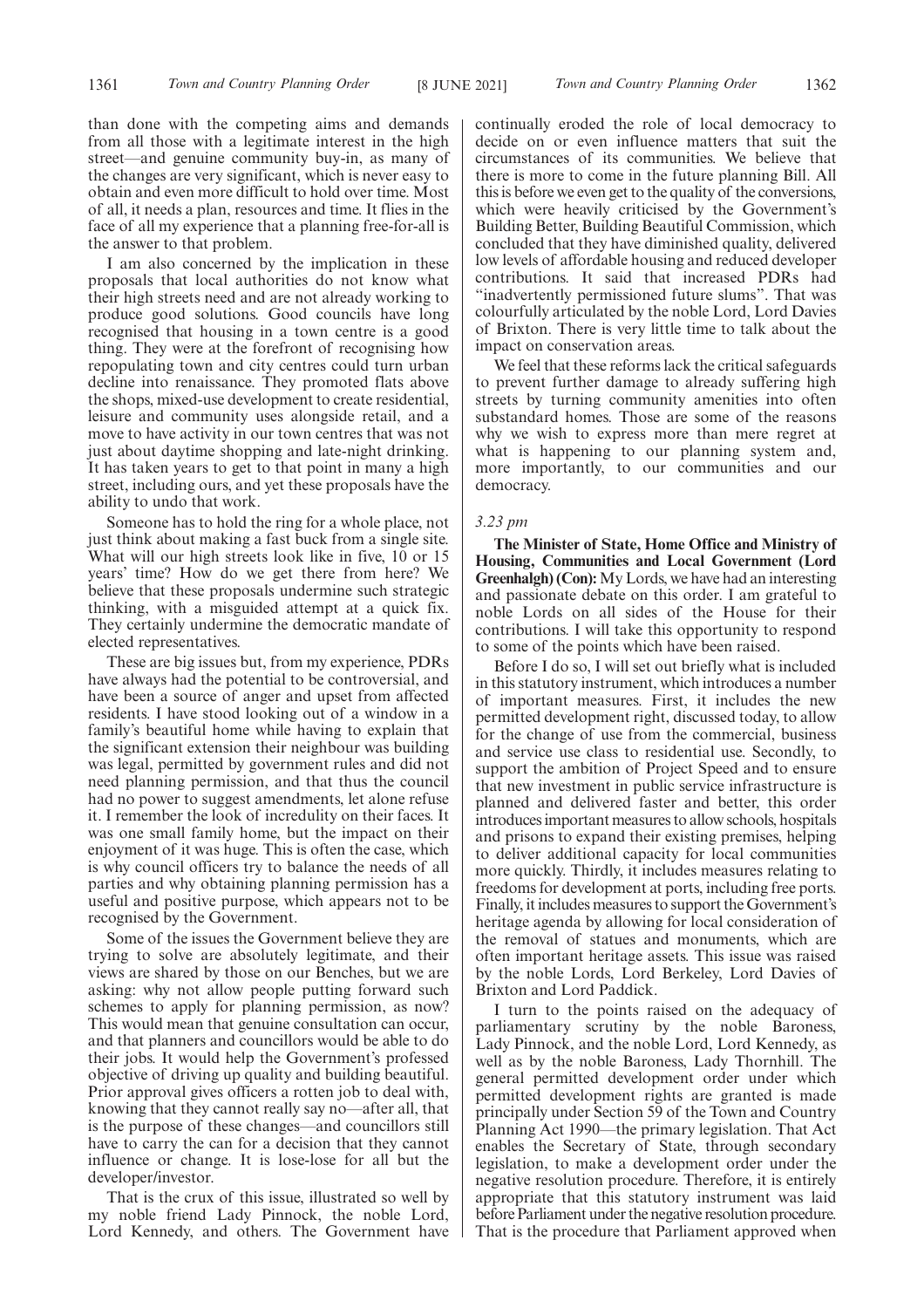### [LORD GREENHALGH]

it passed the parent Act. As demonstrated today, the House may call attention to and debate particular legislation of interest.

The noble Lords, Lord Kennedy and Lord Berkeley, the noble Baronesses, Lady Pinnock and Lady Thornhill, and others raised community engagement and prior approval by the local planning authority, as well as the adequacy of local decision-making. The permitted development right for the change of use from the commercial, business and service use class is subject to prior approval by the local planning authority if that authority so wishes. This enables the consideration of key planning matters in consultation with the local community. Adjoining owners or occupiers are required to be notified. The council may then consider representations made on those specified matters for prior approval as set out in the legislation. That was summarised by the noble Baroness, Lady Pinnock.

Other matters the local planning authority can consider include, in conservation areas, consideration of the impact of the loss of ground floor commercial use; and, in all areas, access to the site, flood risk, the impacts of noise on future residents, any impacts on occupiers from the introduction of residential use in an area that is important for heavy industry, storage and distribution and waste management, and—this responds to the noble Baroness, Lady Bakewell of Hardington Mandeville—the impact of the loss of health centres and registered nurseries on the provision of such services. The local authority is required to take into account any representations made to it as a result of any consultation when making its decision whether to grant prior approval.

It is important to recognise that the Government are committed to delivering the new homes that the country needs. Last year around 244,000 new homes were delivered, which is the highest number in over 30 years. Permitted developments are just one mechanism under which new additional homes can be delivered, and they encourage the development of existing buildings on brownfield sites. They protect the green belt. This enables additional net extra homes.

I do not agree with the points made about a lack of focus on quality. This will not be a floodgate to poor-quality housing—I think that that is the phrase that the noble Lord, Lord Kennedy, used. On this point, 72,000 new homes have been provided. There has been the example of the one home in Watford without natural light, and we recognise the issue of space standards. That is why we have listened to the House and made sure that we have taken steps to address these problems. We have introduced a condition that all homes delivered through permitted development rights must, since April this year, meet the nationally described space standards, and we require that all homes delivered under permitted development rights should include adequate natural light in all habitable rooms.

To respond to the noble Baroness, Lady Bakewell of Hardington Mandeville, I say that the nationally described space standards were introduced in 2015. My understanding is that there are no plans to review them, since they were introduced relatively recently.

As the Minister with responsibility for fire and building safety, I also point out that all homes built through permitted development have to meet building regulations, including fire and other building safety requirements. My department, the Ministry of Housing, Communities and Local Government, has made it very clear that there are restrictions on the use of combustible materials when additional residential storeys are added.

There has, quite rightly, been a great deal of concern about the importance of high streets. On the points raised by the noble Lord, Lord Kennedy, and the noble Baroness, Lady Thornhill, I reassure the House that we are committed to boosting regeneration and supporting our high streets and town centres. The pandemic has taken its toll and magnified the problems facing town centres and high streets, and we want to support them in adapting to these changes to become thriving, vibrant hubs where people live, shop, use services and spend their leisure time. We have therefore allocated £3.6 billion through the towns fund and an additional £4.8 billion in the levelling-up fund, which, alongside the high streets task force, will give high streets and town centres expert advice to adapt and thrive, and funding to help create jobs and build more resilient local economies and communities.

This new permitted development right will simplify the planning process and enable best use of existing and underused buildings. This is not about developers gaming the system; it is about ensuring that we see active high streets, that vacant premises do not sit there unused, blighting an area, and that there is greater flexibility in planning to enable the change—in this case—to residential use. But there are protections: there is a size limit of 1,500 square metres of floor space so that we focus on the medium-sized high street for this planning flexibility. In conservation areas, it further allows for consideration of the impact of the loss of ground floor use to residential on the character or sustainability of the area.

I beg the noble Baroness, Lady Pinnock, to reconsider the use of a fatal Motion. I have been educated by the noble Lord, Lord Kennedy, that fatal Motions come along very infrequently; I can count them on the fingers of one hand. We need to recognise that the fatal Motion would also impact on the delivery of public services in our schools and hospitals. The legislation is a very important part of our ability to grow our public service infrastructure: it enables permitted development rights for larger extensions for schools and hospitals, and enables schools, colleges and universities to increase their capacity by up to 25%, enabling them to respond to the challenges the country has faced in the pandemic and provide adequate social distancing. I hope that the noble Baroness will consider not dividing the House, because any move to annul this order would affect our ability to deliver this critical public service infrastructure.

The noble Lord, Lord Berkeley, is testing my knowledge of railway policy as the Minister responsible for local government, but we will take note of the important point he raises about the permitted development rights to demolish bridges and follow it up with the Department for Transport. With regard to the reason for the omission of railways, we will liaise with the Department for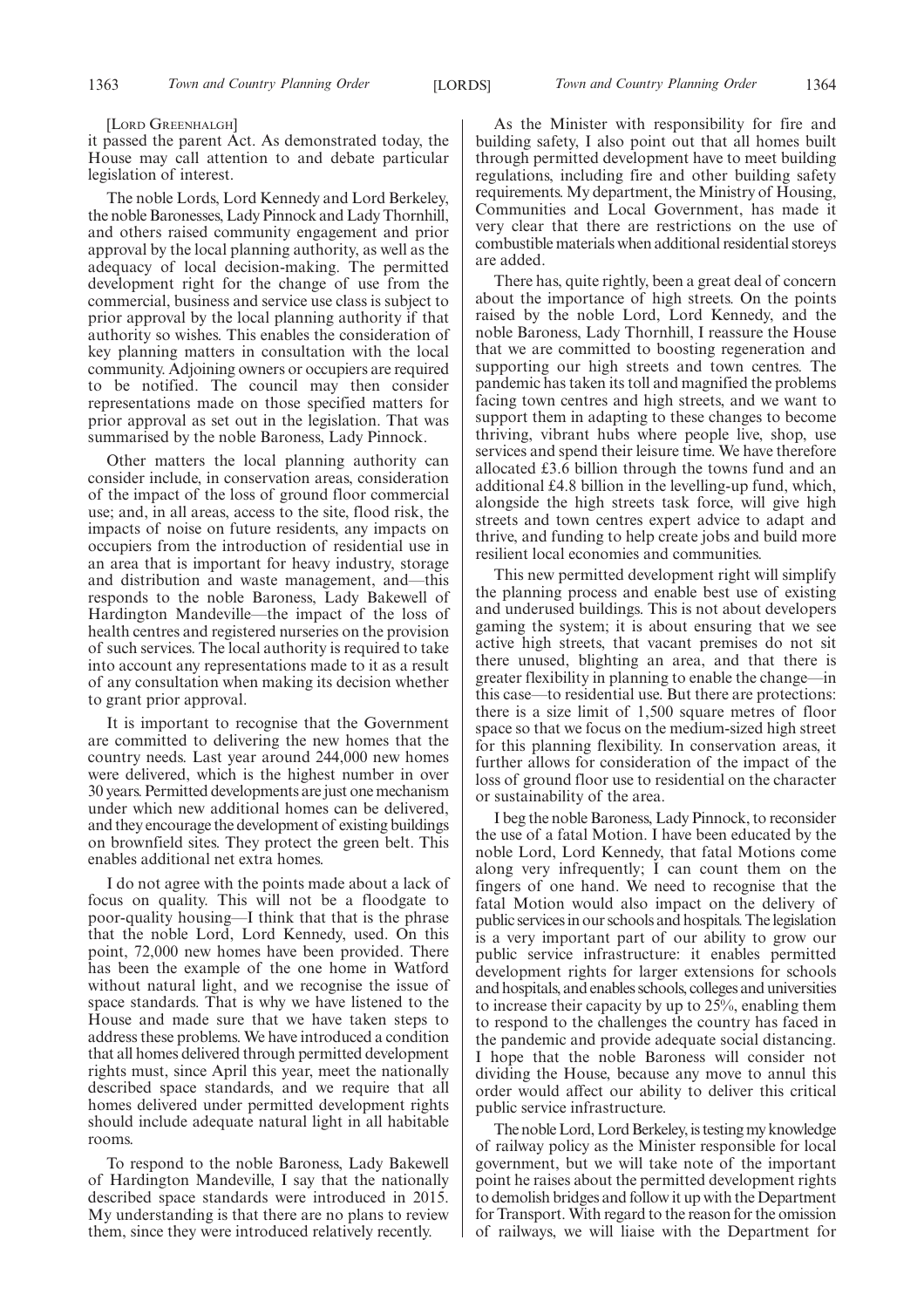Transport on how we can best support infrastructure delivery, including for railways, and the asks of Network Rail.

In conclusion, I hope that I have provided some assurance on the benefits of these measures, and that bringing them forward via secondary legislation is the appropriate route provided for in law. The diversification of our high streets and town centres will help their recovery as the country starts to open. The mix of retail, leisure and residential uses will make them attractive places to visit, live and work. The legislation will enable a wider range of commercial and retail buildings to change use to residential through a simplified planning process while still providing important protections and allowing local consideration of a range of matters to protect local facilities and uses where appropriate, and allow local communities to have a say.

As I have set out, the legislation also provides important measures that support key public service infrastructure, such as schools, hospitals, ports and heritage. I therefore ask the noble Baroness, Lady Pinnock, not to divide the House and to withdraw her Motion.

### *3.35 pm*

**Baroness Pinnock (LD) [V]:** I thank the Minister for his response. I am grateful for the very well-informed and passionate debate that we have had in this hour or so this afternoon.

Many Members have drawn attention to the value of engagement and decisions that are taken with a wider range of views. Unfortunately, this instrument is a continuation of the erosion of the rights of local people just to have their say on changes that affect them and their communities. There is no need for the extension of permitted development to achieve the Government's aims. For instance, the Minister has just talked about the need to enable the expansion of schools without going through a full planning application. A response to a full planning application can be achieved within eight weeks if the right information is provided to the planning authorities. That is a drop in the ocean compared to the time it takes to organise a development or extension of a school on that scale, and it is worth doing because it engages everybody in what is happening and what the consequences will be, for good and for ill.

It is a sad day for democracy and good governance when the Government believe that this approach is acceptable. It is such an assault on democratic decisionmaking at a local level. I do not take these matters lightly: I have never before in my time in your Lordships' House proposed a fatal Motion and I have done so not necessarily on the content of the statutory instrument, but on its principle, which is the erosion of local democratic rights and good governance. We cannot allow this to continue—this steady drip, drip, drip of democratic rights disappearing. It is not right, and it has to be stopped. That is why I maintain that a fatal Motion is appropriate in this case and, as such, I wish to test the opinion of the House.

### *3.38 pm*

*Division on Baroness Pinnock's Motion called. Division called off after 16 minutes due to technical problems.*

### *3.54 pm*

**The Deputy Speaker (Lord Russell of Liverpool) (CB):** We have been unable to resolve the technical problem but we have worked out how to resolve the situation. I call the Government Chief Whip.

**Lord Ashton of Hyde (Con):** My Lords, with the agreement of the usual channels, we are going to defer both votes until tomorrow, so they will be on tomorrow's Order Paper. After this, to give everyone time to move over to the next business, we will have a short adjournment.

**Lord Kennedy of Southwark (Lab Co-op):** I thank the Government Chief Whip. I would have been very happy for my vote to be agreed by the collecting of voices, but the Government did not take me up on that offer. Obviously, I fully understand about these technical issues and we are happy for the votes to take place tomorrow.

*3.55 pm*

*Sitting suspended.*

**Finance Bill** *Second Reading*

*4.01 pm*

### *Moved by Lord Agnew of Oulton*

That the Bill be now read a second time.

**The Minister of State, Cabinet Office and the Treasury (Lord Agnew of Oulton) (Con):** My Lords, we are here to debate the annual Finance Bill, introduced in the other place following the Budget on 3 March. My right honourable friend the Chancellor of the Exchequer outlined a Budget with three key objectives: first, to protect jobs and livelihoods and provide additional support to get the British people and British businesses through the pandemic; secondly, to be clear about the need to fix the public finances once we are on the way to recovery and to start that work; thirdly, as we emerge from the pandemic, to lay the groundwork for a robust and resilient future economy. This Finance Bill enacts changes to taxation that support all those objectives.

The House will of course be aware of the severe public health and economic shock caused by the pandemic; at its peak, the economy shrank by 10%, the largest fall in more than 300 years. The Government have responded with an extraordinary package of support for the economy which, taking into account measures introduced in the 2020 Budget, is now estimated at £407 billion for this year and last year. This has been essential. Thanks to it and the rapid rollout of vaccinations, the Office for Budget Responsibility and other independent authorities now expect a swifter recovery than had previously been forecast. Indeed, the OBR expects the UK economy to recover to pre-crisis levels six months earlier than it did previously—in the second, rather than the fourth, quarter of 2022.

Our first objective is protecting jobs and livelihoods. There are positive signals that we are now on the right path, but it is crucial that we continue to support the economy over the coming months and deliver on the Budget's first aim of protecting jobs and livelihoods.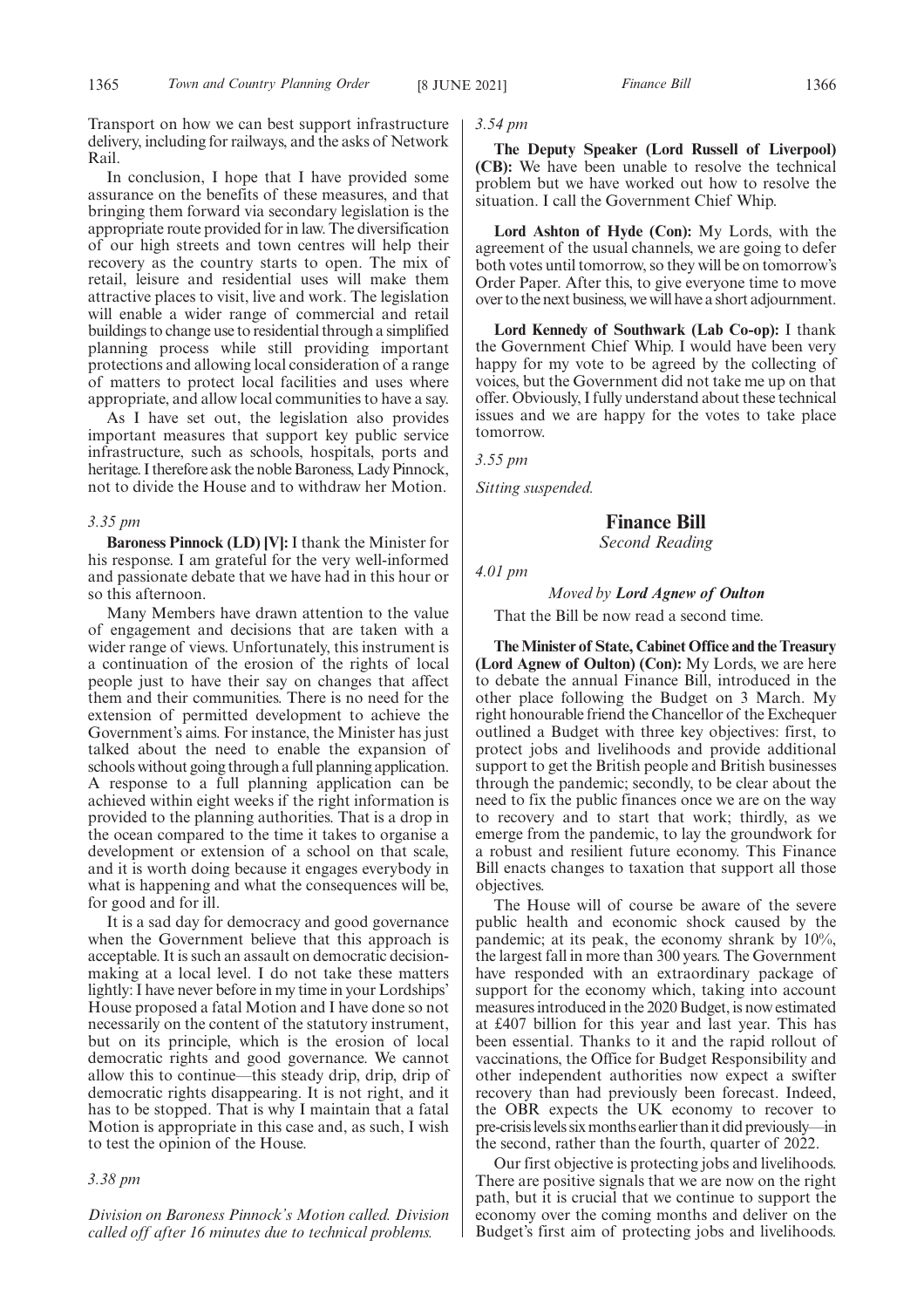### 1367 *Finance Bill* [LORDS] *Finance Bill* 1368

### [LORD AGNEW OF OULTON]

That is why the tax measures outlined in the Bill go further to support the economy. We are extending the 5% reduced VAT rate until 30 September to protect almost 150,000 hard-hit hospitality and tourism businesses which employ over 2.4 million people. To help those businesses manage the transition back to the standard rate, VAT will then increase to an interim rate of 12.5% from October until the end of March.

The Bill ensures that any business that took advantage of the original VAT deferral new payment scheme will be able to pay that deferred VAT in up to 11 equal payments from March 2021, rather than by one larger payment due by 31 March 2021. For those businesses that have been pushed into losses, the trading loss carry-back rule is being extended from the existing one year to three years for losses of up to £2 million. This will deliver a significant cash-flow benefit for eligible businesses.

The Bill also puts into legislation the temporary cut in stamp duty land tax, with a residential stamp duty nil rate band remaining at £500,000 in England and Northern Ireland until the end of June. This will be followed by a phased transition back to the normal rate. From 1 July 2021, it will fall to £250,000 until the end of September, before returning to £125,000 on 1 October. This extension helps buyers and supports jobs which rely on the property industry.

As well as protecting jobs and livelihoods, the Bill takes important steps to deliver on the second of the Budget's key objectives: to strengthen public finances as we emerge from the pandemic. The coronavirus response, as we all know, created unprecedented challenges for the Exchequer. The first outturn estimates from the Office for National Statistics show borrowing for last year is estimated to have totalled £300 billion, or 14.3% of GDP. As we continue our response to this crisis, borrowing is forecast by the Office for Budget Responsibility to be £234 billion this year, which is 10.3% of GDP. This means we are forecast to borrow more this year than during the financial crisis, an amount so large it has only one rival in recent history—last year. The Government need to balance this enormous support provided to the economy in the short term with the need to start to fix the public finances in the longer term. The Bill takes forward a number of measures to do this responsibly.

First, the income tax personal allowance will rise with the consumer prices index, as planned, to £12,570 from this month. This level will then be maintained until April 2026. The higher rate threshold also rises to £50,270 from this month and will then be maintained at this level until April 2026. These changes are a fair and progressive way to meet the fiscal challenge presented by the pandemic. For example, it is worth noting that the 20% highest-income households will contribute 15 times that of the 20% lowest-income households.

Secondly, the inheritance tax thresholds, the pensions lifetime allowance and the annual exempt amount in capital gains tax will be maintained at their 2020-21 levels until April 2026. Maintaining the pensions lifetime allowance at current levels affects only those with the largest pensions—those worth more than £1 million.

Thirdly, the Bill legislates for the rate of corporation tax paid on company profits to increase to 25% from 2023. Businesses have been provided with over £100 billion of support to get through this pandemic, so it is only fair to ask them to contribute to the overall recovery. Of course, since corporation tax is charged only on company profits, businesses that may be struggling will, by definition, be unaffected. The increase will not take effect until two years' time, well after the point when the OBR expects the economy to have recovered. This measure protects small businesses with profits of £50,000 or less by including a small profits rate, maintained at the current rate of 19%. The effect of this is that 70% of companies, or 1.4 million businesses, will not see an increase in their tax rate.

The third goal of the Budget was to lay the foundations of our future economy as we emerge from the pandemic. This requires that the Government encourage business investment now, to help spur growth and drive productivity in the coming years. That is why the Bill contains the innovative new super-deduction measure. In most cases, this measure will allow companies to reduce their taxable profits by 130% of the cost of investment they make, equivalent to a tax cut of up to 25p for every pound they invest. It is expected to lift the net present value of the UK's plant and machinery allowances from 30th among the countries of the OECD to first. This will bring forward investment; the OBR has said that, at its peak in the financial year 2022-23, the super-deduction will incentivise an additional £20 billion of business investment.

The Bill also contains clauses that will enable the creation of free-port tax sites. In these sites, businesses will be able to benefit from a number of tax reliefs, including a stamp duty land tax relief, an enhanced structures and buildings allowance and an enhanced capital allowance for plant and machinery. This tax offer will be combined with simpler import procedures and duty benefits in customs sites to help businesses trade, along with planning changes to give a green light to much-needed development and spending to invest in infrastructure. This comprehensive package will allow free ports to play a significant role in boosting trade, attracting inward investment and driving productive activity.

I have talked about how this legislation delivers on the core objectives of the Chancellor's Budget. However, as might be expected in the annual Finance Bill, it also takes forward a number of other measures to progress the Government's long-term aims to ensure a flexible, resilient and fair tax system. As part of the United Kingdom's commitment to be a global leader on tax transparency, the Bill allows for the implementation of OECD reporting rules for digital platforms. This will help taxpayers in the sharing and gig economies get their tax right and help HMRC detect and tackle non-compliance. It will enable the extension of Making Tax Digital requirements to smaller VAT businesses from April next year, building on the successful introduction of Making Tax Digital for VAT businesses.

It implements reforms to the penalty regime for VAT and income tax self-assessment to make it fairer and more consistent, and harmonises interest for VAT and income tax. It tackles promoters of tax avoidance through strengthening existing anti-avoidance regimes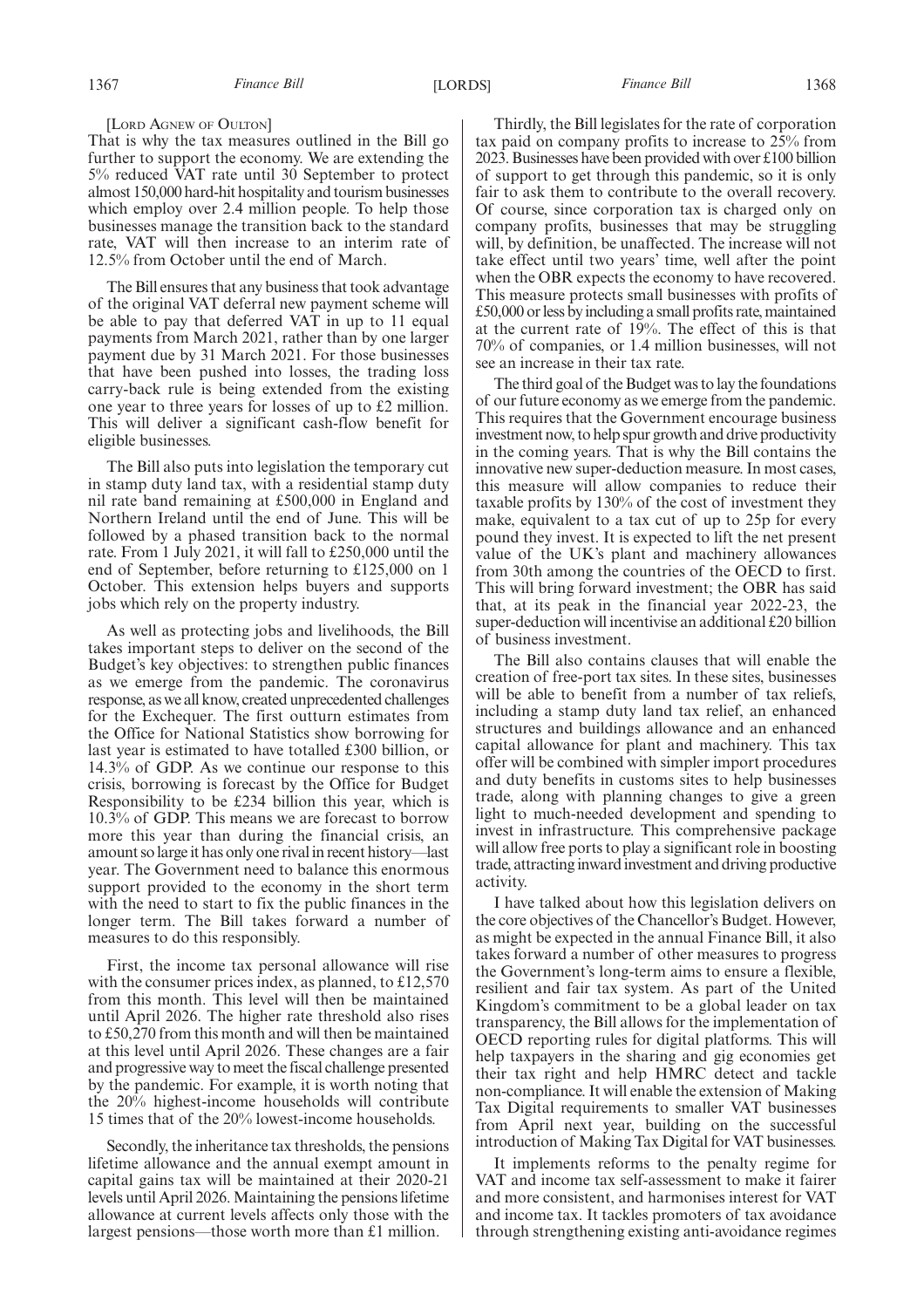and tightening rules. Importantly, it introduces an exemption from income tax for financial support payments for potential victims of modern slavery and human trafficking made by the UK Government and devolved Administrations.

I turn to how the Bill helps us deliver the important commitments the Government have made on the environment and carbon reduction. The new plastic packaging tax will encourage the use of recycled plastic instead of new plastic in packaging. For plastic packaging that contains less than 30% recycled plastic content, the rate of the tax will be £200 per tonne. This will transform the economics of sustainable packaging. To help tackle climate change and improve the UK's air quality, the Bill reforms the entitlement to use red diesel from April next year. This will help ensure that the tax system incentivises users of polluting fuels such as diesel to invest in cleaner vehicles and machinery, or just to use less fuel.

To conclude, the coronavirus pandemic has presented an immense challenge to this country and delivered a dramatic shock to our economy. The Government have met that shock with a determined and sustained response, but the work is not yet done. This Finance Bill continues to support the lives and livelihoods of families and businesses. As we emerge from the pandemic, it will set the ground for an investment-led recovery and for strong public finances in the coming years. The Bill delivers a number of measures for a fairer and more sustainable tax system in support of the work needed to tackle climate change. For these reasons, I commend it to the House.

**The Deputy Speaker (Baroness Finlay of Llandaff) (CB):** My Lords, I remind all in the Chamber that we are expected to be masked when seated.

### *4.12 pm*

**Lord Bridges of Headley (Con):** My Lords, I have the honour of chairing the Finance Bill Sub-Committee and I start by thanking all its members, a number of whom I see here today; I look forward to hearing their remarks. I especially thank our excellent clerk and superb special advisers for all their hard work, energy and commitment.

Last December we published a report which scrutinised a range of new powers sought by HMRC and called it *New Powers for HMRC: Fair and Proportionate?*, with a question mark—an all-important question mark. To answer that question, we identified a number of principles that we believe should apply to any new power given to HMRC. The power must have a clear policy objective and justification, and it must be simple, targeted, proportionate and have appropriate safeguards and sanctions. With those principles in mind, let me focus my remarks on the powers we examined included in this Finance Bill.

The first is the power to tackle promoters and enablers of tax avoidance, under Clauses 121 to 123. These clauses need to be seen against the backdrop of the loan charge, which has ensnared thousands of people—many on low incomes—who entered disguised remuneration schemes, often at the behest of their employers, only to find themselves clobbered years later with enormous tax bills that many now find difficult to pay. Now is not the time for me to go into the loan charge in detail, although our committee remains very focused on it.

Regarding these clauses, of course we support action to clamp down on the hard core of promoters of tax avoidance schemes. But the committee was unconvinced that these plans would be sufficient to tackle that hard core of promoters who continue to promote these schemes, and so the effectiveness of existing measures must be kept under review and all the weapons in HMRC's arsenal should be brought to bear on them. For example, we reiterated our view, first expressed way back in 2018, that alerting taxpayers to these schemes via HMRC's spotlights on GOV.UK is not enough. That is especially so given that promoters have been targeting medical professionals returning to the NHS during the pandemic. Given that, we recommended that HMRC focus its attention on employers, employment intermediaries and the umbrella companies using these schemes. Specifically, we said that a first step should be that no public sector bodies should contract with an employment intermediary that operates disguised remuneration schemes.

In light of all this, I have some questions for my noble friend the Minister. If he cannot answer when he winds up, perhaps he could answer in writing. First, could he tell us how many of these hardcore promoters still exist? Secondly, in 2019-20, HMRC doubled its resources in this area. What will be spent on this agenda in future—in this financial year? Thirdly, a new communications campaign targeted at contractors was launched in November 2020. How is that progressing and how is success being measured?

Finally, on umbrella companies, a recent "File on 4" BBC investigation revealed that around 48,000 mini umbrella companies have been formed in the last five years, fronted by 40,000 people in the Philippines to exploit the employment allowance scheme. Meanwhile, the implementation of IR35 and the impact of the pandemic has reportedly led to a surge in the use of such companies by contractors. One survey found that 71% of workers deemed inside IR35 were moved under an umbrella company ahead of the off-payroll working rules extension into the private sector in April. Given all that, can the Minister tell us whether there are any plans to regulate umbrella companies?

Let me move on to the second topic the committee focused on, which related to the civil information powers in Clause 126. These will allow HMRC to obtain information about taxpayers from financial institutions to charge the right amount of tax and enforce payment. There are two safeguards in HMRC's current power: the need for tax tribunal approval before information can be required and a right of appeal for financial institutions where provision of information is unduly onerous. These have been discarded on the basis that the process takes too long which, according to the Government and HMRC, means delays in meeting information requests from other countries.

Our committee expressed concerns about the Government's approach when it was first proposed back in 2018. In this recent inquiry, we concluded that the removal of safeguards was unjustified as cases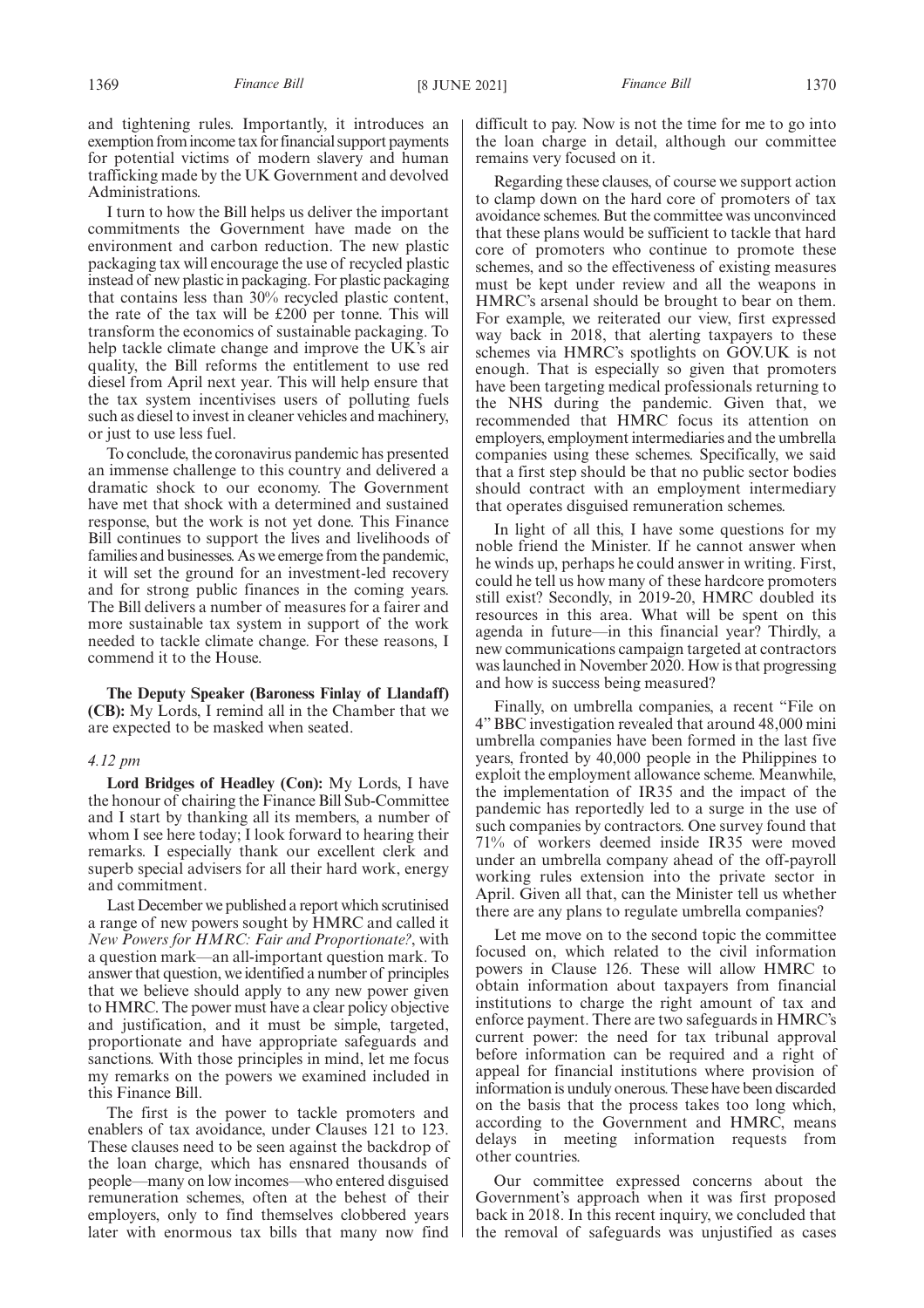[LORD BRIDGES OF HEADLEY]

involving international information requests were only a very small minority—less than 15% of the total—and the tribunal referral does not significantly add to the timescale. I will not ask my noble friend the Minister any questions on this, but simply note that the committee recommended that the safeguards be restored as their removal is wrong in principle and not supported by the evidence in practice.

The third topic our committee looked at was the "New tax checks on licence renewal applications"

in Clause 125. This measure will make the renewal of licenses for running taxi and private hire services and for scrap metal traders conditional on being tax compliant. It therefore introduces a new concept of conditionality into our system. Our committee questioned how effective this proposal was likely to be, since those non-compliant for tax might also be non-compliant for licensing and tax checks might drive more to be non-compliant for licensing. The result could be mainly to impose additional burdens on the already compliant rather than to tackle non-compliance. The Government have failed to produce evidence to support applying conditionality in these instances. Furthermore, the condition is to apply to all applications for licenses, not just those applying for the first time as was proposed in the original consultation.

Taking a step back, these three measures are at best, in my mind, a mixed bag. One can draw from them some general lessons, which our report highlighted. Existing powers should be used properly before new ones are requested. Focus should be put on non-legislative action. The tax policy consultation framework should be observed. There should be clear evidence to support the need for a new power. Powers must be proportionate and targeted, with adequate safeguards. Those are all principles that should always be abided by.

That brings me to an issue that our committee has not yet focused on: Clause 129, which covers reporting rules for digital platforms. What I am about to say is my view and not that of the committee. I am sure we would all agree that our tax system, rooted in the analogue age, needs a reboot to meet the challenges of the digital era. Digital platforms must pay the taxes they owe in the countries where they operate. Likewise, sellers of goods and services on those platforms should also pay the taxes they owe. Clause 129 will give HMRC the power to require certain UK digital platforms to report information to HMRC about the income of sellers of services on those platforms. The platforms in questions are taxi and private hire services, food delivery services, freelance work—a very broad term—and the letting of short-term accommodation. We may all agree with the objective of ensuring that businesses pay the tax they owe on services they sell online, but I draw your Lordships'attention to this, because Parliament is going to give the Treasury power to make these regulations, despite the fact there has been no consultation at all. It has yet to begin, despite the fact that, according to the Government, this power could affect up to 5 million businesses which provide their services via digital platforms. We are giving this power, despite the fact that the cost of the regulations is unknown. Although the impact for each seller is expected to be small, the Government states that it

"is expected to have a significant combined impact."

Here is why:

"Data, including bank account information if the platform holds that information, will be collected and provided to HMRC, and exchanged with other tax authorities when appropriate. This information will be used to identify and risk assess the individual or company."

The policy paper also states:

"This measure is likely to significantly increase customer costs for some of the businesses affected."

Note this: it says that sellers of goods

"may be affected at a later stage, subject to consultation."

Digitising our tax system is laudable. It is a necessity, but this is no way to proceed. It is the way mistakes are made, and the Government would do well, I suggest, to heed the words of the playwright Sheridan, who wrote over 200 years ago:

"First there comes the act imposing the tax; next comes an act to amend the act for imposing the tax; then comes an act to explain the act that amended the act, and next an act to remedy the defects of the act for explaining the act that amended the act."

This is a horrible, familiar process that we are all too well aware of in this House. I would just gently say to my noble friend the Minister that he needs to justify why HMRC is being given this power without proper consultation. How can he justify taking a power, the cost and impact of which is unknown? Once again, HMRC's remit appears to be growing, without consultation, without evidence, without real scrutiny. Is it fair? Is it proportionate? We do not know.

#### *4.24 pm*

**Lord Butler of Brockwell (CB):** It is a pleasure to follow the noble Lord, Lord Bridges, who chaired our sub-committee with great competence, and I shall have a word to say about that later. I start in the general area about which he was speaking. As we debate the Finance Bill today, I warmly welcome last week's agreement by G7 Finance Ministers to work together, to ensure that all countries get their fair share of revenue from multinational corporations. I congratulate the Chancellor of the Exchequer on presiding over this achievement. However, while I do not want to rain on his parade, I cannot agree with him that this shows what the UK can do post Brexit, as he claimed.

To my mind, it shows two different things. The first, somewhat contrary to what the Chancellor claimed, is that international problems, such as the taxation of multinational corporations, can be addressed only by countries working together and by pooling part of their sovereignty. They cannot be solved by individual countries acting independently. The second lesson of the G7 Ministers' agreement is that nothing happens until the United States decides that it should. This first step could not have been achieved without the United States giving a lead.

I turn now to the report of the Finance Bill Sub-Committee on the new powers of HMRC in the Finance Bill that we are debating today. I comment first on a quirk of our curious constitutional procedures. I joined this sub-committee at a late stage of its work. It seems to me that the report is a useful commentary on the powers in the Finance Bill, but our constitutional procedures prevent your Lordships' House turning the committee's conclusion into amendments to the Bill. There really is no reason of Commons financial privilege why the Lords should not be able to pass amendments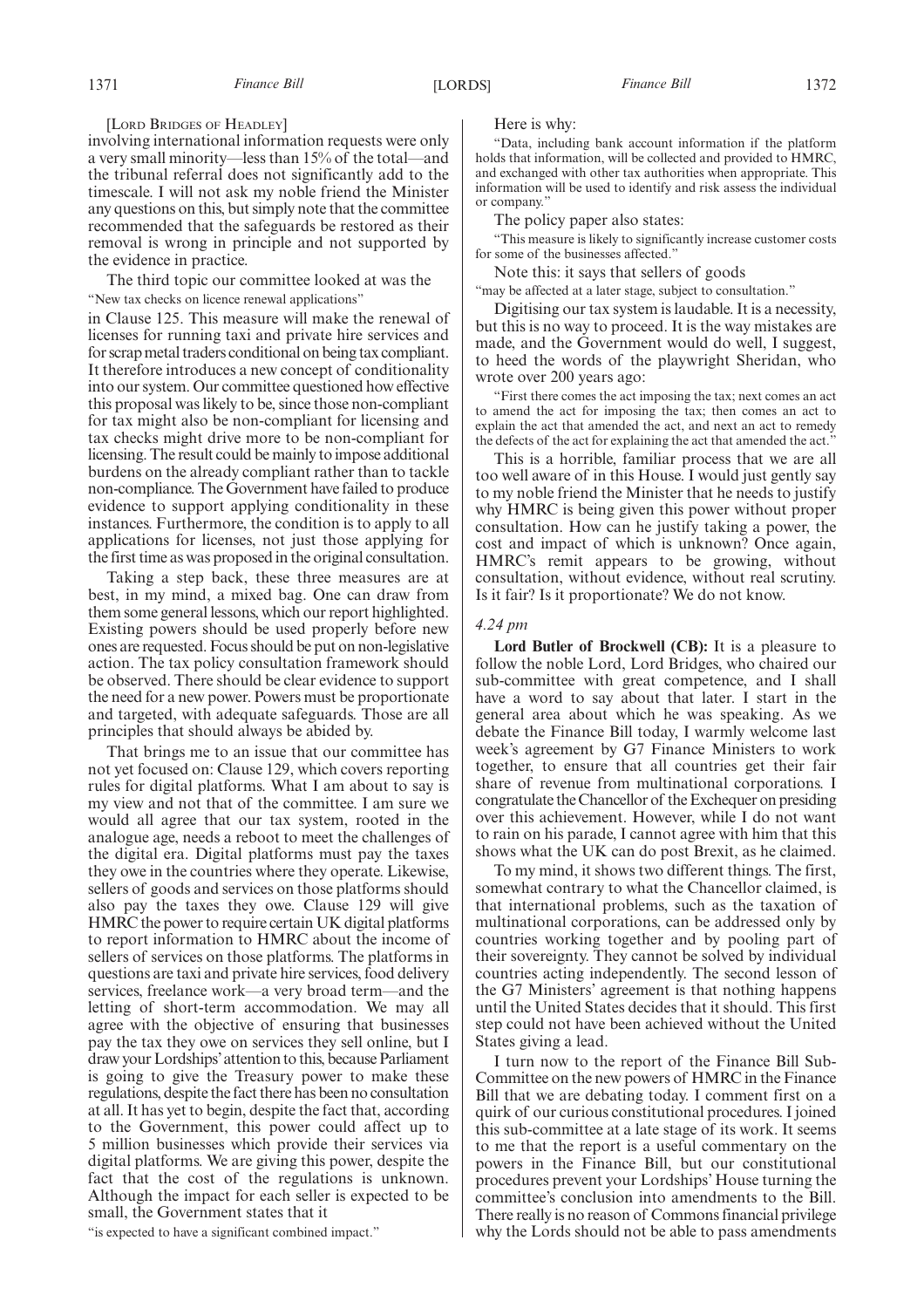relating to the fairness and proportionality of HMRC's administration of the tax system. The only reason is that they happen to be contained in the Finance Bill. As a result, this sub-committee's report turns into a mere commentary, which may influence the House of Commons if anyone there bothers to read it, but otherwise it is simply the basis of a conversation between the committee and the Government. That can be quite a useful conversation, since the main means by which your Lordships' House can influence events is by persuading the Government. The committee has persuaded the Government on some of the issues in the report, but it is frustrating that, having debated this report, your Lordships' House has no option other than to nod the Finance Bill through in the form in which it has reached us.

It was a privilege to serve on this sub-committee, which was superbly chaired by the noble Lord, Lord Bridges, and benefited from the participation of the chairman of the main Economic Affairs Committee, the noble Lord, Lord Forsyth. As the noble Lord, Lord Bridges, has said, the committee was very well served by the excellence of its clerks. We also had good co-operation from the Financial Secretary to the Treasury, Jesse Norman MP, senior members of HMRC, and representatives of professional associations affected by the Bill's provisions.

On rereading the report, I feel that it perhaps comes across entirely as an indictment of HMRC. That may be inevitable, because the report concentrates on those powers in the Finance Bill that seem to the sub-committee excessive or not fully thought through. Speaking for myself—I speak with a Treasury background—I have considerable sympathy with HMRC, particularly in its task of dealing with schemes of tax avoidance and evasion, which are like a many-headed Hydra—as soon as HMRC hits one of the heads another pops up. Yet it is not difficult to feel that HMRC has been more zealous and effective in pursuing often innocent taxpayers, rather than those who have made a fortune from promoting avoidance schemes.

There have also been ongoing deficiencies in HMRC's dealings with taxpayers, some of which HMRC acknowledges. The sub-committee received distressing evidence from victims of the loan charge to which the noble Lord, Lord Bridges, referred, not least about delays or failures in getting a response from HMRC when taxpayers have sought to achieve a settlement of their affairs.

A compelling account of the distress caused by HMRC's handling of the loan charge was given in the BBC Radio 4 programme "File on 4", to which the noble Lord, Lord Bridges, referred, and which I commend on its investigations into these issues. A recent edition of the programme dealt with a further scheme with some similarities to the loan charge, to which the noble Lord, Lord Bridges, also referred: the recruitment of staff through umbrella companies, which offer to save employers overheads in the form of national insurance contributions, holiday pay and employment regulations by offering recruitment in penny numbers, each too small to incur those overheads.

I know that IR35 has recently come into effect as a means of distinguishing between general and useful recruitment agencies and those set up for avoidance, but I echo the noble Lord, Lord Bridges, in asking the Minister whether there are signs that it is preventing the offering of services for avoidance purposes by umbrella companies with overseas directors who are difficult to pursue. It would be a tragedy if another version of the loan charge were to become established, which could cause distress for its victims for many years to come.

I end by commending HMRC and the Government on the detailed response the sub-committee received to the report we are debating. The Government's response is that out of 24 main recommendations in the report, nine were accepted, six were partially accepted and nine were rejected—you might call it a score draw. A sceptic might say that it was the recommendations of general principle that tended to be accepted by the Government and the specific recommendations that were rejected. Nevertheless, there is evidence that the report served a useful purpose in challenging HMRC, and it was an honour to take part in preparing it.

### *4.32 pm*

**Lord Forsyth of Drumlean (Con):** My Lords, I begin by expressing complete agreement with everything the noble Lord, Lord Butler, has just said, in particular what he said about the officials who supported the sub-committee and about the chairman, my noble friend Lord Bridges. When I asked him to take on the chairmanship of the sub-committee so that I did not have to chair both, I thought it was something of a hospital pass—but he did it absolutely brilliantly and with great distinction in what is a very complex area. We were very grateful to him for the leadership he gave in his indefatigable way. As the noble Lord, Lord Butler, said, we should be grateful that some of the recommendations have been accepted. I am probably the cynic: they were the ones of general principle, rather than the specifics.

I want to focus on this doorstep of a Bill. The papers I am holding are the Finance Bill and the papers that enable us to understand what is in it. I cannot help but ask my friend on the Front Bench: whatever happened to tax simplification? Whatever became of the Government's declared policy of lower, flatter, fairer, simpler taxes? That policy was grounded in the belief that individuals, families and companies will make better investment decisions than Governments and that wealth creation is essential to the support of key public services such as health, education and social care. We wait with bated breath for the Government's response to the Economic Affairs Committee on social care and on higher and further education.

We face the biggest financial crisis of our lifetimes even our lifetimes in this House. It is an enormous challenge facing the Government, but the Covid measures continue to destroy our productive economy. Like a scorpion, the virus leaves behind its sting in the huge backlog of patients requiring serious procedures; the damage done to our young people's education and career prospects; the impending crisis in housing caused by rent arrears; and the unemployment currently disguised by the furlough scheme continuing. Major industries have haemorrhaged cash on an enormous scale. Substantial debt provided by the Treasury has been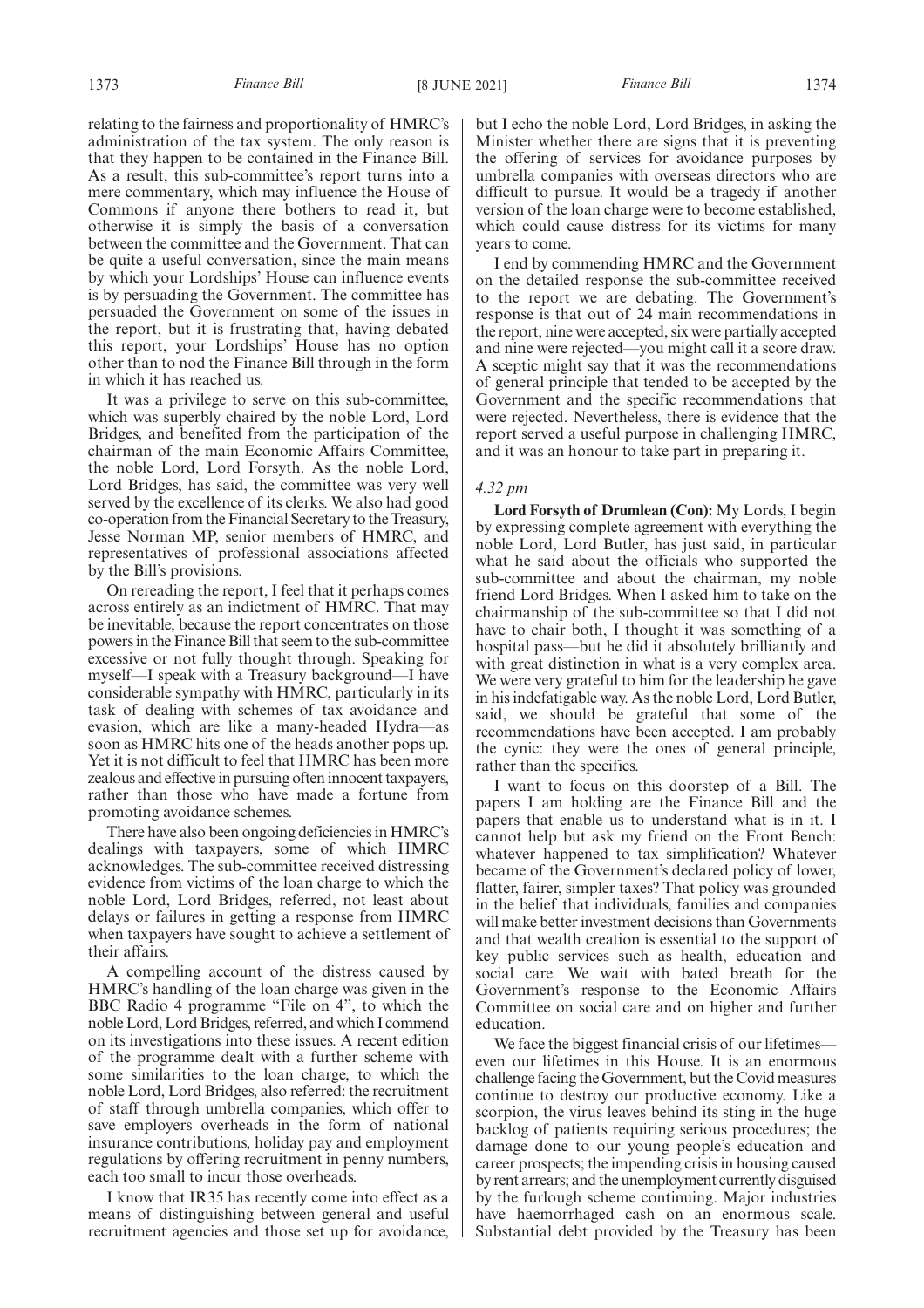[LORD FORSYTH OF DRUMLEAN]

taken on and, frankly, will never be repaid. Are we seriously going to take £20 a week from some of the poorest people in the land, just as electricity and food costs are rising? That decision alone is some £6 billion.

What is the Government's strategy for facing this challenge? Tax and spend is not the answer. Nor can we continue selling IOUs to ourselves, which is given the name "quantitative easing"—a subject the main committee is about to report on. Inflation is already coming down the track, with the costs of raw materials soaring and pressure on wages rising because of labour shortages at a time when the Government are maintaining employment for many people through the taxpayer.

The Bank of England's reassuring messages that there is nothing to see here and nothing to worry about, and that it will delay interest rates as soon as there is inflation—which will be a short-term effect—worry me. I remember, when I was a young man first engaging in politics, how quickly inflation got out of control, as people started pricing for anticipated rates of inflation. It ended in inflation of over 20%, interest rates of 15% and a lot of pain faced by the Conservative Party in government and the country as a whole. Inflation may be convenient for Governments with big debts but, as Jim Callaghan put it, inflation is the father and mother of unemployment.

The only way we can get through this crisis is by getting our economy growing again. That means recognising that the current long-term growth projections of just under 2% from the Government's own statisticians are wholly inadequate and not acceptable. We need to change our strategy.

Increasing corporation tax—here I disagree with the noble Lord, Lord Butler—is the opposite of what is needed if we want to see more investment, growth and employment. Entering a cartel to set a minimum level of corporation tax may be good news for the United States, with revenues from its increasingly overmighty tech companies, but what happened to that vision of global Britain—the place to invest and create jobs and prosperity? The thinking embodied in the Chancellor's welcome vision for free ports needs to be applied to the nation as a whole. If we believe in competition as the way to secure innovation and prosperity, why are we suddenly abandoning competition in taxation? "Take back control" was as much about setting our own taxes and laws as about regulation. It should be for the other place to decide tax matters and tax policy, not the President of the United States, and not by international treaty. It is the other place's duty to vote means of supply, and it is wrong for the Executive to circumvent that in this way.

I fear that, as the President of the United States now appears to want to opine on the Northern Ireland protocol, it may be time for Boris Johnson to have his "Love Actually" moment and not just make the speech but unleash the talents of the British people. That means supporting the self-employed and encouraging outsourcing. While it is commendable that HMRC tackles tax dodgers and abusers, this should not be at the expense of struggling self-employed businesses by imposing additional costs. The self-employed are not the same as those on PAYE. There is no statutory sick pay for them and no holiday entitlement, and the next penny depends on identifying the next job. IR35 is having a severe impact and will discourage others to set up on their own. I talked to someone in exactly that position just over the weekend. These small and mediumsized businesses are the seed corn of our future growth, and the Government should honour their long-standing promise to bring forward a new status for self-employment following the Taylor report, as my noble friend Lord Bridges indicated in his excellent speech a few minutes ago. This was also a manifesto commitment; I cannot remember how many manifestos ago it was, but it was certainly a clear commitment from this Government.

It now seems every Finance Bill brings forward new powers for HMRC, even before the review of the use of existing powers is completed. This Bill is no exception, taking away the right of appeal to a tribunal for financial institutions to provide specific information about a taxpayer. The disgraceful and effectively retrospective treatment of loan charge victims, such as local authority and health service workers placed in schemes by their employers without full understanding of what they meant, has not been matched with the same zeal in pursuing those responsible for marketing those schemes, now languishing on their superyachts with their ill-gotten gains. I am disappointed that the Government have refused to apply measures retrospectively to these promoters, as recommended by the Finance Bill Sub-Committee, but I welcome the proposals for tougher action that are currently subject to consultation. It is beyond belief that these schemes are still being promoted, and some are targeting workers returning to the NHS. HMRC itself has been using firms that use these schemes.

To conclude, we need a clear vision from the Prime Minister and the Chancellor and a strategy to get our economy going again if we are to meet our duty to secure a safety net for those most vulnerable and disadvantaged in our country. Higher taxes, more bureaucracy and continuing uncertainty are anathema to achieving that, for, as the Book of Proverbs reminds us,

"Where there is no vision, the people perish."

### *4.43 pm*

**Lord Dodds of Duncairn (DUP):** My Lords, we understand the difficult job the Chancellor has had of bringing forward this year's Budget in the unprecedented circumstances in which this nation finds itself. The immediate priority, looking at the economy, must be ensuring that we come out of this pandemic with as many safeguarded jobs and livelihoods as possible. The economic packages, especially the furlough scheme and the help for the self-employed, have been incredible interventions, which have helped stave off the worst ravages of economic depression that may otherwise have occurred. I congratulate the Government, as we all do, on the incredible investment in the vaccine rollout, which has produced stupendous results.

Once again, the benefits of being part of one of the biggest economies in the world has been illustrated for all our citizens through all parts of the United Kingdom. I have to say that I have been reassured somewhat in recent weeks by the feedback from people normally critical of the United Kingdom—even of being part of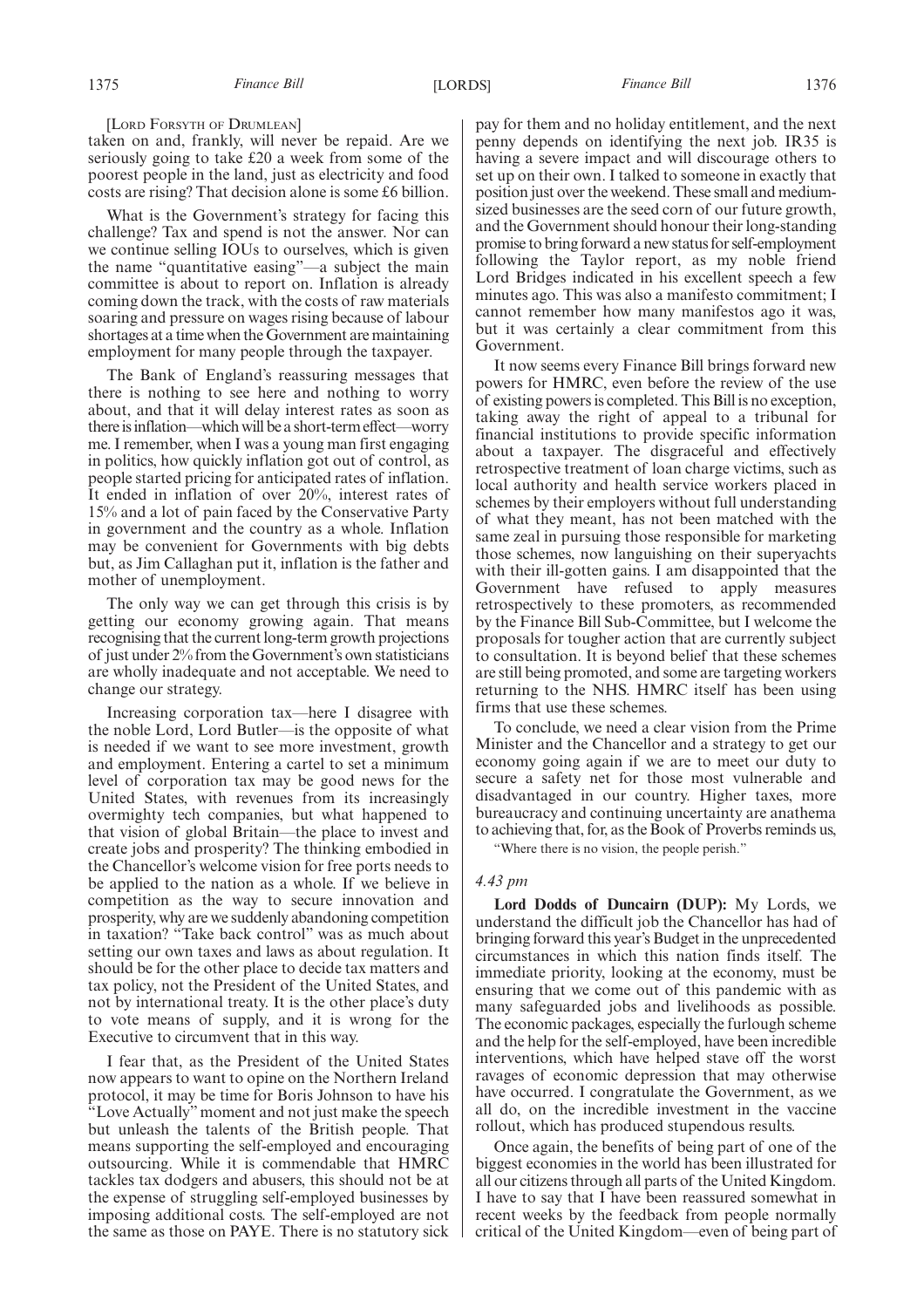the United Kingdom—about the way in which this country has responded, with the vaccine rollout in particular but also throughout this pandemic with the economic interventions.

The Chancellor is having to balance the need for immediate actions to counter imminent economic shocks against long-term economic recovery and mounting levels of eye-watering debt. So far, I believe that, generally speaking, the Government's approach has been the correct one. Some of the measures, which normally no one would ever contemplate, have been necessary to avoid far worse problems. That is not to say that there are not issues that need to be addressed and addressed quickly, and I want to refer to a number of general points before making a specific reference to a particular, discrete issue affecting electricity generation in Northern Ireland.

The hospitality and tourism industries, which the Minister referred to in terms of the VAT relief, have been decimated by the pandemic and the lockdowns. I welcome what the Government have announced in relation to VAT for these sectors—the extension of rate cuts until September and tapering measures until March next year—but it is vital that these sectors are allowed to get back to full working capacity as quickly as possible. They can survive only by full reopening and full working, and I hope that that will happen as quickly as possible—if not on 21 June then as quickly as possible thereafter, conscious of the need to take all necessary health precautions.

I also want to mention the issue of air passenger duty. We have some of the highest rates anywhere in the world. Peripheral parts of the United Kingdom are very dependent on air connectivity. Rail options do not exist for places such as Northern Ireland to reach other places in the United Kingdom. I ask the Government to keep under review measures that will alleviate the burden on businesses and families of air passenger duty on internal United Kingdom flights.

It would be impossible to participate in a debate like this and not make reference to the burdens that are being placed on the Northern Ireland economy and Northern Ireland businesses, and our communities more generally, by the Northern Ireland protocol. I am disappointed that there is little, apart from provisions in relation to the steel industry, that will alleviate those burdens, particularly in relation to customs requirements.

However, I do look forward to the Government introducing two new measures—in the near future, I hope—that will address the underlying problems of the protocol and do away with the incredible situation whereby, if the grace periods that are currently in force are not extended or a permanent solution not found, as many if not more checks will be done on foodstuffs and other materials coming from Great Britain to Northern Ireland as are done on those entering the entirety of the European Union from the rest of the world. That is an amazing, incredible and scandalous situation which must be remedied by the Government. I hope that those measures will be comprehensive and far-reaching.

I want to turn to the aspect of the Bill I mentioned and explore it in more detail. I believe it is something that perhaps is an unintended consequence of what is otherwise a reasonable provision: it is do with the prohibition on power plants putting rebated fuel—red diesel—through electricity generators after 1 April 2022. I fully understand, and electricity generators also appreciate, the policy objective of helping meet climate change and air quality targets by removing the tax advantage of red diesel, thus encouraging end-users to use more expensive white diesel, which is taxed at a rate that reflects the impact of the emissions that they produce.

However, the Bill will have a particular, unique and unintended detrimental consequence for electricity generators in Northern Ireland. Kilroot and Ballylumford power stations in Northern Ireland have a historical licence obligation to maintain stocks of red diesel as part of the Northern Ireland Fuel Security Code obligations. The licensing obligation for Northern Ireland electricity generators requires back-up fuel—red diesel—to be held for security of power supply purposes in the event of gas supply interruption. The Bill requires the disposal of all existing red diesel stocks before 1 April 2022. There is in fact major uncertainty about whether that timetable could be met. There will be significant additional costs of doing this to both Ballylumford and Kilroot, estimated at £14 million for one and £1.6 million for the other. That includes all the logistical problems as well as the replacement of the fuel itself.

There is, however, a major competitive commercial disadvantage for Northern Ireland power generators vis-à-vis others within the competitive integrated single market and vis-à-vis the Great Britain market. There is no equivalent requirement to hold reserves of what the Irish equivalent of red diesel is in the Irish Republic, and the requirement to hold back-up fuel is applicable only to Northern Ireland power generators and does not apply to gas-fired power generators in Great Britain. One of the perverse impacts of the requirement of the provision in the legislation, if it is not remedied, is that it will lead to additional and higher  $CO<sub>2</sub>$  emissions in Northern Ireland that would otherwise be avoided: having to use up the fuel in generating electricity will cause much greater emissions. It will be costly for the consumer; the extra cost is estimated at £60 million based on commodity prices, as of 1 May 2021. Then there is the risk of security of supply for Northern Ireland in the period between getting rid of one fuel and replacing it.

I welcome discussions which have taken place between power generators, Ministers and officials in Her Majesty's Treasury. It is vital that the Bill's unintended consequences are addressed. I understand that progress has been made, but I would like the Minister, in responding to the debate, to put on the record how he understands the way forward. Will he confirm that HM Treasury is looking at fixing this problem, that guidance will be issued relating to the Bill or that there will be secondary legislation to address the issue? Could he confirm that there will not be a requirement placed on Northern Ireland power generators to rid themselves of existing stocks of reserved fuels by the prescribed date, with all the detrimental impacts that  $\overline{I}$  have outlined? I hope the Minister will be in a position to respond positively, because this would be good news for the plants themselves, for consumers and for the environment.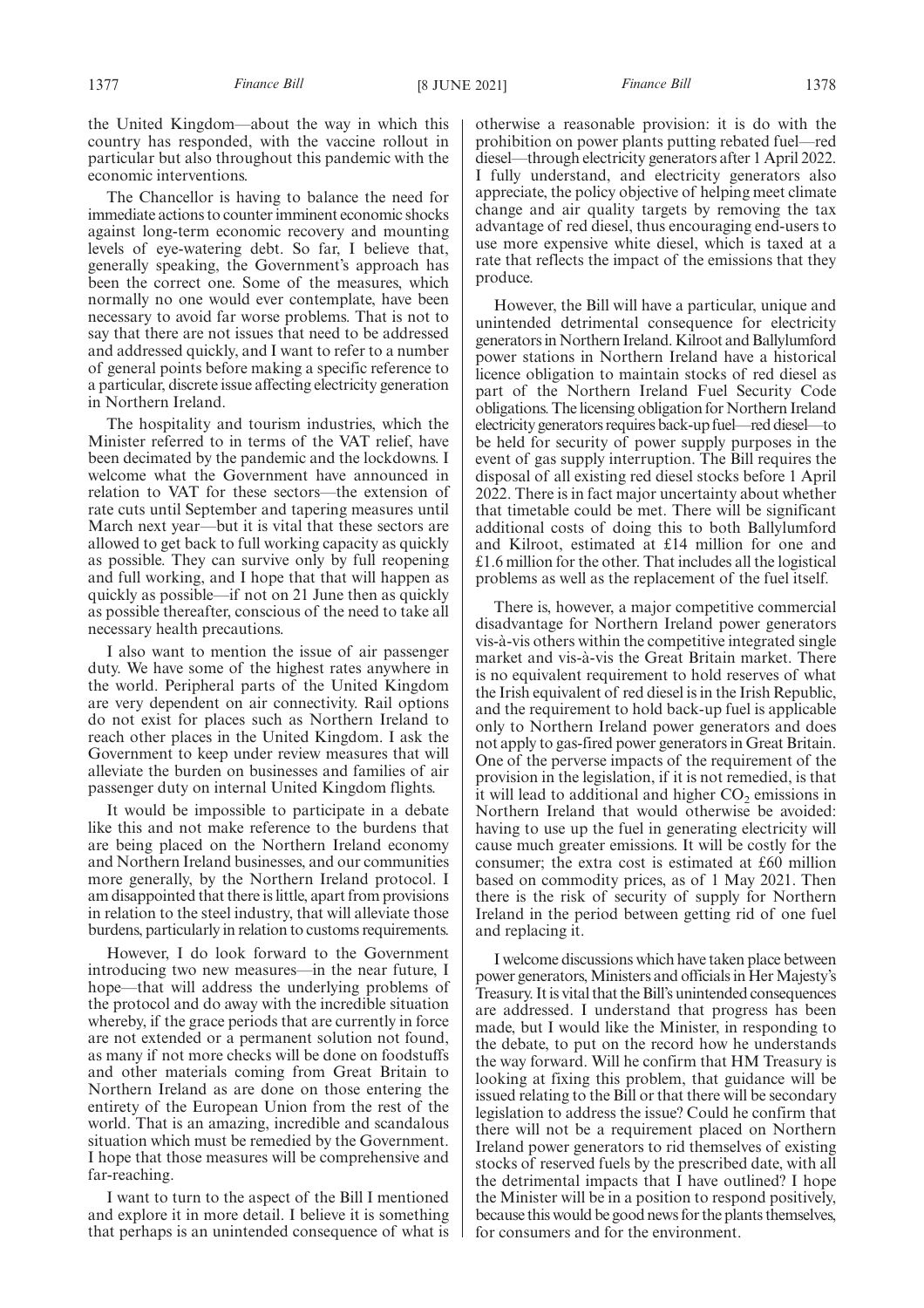## *4.52 pm*

**Lord Leigh of Hurley (Con):** My Lords, I join the congratulations to my noble friend Lord Bridges under the excellent mentoring of my noble friend Lord Forsyth—and his committee on the report, which is most welcome. Of course, I first refer your Lordships to my register of interests.

This is an important debate, as the Finance Bill and the powers of HMRC affect us all. I am therefore somewhat surprised to see how few Peers have put their name down for this debate. While I am delighted to see so many here physically—I think all but one are speaking in the Chamber—I am perplexed by why so few are speaking on this matter today. Of course, we do not have the power to amend the Bill, but this sort of Second Reading is exactly the place where we can interrogate government and, I hope, come up with some ideas which would be of assistance based on our expertise and experience. It also does not help those who argue for a smaller House if we cannot attract a strong number for such an important debate, and it means that people with knowledge and awareness of finance, tax and business should be recruited into the House. The Government do listen to these debates and to Peers' comments on taxation, as I will elaborate later.

I start my comments on the Bill by congratulating my noble friend the Minister and his colleagues on the 132 clauses originally tabled, as physically displayed by my noble friend Lord Forsyth. They address so much that affects our daily life, from the rates of tax payable to capital incentives—which I believe will encourage greater investment in industrial plants and machinery—some nudging behaviour away from plastic packaging, and even encouraging cycling to work, with cycle equipment being written off. There really is much in here to be commended. I thought I would focus most of my remarks on what is not in the Bill, sometimes with good reason, and some matters which might be considered for future Budgets.

The first, which is not in the Bill, is an increase in the capital gains tax rate. Before the Budget there was a somewhat rogue report from the aforementioned Office of Tax Simplification. It is normally a sensible office producing sensible ideas, but on this occasion it proposed that it would be simpler to equalise income tax and capital gains tax—a somewhat unsophisticated thought, as it does not allow for the essential difference between income or salary and capital gain, which is a return on risk taken. Fortunately, after somewhat of a campaign—in which I confess I played a part—the Chancellor agreed that CGT rates should stay as they are. This Finance Bill does not change them, which is an eminently sensible and pragmatic decision.

My first question to my noble friend is, given all this wasted noise, effort and focus against raising CGT and that the Chancellor has clearly researched the subject and reached a conclusion, can we avoid all this palaver at every future Budget of this Government by announcing that the rate will stay fixed, as has been done for other taxes in the Conservative Party manifesto? This will provide much greater certainty to entrepreneurs, investors and businesspeople for the next few years. The cynic might argue that the Chancellor likes the uncertainty as it encourages people to realise assets when they would not otherwise do so, and thus send money to the Exchequer ahead of the anticipated date. However, we all know on this side of the House that the Chancellor is not that type of politician and is instead focused on making life easier and more predictable for taxpayers. By the way, the retention of the current rates proves my earlier point that the Government listen to people in this House and elsewhere and consider their arguments carefully.

In the debate on the Motion to Take Note of the Budget Statement in this Chamber, I asked my noble friend the following:

"I would be grateful if the Minister could tell us to what extent this Budget complies with pillar 1, and in particular pillar 2. What steps will HM Treasury be taking to ensure that we fully comply with pillar 2?"—[*Official Report*, 12/3/21; col. 1919.]

There were many speakers on that occasion, so I assumed that I did not get an answer because of other priorities. It turns out that the reason I did not get an answer was because the Government were busy hatching a plan with world leaders to do just that. This is another matter not in the Finance Bill, but I hope the Minister will allow me to comment on the historic announcement as it will fundamentally affect corporate taxation and is thus very germane to this Bill.

The Red Book estimates that only £40 billion will come from corporation tax this year but that the new rates proposed in the Bill will increase that by £2.3 billion in 2022-23, £11.9 billion the following year and £16 billion the year after that—those are just the increases—so a lot is riding on corporation tax yield increasing as the rates move up. Accordingly, it is very important that corporations pay their fair share. I have tracked the OECD proposals on base erosion and profit shifting for some time. Indeed, it was the subject of my maiden speech in 2013. I hope the Minister will allow this as an acceptable forum to raise this related issue, not least as no other forum other than today's PNQ has been offered to Peers to discuss the OECD announcements —although, of course, he may want to answer some of my questions in writing at a later date. The UK really needs a deal on pillar 1, as much as we are seeing progress on pillar 2. At the moment, the details are somewhat vague. It is all very well for profits which are diverted into tax havens to be transferred into the HQ country, but the minimum rate of tax—be it 15% or 21%—does not of itself affect the amount of tax the FAANG or others will pay in the UK.

DST—digital services tax, which I will come on to again in a minute—was put in place to ensure that profits generated from UK customers were taxed here. Clearly, future tax should be based on user bases rather than sales made—not just customers, but user bases. As we know, sales to UK customers are currently often based in places such as Ireland, but the goods are delivered here. DST seeks to achieve proper taxation on this, but we need to know how pillar 1 will do so likewise, as the expectation is that DST will be dropped at some point. Perhaps the Minister can assure us on that point.

Meanwhile, the pillar 2 proposals are encouraging, but I urge some caution. The IPPR issued a report estimating that with a global minimum rate of 21%, our take could be £14.7 billion. That would be nice,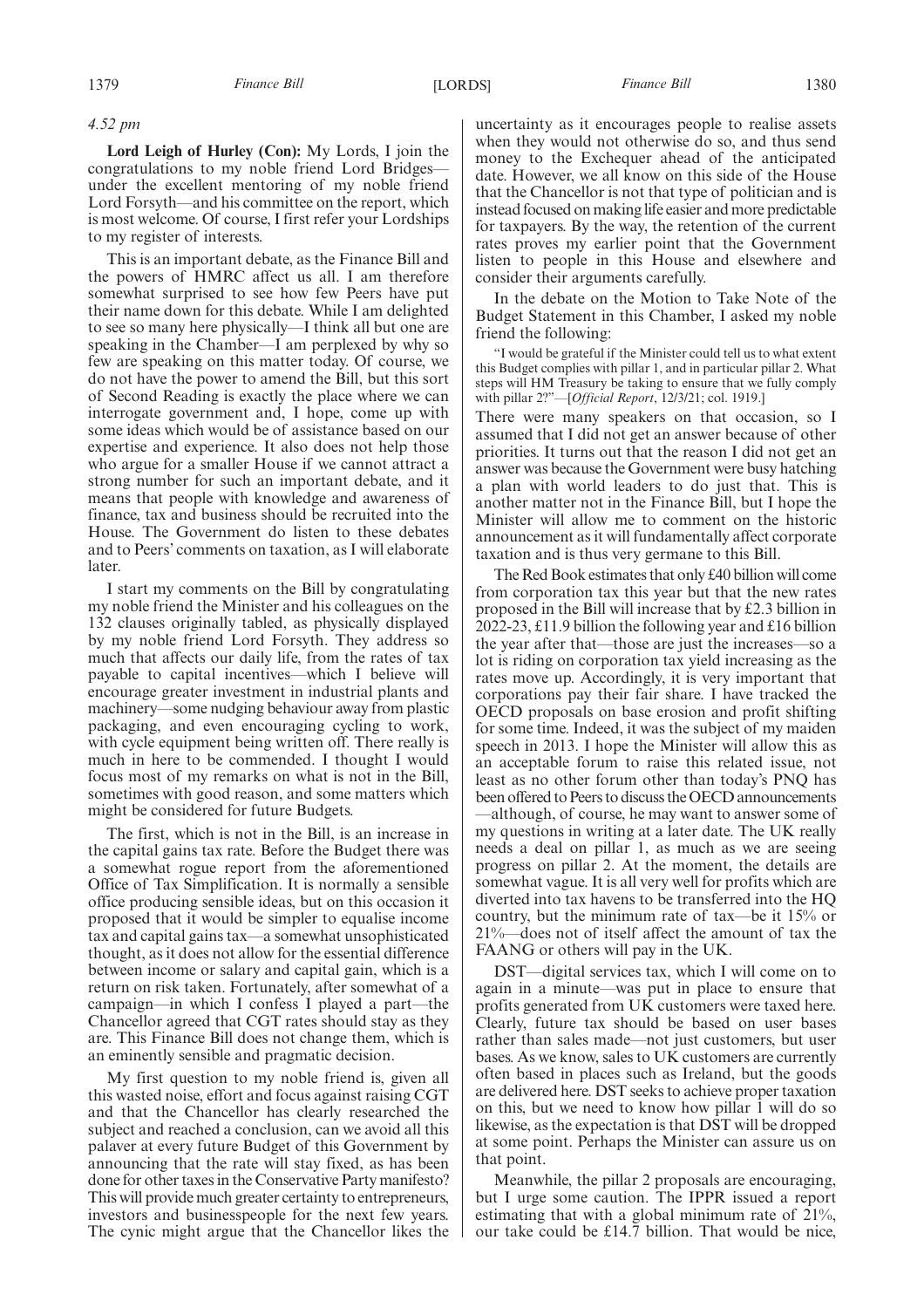but at a global rate of 15% now being suggested, our share would be much lower. Let us not forget that we already have controlled foreign corporation legislation in place—I think it may have been introduced by my noble and learned friend Lord Clarke, but it may have been before his time—and that this legislation seeks to equalise UK-headquartered corporations' tax take. I am indebted to Glyn Fullelove, formerly president of the Chartered Institute of Taxation, for sharing with me his calculations, which suggest that a figure nearer to £2 billion or £3 billion could be the amount raised by the pillar 1 and 2 proposals. Perhaps HM Treasury could share its estimates with us at some point.

We introduced the digital services tax so that companies such as Amazon would pay their fair share. Unfortunately, it is not working as well as it should. First, Amazon, which clearly has monopoly-type power, has simply told its suppliers to pay. Secondly, it applies only to marketplace fees, not to direct sales. This is a very important difference. It is another area I was disappointed not to see mentioned in the Finance Bill, as we now have the situation where DST has made it harder for SME retailers to compete with Amazon.

The current DST legislation is defective in not taxing the user-created value arising from sales made by marketplace providers on their own account. Additionally, the application of DST to marketplace fees and commissions charged to third parties, without a corresponding charge arising on the value created when the provider uses the platform to make sales on its own account, is a distortion to competition. I and a number of others have proposed that the scope of DST be extended, so that when a marketplace provider uses the marketplace for its own sales—or uses a similar platform alongside the marketplace—an amount of digital services revenue, which can be taxed, arises.

As the Minister might be aware, I have discussed these ideas with the Financial Secretary, who is resistant to changing DST at this point. As a result, there is nothing in the Bill on this issue. I hope, however, that the Government will reconsider this matter, as we are quite a way from a final deal on a pillar 1 and 2 agreement and, in the interim, we are losing a very large amount of revenue.

Finally, on the enterprise initiative scheme, or EIS, Brexit gives us a chance to look again at restrictions placed on HM Treasury to avoid accusations of state aid. EU laws restrict the ability of the SEIS and EIS to provide entrepreneurs'start-up capital quite dramatically. Will my noble friend the Minister agree to revisit this area?

# *5.02 pm*

**Lord Bilimoria (CB) [V]:** Before our UK Budget of 3 March, in February, I attended a virtual meeting with the senior civil servant in India in charge of the budget there, along with the director-general of the Confederation of Indian Industry, the sister organisation of the CBI, of which I am president. They both said categorically that India's budget did not increase any taxes for two reasons. First, businesses had suffered so much already and, secondly, they did not want to stifle the recovery after the pandemic. After that, I implored our Indian-origin Chancellor, Rishi Sunak, to follow India's lead and not increase any taxes in our Budget

on 3 March. He listened and, on the whole, taxes were not increased. However, he announced that corporation tax would increase from 19% to 25% in 2023. Our businesses drew a huge gasp of breath at taxes going up by almost one-third in one go. With Ireland next door to us with a rate of 12.5%, this was a concern. Of course, in November 2019, we had heard Boris Johnson, the Prime Minister, announce at the CBI annual conference that a reduction in corporation tax in the UK, to 17% from 19%, would no longer go ahead. Inward investment is really important, so this is a worry: will it affect inward investment?

Fortunately, the Government seem to have resisted the suggestion by the Office of Tax Simplification to equate capital gains tax with income taxes. To do this would be suicide. It would deter investment, entrepreneurship and risk-taking. We need to encourage wealth creation. The UK is the second or third-largest recipient of inward investment in the world. We have a Minister responsible for inward investment at the DIT our colleague, the noble Lord, Lord Grimstone. We need to be a magnet for inward investment, as we have been. We have left the EU but, of course, as I always say, we will never leave Europe. When we were in the EU, we were seen as a gateway for investment into the EU. Today we should be seen as a gateway to Europe for investment. So we must resist equating CGT with income tax. That will deter inward investment and domestic investment, there would be capital flight, and it would deter entrepreneurship and risk-taking, as I said earlier. It would be hugely damaging to listen to the OTS regarding CGT. Does the Minister agree?

The Chancellor listened and has not done this so far. Entrepreneurs'relief has been cut by the Government, which was not a good step if it was meant to encourage entrepreneurship. On the other hand, the super deduction was a masterstroke by the Chancellor and the Treasury: to encourage investment by giving relief of 130% instead of 18%, to have 25% off your tax bill, and to encourage investment—wow! The Government are doing the right thing, but they have announced that this will be taken away in two years'time, just at the time when corporation tax will go up. Should not the Government consider continuing with the super deduction? Will the Minister give us his opinion?

At the CBI, of which I am president, we welcome measures such as the super deduction, supporting business investment, the extended loss reliefs and supporting business cash flow. We hope that the current cap on carried-forward losses can be temporarily lifted to allow the many viable and vibrant businesses in the UK even greater flexibility in how they use their exceptional Covid-related losses, along with other policy measures already in place. This will help to support businesses of all sizes to recover and grow after the pandemic.

The CBI is also calling for a tax road map. We were disappointed, as was the Treasury Committee, that the Government have not yet consulted on producing this. We believe that the relative success of, for example, the corporation tax road map, demonstrates the value to businesses and people alike of laying out the direction of travel of the tax system and how the Government will use taxes to achieve their manifesto policy goals.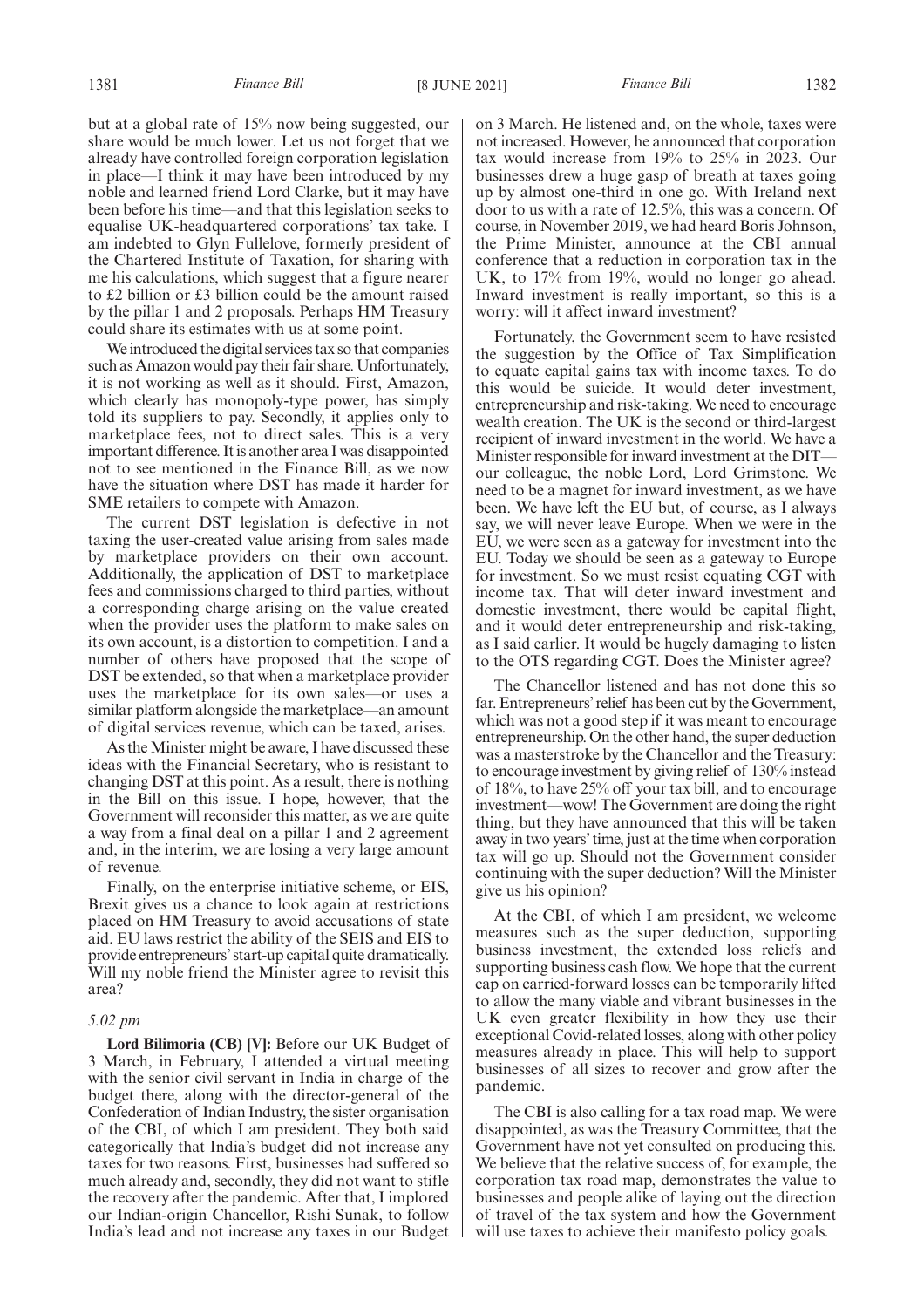# [LORD BILIMORIA]

On green taxes, there is very little in the Budget about net zero and tax. We would like to see much more leadership on this from the Government, particularly leading up to COP 26. The CBI has produced a paper on greening the tax system that aims to start a discussion between the Government and business about how tax can best support net zero. This is a once-in-a-generation platform to boost climate-progressive industries, associated skills and innovation, to show that the UK can lead the world in the technologies of the future and accelerate our response to climate change. Devising suitable regulatory frameworks will be key, given the pressures on public finances, but fiscal measures, including environmental taxes and tax incentives, will also be an important lever in driving change. Does the Minister agree?

The £400 billion invested by the Government in supporting our economy and our businesses has been phenomenal. Whether in absolute terms or in per capita terms, it is one of the highest sums in the world. I was privileged to chair the B7 last month, which fed into the G7 this week. Dr Gita Gopinath, chief economist of the IMF, spoke to us, saying that in the global economy there will be a two-track recovery. Some economies, such as ours, have been fantastic with their vaccination programmes. Full credit goes to Nadhim Zahawi, our Vaccinations Minister, who has achieved a vaccination rate of 75%, with double doses at 50%. This is tremendous. Likewise, America is doing very well. With our huge £400 billion of support, we will be able to bounce back very quickly. Andy Haldane, chief economist of the Bank of England, has likened our economy to a coiled spring. On the other hand, sadly, many economies in the world have hardly vaccinated their citizens and have hardly been able to provide any support to them.

How will we pay for this £400 billion? How will we pay for the nearly 10% drop in our GDP, the worst performance in 300 years? I get asked this question a lot, and I believe that the way we pay for it is by generating growth and with the support the Government have given—for example, the furlough scheme, which has saved millions of jobs and businesses, and the 100% guaranteed loans. The British Business Bank, which had a loan book of £8 billion in February last year, today has a loan book of £80 billion. Hats off to it for giving these loans, which have saved so many businesses.

What about unemployment? In February last year, it was at 3.5%, one of its lowest levels; it is now at 4.8% because of all the measures that have been taken. We have to prevent unemployment, and youth unemployment in particular. Young people have suffered so much during this crisis. Some 50% of jobs lost, sadly, were among young people. If this coiled spring is to work, the supply side measures which encourage economic growth must be there. It means creating jobs. This will be the best way to pay for the £400 billion. It means not increasing taxes. We need to encourage inward investment as well as domestic investment. We need to create growth. This will create jobs which, in turn, will create the PAYE and the NI that make up the biggest proportion of taxes. The people who get those jobs will spend and that will generate VAT—which will be far more than the relatively small proportion generated by corporation tax. I give full credit to the Chancellor for leading the agreement by the G7 for the 15% minimum global tax rate. We have always said that, if there is to be a minimum tax rate, it must be agreed globally. Let us see what happens at the G20. However, we still need to encourage businesses to locate in the UK. We need to get the Amazons and the Googles to come here to create the thousands of jobs that will create the taxes.

At the CBI, we have a new director-general, Tony Danker. Six months into his role, we published *Seize the Moment*, our economic strategy for the United Kingdom during the next decade to 2030. It contains six pillars: a decarbonised and an innovative economy; science and technology; research, development and innovation; universities and businesses working together, and a globalised economy with the UK as a trading powerhouse. It encourages levelling up around the country in clusters such as between Cambridge University and AstraZeneca. We have also launched *An Inclusive Economy* to change the race ratio and promote ethnic minority diversity and inclusion across all businesses. McKinsey has shown that companies which embrace diversity and inclusion are more profitable; Deloitte has shown that they are more innovative.

Finally, we are promoting a healthier nation, including mental health and well-being, within an action plan that includes a long-term tax road map for the United Kingdom. To enable all this and for Andy Haldane's coiled spring to happen, we need the supply side to be there. The United Kingdom needs a competitive tax system that will encourage investment and job creation one which is globally competitive and super-effective.

# *5.12 pm*

**Lord Sikka (Lab):** My Lords, I draw attention to my entry in the register of interests. I am an unpaid adviser to Tax Justice Network. Tax justice is the theme of my remarks today.

A key requirement for building a just and sustainable society is for people to have good purchasing power with which to buy goods and services and to stimulate the economy. This simple truth is neglected not just in this Finance Bill but in many previous Bills. The Bill depresses people's purchasing power. The current tax-free personal allowance of £12,570 has been frozen until 2026, as have income tax thresholds. The net effect is that one in 10 adults will pay a higher rate of income tax, with the poorest ending up paying a higher proportion of their income in tax. This measure alone removes some £19 billion of spending power from households. It will condemn many to a great deal of insecurity and difficulty.

Regressive taxation has been normalised in each year's Finance Bill. The TaxPayers' Alliance estimates that the poorest 10% of UK households now pay 47.6% of their income in direct and indirect taxes. This compares with 33.5% by the richest 10% of households. Because of wage and benefit freezes, zero hours contracts and job insecurity, this gap is now much bigger than in 2010. The Government need to examine why their policies continue to hurt the poorest in our society. They increased VAT to 20%; this is a regressive tax which hits the poorest hardest. There is no proposal for reform in the Finance Bill.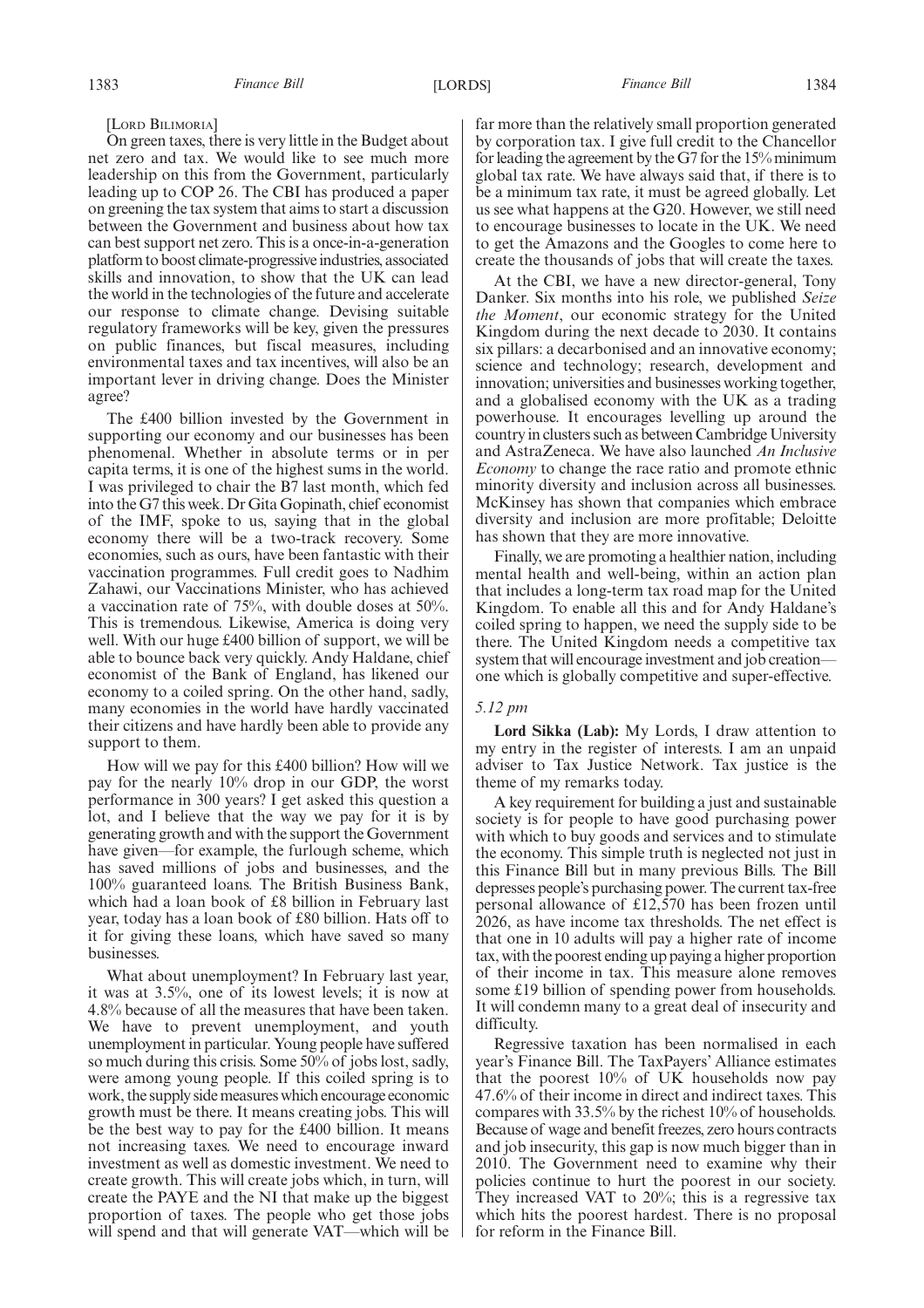Council tax is regressive. This year, it has increased in the range 3% to 5%. Virtually the same council tax is paid on a property worth £3 million as on one worth £350,000, without any regard for any ability to pay. The poorest tenth of our population pays 80% of their income in council tax, while the next 50% pay 4% to 5% and the richest 40% only pay 2% to 3%.

There is no reform of national insurance contributions —another regressive tax. Employees generally pay 12% of their monthly incomes between £797 and £4,189 in contributions. Above that, the rate is an additional 2%. Inevitably, the rich pay a lower proportion of their total income in national insurance, compared to the poor.

Unlike the noble Lords, Lord Leigh of Hurley and Lord Bilimoria, I cannot support the capital gains tax regime. Why on earth do the rich need a special tax regime? Capital gains are taxed at marginal rates of between 10% and 28%, whereas earned income is taxed at marginal rates of between 20% and 45%. Both increase somebody's welfare and purchasing power. I can see no rationale whatever for taxing capital gains at a lower rate than earned income.

The Government's policies on capital gains are also a bonanza for the tax avoidance industry. Armies of accountants and lawyers are busy converting income to capital gains so that their clients end up paying lower taxes. By taxing capital gains in the same way as earned income, the Government could raise around £14 billion a year. This could help the less well off by making the £20 a week universal credit permanent; the Government could also easily double it by this one simple reform.

There is tax relief of around £40 billion a year on contributions to pension schemes. Just 10% of high earners receive 50% of tax relief. There are 1.3 million individuals who pay into pension schemes but receive no tax relief and zero government support. This is because their income is less than the tax-free personal allowance. Again, the poor are being punished, for putting a little away for their retirement income.

I hope the Minister will explain why the Government insist on hurting the poorest with regressive tax policies. Just in case he is tempted to defend government policies by claiming that, in recent years, they have increased tax-free personal allowances, I remind the House that this has not changed the burden of tax on the poorest. Increasing the personal allowance has done nothing for 18.4 million individuals whose annual income is less than the personal allowance. We need a rethink if we want a just society.

The report, *New Powers for HMRC: Fair and Proportionate?* is very impressive, but I cannot help wondering whether the committee has not been hoodwinked by the Government and the tax avoidance industry. On page 3, the report states:

"On the proposals for tackling promoters of mass-marketed tax avoidance schemes, we welcome the Government's intention to take further tough action against the known 'hard core' of promoters, but urge it to redouble its efforts in this respect, and to take further measures to combat the continued proliferation of new schemes."

Where exactly is the evidence for tough action? There is an enormous difference between the law on the books and the law in practice. The Government have been soft on the tax avoidance industry. Big accounting firms have long raided the public purse through complex tax avoidance schemes. Occasionally HMRC goes to court, but the Government do not take any action against the firms.

Let me give some examples. The UK Supreme Court heard the case of HMRC v Pendragon plc and others. The case related to a VAT avoidance scheme marketed by KPMG, which would have enabled car retailing companies to recover VAT input tax paid while avoiding the payment of output tax. The court declared the scheme to be unlawful and the judge said:

"In my opinion the KPMG scheme was an abuse of law." That is a very strong conclusion. To this day, no action has been taken by any regulator or accountancy trade association against KPMG.

The court judgment in Development Securities plc and others v HMRC threw out a complex PwC scheme designed to shift apparent management control of some UK entities to Jersey to gain tax advantages by claiming that the entities were not liable to the UK taxes. The scheme was declared to be unlawful by the courts, but no action was taken against PwC.

An Ernst & Young scheme involved loans between companies in the same group, and the ultimate aim was to enable a company making the interest payment to claim tax relief on the expense while enabling the company receiving the interest to avoid tax. That scheme was sold to Greene King. After a prolonged legal battle, the scheme was declared to be unlawful. No action was taken against Ernst & Young.

Deloitte promoted a scheme to enable companies to generate deductible tax losses through complex financial transactions. The scheme was sold to Ladbrokes, but it gambled incorrectly and the court said that the scheme was unlawful. No action of any kind whatever was taken against Deloitte.

Big accounting firms have been peddling unlawful tax avoidance schemes and are not investigated, fined or disciplined but are given government contracts and seats on HMRC's boards. The advisory panel on the general anti-abuse rule, GARR, is also dominated by the same people. Amazingly, none of the GARR panel's rulings relate to any of its clients.

In sum, I question the claim that tough action against accounting firms for selling tax avoidance schemes has been taken. I invite the Minister to explain why big accounting firms peddling unlawful tax avoidance schemes have not so far been investigated, fined disciplined or prosecuted.

# *5.23 pm*

**Lord Empey (UUP):** My Lords, my noble friend Lord Forsyth referred to simplification. A 417-page Bill and 349 pages of Explanatory Notes to explain it—I know that most noble Lords will have read both from cover to cover—illustrates that we are not moving in the direction of simplification.

We now have a situation in this country where, because of our devolved settlements, significant economic barriers are being exercised in the devolved areas particularly in Scotland, where taxation powers are broader than in the other devolved Administrations.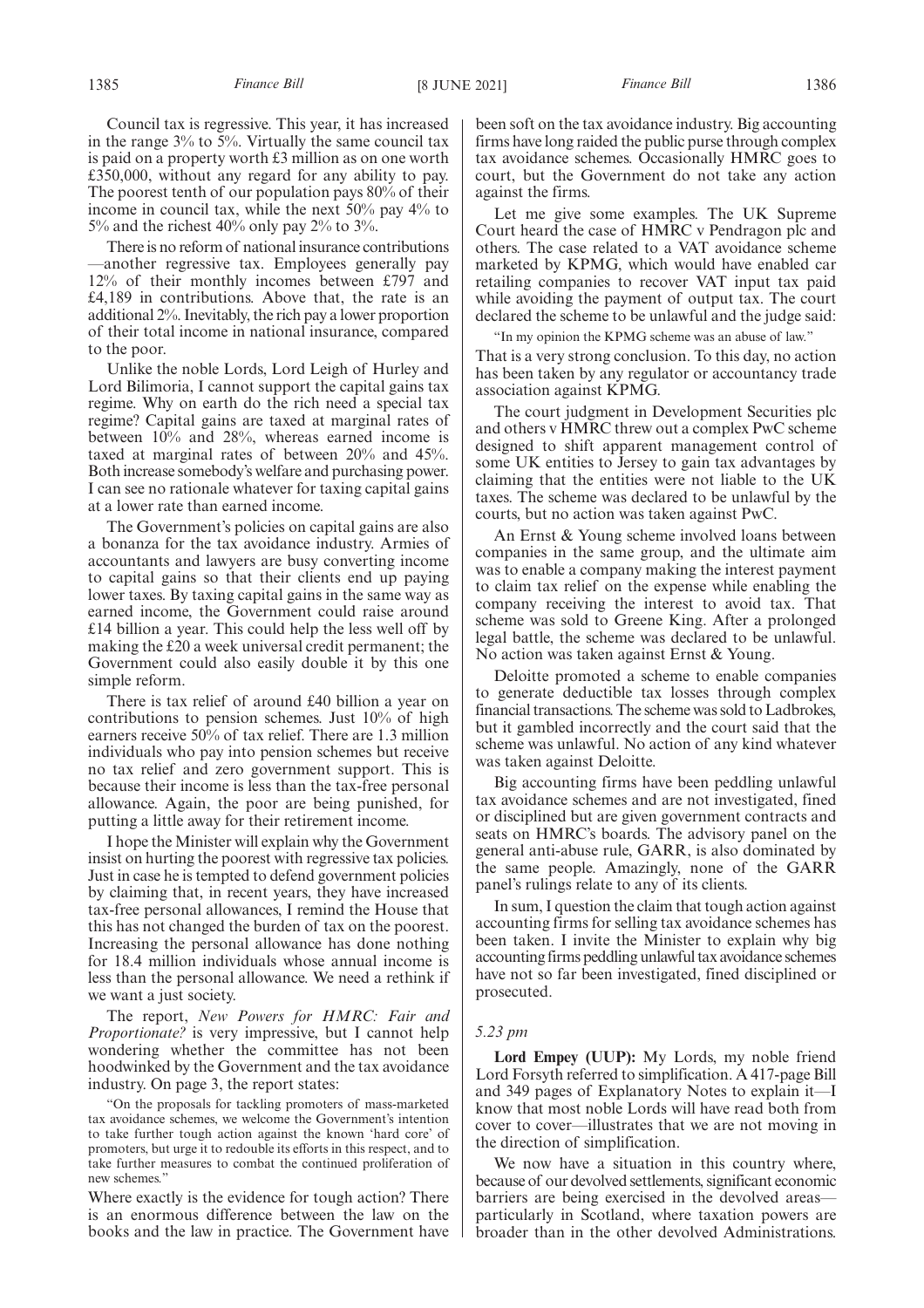[LORD EMPEY]

But there is one thing that we are not doing: we are not explaining to the people in those regions where the money that the devolved Administrations spend comes from.

I have said before in this House that the devolved Administrations are a bit like giant ATM machines; when the cash stops coming out of the machine, those in the devolved areas simply say, "Well, Westminster didn't give us enough". We do not explain the arithmetic to the people in the devolved regions. That would not be a difficult exercise; all it would require would be for the Treasury, perhaps on an annual basis, to produce a short leaflet, or put it online, to show people where the money actually comes from. Local authorities often send out leaflets telling people how their taxes are spent but that does not happen nationally. There is a total absence of accountability to this Parliament for the funds given to the devolved Administrations. Vast sums of money are given over but there is absolutely no feedback or requirement to account for it. That is a perverse principle.

We talk about the pandemic and the rollout of the vaccines bringing our nation together, which I support and which is an excellent selling point. But when the biggest single element that affects the devolved Administrations is the money that they receive from the Treasury through block grants and Barnett consequentials, why do we not tell citizens in the devolved areas what the arithmetic is? It would not be a huge undertaking and it could be done on an annual basis. I suggest to my noble friend the Minister that the Chancellor might look at this. It is a simple exercise, but it would put in context what is actually going on in this country.

I want to refer to a matter that the noble Lord, Lord Dodds, raised on Clause 102, which deals with restrictions on the use of rebated diesel and biofuels. I mentioned the Explanatory Notes, at least some of which I have looked at. The background note at paragraph 33 states:

"This measure introduces changes that will remove the entitlement to use red diesel and rebated biodiesel from most sectors from April 2022 as part of the government's strategy to meet the UK's target of net zero carbon emissions by 2050.

That is a laudable aim but, as the noble Lord, Lord Dodds, mentioned, there is a perverse effect relating to our power suppliers in Northern Ireland. They are legally and contractually required to have distillate back-up in the event of a crash of the gas supply, because there is a single source of supply, called SNIP, which comes from Scotland to Larne, in County Antrim. If anything were to go wrong with that pipeline—which, thankfully, has not happened in all the years it has been operating—it is perfectly legitimate to require the people who generate our electricity to have that back-up. It is the only power supplier in these islands that has that legal requirement placed on it.

Distillate means red diesel, so the effect of the measure in the Bill would be that 12,000 tonnes of red diesel which does not need to be burned would have to be burned by April 2022 and replaced with another 12,000 tonnes of white diesel, simply because one has dye in it and the other has not. There is no technical difference between the two fuels—they are just the same, but one has red dye in it and one does not. The systems would have to be purged and because the number of tankers allowed to bring fuel in per day is limited to eight for environmental reasons, it would take between three and four months to purge and then replace. I am no climate expert, but we will produce an additional 23,000 tonnes of carbon that could be left sitting there because that fuel supply is only for an emergency and, fortunately, has not had to be used.

I appeal to the Minister to take this matter back to his colleagues. I have no doubt that the legal obligation for our power suppliers to have this back-up is one of those things that people had not realised—both the noble Lord, Lord Dodds, and I were Energy Ministers in Northern Ireland, and I do not know whether I enforced it or if it is his fault—but it was the right thing to do. It might even have been the Deputy Speaker's fault, because he was there before I was.

So I think it is just one of those things that had not been picked up, but its effects would be negative and perverse. It would mean extra costs for the consumer and have significant implications for our power suppliers because we are in an all-island market now; there is no similar requirement for power suppliers in the Republic of Ireland to have such a back-up, so they will automatically be more competitive when they are bidding to generate electricity to go into the grid. I appeal to the Minister to be kind enough to take this matter back to his colleagues and explain the difficulties. I am sure they can be dealt with and overcome.

I support the general principle, although there is no question that red diesel is abused. I also make the point that paramilitaries have been smuggling such products for 20 years—reasonably successfully so far, from their point of view—so to penalise the electricity consumer through no fault of their own would be perverse in the extreme.

By the way, it would be interesting to know—the Minister may not know this or he may not have the information at his disposal today, but he can let me know—if in fact he received any representations from the relevant department in the Northern Ireland Executive and, if so, when.

On a broader, general point, very few people in any of our lifetimes have seen anything like the last 18 months. There is no doubt that the Chancellor has been very vigorous in his attempts to ensure that our industries do not collapse, but I have to say to him that one industry that is in severe trouble, as the Minister will know, is the aviation and aerospace sector. I am a member of the APPG on Aerospace, and we had a well-attended meeting with the Minister, Robert Courts, just before I came into the Chamber. The sector is in despair because of the chopping and changing.

Aerospace is one of the key providers of high-quality jobs in the UK—over 100,000 of them, highly skilled and highly paid. It also provides apprenticeships, which are vital for the future. The uncertainties and the on/off process that is unfolding before us make it very difficult. Orders for aircraft have, naturally, gone down dramatically. We need more investment in reducing fuels, developing alternative means of propulsion and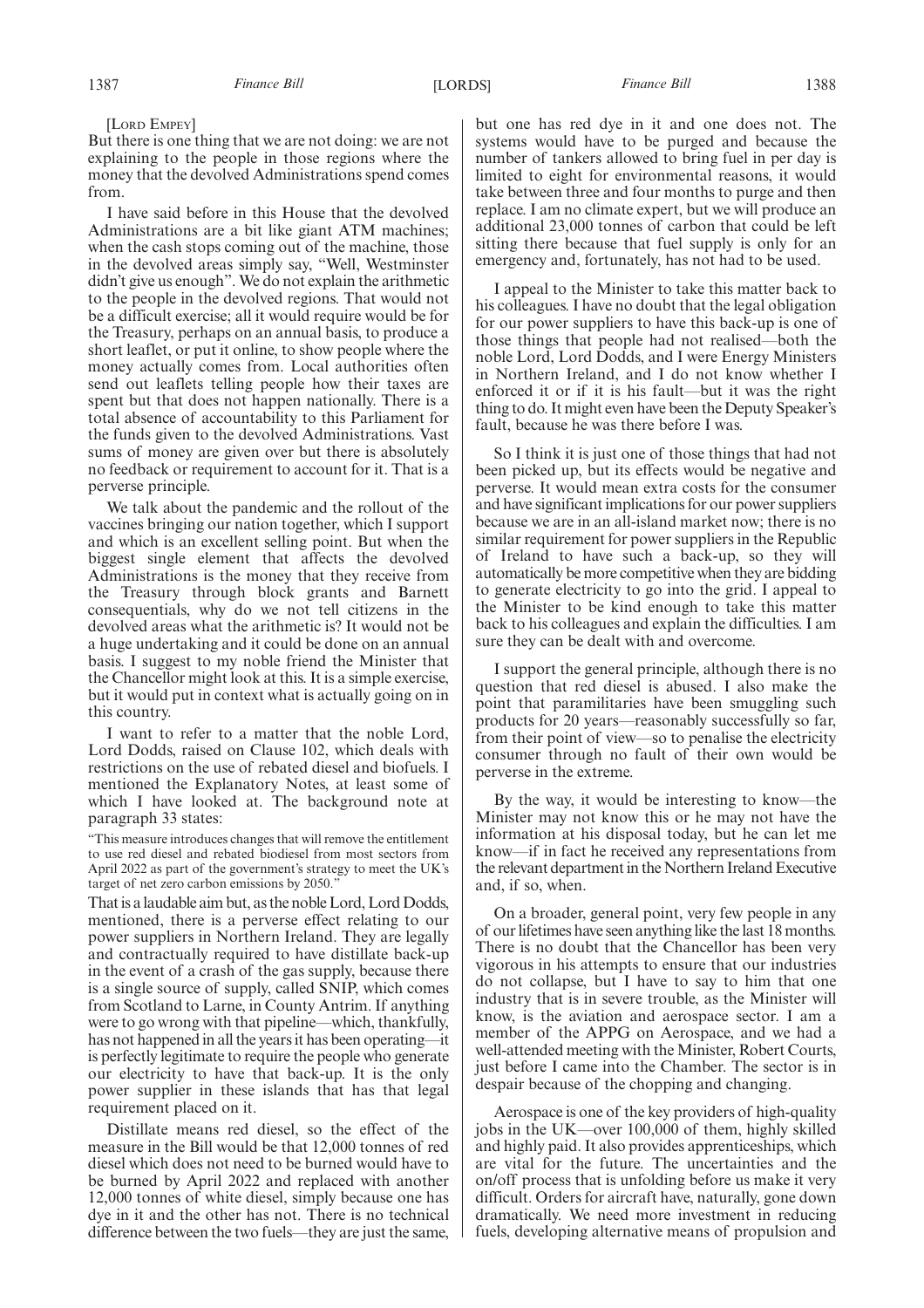so on, but at present that whole supply chain is in dire straits. It is propped up by the furlough scheme, but that will not last for ever.

I appeal to the Government to get their house in order with regard to the aviation sector, and that means deciding when people can move around. I know these issues are difficult, but I have to say that a lot of the very good work that has been done is at serious risk of leading to high job losses. It is an area where this country in particular already has great leadership potential. In aerospace we are number two in the world, and there are not too many sectors of our economy about which we can say that. I appeal to the Minister to ensure that we protect this sector, which is so vital to the UK's economy.

**The Deputy Speaker (Baroness Pitkeathley) (Lab):** The noble Lord, Lord Moylan, has withdrawn, so I call the noble Baroness, Lady Neville-Rolfe.

#### *5.35 pm*

**Baroness Neville-Rolfe (Con):** My Lords, it is always a pleasure to follow the perceptive remarks of the noble Lord, Lord Empey. I thank my noble friend Lord Agnew for his crisp summary of the financial situation and of the Finance Bill. I have also benefited from reading the explanation given at Second Reading by the Financial Secretary, Mr Jesse Norman, who has already been mentioned by the noble Lord, Lord Butler.

So we are well informed, but, unfortunately, the picture painted is a grim one. Pleased though we all are by our success on vaccination, I do not believe that the country has yet taken on board the full gravity of the financial situation that we face. The level of the national debt and the deficits that we continue to add to it are of a staggering dimension. It will be the work of many years to right the ship.

In case there are some who might want to claim that reducing the debt from its present size is unnecessary or can be put off to the Greek calends, I point out that the only reason why our financial response to Covid—with vast government grants and loans, furlough and all the rest of it—was feasible was because we had reduced debt as a proportion of GDP greatly since World War Two. The markets would not have accepted the levels of unfinanced expenditure that we have adopted in the last 15 months or so to deal with Covid if we had started with our present level of national debt. Everything that I say today is subject to the overriding necessity of improving the national finances. I am not sure that we, or indeed most other countries, are focusing enough on this issue.

That said, I thank the Treasury, where I served as a Minister, for the speed and creativity with which it provided support for the Covid crisis. I particularly commend the furlough scheme, although I think the rate was set too high, which will cause difficulties as it is phased out. However, the idea of using the PAYE system backwards is an excellent example of simplicity, a theme that I want to emphasise today. The aid to business, especially the simple suspension of VAT and the rates, has also shown bravery and flexibility. I hope that such imagination will now be applied to the long overdue review of rates.

The Treasury and HMRC have done well during Covid as they have been allowed to take risks and innovate. That reminds me of the wartime example of rationing. I know about this from my mother, who served on the Board of Trade in the rationing team in World War Two. In the dark days of 1941, with shipping disrupted, they were asked to extend rationing to textiles. Luckily, my mother's boss was a clever academic from Cambridge. His idea was not to start again but to make the back pages of the food ration book into clothing coupons. Rationing came in overnight. This was an example of speed and simplicity similar to the furlough scheme.

I am extremely grateful to my noble friend Lord Bridges of Headley and his committee for a clear and compelling report on the Finance Bill, and for his new point about powers in relation to digital platforms, which might impose new burdens or costs on millions of businesses without proper scrutiny. I think that is in paragraph 125 in our fat book of Explanatory Notes.

I particularly agree with the concern that the committee expressed about the new tax checks linked to licence renewal applications for taxi drivers. This could even have the perverse effect of reducing compliance by taxi drivers nervous of the taxman. Like my noble friend, I also dislike the proposed removal of the important taxpayer safeguards in pursuing information requests. I believe the Government should think again on both points.

Ministers and civil servants do not understand how frightened people and businesses are of HMRC, how its powers to fine summarily are resented and how the complex web it spins confuses people. The lack of simple advice at the end of a phone is a real problem to the honest citizen and to the smaller enterprises that are the lifeblood of our economy. We are constantly told that stakeholders are involved in compiling the rules. Over the years, I have found this assurance less and less comforting, as most of the bodies being consulted are too similar in their thinking to that of the Treasury and HMRC.

Moreover, I was concerned to see the briefing from the Chartered Institute of Taxation, which suggested problems with the penalty provisions—see the notes on Clauses 112 and 113. These include a risk of disproportionately high penalties—so more reasons for people to be fearful. My noble friend Lord Forsyth of Drumlean is right to argue for a look at the Bill and, perhaps more importantly, the whole tax code in the spirit of simplification and, I suggest, with an eye to encouraging enterprise and SMEs.

There is a wider point that is relevant here. A book that I have been reading from our wonderful Lords Library, by Eric L Jones, suggests that the rate of economic growth back to the Middle Ages reflects, in part, the removal of institutional and environmental barriers. Examples would be the ending of tithes and the lifting of rationing. The very process of opening up fuels growth and productivity, which generates a greater tax base in turn. So I say no to licences, where they can be avoided, and to new cross-compliance, as proposed in this Bill. I add a no to the continuation of needless or new EU-based rules. On the same principles,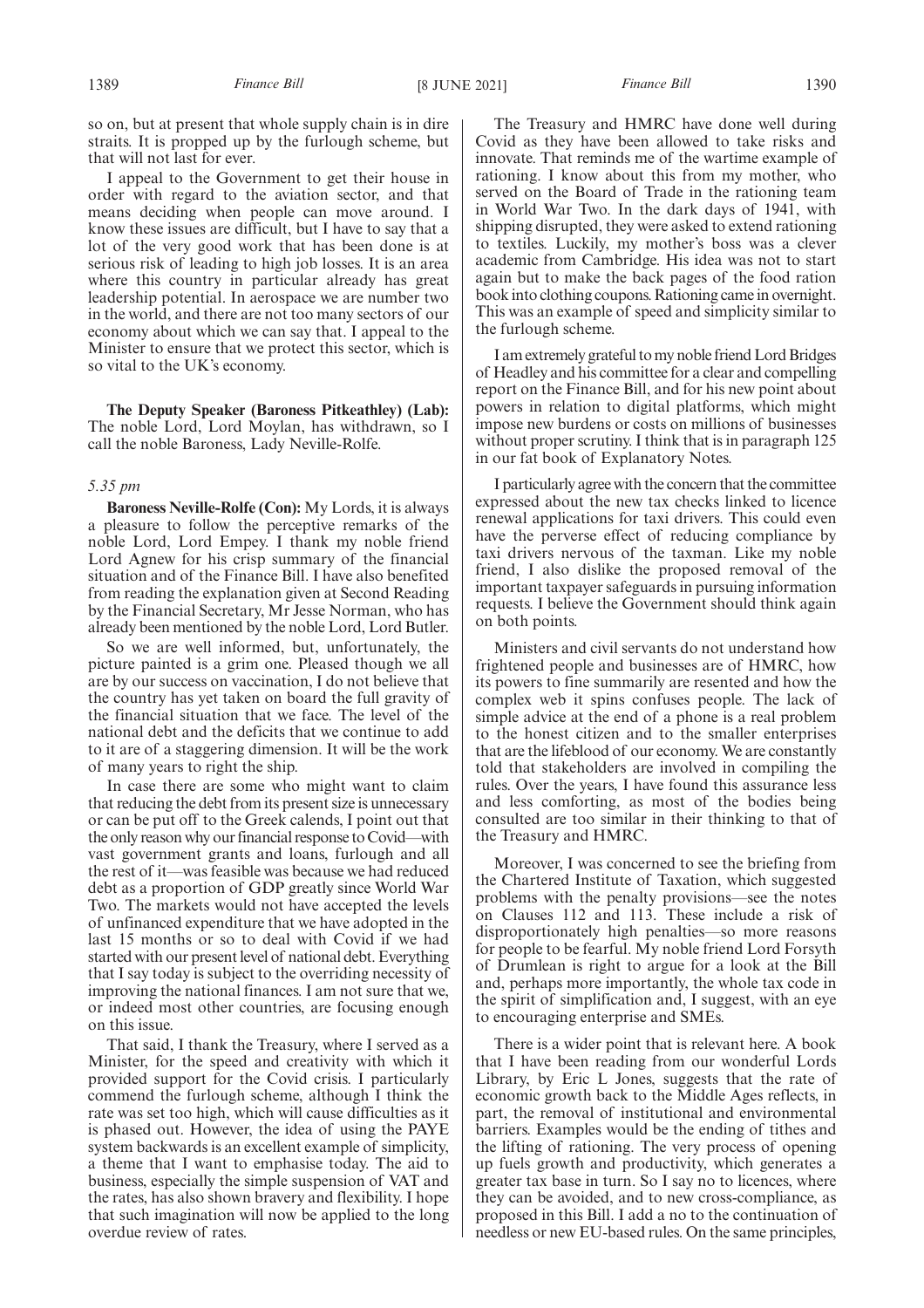I say yes to free ports, to the two-year super-deduction for plant and machinery investment proposed in the Bill and to the right kind of planning reform.

Probably the biggest example of new burdens on business in the Bill is the new tax on plastic packaging. I am as keen on reducing plastic packaging as anyone in this House, as my contributions in many debates have shown. However, I wonder whether all this is worth the candle, given the detail and scale of intervention involved. I doubt whether it is the best way to reduce use and encourage recycling. I recommend massive simplification. Plastics are oil-based and there may instead be a case for a simple duty like that on petrol or alcohol, albeit at a much lower level.

As my final contribution to this debate, I will mention skills, especially technical and vocational skills, which are essential for improved productivity and levelling up. We are at last making some progress in technical education, and youngsters can see that practical skills are vital and that university is not always a wise aspiration. However, from day one, the apprenticeship levy scheme has been complex and unimaginative. I know from direct experience that some businesses and organisations are not even spending their levy pot, because of these complexities.

I am glad to see the attention that the Chancellor gives to vocational skills, with well-publicised visits to talk to apprentices and online seminars. Could my noble friend, who I know is expert and sympathetic to this issue of skills, explain how the Government will improve outcomes in this vital area?

# *5.43 pm*

**Baroness Bennett of Manor Castle (GP):** My Lords, I rise with the unusual luxury of 10 minutes' speaking time, given because we have only a dozen Back-Bench speeches on this crucial taxation issue. I hope that some Peers in your Lordships' House who specialise on issues of poverty and inequality—indeed, on any issues at all—will join these debates in future. Taxation, or the lack of it, shapes our societies. As the richly informative and powerful speech of the noble Lord, Lord Sikka, outlined, decades of decisions about taxation have helped to give us our deeply unequal, poverty-stricken society. We have been taxing the poor and allowing large companies and rich individuals to get away without paying.

The noble Lord, Lord Leigh, suggested that your Lordships' House may need more experts in tax, finance and business, but this is a far broader issue that needs a far broader input. I quote the American historian Albert Bushnell Hart:

"Taxation is the price which civilized communities pay for the opportunity of remaining civilized."

It is clear now, on the streets of London, that there are strong and rich debates about how the people who benefit from the investments of this and previous generations—in roads, public buildings, electricity supplies, and the services that we all pay for such as schools, hospitals and policing—make a fair contribution to the maintenance and restoration of our degraded physical and social infrastructure, and the impacts of austerity that we see in potholed roads, closed libraries and inadequate social care provision. These are not technical issues, but are at the very foundation of our society.

Noble Lords might worry about where they get sources of information. I thank Tax Justice UK for an excellent briefing and for drawing attention to the work of the Women's Budget Group, which has identified how women, people on low incomes and BAME communities will benefit least from the tax breaks in the Bill and bear the chief brunt of the scheduled spending cuts.

It is interesting that, in the debates so far, the failures of regulation and of culture in our financial sector have come up again and again. Noble Lords who took part on the then Financial Services Bill might reflect on this. The noble Lord, Lord Bridges of Headley, talked about umbrella companies, which is an area where the UK is world-leading in entirely the wrong direction. The noble Lord, Lord Butler of Brockwell, talked about the "many-headed Hydra" of tax-dodging schemes, as did the noble Lord, Lord Sikka, in great detail. The fact is that we have too large a financial sector, which is milking not just the UK but the entire world and particularly the global south. The centre of global corruption is on our doorstep.

It has been suggested that we all live in social media bubbles these days, but in your Lordships' House I feel like I am in the vigorous Atlantic surf of strong disagreement on economic issues. I particularly disagree with the noble Lord, Lord Forsyth, and the noble Baroness, Lady Neville-Rolfe, about their entire economic commentary. The ways and means mechanism and its implementation have existed for many years and show how the rules of the game have changed and that the old economic approaches failed disastrously and gave us the global financial crash. We are finally looking differently at how the economy works and what it is for. The noble Lord, Lord Forsyth, and many others said that we need to get the economy going again and focusing on growth. I remind your Lordships' House, in the country that is the chair of COP 26, that we cannot have infinite growth on a finite planet. That is not politics; it is physics.

The noble Baroness, Lady Neville-Rolfe, recommended some reading to us. I have some alternative reading to suggest, a book I reviewed this week in the *House* magazine by Professor Tim Jackson. He is quite a mainstream economist and his book *Post Growth* is well worth a read. I also pick up on the points of the noble Lord, Lord Bilimoria, which focused on the importance, as he sees it, of giant multinational companies. I stress that 61% of employment in the UK is in small and medium enterprises. The Government talk of levelling up, but I would rather talk about spreading out prosperity. The foundation of prosperity for every community in this land needs to be built on strong local economies of small independent enterprises and co-operatives—a different and stable kind of economic model.

Having set the scene, I turn to some details in the Bill. I take the point made by several noble Lords about the thickness of the paperwork but, when you look at the measures, you see that it is actually a modest Bill. It talks about tidying up some Northern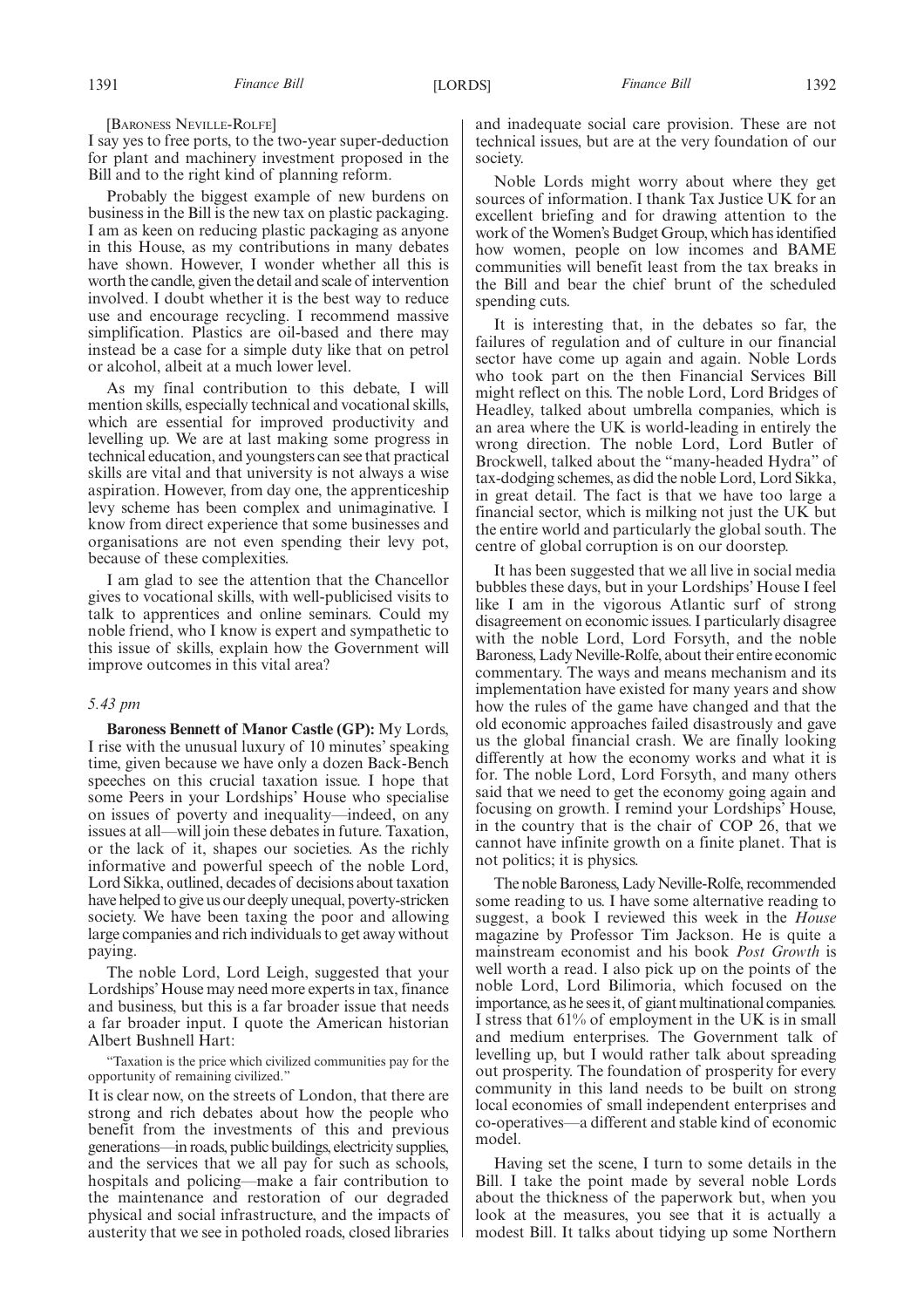Ireland and VAT Brexit issues—another reminder that Brexit is by no means done. There are some modest measures that noble Lords have referred to about plastics, red diesel and cycling—very modest again for the chair of COP 26, when you think about the need to act on the climate emergency. We also have an increase in stamp duty land tax for overseas purchases of residential property in England and Northern Ireland which, should your Lordships take an imaginary scan of the boroughs around where we sit today, might be best described as shutting the stable door after the horse has bolted.

The headline measure is a super deduction for the largest companies, many of which have done very well out of the great tragedy and suffering of the global pandemic. This is estimated to be going to cost the Treasury £25 billion. That would be a lot of social care or a large injection that our education sector so desperately needs. The Office for Budget Responsibility said that £5 billion of the spending that would be covered by this will be spent on previously planned investments. The *Times* reported that tax advisers specialising in capital allowances have pointed out that jacuzzies are listed as one investment that could receive a 130% rebate.

Perhaps we also need to think about what is not in this Bill. It is interesting that, despite widespread debate in society now, both in the Bill and in the debate around it in the other place, no amendment was put down about a wealth tax. There was no real discussion of it in the other place despite that now being a major topic of discussion among even some quite mainstream economists and certainly among the public.

Of course, there is a lot of discussion about the levels of corporate taxation, led not by the UK but by Joe Biden's America. When I asked the Minister on 14 April about the US President's plans, he effectively gave me a "no comment" response when I asked what the UK stance would be. I am pleased to see that we have now signed up to the US initiative. The noble Lord in his answer to my supplementary question then said something very interesting. He said the Government had always been one that wanted to reduce taxation wherever possible. Perhaps he might like to consider the words of the Chancellor in deciding to end the race to the bottom in corporation tax by increasing the headline rate to 25% in 2023 after Her Majesty's Treasury found that the cut in the headline rate since 2010 did not drive inward investment. To quote the Chancellor, it

#### "might not be the most effective way to drive capital investment up".

I also refer to the comments from the noble Lord, Lord Bilimoria, about those statistics. He referred to inward investment. I would say that that inward investment very often has been the selling off of the family silver, whether that is our water companies, publicly held land or, indeed, the family beds when it comes to selling off our care homes to the hedge fund industry.

If we did have, let us say, a wealth tax, where might it go? Despite the Government's talk of an end to austerity, a £15 billion cut in annual government departmental spending is planned. These budgets are already cut to the bone and, of course, are being hit by the huge and continuing impacts of the pandemic.

There is some very useful information about who is paying and who is not. I have referred noble Lords to a report from the CAGE institute at the University of Warwick. In 2015-16, a quarter of people who had more than £1 million in taxable income paid less than 30% tax, while one in 10 paid just 11%—the same as a person earning £15,000 a year. This is a key issue.

I come back to the inequality and the poverty in our society, issues so well covered by the noble Lord, Lord Sikka. We are talking about capital gains tax and inequality in the way income is taxed. These issues are all missing from this Bill. They will need to be confronted soon.

**The Deputy Speaker (Baroness Pitkeathley) (Lab):** My Lords, the noble Baroness, Lady Wheatcroft, and the noble Viscount, Lord Trenchard, have withdrawn, so I call the noble Baroness, Lady Kramer.

# *5.54 pm*

**Baroness Kramer (LD):** My Lords, I pick up the point made earlier by the noble Lord, Lord Leigh, that there has been a relatively small number of speakers in this debate but my goodness they have been powerful speeches, and across a very wide range of issues. I hope the Government will take notice of the quality of this debate and the range of points made.

I start with a couple of general comments. I want to pick up the point made just now by the noble Baroness, Lady Bennett, that this Finance Bill is a very modest Bill. I think that we all know that, but it leads into the issue raised by the noble Lord, Lord Forsyth, the noble Baroness, Lady Neville-Rolfe, and others that we are in a very precarious economic period. I suspect that perhaps the noble Lord, Lord Forsyth, or the noble Baroness, Lady Neville-Rolfe, in fact many people, including the noble Baroness, Lady Bennett, would not agree on the same solutions to the problem, but we can at least agree that there really is a problem and bottom out the extent of it and look for the Government to come forward with a strategy. Can I impress upon the Minister the importance of a government strategy that is realistic and faces up to the grim realities—to use the phrase from the noble Baroness, Lady Neville-Rolfe? We have to have that to be able to go forward effectively and successfully. I do not think that we should pretend that that role is picked up in this Bill. Please can the Minister make sure that it is picked up—and soon, quite frankly?

I want also to pick up the issue raised by the noble Lord, Lord Butler, on the G7 and the global tax and to echo something that the noble Lord, Lord Forsyth, said. I am glad to see that the G7 is coming together to tackle this issue. To me, it is a real illustration of the might of the United States and the flexing of its muscles. Almost every country will take some benefit from the changes in the way that a global corporate tax will be raised as a consequence but, in fact, it will be quite modest for most countries. The United States Treasury is the very big winner, and it is a reminder that when you delve into the world of economics and power politics you have to recognise size and power. I continue to be worried that for the UK this means being essentially a stone that is grated between big regional economies and power bases. If ever it needed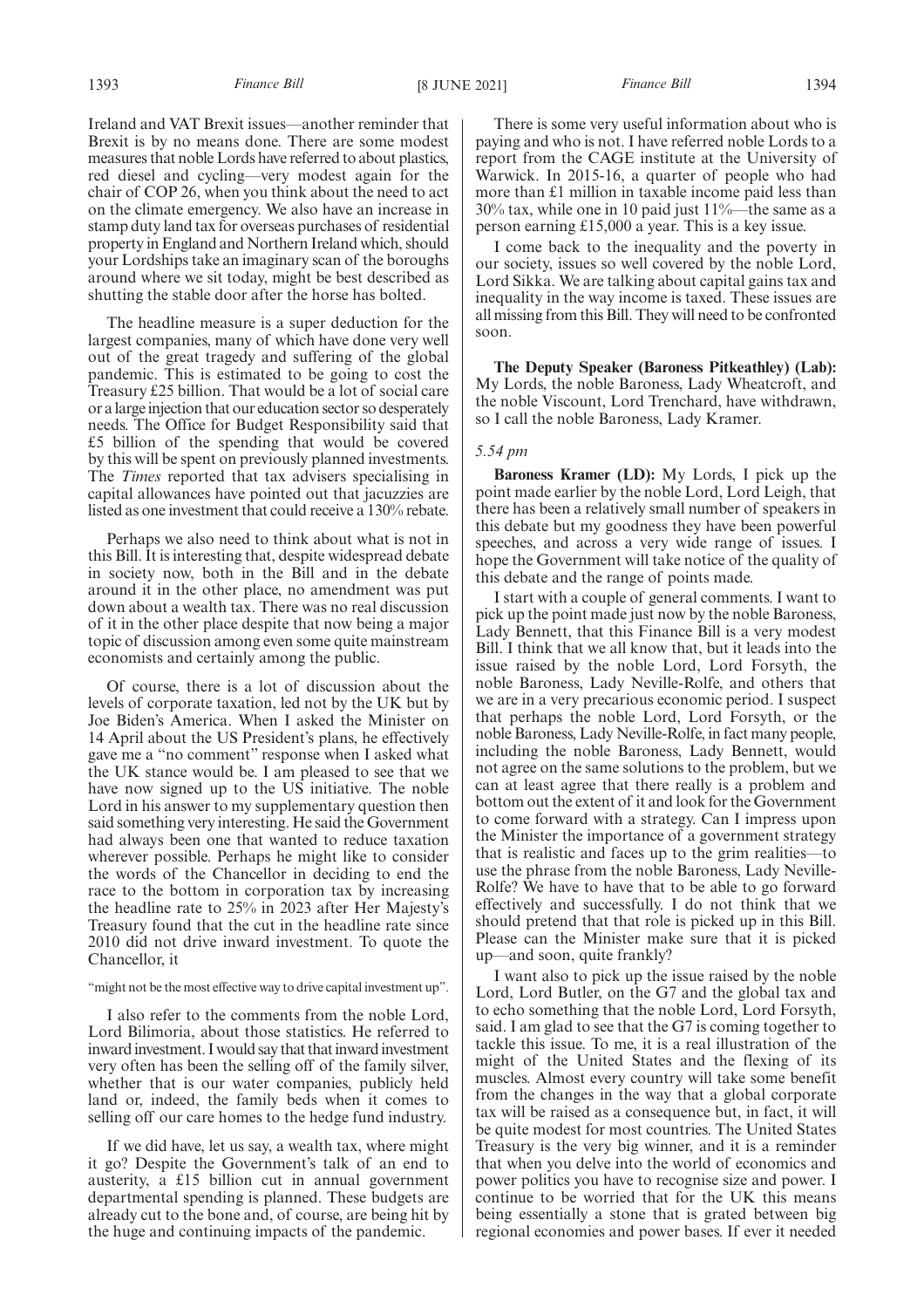to be illustrated, I think it has been the quick acceptance of the US proposals by the British Government because, frankly, they absolutely had no choice.

We have discussed a lot of the Bill in various Budget speeches so I am not going to labour those points, but I have some real pleas to put before the Minister. I am very concerned that the VAT relief rate should not rise to 12.5% in September. When we look at the hospitality industry and the pressures that it is facing, we now recognise that there may even be delays to full opening on 21 June. We know that new variants can come through. Keeping this at 5% to the end of the fiscal year surely would be sensible and would reassure the industry at this moment in time.

The noble Lord, Lord Forsyth, raised the issue of individuals facing rent arrears, which will now come tumbling in on them. So many of our small business, again probably especially in the hospitality industry, are facing in excess of £3 billion in unsettled rent levies. I think the Government are going to have to step in on this and I hope they will look at providing some support specifically on rent issues. Small businesses and selfemployed people are very far from being out of the woods. Again, that argues for flexibility on the furlough scheme. The noble Lord, Lord Empey, talked about it in the context of aerospace but, really, so many industries are going to need some ongoing support, or they will end up in a dire crisis. Looking at continuing furlough into the future, for at least some period, may be essential.

According to the Federation of Small Businesses, about 40% of small businesses are finding their debt levels completely unmanageable. We do not have a mechanism at the moment to convert that into a capital base. We need to be able to enable them and support them in converting debt. I think the noble Lord, Lord Bilimoria, has talked in previous speeches about a sort of variation on 3i, but there has to be some mechanism or else many of our small businesses are never going to be in a position to begin to grow; they will be overwhelmed by a debt burden that continues to drain them for a series of years to come.

I make one final plea again on behalf of the 3 million excluded, mainly contractors and freelancers. The Government could, at this very last minute, step in to support that group, and I ask them once again to do so. The noble Lords, Lord Bridges and Lord Forsyth, talked about wrapping this in with following through on the recommendations of the Taylor report. The environment for those businesses—and they are our future—has to be shaped by recognising the risks they face, looking at the rights and the benefits that they do without, and helping to structure the tax environment that they sit in within that overall context. The Taylor report should not be left on the shelf any longer.

I agree with the noble Lord, Lord Sikka, that we have a problem with freezes on income tax thresholds. It really is a mechanism to raise income tax, which is slightly ironic when the Government have basically decided not to raise capital gains tax. Some of the poorest people will now be stepping in to fill that gap. It is also ironic given that the increases in corporation tax are delayed to 2023, so income tax rises will, in effect, hit first.

While I tend not to spend a lot of my time thinking about the best paid, can I get some assurance from the Minister on the freezing of the pensions lifetime allowance? Last time, this created a real crisis for us in the NHS, with consultants realising that one hour of additional work meant that they would get a tax bill that was larger than the associated income. In fact, they could not even ask not to be paid and do the work voluntarily because of the way the system works. A large number of our senior military just got up and left because they were caught in the same conundrum—people who did additional hours on the battlefield were whacked then by the tax system. Can the Minister give me assurances that the way this is designed now will not repeat that particular set of problems? Again, with the superdeduction, I have never understood why it is analogue and not digital. Surely we want people to be investing in the technologies of the future and not just in plant and machinery. That one is completely beyond me.

I was privileged to be a member of the Finance Bill Sub-Committee, chaired brilliantly by the noble Lord, Lord Bridges, and with the noble Lord, Lord Forsyth, also there. I am quite humble when I speak about this report, because it was driven by people of extraordinary capability—it was a very powerful sub-committee. I just want to make some quick remarks, and I will try not to be repetitive, on the three key sections that the report addressed.

I am very worried that powers are being extended before a proper evaluation of how HMRC uses its existing powers. The noble Lord, Lord Bridges, made most of the comments that are relevant in this area, but it struck me—and I am making a personal comment here—that when we heard the Treasury, whether it was officials or the Minister, talk about the review of powers, it seemed more about identifying where powers could be increased and not about looking at how existing powers could be used far more effectively. We seem to have complete miscommunication around that issue.

As I remember it, that recommendation was embedded in real concerns about the loan charge and IR35—others have mentioned this—particularly because of the focus on the little people who got caught up in all kinds of schemes that they were completely unaware of and suffered very significantly as a consequence. Like others, I am delighted if HMRC is now determined to use powers, and extended powers are fine, to deal with promoters. But I am very frustrated that the retro-effective philosophy which is being used against individuals caught up in the loan charge, going back as far as 2010, is not being applied to the promoters who have accumulated huge profits in giving advice which, frankly, was from day one exceedingly questionable.

I join others in being worried about HMRC's increasing instinct to outsource its compliance responsibilities. We are not talking about IR35 today, but the extension of the use of private companies to make the call on whether contractors they hire are caught by IR35 or not struck me as an overreach. We know that those companies, anxious not to have a fight with the tax authorities, are using quasi blanket determinations. Although an individual company can challenge a determination, it knows that at that point it gets labelled as a troublemaker and probably blacklisted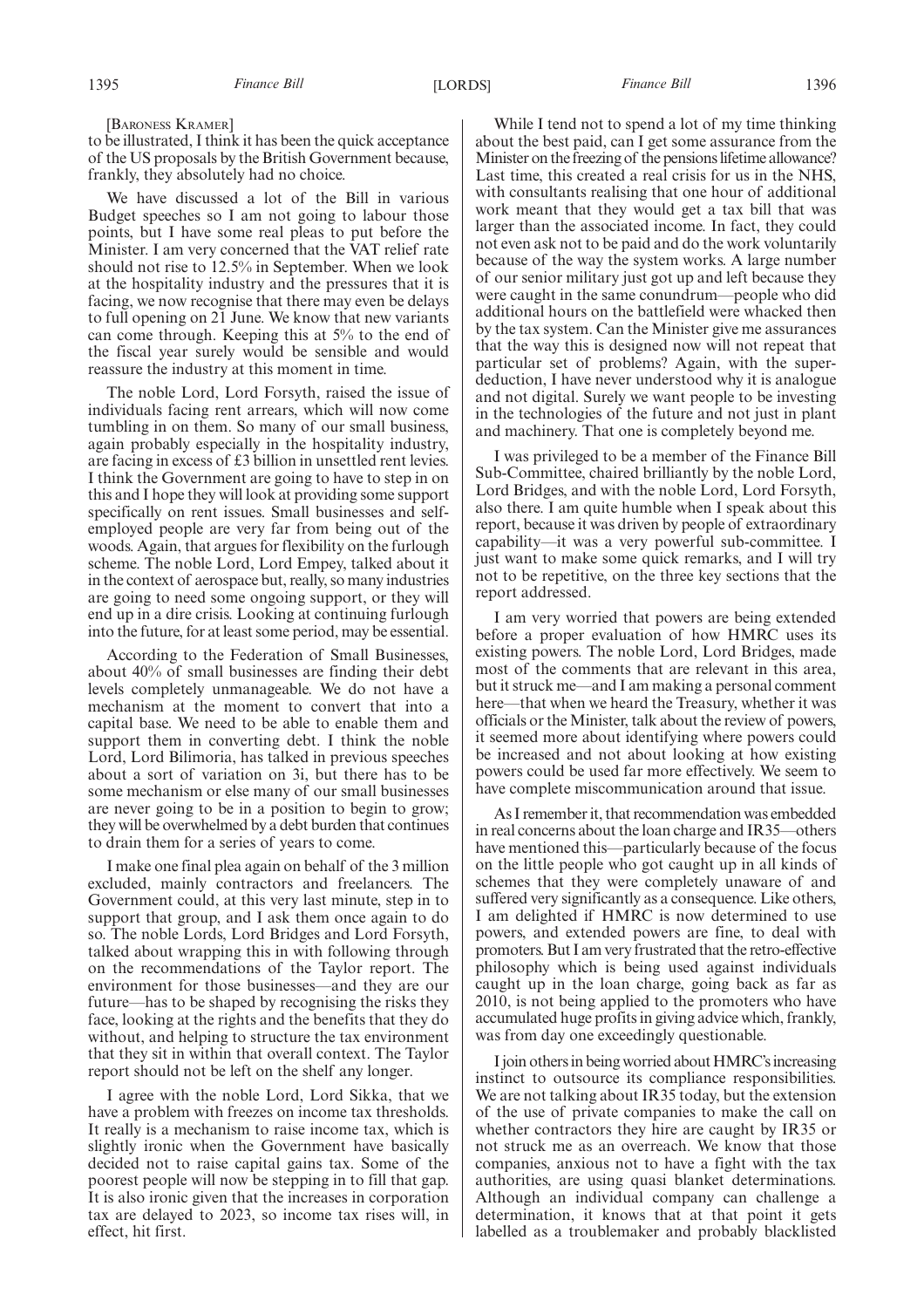for any future business. These are real problems we have with outsourcing, and they carry on into the issue of licensing taxi drivers and scrap metal dealers. At the moment, it is just an information exchange, but we can all be concerned that it is potentially the thin end of the wedge.

I join the noble Baroness, Lady Neville-Rolfe, in being very afraid—I think the noble Lord, Lord Forsyth, said the same thing—that individuals will simply disappear from the system altogether. That could mean unsafe vehicles on the road because we have lost people from the licensing system, or real abuse of scrap metal arrangements, which can descend into the criminal underworld. I do not want to put a bad label on scrap metal merchants, who are decent, honourable people, but we can see where the pressures will come. I am desperately concerned about the issue raised by the noble Lord, Lord Bridges, on the use of digital platforms as essentially HMRC's information-gathering mechanism, because it takes us even further into that area, which is one we absolutely must examine.

I shall make just one last remark—I realise the time is going fast and I should stop, but this is something we should draw to the attention of the House. The third area of concern that the report raises is the oversight and scrutiny of HMRC and the powers to circumvent the safeguards of the tax tribunal. The noble Lord, Lord Bridges, discussed that in some detail. The House may not recognise how necessary it is always to have such outside scrutiny.

Many of us received a copy of an email that the Loan Charge Action Group accessed through a freedom of information request. It dates to 31 January 2019, and is from Jim Harra, who is chief executive of HMRC, to a staff member. It follows a witness evidence session to a Treasury Select Committee, and refers to those to the House of Lords. It is about the loan charge. One must understand that the treatment of loan contractors depends entirely on a case brought before the tax tribunal called the Rangers case, which concerns Rangers Football Club. A decision came in 2017 which, I think, everybody who read it thought would be the weapon to use to go after companies that hire contractors and use disguised remuneration, but nobody was under the impression this could be used as the legal basis to go after individual contractors. The chief executive of HMRC wrote:

"In recent months I have repeatedly tried to obtain legal analysis to understand the strength of our claim"—

that is, the claim that there is a legal basis for going after individual contractors—"with very little success."

I challenge anyone to show me where, in any of its evidence given to the Treasury Select Committee or the Finance Bill Sub-Committee, HMRC reflected that level of uncertainty. It demonstrates that the temptation to be parsimonious with the truth, to press on to achieve the target of maximum revenue-gathering, means that HMRC, like every other organisation, needs outside scrutiny. The importance of tax tribunals is paramount, and we must stop the constant whittling away of that power.

# *6.10 pm*

Lord Tunnicliffe (Lab): It is nice to rise to a few cheers. I am almost the penultimate speaker and there must be a sense of relief.

Let me begin by thanking the sub-committee of the Economic Affairs Committee on its report on new powers for HMRC. I must say that there was little surprise when the committee identified a number of shortcomings in how the Government had gone about their work in recent years. The report raises concerns that will sound familiar to many: the questionable timing of announcements, somewhat odd prioritisation of workloads and the often relaxed attitude towards best practice and evidenced-based policy-making. Given both the economic and moral case for cracking down on tax avoidance and other forms of non-compliance, the findings of the report are of concern.

We have taken note of the Government's response and acknowledge that some of the recommendations expressed in the report are being or have been enacted. However, it is clear that there is more for both HMRC and Ministers to do if we are to close the loopholes and promote better behaviour. As always, we are confident that officials are doing everything they can to meet the targets set for them from above. It is a case of ensuring that departments are properly resourced and appropriately directed. When the Financial Secretary introduced the Bill in the House of Commons, he paid tribute to the work of officials in the Treasury and HMRC throughout the Covid-19 pandemic. He was right to praise them for the dedication and creativity that they have shown by turning new concepts into reality and putting money into people's pockets in record time.

As the Opposition, we have not shied away from challenging the shortcomings of the various coronavirus support schemes or the Government's wider handling of different aspects of the pandemic. However, as with the report on the powers of HMRC, any shortcomings rest ultimately with the politicians in charge. With a certain amount of bullying from within and without, some of the issues of Covid-19 support were addressed, but sadly some problems have still not been acknowledged and the patchwork of support has left many people in similar situations facing very different financial circumstances.

As we progress along the Covid road map, the Government will need to think carefully about when and how support is withdrawn from businesses and workers. It is also vital that lessons are learned to start closing the gaping holes that have been exposed in this country's social security safety net.

The Financial Secretary referred to what he identified as three objectives underlying the Budget in March, all of which focused on defeating Covid-19 and rebuilding after it. We disagree fundamentally with his claim that his Bill will enact changes in taxation that will support all those objectives. Neither the Budget nor this Bill is sufficient to address the long-standing challenges to the British economy and to put us on a path to sustainable growth that would benefit all communities across the UK. Such challenges contributed to the UK having the worst downturn of any major economy at the height of the pandemic.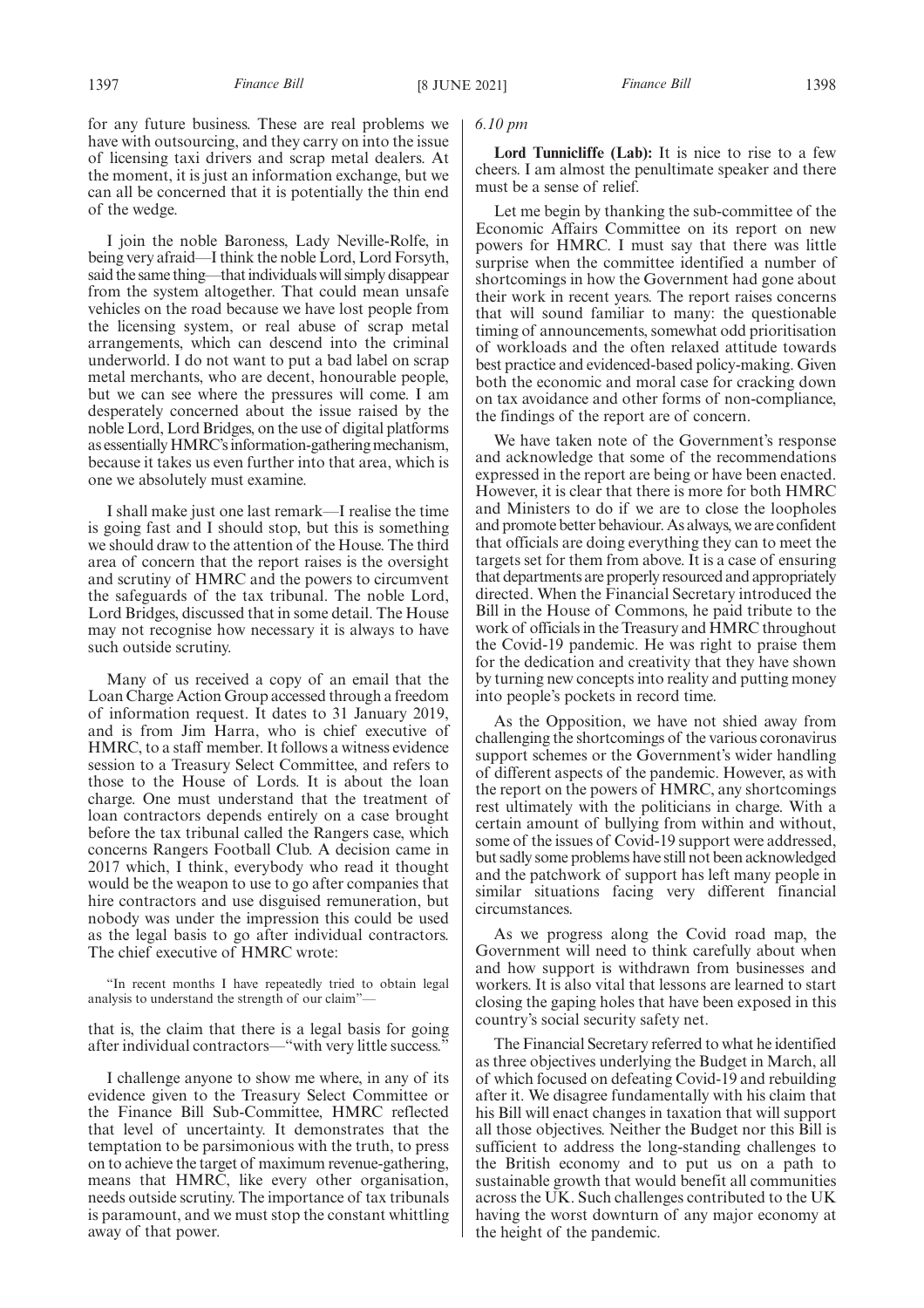[LORD TUNNICLIFFE]

Despite our recent return to growth, which we welcome, and the continuing hard work of the British people, I worry that the Government's lack of ambition on economic reform will hold us back vis-à-vis our international friends and competitors. The Chancellor's last-minute decision to sign up to President Biden's corporate tax proposals through the G7 communiqué is a clear example of his lack of ambition. The UK initially resisted the proposal, the only G7 member to do so, and while we witnessed a U-turn over the weekend, experts in the field have already identified potential loopholes.

Returning to the Budget and the Finance Bill, it is a shame that, rather than supporting front-line workers, the Government have essentially snubbed their heroic efforts in the past year and a half. We are all familiar with the paltry pay rise for NHS nurses, but other public sector workers have received poor pay settlements too. Rather than embracing opportunities around corporate tax, such as levelling the playing field for online and so-called bricks and mortar businesses, this Finance Bill enables a corporate super-deduction while freezing the income tax allowance. The latter will hit low-paid households that have been lifted out of income tax only in recent years. Rather than present proposals for welfare reform to put more money into government to ensure adequate funding for pupils to catch up with the education they lost during the multiple lockdowns, the Budget instead laid out plans to cut certain welfare benefits and slash departmental budgets. In sum, rather than delivering on warm words and promises on job creation, addressing the climate crisis or levelling up, the Finance Bill is merely a continuation of the political decision-making that has left so many feeling that the Government are not on their side.

The past year and a half has been tough for us all. We have had to make sacrifices and do things differently but Covid-19 has also exposed the very best of many: NHS staff, other key workers and those who played an active role in their local communities. However, there is also a need to help the unemployed back into work, address the ever-growing debt burden faced by many businesses and provide meaningful investments to put our economy and public services on a surer footing. This Bill and the Government's broader economic policy do not meet those tests.

In the House of Commons, the Labour Party proposed several sensible amendments to make the legislation fairer. Rather than engage, the Government opposed measures to ensure that large multinationals pay their fair share, to increase transparency around the actual economic impacts of free ports, and to review the effectiveness of plans to prevent overseas entities funnelling dirty money through UK property. Think tanks and commentators of all political persuasions have been unimpressed by the lack of urgency on important issues such as these.

All that said, any noble Lord who has had the pleasure of participating in debates on Treasury statutory instruments will know that I am no fan of constitutional crises. It is not for the House of Lords to oppose the Finance Bill, and we have no intention of breaking that convention today. However, I was seized by the debate that broke out earlier about what we cover and

the extent to which the Finance Bill creates cover for issues that arguably should be properly debated in legislation.

It is very interesting to sit back and see what the House of Lords does best. I think that the House of Lords, in a sense, divides its attention between the political and better legislation. I have been involved, over the past 11 years, with every bit of finance legislation that has gone through this House, usually at the junior level with stars helping me. What has emerged from that is the improvement that legislation has enjoyed in this House. It has been a really powerful step forward. It happens because thoughtful people bring up poor areas of legislation and, combined with the fact that the Opposition takes a political interest in it, focus is brought to bear on those areas and small changes and nuances are achieved. I think that the noble Lord, Lord Bridges, was in a sense referring to that, that the noble Lord, Lord Butler, was particularly referring to it, and that the noble Lord, Lord Forsyth, indicated some sympathy with it. I hope he and his committee might consider the extent to which the Government are starting to smuggle legislation that really should come to this House through the political process by hiding it in money Bills.

I also thought there were some interesting concerns about HMRC and the level of scrutiny. I headed a pretty large organisation; one of the problems with large organisations is the attractiveness of using your power to do things to people who are less powerful. Of course, you do it because it is good for you, but we need processes that test whether it really is. One of the worst problems in any complex society is that large organisations emerge because they are efficient but, because they are large, they have unreasonable power. We need proper, better processes—there was reasonable consensus on this during the Financial Services Bill we have just done—in the FCA, for political scrutiny, and better processes in the PRA.

On a more political point, I also felt that the concept from the noble Baroness, Lady Kramer, of the need for a more strategic approach from the Government was important. There have been lots of initiatives from this Government; we have disagreed with some and have supported others, but at no time have they seemed strategic. Two particular areas interested me. First, there is the failure to pick out sectoral initiatives; there are areas—I think the noble Lord, Lord Leigh, brought this out—in aerospace, for instance, where if we lose where we are now, no amount of money will get us back to the same place. There should be a stronger strategy for looking at where the weaknesses are. Secondly, there is this whole problem of debt; if debt is to be repaid—will it be?—it could become a millstone on the companies that should be bounding ahead. We need the best minds thinking about whether there is some way of turning that into equity, and so on.

There is much more to ponder. I hope that processes can be found for that pondering to be done in this House, and that we can be part of the legislative process. If anything makes the Government think, it is the fear of a vote going against them. I do not know whether anyone records this, but we do not actually like winning votes; we like persuading the Government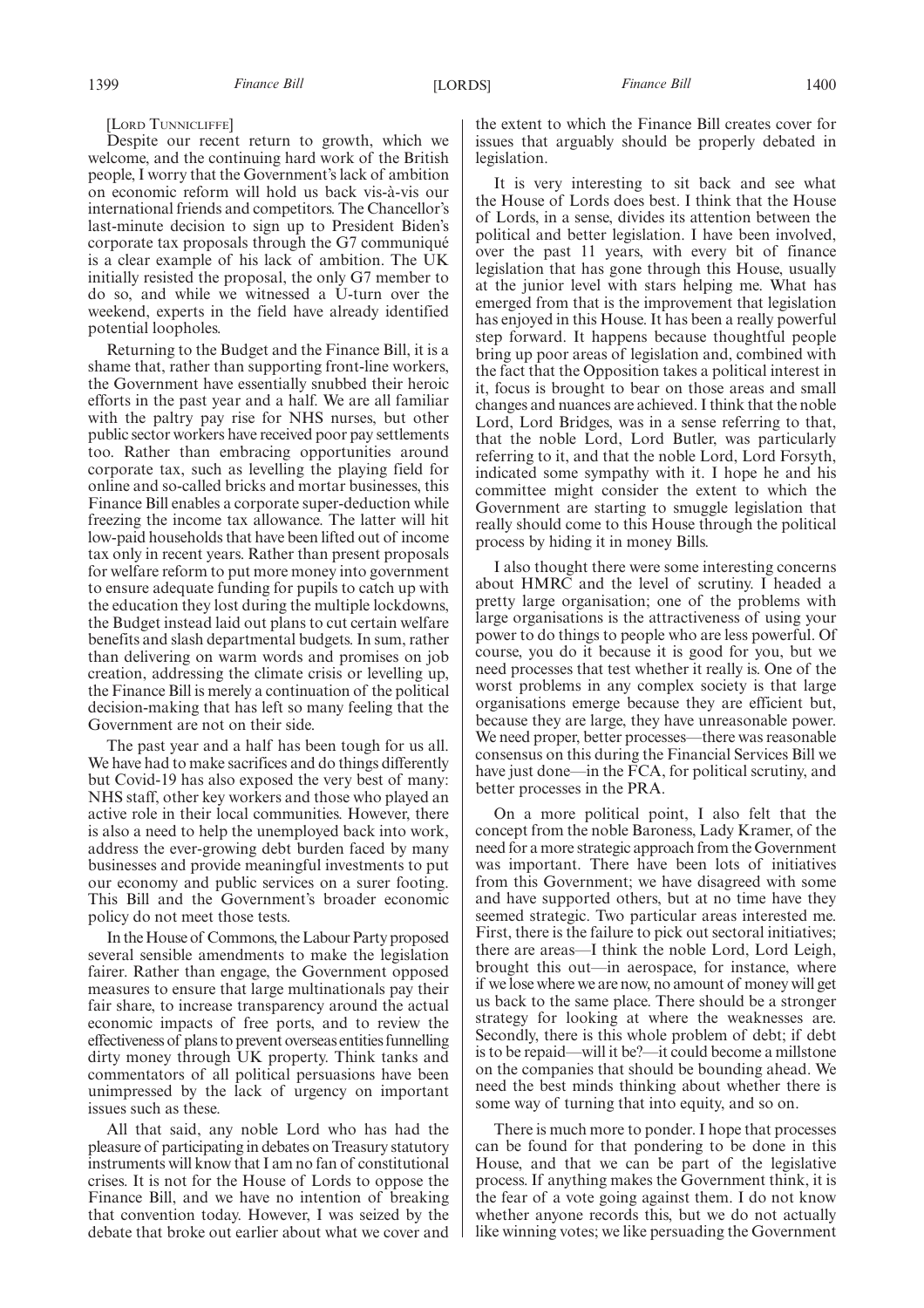to do good things because they are frightened of us winning votes. That is what happens—but anyway, I have something else to say.

It seems the Economic Affairs Committee's conclusion that Ministers must do better applies more broadly than to tax avoidance policy. This Bill is yet another missed opportunity to grapple with the challenges our economy faces. Sadly, as is so often the case under this Administration, working families will pay the price for the Government's lack of ambition.

#### *6.23 pm*

**Lord Agnew of Oulton (Con):** My Lords, this has been an excellent debate, and I thank noble Lords for their contributions. I will round up by addressing some of the issues raised by your Lordships, starting with comments on the Economic Affairs Committee and HMRC's powers.

I take this opportunity to thank noble Lords for their contributions on the new report from the Economic Affairs Committee, which focused on HMRC powers to combat tax avoidance and promote compliance. The Government have carefully examined the issues raised by the committee and given it a comprehensive response. I am pleased to say that nine of the committee's recommendations were accepted and six were partially accepted.

Since the publication of the committee's report, HMRC has published its evaluation of the implementation of powers, obligations and safeguards introduced since 2012. Working closely with representatives of taxpayers and agents, the evaluation has highlighted a number of new opportunities for HMRC to improve public trust in the tax system. It is crucial that HMRC has the powers necessary to identify the minority of people and businesses who seek to avoid or evade tax, while ensuring an appropriate balance of safeguards for taxpayers.

My noble friends Lord Bridges and Lady Neville-Rolfe raised the loss of safeguards, but this new measure does have important safeguards. For example, the notice may be issued only where the information is "reasonably required" to check a known person's tax position or in connection with the recovery of a tax debt. An authorised officer must approve all notices and must pass a test every three years to retain their status. The financial institution can appeal against any penalties charged for failure to comply with the notice, and HMRC is required to make an annual report to Parliament on the use of the financial institution notice.

My noble friend Lord Bridges asked about umbrella companies and mini umbrella companies. The Government agree on the importance of regulating umbrella companies properly and have already committed to regulating them by extending the remit of the Employment Agency Standards Inspectorate to include these. An employment Bill will be brought forward as parliamentary time allows. The mini umbrella company model is fraudulent and presents an organised crime threat to the UK Exchequer. HMRC works closely with trade bodies and other government departments to raise awareness of the mini umbrella company fraud.

My noble friends Lady Neville-Rolfe and Lord Bridges asked about Clause 125 on licensing authorities. The check has been designed to be minimal in scope and will only test compliance with the most basic obligation to be appropriately registered for tax. It does not create new tax obligations but simply ensures that these existing rules are complied with, promoting fairness for everyone in the sector. For most users it will take minutes to do and is needed only when licences are renewed—typically every three years.

My noble friend Lord Forsyth asked about corporation tax rates. At 25%, the rate is still highly competitive relative to our international peers, with the lowest headline rate in the G7. Alongside this tax increase, the Chancellor announced in the Budget a super-deduction, as we referred to earlier, from April of this year until April 2023. My noble friend is particularly concerned about the loan charge. I am sure that there is nothing I can say today that will completely allay his concerns, but I want to try because I appreciate his passion on this subject.

Promoters of tax avoidance schemes are already subject to significant penalties if they fail to meet their obligations. Since its formation in 2016, HMRC's fraud investigation service has regularly secured convictions relating to arrangements that have been promoted and marketed as tax avoidance. Most of these people were involved in promoting tax avoidance schemes. However, we know that more can be done, and we are committed to ensuring that they face significant financial consequences for promoting these schemes.

My noble friend Lord Forsyth asked about the impact of IR35 on the self-employed. It is important to note that the reform does not apply to those who are self-employed according to the existing employment status tests. A worker's employment status for tax purposes is not a matter of choice but is determined by the terms and conditions under which they work. This is determined by a number of factors which are set out in case law, such as whether they can send a substitute to do the work on their behalf, and the control that the client has over the work that that person does.

In terms of reforms to employment status, as laid out in our manifesto, the Government will bring forward measures to establish an employment framework which is fit for purpose and keeps pace with the needs of modern workplaces. These include measures that will encourage flexible working, protect vulnerable workers, take a smarter approach to enforcement of employment law, and build on the strengths of our flexible labour market to support jobs. The Government recognise concerns about employment status and are considering options to improve clarity in the system, making it easier for individuals and businesses to understand which rights and obligations apply to them.

The noble Lords, Lord Dodds and Lord Empey, are concerned about the red diesel issue for power generation in Northern Ireland. In response to concerns raised by red diesel users in this context during last year's consultation about their ability to run down fuel stocks, the Government have decided to give HMRC officers the ability to disapply the liability to seizure where the user can provide evidence to satisfy officers that they have not built up their stocks or taken red diesel into the fuel system after the rules change. The Government recognise that for some users, such as those who need red diesel for back-up power generation in case of emergencies but may use it only for a few hours a year, their last purchase of red diesel may be some time before the tax change.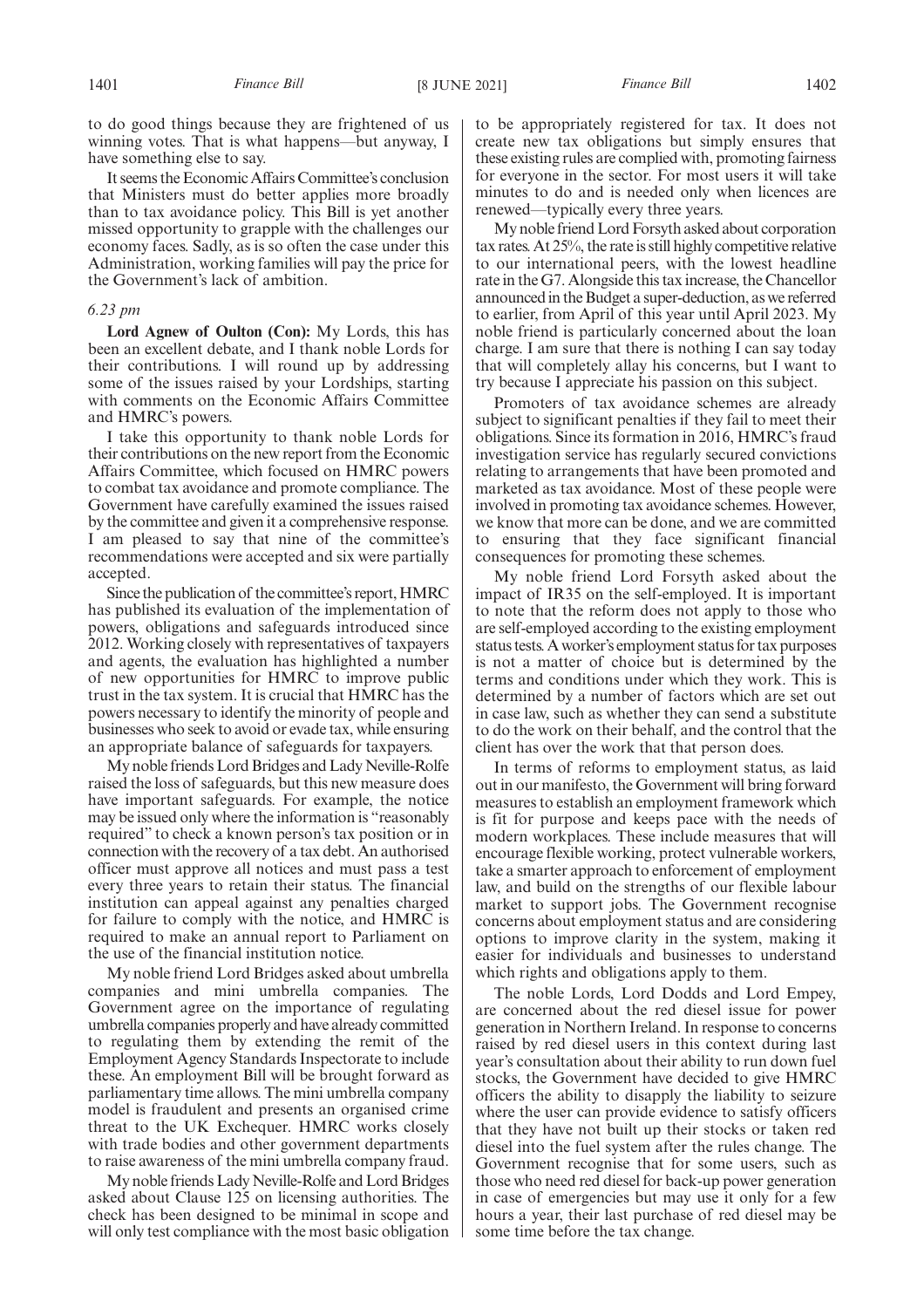[LORD AGNEW OF OULTON]

The noble Lord, Lord Dodds, asked about air passenger duty. We are currently consulting on the Government's initial policy position, but the effective rate of air passenger duty on domestic flights should be reduced to support the union and regional connectivity. The consultation closes in a few days, on 15 June.

My noble friend Lord Leigh asked about capital gains tax reform. The Government are committed to a fair and simple CGT system which strikes the right balance between raising revenue and supporting the UK's economic recovery and long-term growth. Last year, the Chancellor commissioned the Office of Tax Simplification to examine areas where the present rules on CGT can distort behaviour or do not meet their policy intent. The OTS provides independent advice. It is the role of the Government to make tax policy decisions. The Government keep all taxes under review and will respond to the OTS in due course.

My noble friend also asked about the digital services tax and pillar 1. The UK digital services tax is an interim solution to the widely held concerns with international corporate tax, and the Government's strong preference is to secure a comprehensive global solution on digital tax and remove the DST once this is in place. We are pleased at the progress that has been made in recent days towards securing that solution but recognise that there is still work to do in reaching wider agreement among the OECD key 20 countries ahead of July. The Government's efforts will be focused on that objective.

It is premature to set out revenue estimates—the final design details and parameters of the rules will need to be worked though—but a key condition for the UK is that pillar 1 appropriately addresses our concern and ensures that the amount of tax that multinational groups pay in the UK is commensurate with their economic activities here. My noble friend also asked whether we are no longer committed to a competitive tax regime. We are absolutely committed to one, and as I mentioned, our headline corporate tax rate of 25% is competitive among our international peers.

The noble Lord, Lord Bilimoria, made important points. I passionately agree with his point about leading the recovery from this crisis through job creation. Employment gives people dignity and a sense of purpose. We are pleased with the results so far. The OBR now expects unemployment to peak at 6.5% in the fourth quarter of this year, as the CJRS is scheduled to end, falling gradually to 4.4% by the end of 2025. The estimated unemployment rate is 1% lower than its November forecast. This is equivalent to 340,000 fewer people in unemployment, partly thanks to the extension of the furlough scheme. The noble Lord will, be aware of other initiatives, such as our dramatic increase in the number of jobcentres.

The noble Lord, Lord Sikka, asks about tax avoidance, particularly of the large accountancy firms. Rigorous anti-avoidance activity by HMRC has seen a significant proportion of those promoting schemes, including the large accountancy firms, being driven out of this market. It is now only a hard core of unscrupulous promoters, largely based offshore, who continue to promote tax avoidance schemes. The Government recognise that more could be done to raise standards more widely across the market for tax advice and ran a call for evidence on this last summer. The summary of responses and next steps was published in November. As part of this, the Government are consulting on introducing a potential requirement for tax advisers to hold professional indemnity insurance.

The noble Lord, Lord Sikka, and the noble Lord, Lord Tunnicliffe, asked about the IT and PA threshold, the freeze depressing people's purchasing power. This policy will not come into effect until April 2022, when the economy will be on a stronger footing. We are asking people to make only a relatively modest contribution, to help fund good public services and to rebuild public finances. This is a universal and progressive policy, with those more able to pay contributing more. An average basic taxpayer will be only about £40 per year worse off in 2022-23. These are responsible decisions that will help to ensure the post-crisis task of putting the public finances back on a sustainable path.

My noble friend Lady Neville-Rolfe asked about Clauses 112 and 113 on the penalty systems that are being introduced. The current penalties and interest levied on taxpayers when they miss a submission deadline or pay their tax late are inconsistent across different taxes. The changes in this Bill bring consistency. The new approach to late submissions means that an automatic financial penalty will no longer be applied. Instead, the taxpayer will accrue points, much like driving licence points, with a financial penalty being applied only after repeated non-compliance. This means that taxpayers will incur penalties proportionate to the amount of tax they owe and how long payment is outstanding.

The noble Baroness, Lady Bennett, is concerned that we cannot aim for continuous growth because of its damage to the environment. I would respectfully disagree with her and refer her to a book called *More from Less* by Andrew McAfee. A couple of simple statistics on the US Geological Survey, which has been running for over 100 years, has tracked 72 resources from A, aluminium, to Z, zinc, and only six are not yet past their peak. Energy use in the UK in 2017 was 2% below what it was in 2008, even though GDP had increased by 15%. An aluminium can built in 1959 weighed 85 grams, whereas one built in 2011 only weighs 13 grams. It is extraordinary the innovation that is occurring in our society.

The noble Baroness, Lady Kramer, asked about a pre-emptive rise in VAT rates. The Government appreciate that the expiry of any temporary cut will need to be carefully timed so that it does not impede progress as the economy recovers. That is why we are announcing this six-month extension followed by six months of the 12.5% rate, which will help businesses to manage the return to a standard rate. As the Chancellor made clear in his Budget speech, it is important for the Government to be honest about the need to keep the public finances on a sustainable footing. The Government will of course keep the situation under review. The reduced rate is expensive and is expected to cost over £7 billion in tax forgone. Applying a permanently reduced rate would further increase the cost to taxpayers.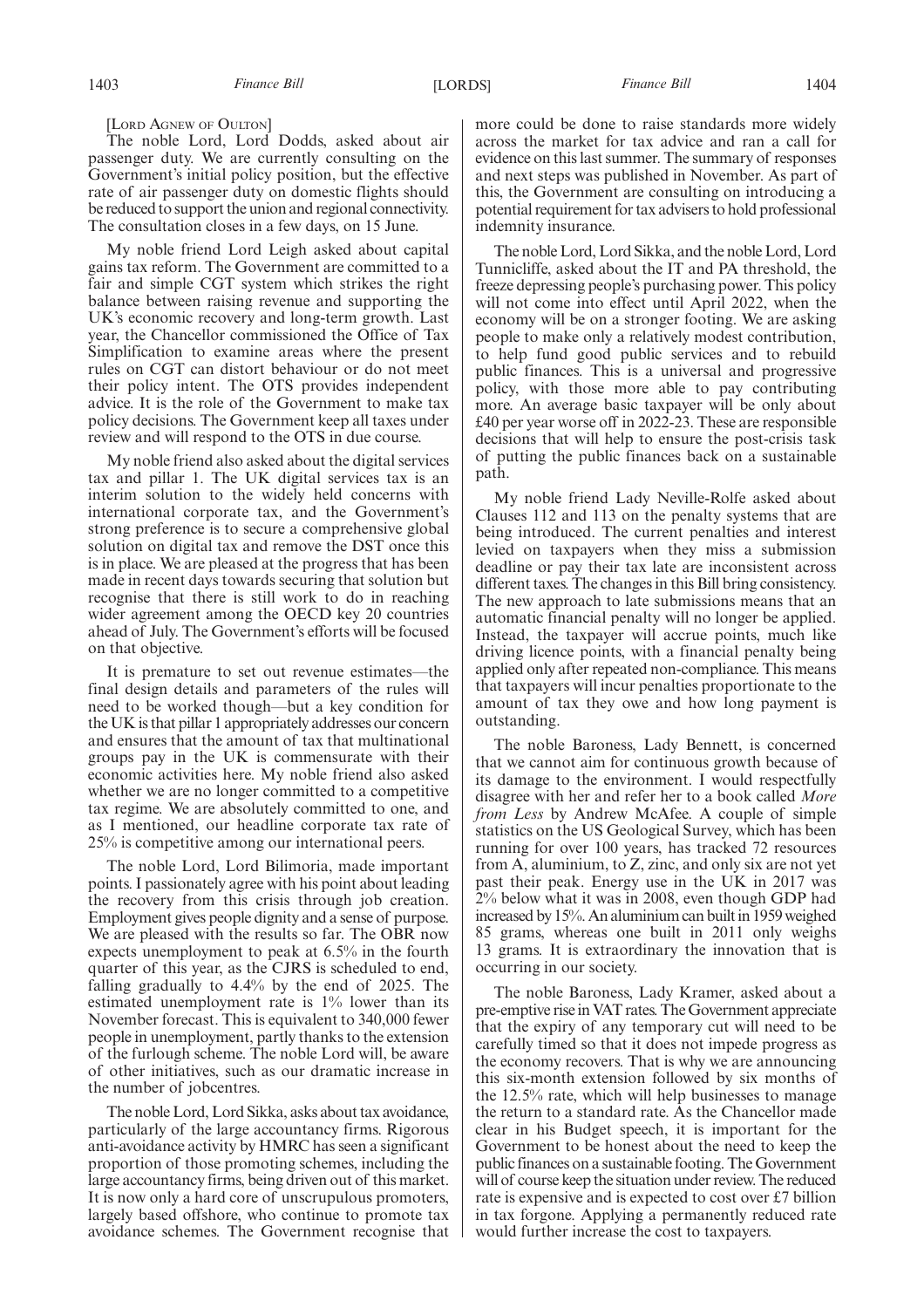The noble Lord, Lord Tunnicliffe, asked about the G7 agreement on tax reform. We are delighted that the G7 has come together to back these proposals. It represents a major reform to the international tax framework. The UK has been at the forefront of OECD discussions to address tax challenges of digitisation. The Chancellor has made it a priority of the UK's G7 presidency to support progress towards an agreement. Our consistent position has been that it matters where tax is paid, as well as the rate at which it is paid. So we are delighted that we have G7 backing for both pillars of the OECD proposals on reallocating taxing rights as well as the global minimum taxation.

On the concerns of the noble Lord, Lord Tunnicliffe, about multinationals, the Government have taken significant steps, both domestically and internationally, to ensure that companies pay the right amount. The corporate interest restriction rules prevent multinationals from avoiding tax using funding arrangements. This has raised £1 billion a year since its introduction in 2017. The diverted profit tax has led to £5 billion in additional revenue by countering aggressive tax planning techniques used by multinationals to divert profits away from the UK. The tax charge on offshore receipts, in respect of intangible property, is forecast to raise £1.1 billion from companies that put valuable intangible assets in low-tax jurisdictions. The UK has also been at the forefront of the OECD discussions on this, and the Chancellor has made it a priority of the G7 presidency to support progress towards an agreement.

The noble Lord, Lord Tunnicliffe, asked about freeports and economic transparency. We have a firm commitment to ensure that the transparency extends to the freeports programme. That is why we published a decision-making note that clearly sets out how sustainable economic growth and regeneration were prioritised in the assessment process. This built on a robust bid assessment, where the eight successful English freeports demonstrated a strong economic rationale for their proposed tax sites. The Government have already taken action to address the concerns that any additional reporting requirements are seeking to resolve. We will be publishing costings of the freeports programme at the next fiscal event, in line with conventional practice.

Let me wind up by saying that I hope I have succeeded in addressing noble Lords' questions. I will of course review the record of this debate and follow up in the usual way, and write where I have not been able to provide detailed answers.

*Bill read a second time. Committee negatived. Standing Order 44 having been dispensed with, the Bill was read a third time and passed.*

# **HMRC: New Powers (Economic Affairs Committee Report)** *Motion to Take Note*

*6.41 pm*

# *Moved by Lord Bridges of Headley*

That this House takes note of the Report from the Economic Affairs Committee *New powers for HMRC: fair and proportionate?* (4th Report, Session 2019–21, HL Paper 198).

**Lord Bridges of Headley (Con):** My Lords, I have been told that, thanks to the intriguing procedure we have in this House, I am not entitled to give a full 10-minute speech, which no doubt noble Lords will greet with a great sense of relief at not having to sit through 10 minutes of me wittering on. I would just ask noble Lords to indulge me for a few moments.

I thank my noble friend the Minister for what he has just said, but ask him to write to me on the points I raised and the specific questions I asked, in particular as regards Clause 129, which I see as an enormous—I would use the words "power grab". In my view, it is certainly an unwarranted clause, given that we have not even had the consultation which this policy clearly demands. We do not know the costs or the impact. I would therefore very much like to hear more from him on that.

I was relieved to hear that action will be taken on umbrella companies. That is clearly needed, although there is a crying need for action on the mini umbrella companies. We absolutely need to focus on that, and I am sure that our committee will do so.

I was also grateful that the Minister mentioned that the Government are still committed to their manifesto commitment at least to look at the measures in the Taylor review. This is long overdue, as my noble friend Lord Forsyth, the noble Baroness, Lady Kramer, and the noble Lord, Lord Butler, said. It is absolutely critical. We need to address the impact which the digital revolution is having on our tax and employment systems. Until we do that, I fear that all the other tinkering that we do will be nothing but sticking plasters. We absolutely need a radical review, and this cannot happen soon enough.

As I said on the gracious Speech, it is greatly disappointing that this Government have not so far used the opportunity presented by having a majority of over 80 to start thinking in these ways and looking at taking some decisions that may be unpopular and tough but are needed.

I thank the members of the committee for their speeches and their very kind words about me. As noble Lords will no doubt have recognised and acknowledged in their speeches, it is their contribution that makes our committee pack its punch. In my opening speech I failed to mention my thanks to the Financial Secretary, Jesse Norman, and HMRC for co-operating with our committee's inquiry. Clearly, we did not agree—it says so in the report—but as the noble Lord, Lord Butler, rightly said, we got to a score draw. I think that shows that I and we could do more next time, but at least that is better than nothing. As the noble Lord, Lord Butler, said, it is a pity that the Government seem to agree more with the principles and the theory that we came up with than the practical next steps that we would like them to take. Better luck next time.

This has been a short debate, but it has been a double espresso sort of a debate; I feel we have packed an enormous punch into it and covered a wide range of issues. We have had very good contributions on the digital revolution, the enormous debt crisis I fear we are facing, climate change—the pressing issue of our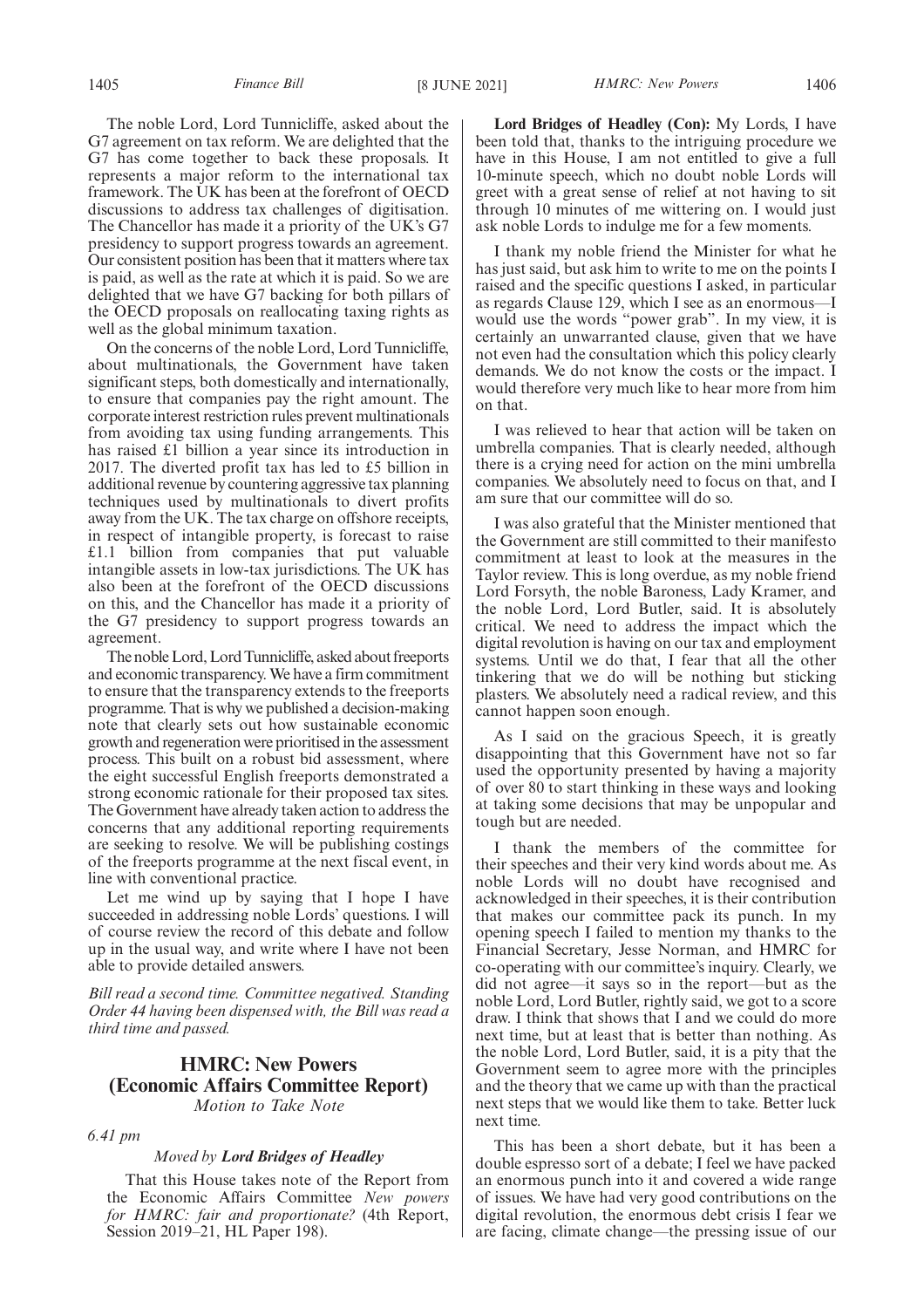[LORD BRIDGES OF HEADLEY]

time alongside the digital revolution—and inequality. I found the contributions challenging, and they have all been very interesting.

I have two points. First, it is somewhat depressing that there have not been more Members of this House contributing on what I see as the defining issues of our time. We can all think why that may be; one reason is that we are sitting in this Chamber as it is. The sooner we can get this House and the other place back to operating as close to normal as possible, the better. That will make sure we can debate these issues and challenge properly and effectively, as we are here to do. Until that happens, I fear we are going to go on having these kinds of debates; where we feel like we are talking to ourselves and not actually able to hold the Government to account—which is what we are here to do. That absolutely needs to happen.

Secondly, on the point that the noble Lords, Lord Butler, and the noble Baroness, Lady Kramer, made, and the noble Lord, Lord Tunnicliffe, also made in winding up, I completely agree; it is very odd that we spend hours debating in committee, then coming up with committee reports outlining practical measures that can and should be taken by the Government on the Finance Bill. And what happens? In the space of an hour and a half, the entire Bill has gone through and it has gone through all those processes in the space of under a minute.

I recognise that how we do this means looking long and hard at our role with the other place on how we can make amendments to the Finance Bill that do not tread on their toes. I seriously think that, as the noble Lord, Lord Butler, said, we need to look at this because there are some powers in this Bill that have not had anything like the amount of scrutiny they demand. Clause 129 is a good case in point. That really should change. It has been a very good debate, but noble Lords can sense my frustration that we have not been able to go on further. I beg to move.

*Motion agreed.*

*6.46 pm*

*Sitting suspended.*

# **Education Recovery**

*Statement*

*The following Statement was made in the House of Commons on Monday 7 June.*

"With permission, Mr Deputy Speaker, I will make a Statement regarding the latest phase of our education recovery programme.

Helping our children recover from the impact of the pandemic is an absolute priority. Pupils, parents and staff have all experienced disruption, and we know that continuous actions are required to help recover lost learning. That is why we have already made provision available to support children to catch up. As a result, a quarter of a million children will receive tutoring this year who would not have been able to access it beforehand; over half a million pupils will be able to attend summer schools; and schools have access to both a catch-up and a recovery premium to enable them to assess what will help their pupils catch up on lost learning and to make provision available to ensure that they do so.

The evidence we have shows that disadvantaged children and those who live in areas that have been particularly hard hit by high Covid rates, such as the north-east of England and Yorkshire, are among those whose learning is most likely to have been affected. We have always been clear that we will continue to take the action that is required. That is why we continue to pledge significant packages of investment and targeted intervention to help them to make up on their lost learning. I would like to take this opportunity to thank Sir Kevan Collins for his contribution to these efforts, his thoughts and his inputs over the past few months.

Last week, I announced the details of the next step in our efforts to ensure that children and young people catch up after the disruption of the pandemic and to support our ongoing education recovery plans. We have announced an additional programme of extra help and support, particularly for those from disadvantaged backgrounds, which focuses on areas that we already know are going to be most effective. They are high-quality tutoring and more effort, more work and more programmes to support great teaching. This brings our total recovery package to more than £3 billion. The lion's share of this new money—£1 billion of it—will fund a tutoring revolution, delivering 6 million 15-hour tutoring courses for schoolchildren and the equivalent of 2 million 15-hour courses for 16 to 19 year-olds who need additional support to catch up. Year 13 pupils will also have the option to repeat their final year where this is appropriate.

The evidence shows that one course of high-quality tutoring has been proven to boost attainment by three to five months, so additional tutoring will be vital for young people in recovering the teaching hours lost in the past year. This represents a huge additional teaching resource, putting it among the best tutoring schemes in the world. It means that tutoring will no longer be the preserve of the most affluent but will instead go to those who need it most and who can get the most benefit from it. Schools will be able to provide additional tutoring support using locally employed tutors, and that will build on the successful national tutoring programme, which is on target to provide a quarter of a million children with tutoring in its first year.

I can also tell the House that it is not just data that shows us that tutoring works; we are seeing the positive impact on children at first hand. As we go around the country, speaking to children in different schools, we hear how it is helping them to learn, to catch up and to achieve the very best of themselves. We hear time and again how these activities are helping young people to make up for the time they lost through not being in school. It is also giving them the increased confidence and self-esteem that they develop through the extra tutoring and the extra attention.

I have said that we are determined to fund these catch-up activities based on the evidence of what works, and the next stage of our recovery plan will include a review of time spent in school and college and the impact that that could have on helping children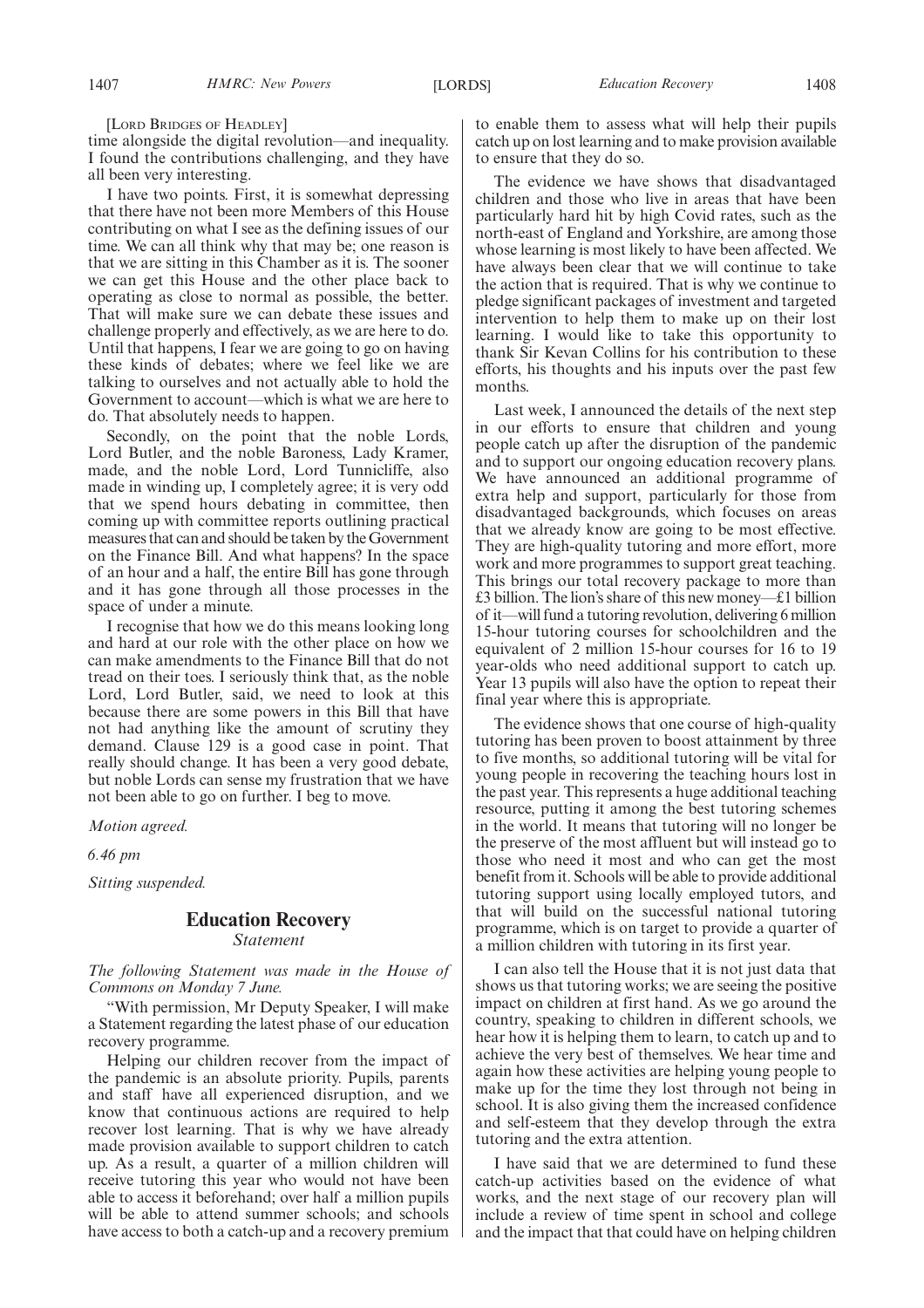and young people to catch up. Schools already have the power to set the length of the school day, but there is a certain amount of disparity in approach across the sector. I know it is not just the Government who are thinking about the length of the school day; it is an important issue with so much catching up still to do. When that is the case, I question whether it is justifiable that some schools send their children home at 2.45 pm when others keep them in for much longer. The findings of the review will be set out later in the year to inform the spending review, and a broad range of reforms and changes to our school system will be set out.

I said that we would be concentrating this huge investment on two areas that we know work, and the second of them is to give our teachers more professional support. Teachers have done so much for children in the pandemic. Now it is time for us to do even more for those teachers. An extra £400 million will be made available to help provide half a million teacher training opportunities across the country, alongside professional development for those working in early years settings. We will make sure that all of them can access high-quality training, giving them the skills and tools to help every child they work with fulfil their potential.

Of that funding, £153 million will provide professional development for early years staff, including through new programmes that focus on key areas such as speech and language development for very young children, and £253 million will expand existing teacher training and development to give schoolteachers the opportunity to access world-leading training, tailored to whatever point they are at in their careers, from new teachers to aspiring head teachers and head teachers themselves.

We know from numerous studies that the most powerful impact on a child's learning is made by the teacher in front of them in the classroom. By investing in our teachers, enabling them to grow professionally and develop their skills, we invest not just in them but in every pupil in every class. It is worth adding that we have not lost sight of our main aim, which is to provide world-class education for every child, whatever their background, and to set them up with the knowledge and skills that they need to fulfil their potential and look forward to a happy and fulfilling life. The recovery package will not just go a long way to boost children's learning in the wake of the disruption caused by the pandemic but help bring down the attainment gap between disadvantaged children and their peers that we have been working so hard to get rid of for so long.

This is the next stage in what will be a sustained programme of support, building on the landmark £14.4 billion uplift in core schools funding that was announced in 2019 and the more than £3 billion in addition that has been announced so far for recovery. As the Prime Minister said last week, there is going to be more coming down the track, but do not forget that this is a huge amount that we are spending. For that reason, I commend the Statement to the House."

# *7.40 pm*

**Lord Watson of Invergowrie (Lab):** My Lords, I am afraid there is simply no disguising the fact that the resignation of Sir Kevan Collins as Education Recovery Commissioner is a huge blow to the Secretary of State's hopes of delivering on support for school pupils. I have to say that the Secretary of State's response to the shadow Secretary of State yesterday was inept. He seems to regard all scrutiny and questioning as opposition, ignoring that all Governments need scrutiny to improve policies and their delivery.

At this time, young people and their families are looking to the Government for urgently needed help; a siege mentality will do very little to meet those needs. The mean-spirited plan outlined in the Statement is the one brought forward after the Prime Minister rejected Sir Kevan Collins's own proposals to provide pupils with extra time and teaching to catch up on lost education over the next three years. The commissioner used his years of experience to produce plans that were simply cast aside by the Treasury. It is probably stretching things to imagine that the Prime Minister even cast his eye over them. The paltry scheme the Government are willing to fund was described by Sir Kevan as "a half-hearted approach" that

"does not come close to meeting the scale of the challenge" and

"risks failing hundreds of thousands of pupils."

It is no wonder he resigned.

Sir Kevan's proposals were costed at £15 billion over the next three years. Last month, the Education Policy Institute published a full set of proposals for education recovery—a package of £13.5 billion over three years, required to reverse learning loss and support pupil well-being. Last week, Labour published our children's recovery plan; it was costed in detail and totalled £14.7 billion over the next three years. So, in the past month, there have been three proposals, all within the same ballpark in their costings. Yet the Government reckon they have a monopoly on wisdom and believe that around 10% of that amount will get the job done. I know the Minister will say that some support for the recovery has already been committed and more will follow in the spending review, but the Government are so far short of what the experts—and I am not placing the Labour Party in that category—think is required that they effectively inhabit a different world.

It is not simply academic recovery we should be concerned about. Cases of probable mental health disorders have increased from about one in every nine young people to one in every six because of the pandemic, and we are only now beginning to understand how their well-being has suffered as a result of isolation and anxiety. Yet, there was not a single mention of "well-being" or "children's mental health" in the Secretary of State's Statement. Even when asked directly yesterday by the shadow Secretary of State, Kate Green MP, he had nothing to say on those areas, which are vital to children's recovery.

The Statement does mention the national tutoring programme, and that has failed even to meet the target set by the Secretary of State. He promised that a minimum of 65% of tutoring provision would reach pupil premium children, but the National Audit Office recently found that only 44% of those accessing tutoring could be classified as disadvantaged.

I want to ask the Minister questions that may be familiar to her. They were put to the Secretary of State yesterday by Kate Green, but did not receive answers.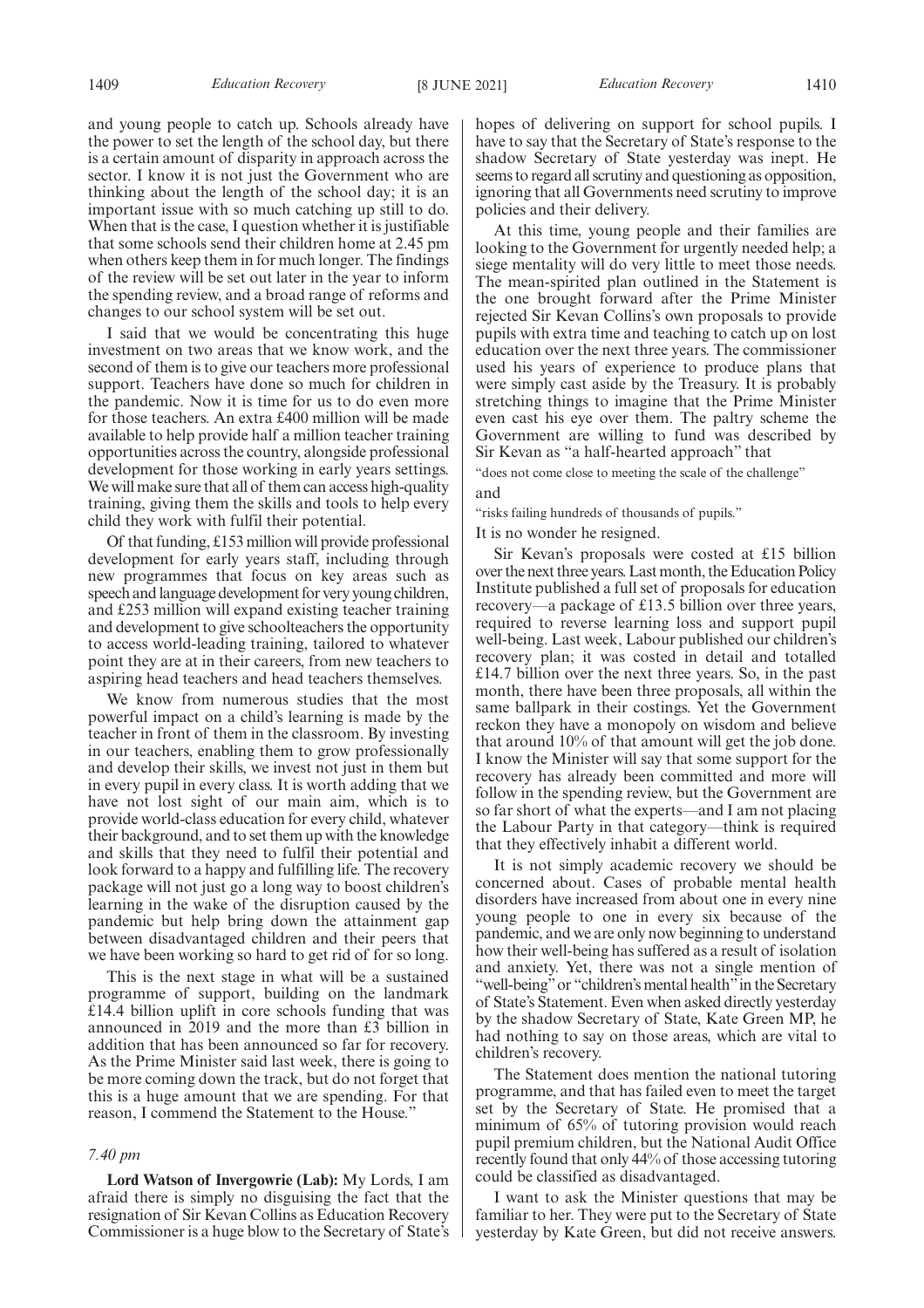#### [LORD WATSON OF INVERGOWRIE]

I am confident that the Minister can do rather better than her boss. Where is the bold action needed to boost children's well-being and social development, which parents and teachers say is their top priority and is essential to support learning? Where is the increased expert support to tackle the rise in mental health conditions among young people? Where is the targeted investment for those children who missed most time in class, struggled most to learn at home and were left for months without access to remote learning? Where is the funding needed for the pupil premium to replace the stealth cut to school budgets that the Government imposed when they changed the date of the census recently?

As she left office in February, Children's Commissioner Anne Longfield revealed that she had encountered what she termed "institutional bias against children" in this Government, especially in the Treasury. That was an astonishing claim, yet the parsimony of the education recovery package announced certainly reinforces that view. It is one that the Government will need to work hard—much harder, I suggest, than they have done in the past week—to overcome. In this, their hour of real and urgent need, our young people are being failed by this Government.

**Baroness Garden of Frognal (LD):** My Lords, I agree with so much of what the noble Lord, Lord Watson, just said. I thank the Minister for the Statement, but I do not think there is much we have not heard before. She often tells us with pride about the £1 million here, the £200 million there, even £14.4 billion—how have I forgotten that, when it is so close to Sir Kevan Collins's ask? This all begins to add up to real money, but where is the overview, the strategy, the cohesion? I suspect we might have found it in Sir Kevan's review, had we had the chance to study it before the Government trashed it. I am sure he appreciated being thanked before resigning because of the decimation of his proposals, but then, he consulted real experts and, as I pointed out in my question yesterday, which the Minister wisely ignored, this is not a Government who respect experts, to their shame and to the loss of the rest of us.

I do not suppose that even the Education Secretary's best friends suggest he is an education expert, so how good it would have been for him and the Government to have taken heed of real education specialists. If the Government genuinely thank Sir Kevan for his efforts, his thoughts and his input, why on earth are they not implementing his well-researched proposals? Of course, tutoring is most welcome. The children who will have lost out most are those from families without the time, technology or education to help them with home lessons and learning. The Minister has told us about the thousands of computers and iPads given to the deserving poor but, for many of them, these will have been useless without tuition. We heard of many families having to share a single piece of kit between numerous students, but without any person to talk them through.

On the tutoring scheme, where are these tutors coming from? Will they be the hard-pressed teachers being asked to do yet more? Or will they perhaps be university students, keen to earn some money while close enough in age but, we hope, superior in wisdom, for the youngsters to feel an affinity? What plans are there to make up all the social parts of school that the noble Lord, Lord Watson, referred to—mixing with others, learning teamwork and how to win, how to lose, how to make friends and how to befriend your enemies? Where are the proposals for the softer skills of school, so vital in life? Where is the careers information and guidance? I could find nothing in the Statement about that.

As the noble Lord, Lord Watson, said, we know the detrimental impact the pandemic has had on the mental and emotional well-being of children and young people, so will the Government take action to evaluate mental health service provision in schools and allocate enough resources to bolster these services and address shortcomings in provision? Research by the Carers Trust shows there has been a worrying decline in the mental health of young carers during the pandemic. What are the Government planning to do to support the educational and emotional recovery of young carers? We hear that many children return to school having forgotten how to sit in a class for an hour, how to pay attention and even how to hold a knife and fork. How are the Government helping them?

How kind to offer more training for overworked teachers. Most teachers are pretty well trained already, and of course there is always room, if not time, for more training, but would our wonderful teachers, who have gone over and above in lockdown for their pupils, not perhaps appreciate some extra pay as a thank you? I declare an interest as the mother of a primary teacher who is working all the hours God gave to ensure that her little four year-olds continue to learn and, perhaps even more importantly, to enjoy learning. Because school should be fun: learning should be exciting and accessible and the youngest children need to find that that is the case so that they really catch the bug of lifelong learning. If the Government are so intent on investing in teachers, why not pay them more?

So, my verdict on the Government is: "Could do better". Give us the holistic picture. We can see that vast sums have been spent, but could they not have been spent more cohesively, more helpfully and in a more targeted way? These are the next generations, the young people whose skills, knowledge and enthusiasm will be sorely needed to help us through the aftermath of the pandemic, not to mention Brexit. They will be needed to help revive the economy, take the jobs that are needed, not necessarily the ones they wanted, and to be adaptable. I see little in the Statement to show that the Government appreciate the size and breadth of the job that needs to be done.

**TheParliamentaryUnder-Secretaryof State,Department for Education and Department for International Trade (Baroness Berridge) (Con):** My Lords, I repeat the thanks of the Government to Sir Kevan for his work. Actually, there is great scrutiny of this—this is the second opportunity that noble Lords have had to scrutinise it. I am so very grateful to the Private Notice Question procedure in this regard. In relation to his plan, tutoring and the teaching element were part of his recommendations, as part of an overall strategy. I assure the noble Baroness that the strategy is about evidence-based interventions, and it is clear from the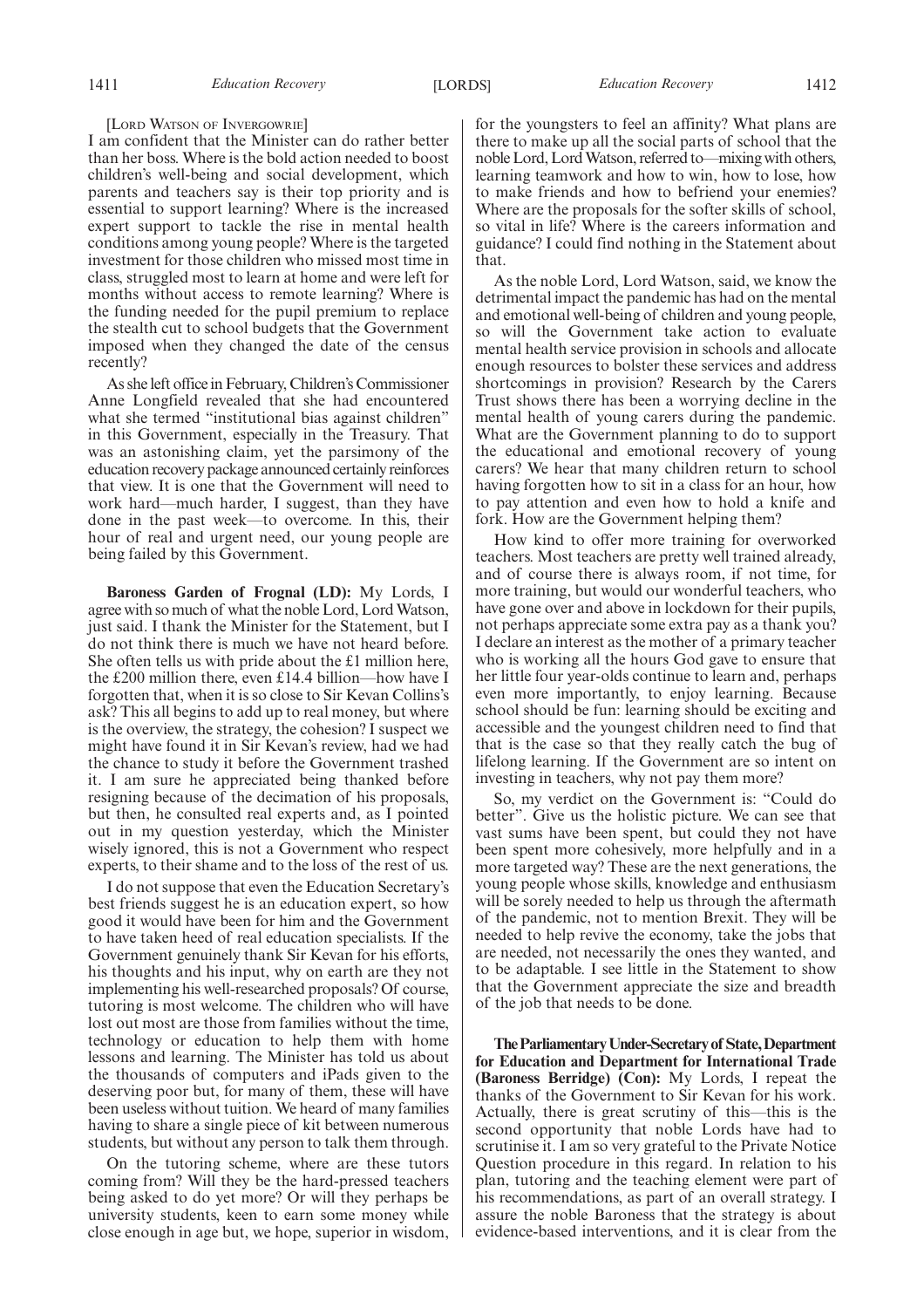1413 *Education Recovery* [8 JUNE 2021] *Education Recovery* 1414

information we have from Renaissance Learning that some students in autumn 2020 were, on average, behind by three months in maths and two months in reading. We know that months of catch-up can be done using tutoring as an intervention, whether that is one-on-one or small group. This is an evidence-based part of the strategy and has been part of the recovery package from the beginning, so it is important that it now has about £1 billion worth of funding and includes about 6 million interventions for children.

Noble Lords will have seen the Prime Minister's comments that this will not be the last word. Obviously, recovery is for the lifetime of this Parliament and it will be part of the forthcoming spending review. Of course, there will be the analysis needed of any extension to the school day or timetable. At the moment, many schools have flexibility on the hours they have in the school day, but the impact on the workforce and all other details need to be taken into account. That is why there will be a consultation or review of that element of the package before any changes are made.

The noble Lord and the noble Baroness mentioned targeting. Throughout the pandemic, vulnerable children were offered a school place, and I think that was unusual across most jurisdictions. We did keep and see, with the work of teachers and outreach, increasing numbers of vulnerable children taking up those school places during the pandemic.

Well-being is obviously a key part of the recovery for children and young people; the noble Baroness outlined the social skills they have missed. As noble Lords will be aware, transition points are particularly important and can be very challenging at the best of times. That is why there is the summer schools programme —a £200 million pot of money—which around 80% of secondary schools have bid into to provide not just education but wider activities, physical exercise and well-being. Over 80% of secondary schools have applied to that pot to provide this provision for their forthcoming year 7 pupils.

I cannot remember the precise amount offhand, but there has been a significant planned investment into CAMHS—child and adolescent mental health services. There has been an investment of £17 million, announced during Mental Health Awareness Week, and one of £79 million, because we are of course aware of the rising demands on schools in relation to mental health, pastoral and bereavement issues at the moment. I spoke today to someone who had visited a large secondary school where, I think, 30 children had lost their parents. These are significant issues, and we are investing to enable over 7,800 schools to have a trained-up senior mental health lead within the school staff. We have been investing in that.

Of course, every year there is the pupil premium, and £2.5 billion has been put in through that this year. I do not think that one should underestimate the flexibility there has been. Although some of the money is targeted, we gave much of the £650 million universal catch-up premium to schools with flexibility so that they have been able to buy in extra pastoral support and do more enrichment activities. We are trying to get that balance between the targeted, and the £200 million that is for summer schools only, and the general school budget, as school leaders know more about the needs of their children.

On the NAO report, the pupil premium and children in tutoring, throughout the pandemic, because of its dynamic nature and employment issues, it was important that school leaders were allowed to classify children as vulnerable. That may be because they did not have the internet access that they should for remote learning, because of caring responsibilities or because of the situation at home. It is not possible to say that it was precisely 44% using the classic measures, but school leaders are using their best judgment. There can be all kinds of reasons why a child needs tutoring because of the totally unpredictable way that the pandemic has affected particular households, so we entrust school leaders to make those decisions. That is not to say that we do not analyse the statistics, but we are aware of the discretion that we must give school leaders.

Our focus in the department is on children. The raison d'être of what we are doing, day in, day out, is to try to enable children to catch up. It is a dynamic picture, as noble Lords are aware. We have now had three reports from Renaissance Learning. Noble Lords will have seen today the additional investment going into the north-west. It is only now, when the tsunami is, I hope, permanently retreating, that we will see the differential impact that the pandemic has had.

On the role of experts, the department is continually engaging with stakeholder groups and teachers, including the unions, school leaders, SEND experts and others, to get their views on what is needed to help children catch up.

On teacher training, there was in fact consideration of delaying the introduction of the early career framework in September, but there was a call from the teaching workforce that it should come in then. The early career framework is important, which is why we are investing in it and guaranteeing that, in the first two years, 10% of time is not in teaching and can be used for mentoring. In the first year, 5% of teaching time will not be in the classroom, so can be for mentoring. There was a desire for that to come in, as it is important.

With what has happened during the pandemic, the professional development of our teaching workforce may, in certain circumstances, have taken a back seat, with all the emergency provision that schools have had to make, such as standing up testing and so on. So it is time to invest in the workforce. The NPQs that we are suggesting are being seriously ramped up; the plan was 1,500 a year, but we are going to 30,000 next year and then to 60,000, so we are really investing in the workforce. In relation, for instance, to the demands made on designated safeguarding leads in our schools at the moment, the NPQ for middle and senior leaders is a very important part of supporting teachers. The evidence is there—it can make a difference of about half a grade at GCSE—that it is one of the single most important things that we can provide for high-quality teaching. Professional development generally, but not always, enhances the quality of teaching.

On pay, the noble Baroness is aware that, in September 2020, there was an average pay rise of 3.1% and a 5.5% uplift to the starting salary. We are still committed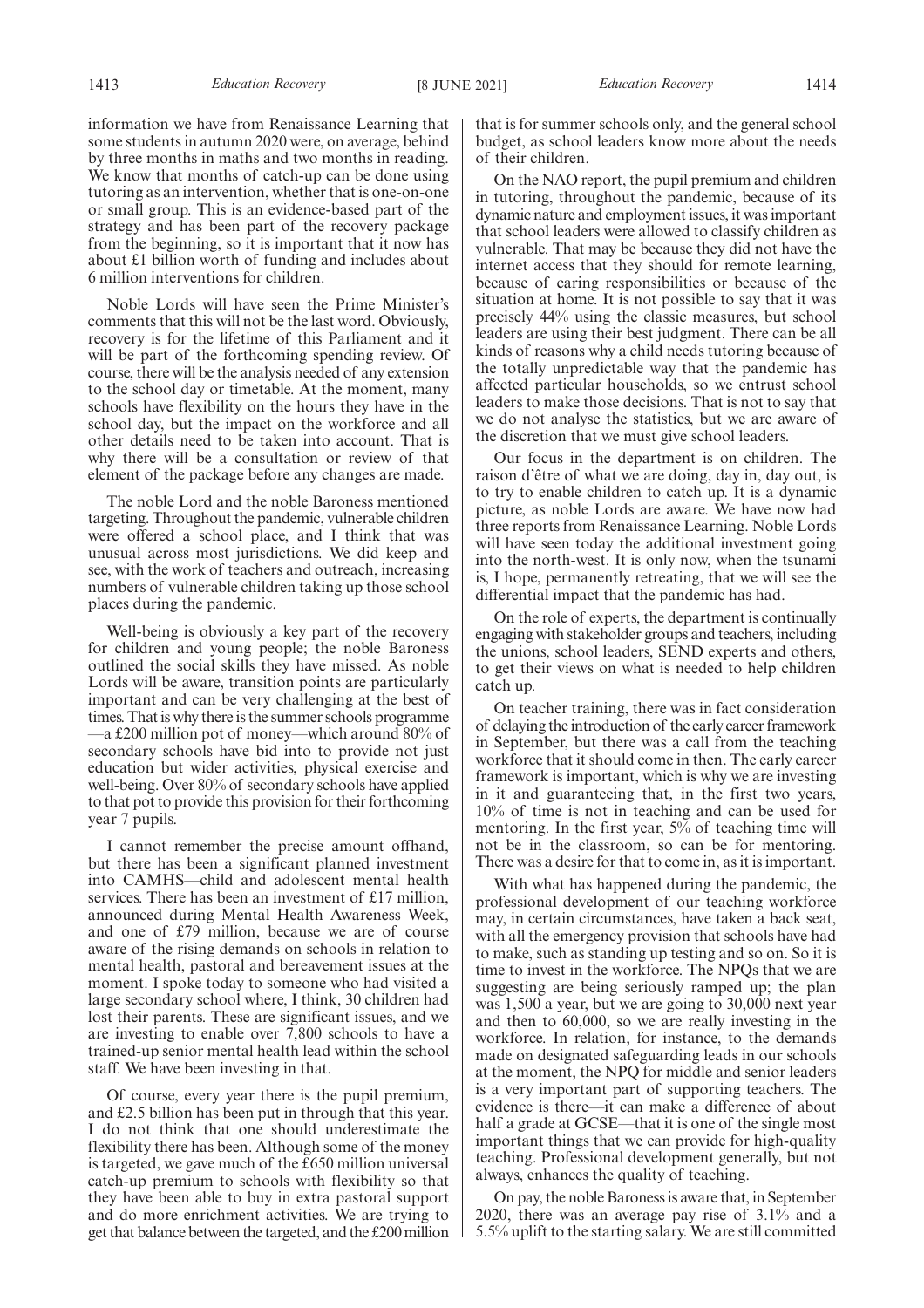#### [BARONESS BERRIDGE]

to introducing a starting salary of £30,000 but, as I said yesterday, we are in a fiscal situation that none of us would want, having had to borrow the amount that we did during the pandemic. Unfortunately, difficult decisions on funding have had to be made.

I am sure that this will not be the last time that I come to the Dispatch Box to answer questions on recovery funding. I pay tribute to the schools, most of which have just gone back, and all that is going on to help children recover from the effects of the pandemic, not just educationally but socially, emotionally and psychologically.

**The Deputy Speaker (Baroness Fookes) (Con):** We now come to the 30 minutes allocated for Back-Bench questions. I ask that questions and answers are brief, so that I can call the maximum number of speakers.

# *7.59 pm*

**Baroness Bull (CB):** My Lords, as the Statement makes clear, the educational impact has been felt most keenly by pupils from disadvantaged backgrounds and in areas hardest hit by Covid, further entrenching the attainment gap between private and state-educated students. I know that the Minister is engaging regularly with the Independent Schools Council about the role its members can play in supporting state sector students to catch up. However, does she agree that, while many excellent partnerships are in place between private schools and their local state school, the urgent need to address the geographical inequality we have heard about will not be resolved through partnerships based on colocation, given that state schools in the vicinity of fee-paying schools are often already among the better resourced? Will her department take the lead in brokering a strategic programme of digitally based partnerships between the independent and state sectors that would target support on those communities most in need and see the charitable status of independent schools put to good use?

**Baroness Berridge (Con):** The noble Baroness is indeed correct that getting these partnerships right is important. We often see that the engagement is more strategic when it is between secondary independent schools and their local primary schools, where they can add enormous value. I am about to host a partnerships round table to see where they are successful and where we can spread that best practice. I am keen that we think outside the box. I thank her very much for that suggestion, because this is a time when there is such good will from the independent sector, but we have not managed to plug that into the right place, for various reasons. I will take back the suggestion to the round table.

**The Deputy Speaker (Baroness Fookes) (Con):** I understand that the noble Baroness, Lady Wyld, has withdrawn, so I call the noble Baroness, Lady Donaghy.

**Baroness Donaghy (Lab) [V]:** The Secretary of State has laid great emphasis on a tutoring revolution. He seemed to link the review of school hours with the spending round, almost as though he was planning a battle with teachers instead of working with them. I hope the Minister can assure us that that is not the case. Surely it would be more productive to concentrate on core funding of a whole school environment, including exercise, extra tutoring and socialisation, instead of the current unhealthy relationship, where limited conditional funding is doled out as if in a master/servant relationship. How will we know what success looks like in the tutoring programme? What measure of independence will there be in that judgment?

**Baroness Berridge (Con):**I assure the noble Baroness that there is absolutely no intention to have a battle with teachers at all. It is children first and foremost who we all need to focus on at the moment, as well as the well-being of the workforce in schools. As I outlined, much of the money has been given to schools so that it is part of their core schools budget, such as the £650 million we have given and the second tranche of £302 million, which was recovery premium money. They have the flexibility to spend on the array of activities.

On the tutoring programme, through the Renaissance Learning work we are monitoring where students are at in their learning. The contract was properly procured, and it is a sign of good management that we put it out to the market and have saved substantial money on that section of the contract. As the noble Baroness will be aware, there will be no school performance data, but that data will be available to the department and to Ofsted. We will of course track very carefully what the outcome of the tutoring programme is in relation to how much schools buy and the impact it has. I will ensure that the noble Baroness is aware of any publicly distributed data in that regard.

Lord Storey (LD) [V]: The tutoring programme is really important to the recovery programme. The best tutoring is where the pupil has a relationship with and an understanding of the tutor. In many cases that is not happening; it is a virtual stranger. Has the Minister thought about how we could improve the tutoring arrangements? I am fascinated by her comment in the Statement that we have the best tutoring system in the world. What empirical evidence do we have to make such a statement?

**Baroness Berridge (Con):** I am pleased to assure the noble Lord that this third chunk of money for tutoring is being distributed in a different way. One reason is as he outlined. Some £579 million will go to schools for what we are now calling school-led provision. Schools may want to use their existing staff, make part-time staff such as TAs more full-time and use local tutoring, such as retired teachers and so on, in their workforce. The noble Lord is right to say, particularly in the case of many SEN students and vulnerable children, that the existing relationship with a TA, for example, might be the best provision for a student.

Therefore, this £579 million, which is separate from academic mentors and tuition partners through the NTP, will now go to schools. As I said to the noble Lord yesterday, that will provide even greater flexibility to schools that might want to fund other subjects that the tuition partners are not providing in support. More of the arts subjects, for example, could therefore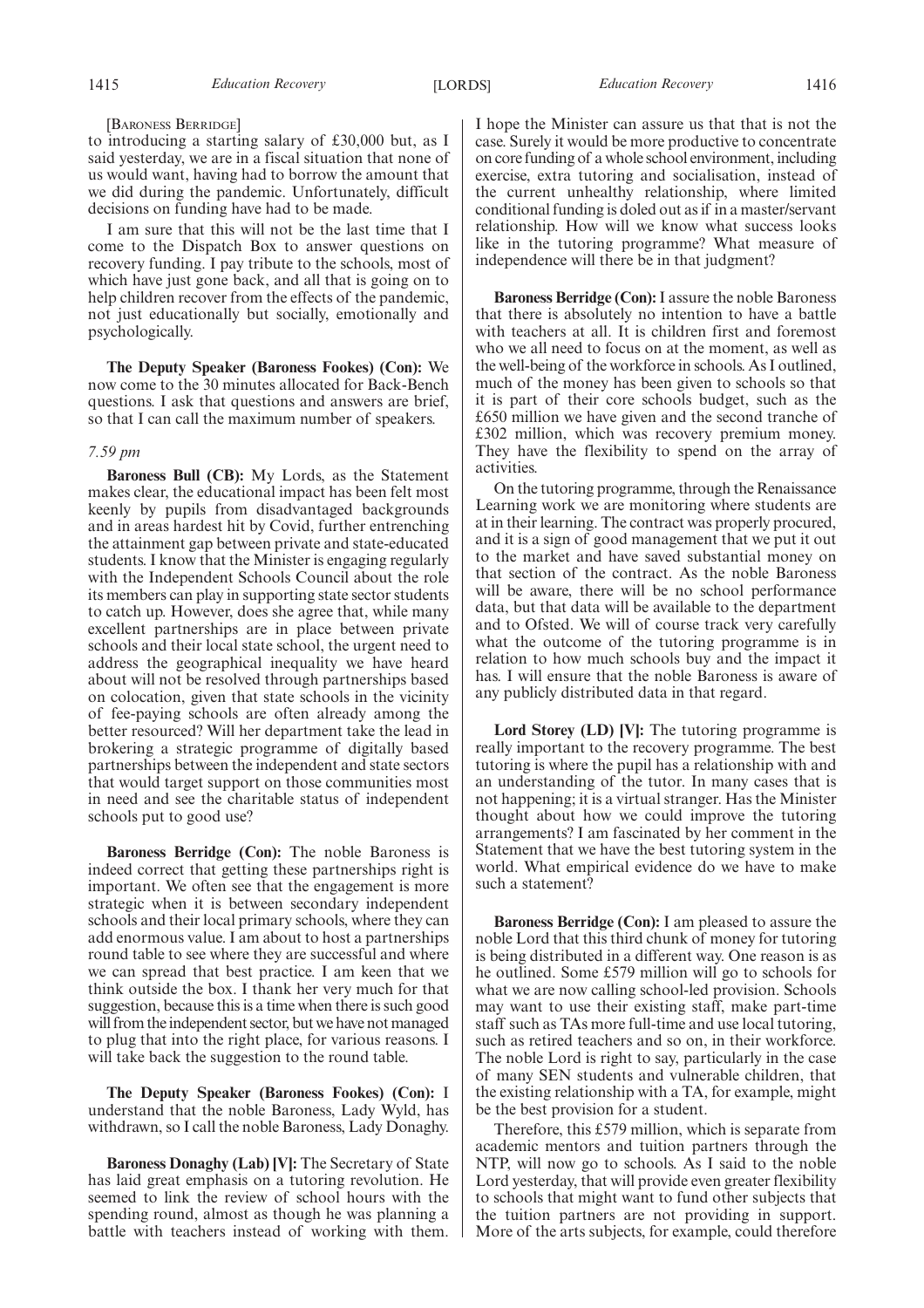be covered, so there will be flexibility. Around £1 billion is going into tutoring, which is a large sum. I would not want to say precisely in relation to each jurisdiction that it is the top amount, although we are spending a considerable amount on tutoring because the evidence tells us that it will help children to catch up.

**Baroness Falkner of Margravine (CB):** My Lords, I applaud the noble Baroness for her defence of a policy that I think she recognises is entirely indefensible. She calls for more evidence but have the Government thought of looking at the US, which is spending £1,600 per child, or the Netherlands, which is spending £2,500 per pupil? When she talks about fiscal consolidation, has she thought about the competing pressures on a global Britain, the future of work and the technological changes that will happen? They will require a little bit more spending than £50 per pupil per year.

**Baroness Berridge (Con):** On technological advance, I will be in front of noble Lords next week talking about schools and post-16 education, which is part of the Government's skills policy. As I previously outlined, I am nervous about international comparisons. It is appropriate in relation to some of the money distributed, such as the £650 million, which, from memory, is £80 per pupil, and £240 for SEND or AP pupils, because it relates to general schools money. However, one cannot look at the £200 million on a per-pupil basis because it is for summer schools and available only to year 7.

The £1 billion for tutoring is targeted at disadvantaged students and we do not know whether the figures that the noble Baroness outlined include the £400 million that has gone into technology and remote learning for the 1.3 million laptops. Per-pupil funding is not always comparing apples with apples. That is a key part of our strategy. I agree that the pandemic has affected all children and there is a case for amounts such as the £650 million to go to all schools but the evidence that we are getting from different areas of the country on disadvantaged students is why a huge proportion of the money is targeted at them through the tutoring programme.

**Lord Triesman (Lab) [V]:** My Lords, the noble Baroness, Lady Garden, said that the Government could do better. Speaking candidly, I think that they could hardly do worse. I was horrified by the derisory per-capita recovery funding that is to be spent on all children, as the noble Baroness, Lady Falkner, has just said, if they are to recover from the body blows to their education and future prospects. I have little doubt that that provoked the principled resignation of Sir Kevan. I imagine that that is also painful for the Minister, who is an honourable person. It is still worse in the aftermath of Marcus Rashford's great campaign against childhood hunger, where the Government's response was so poor.

It is true that the international comparisons stand up; it is fair to compare such things in these circumstances, and the facts cannot be obscured. The United States is going to spend 32 times as much on its recovery for kids as we are, while the Government here spend vast amounts on their friends and donors in this pandemic, rather than on the United Kingdom's kids. The figures are well documented. What urgent plans does the Minister have in place to review and repair this miserly approach? She has mentioned a contingency plan that the Prime Minister may inaugurate. Is she committing to the money that that contingency plan may demand in the circumstances? Can she say more about the money for further education, where so many 16 to 18 year-olds are now educated?

**Baroness Berridge (Con):** We will have to beg to differ on international comparisons; I believe I have comprehensively explained our view of those comparisons. As I said, there will be a review of the extension to the school day. In the forthcoming spending review, we will look at the ongoing need for recovery during this Parliament. We have been clear that recovery is for the length of this Parliament, and this will not be the last word on recovery, I am sure.

I turn to provision for 16 to 19 year-olds. Some 75% of colleges are reporting that their students are between one and five months behind. The tuition fund has been bolstered by a further £222 million, in addition to increased revenue funding, bringing the total over those three years to £324 million to enable these students to catch up. We have also made clear that, where appropriate, students in year 13 or the equivalent can repeat the school year, but that is up to school leaders to fund. Importantly, there has been an additional £8 million for vulnerable students who are transitioning to 16 to 19 from alternative provision, to make sure that they get to the right post-16 destination. We had very strong feedback from stakeholders that the first tranche of transition money was useful in being able to secure the correct 16 to 19 provision for those vulnerable young people.

**Baroness Prashar (CB) [V]:** Can the Minister assure the House that early years recovery will be a specific focus and that the amount of pupil premium will be increased in the early years sector to reflect more accurately the influence on children's lives during this critical stage? Furthermore, will the focus on learning through play, communication skills, literacy and numeracy, and the retention and professional development of early years teachers, be prioritised? Does the Minister also agree that early learning and valuing early education teachers is a much needed, necessary long-term investment and should not be seen as a short-term catch-up?

**Baroness Berridge:** The noble Baroness is correct. There is evidence of loss, particularly for reception and year 1 and in the early years before that. Within the teaching section of this education recovery package, there is £153 million of funding to provide the opportunity of professional development for early years practitioners. That is investment in the workforce. Previously, in the first recovery tranche, £18 million was invested in initiatives such as the Nuffield Early Language Intervention, colloquially known as NELI. We have seen other initiatives, including considerable use of Hungry Little Minds, the department's campaign to help raise communication skills in that part of our population. There is also BBC Bitesize and other facilities for the early years. Those early years pupils in reception classes within the school system have been part of the main recovery package.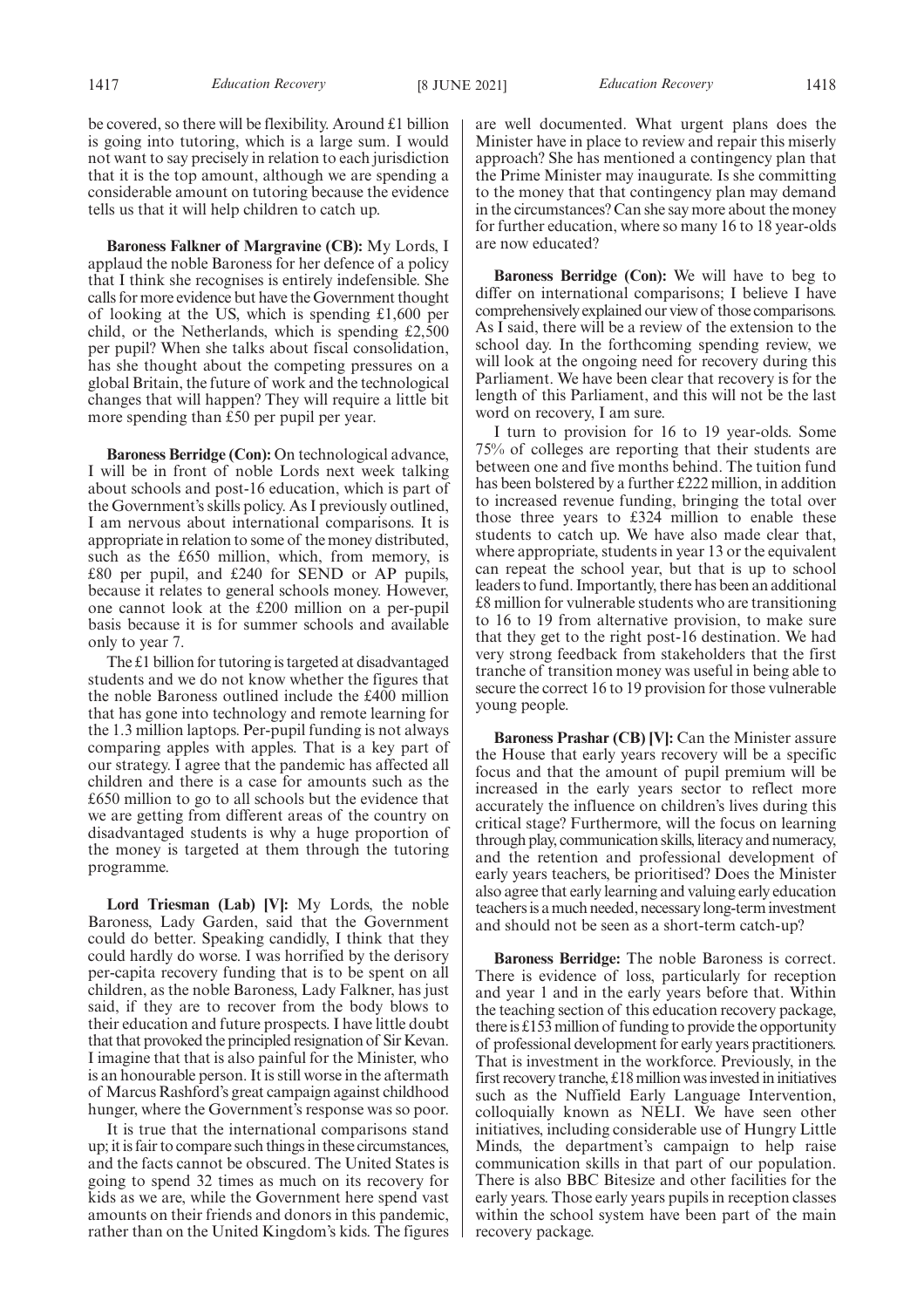**The Deputy Speaker (Baroness Fookes) (Con):** The noble Baroness, Lady Uddin, has withdrawn, so I call the noble Baroness, Lady Wilcox of Newport.

**Baroness Wilcox of Newport (Lab):** My Lords, I speak as a former teacher with over 30 years' front-line classroom experience. Kevan Collins' resignation is a damning indictment of the Conservatives' education catch-up plan. He is an expert who was brought in by the Prime Minister because of his experience and expertise, but the Government threw out his ideas as soon as they needed to stump up the money to deliver them.

Labour has a comprehensively detailed recovery plan for our children and young people. Our teachers have had one of the toughest years of their careers, and it is only by supporting them with training to stay on top of the latest knowledge and techniques that we can give children and young people a brilliant classroom experience in these most difficult times. So what more does the Minister plan to do to help teachers and their pupils?

**Baroness Berridge (Con):** I am grateful to the noble Baroness for her support for the fact that the training of teachers is important. We have outlined in this package considerable support for them, and that will be over the next two to three years. Obviously we are aware of the situation. That is why the review of the school day needs to listen to the views not just of teachers but of the workforce generally. We should not underestimate the strain that has been felt by school business professionals running the money and often overseeing the building with additional demands, and all the administrative and teaching assistant staff who there are in our schools. We will be looking carefully at the extension of the school day.

Unfortunately there have been difficult decisions to make in relation to funding. As I have mentioned to noble Lords, the one-year spending review did not bring any money to the department for any new free schools, including SEND free schools, which is a big indication of where we are. We are hoping for a spending review that will be a multiyear settlement.

**The Deputy Speaker (Baroness Fookes) (Con):** All Back-Bench speakers have now been called.

# **Advanced Research and Invention Agency Bill** *First Reading*

*8.17 pm*

*The Bill was brought from the Commons, read a first time and ordered to be printed.*

*House adjourned at 8.17 pm.*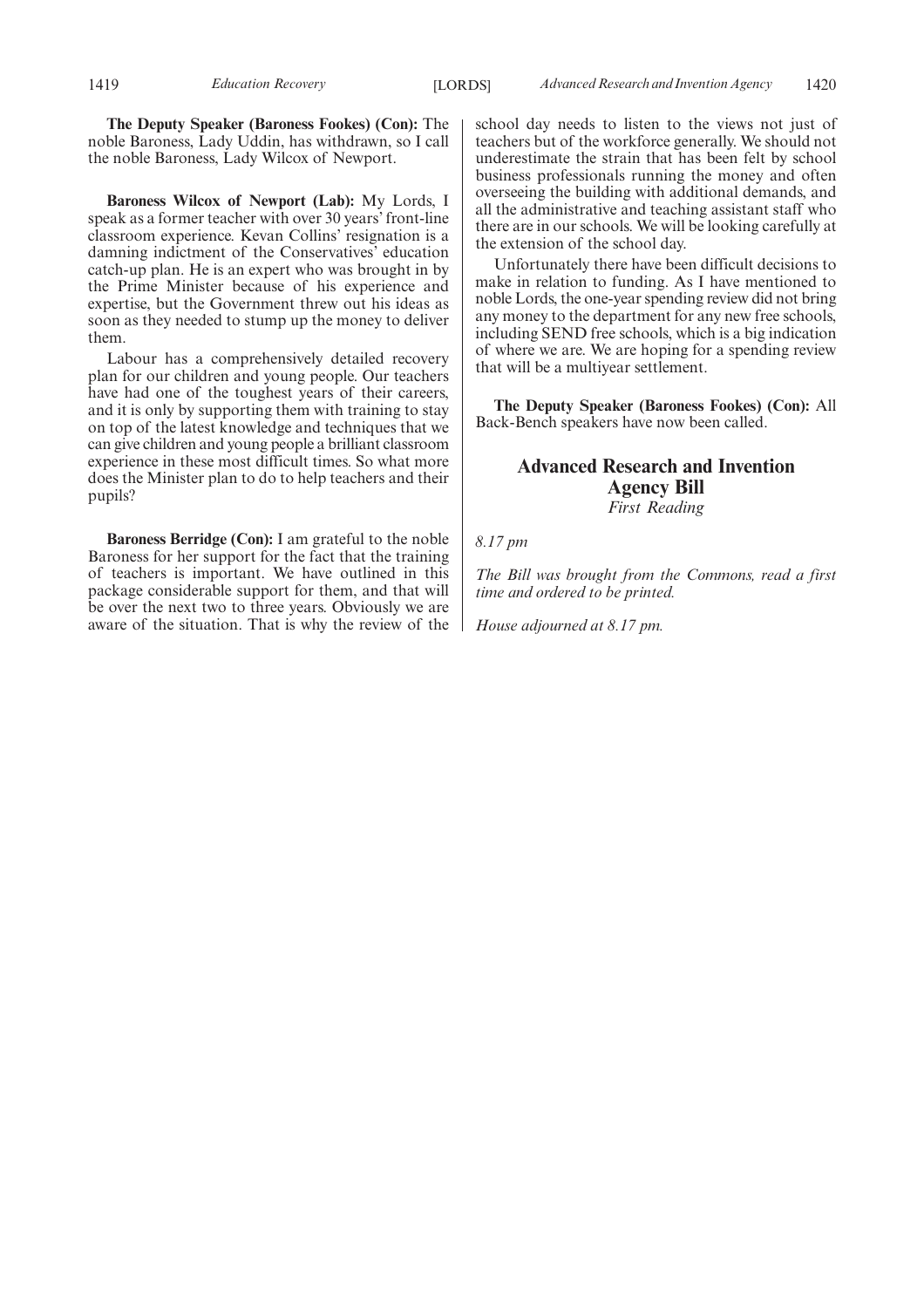# Grand Committee

*Tuesday 8 June 2021*

*The Grand Committee met in a hybrid proceeding.*

*2.30 pm*

# **Arrangement of Business**

*Announcement*

# *2.30 pm*

**The Deputy Chairman of Committees (Baroness Barker) (LD):** My Lords, the hybrid Grand Committee will now begin. Some Members are here in person, others are participating remotely, but all Members will be treated equally. I ask Members in the Room to respect social distancing. If the capacity of the Committee Room is exceeded or other safety requirements are breached, I will immediately adjourn the Committee. If there is a Division in the House, the Committee will adjourn for five minutes. The time limit for this debate is one hour.

# **UK Withdrawal from the European Union (Continuity) (Scotland) Act 2021 (Consequential Provisions and Modifications) Order 2021** *Considered in Grand Committee*

# *2.31 pm*

# *Moved by Viscount Younger of Leckie*

That the Grand Committee do consider the UK Withdrawal from the European Union (Continuity) (Scotland) Act 2021 (Consequential Provisions and Modifications) Order 2021.

**Viscount Younger of Leckie (Con):** My Lords, I beg to move that this draft order, laid before the House on 14 April 2021, be considered. I am grateful for the opportunity this afternoon to debate this important order, which allows the Scottish Government to fully implement their new environmental governance body, Environmental Standards Scotland, which I will now refer to as the ESS. This order is part of the Government's ongoing commitment to devolution and is made in consequence of the UK Withdrawal from the European Union (Continuity) (Scotland) Act 2021, which I shall now refer to as the continuity Act.

I will begin by providing some background to this order, which is to be made under the Scotland Act 1998. The 1998 Act devolved powers to Scotland and legislated for the establishment of a Scottish Parliament. Scotland Act orders are a form of secondary legislation made under the 1998 Act, which are used to adjust Scotland's devolution settlement. The order before your Lordships today is a Section 104 order, which allows for necessary or expedient legislative provision in consequence of an Act of the Scottish Parliament. In this case, provision is required in consequence of the aforementioned continuity Act.

The continuity Act, which received Royal Assent on 29 January 2021, enables Scottish law to continue to keep pace with future EU developments, following the UK's exit from the EU. It also establishes a new regime of environmental governance in Scotland, including the new governance body, the ESS. The ESS will enforce compliance by the Scottish Ministers and public authorities in Scotland with environmental law, and it will assume statutory powers and functions once fully vested. The ESS will also provide scrutiny of the effectiveness of environmental law and of its implementation and application. Reserved bodies in Scotland will naturally be excluded from its oversight.

It must be emphasised that the purpose of the debate is not to consider the content of the continuity Act or the powers of the ESS; rather, the amendments to reserved legislation that the order seeks to implement. The Scottish Parliament has already legislated to create the ESS, but consequential amendments are required to reserved legislation to give full effect to the ESS and allow it to carry out its functions.

I will now turn to the instrument itself and explain what it does. Its consequential purpose is twofold. First, it will make the ESS part of the Scottish Administration. This will provide for its designation as a non-ministerial office that is independent from Scottish Ministers but accountable to the Scottish Parliament. It also provides that the Crown Suits (Scotland) Act 1857 does not apply to the ESS, with the effect that the Lord Advocate cannot sue or be sued in place of the ESS. Secondly, it amends the House of Commons Disqualification Act 1975 by adding the ESS to the list of bodies whose members are disqualified from being Members of the House of Commons. This is required to ensure the independent basis of the body's work.

The Scottish Government are unable to make these amendments to reserved law, so, without the order and the small changes it makes to UK legislation, the Scottish Government could not confirm the ESS as a body of the Scottish Administration. It would also mean that members of the ESS could stand in the House of Commons, which would undermine its purpose as an independent body.

Your Lordships may wish to note that equivalent provisions for environmental governance in England are contained in the UK Government's Environment Bill. This Bill completed its Second Reading in this House yesterday, 7 June, and is now preparing for the Committee stage. Like the continuity Act, the Bill sets a new and ambitious domestic framework for environmental governance. The Government are aiming for the Environment Bill to have Royal Assent by the autumn.

This Bill will set up the office for environmental protection, which I will subsequently refer to as the OEP. The OEP is a similar organisation to the ESS and will hold the Government to account on their environmental commitments. Both the ESS and the OEP are still being set up. However, I can confirm that the ESS has been operating on a shadow, non-statutory basis since 1 January 2021. A transition team has been appointed to help to establish the ESS and to ensure that it is prepared to take on its statutory functions once vested. Similarly, work establishing the OEP is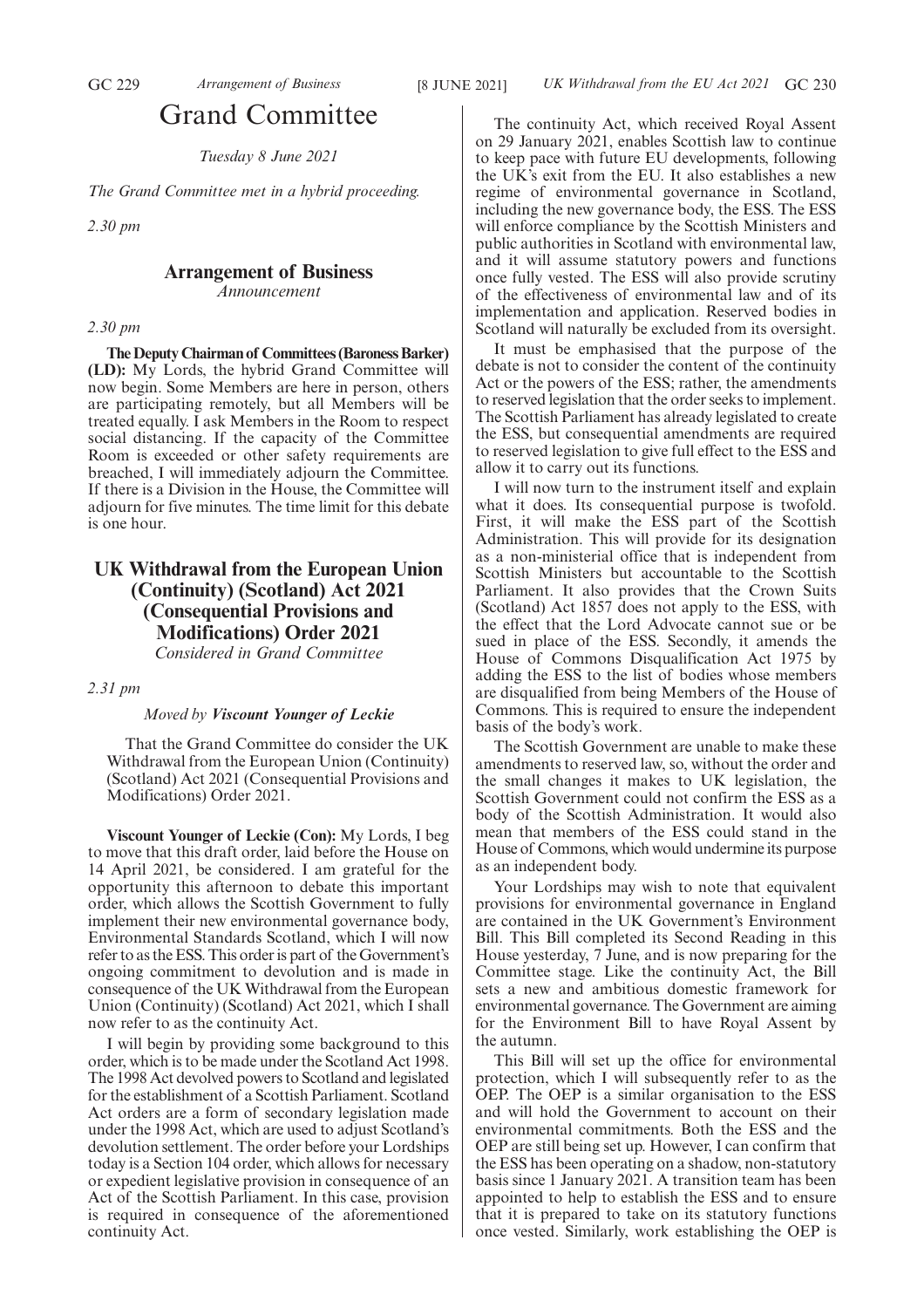#### [VISCOUNT YOUNGER OF LECKIE]

continuing at pace. From July 2021, the new interim office for environmental protection will be set up in non-statutory form to provide independent oversight of the Government's environmental progress and to build a strong foundation for the OEP delivering its full statutory functions.

There will naturally be scenarios where governance bodies in different parts of the UK will have to co-operate on issues where there is an overlap or joint exercise of reserved and devolved powers. As independent bodies, it will be for these bodies to determine how best to work on these issues. However, we can be sure that good communication and co-operation will be key, and it is expected that both bodies will collaborate to maintain environmental standards across the UK.

One example here is standards for waste disposal, for which guidance documents have been produced for similar, but separate, regulatory systems in Scotland and England. Should any concerns be raised to either the OEP or the ESS with respect to the application of the guidance, it would make sense to work together to address concerns. Another example is producer responsibility, a UK-wide regime where co-operation would be needed for the regulation of compliance schemes registered in one nation but operating across the UK. Indeed, through their respective legislation, each body will be required to consult other environmental governance bodies where a particular exercise of its functions may be relevant to the exercise of the other's.

In summary, this instrument facilitates the implementation of the ESS by adding the body to the Scottish Administration, and ensuring that its members are disqualified from becoming Members of the House of Commons. It demonstrates the commitment of the UK Government to strengthening the devolution settlement and the partnership working between the two Governments to deliver for Scotland. I commend the order to the House, and I beg to move.

#### *2.29 pm*

**Baroness McIntosh of Pickering (Con):** My Lords, I am pleased to have this opportunity to discuss the statutory instrument before us this afternoon. I thank my noble friend Lord Younger of Leckie for introducing it and for the brief conversation we had earlier in this regard.

I want to focus on some of the issues that my noble friend highlighted in his introduction: primarily, what the relationship will be between the ESS and the OEP, and what remedies will be at the disposal of each respectively. I should perhaps also declare that I am a non-practising member of the Faculty of Advocates.

With regard to the role of the ESS, I take the opportunity to explore and perhaps understand better what powers, and in particular what resources, will be available to the ESS and, more specifically, what the comparative remedies will be and whether they will be sufficient. My noble friend referred to the debate yesterday on Second Reading of the Environment Bill. We are tasking both these bodies with major jurisdiction and enforcing not just new targets that may be set under the Environment Bill but our existing international responsibilities.

I understand that each will have their role set out in their respective jurisdictions in implementing our current international commitments. I am thinking of the Berne convention, which looks at some of our international obligations in habitats and environmental protections, as well as the whole raft of retained EU law. In particular, what will cause great interest in the context of the Environment Bill is the EU habitats directive and the extent to which we may stray from what was originally intended and which in any event has been gold plated.

My further understanding is that the trade and co-operation agreement provides for a level playing field, which commits the UK—I therefore understand that the ESS will apply this in Scotland and the OEP will apply it in England—to maintain the broad common standards on environmental regulations to which we have agreed. I understand also that the trade and co-operation agreement, which we have concluded as part of our agreement with the EU, although that seems a long time ago now, includes a commitment for the EU and the UK to co-operate effectively in maintaining and enforcing the law on climate.

It is intended that regular meetings will be held between the EU and relevant supervisory bodies in the UK. I understand, if the *Scotsman* is correct, that the ESS has already undertaken almost a courtship with, or a reaching-out to, its EU counterparts in the EU Commission. Can my noble friend follow up in writing, if not today, on the extent to which that is the case and, if it is the case, whether it is intended that there will be separate overtures from the ESS representing Scotland in this regard and the OEP representing England in a similar regard? That would be very helpful to know.

It is not just the domestic issue of environmental enforcement to which I refer but our current and future international commitments, to which my noble friend referred in passing. That is the main thrust of my interest today, along with the degree of independence which the ESS will enjoy from the Scottish Administration and the OEP will enjoy from the English Administration. I understand that the order before us today says that the ESS will become part of the Scottish Administration. I have great difficulty understanding that expression if it is actually to operate independently. That is referred to in paragraph 2.1 of the Explanatory Memorandum. It would be helpful to understand the extent to which it is intended that the ESS will operate independently.

It is very clear in paragraphs 16 and 17 of the relevant schedule to the Environment Bill—I cannot remember which one it is—that the English Secretary of State will have regard to the independence of the Organisation for Environmental Protection. However, Clause 24 of the Bill clearly says that the Secretary of State will issue guidance, which it is expected the OEP will follow. That is highly regrettable, and I am tabling an amendment to explore that further in Committee, because it goes to the heart of independence that the OEP should be operationally independent. I hope my noble friend will be able to confirm that, perhaps in writing subsequent to this meeting. I certainly hope that he will be able to confirm this afternoon that it is expected that the ESS will operate independently of the Scottish Government.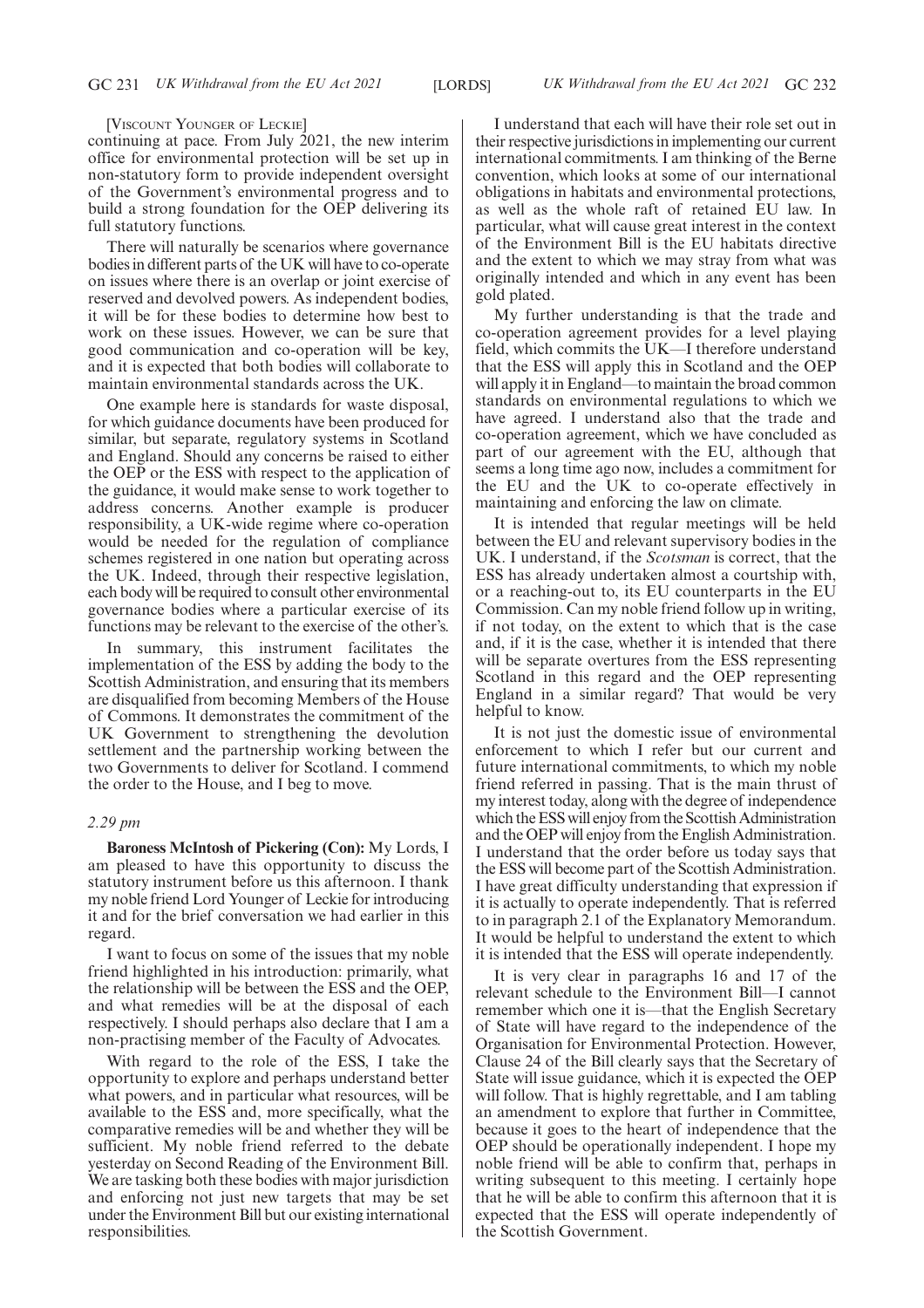Perhaps particularly vexatious are the remedies that will be available to each body. It does not seem to be set out in any great detail what the remedies would be, should there be what used to be called an infraction proceeding. In the Commission, you used to be able to refer this to the European Court of Justice, which would uphold any of the effective remedies—not just fines but demands to desist that could be laid down by the European Commission. Paragraph 6.3, on page 2 of the Explanatory Memorandum, simply tells us:

"ESS has the power to investigate whether a public authority is failing (or has failed) to comply with environmental law, as well as any question about the effectiveness of environmental law or whether it is (or has been) implemented or applied effectively."

This is obviously only a cursory reading. The EM goes on to say:

"ESS has the power to take appropriate action to secure a public authority's compliance with environmental law, and to secure improvement in the effectiveness of environmental law or how it is implemented or applied."

My concern in regard to that part of the statutory instrument before us today was reflected in the words of the noble Lord, Lord Anderson of Ipswich, in yesterday's proceedings on the Environment Bill. The OEP does not seem to be empowered to issue fines or any demands to desist. The noble Lord said:

"Of course, the OEP, resources permitting, can apply to a court for an environmental review, but that procedure is itself fatally limited for two interlocking reasons"—[*Official Report,* 7/6/21; col. 1231.]

which the noble Lord went on to highlight.

Say, for example, that there was a huge chemical spill and it was the fault of a chemicals company, or there was sewage in a major river. My main concern, having sat as an MEP for 10 years, is that we are stepping back from the powers that the European Commission had, and it was made very clear at the time we were leaving the European Union that we would have similar powers in UK legislation. So I would be grateful if my noble friend could point to the ESS's specific powers, and ideally also the OEP's.

I will conclude by saying that it is very good to have had the opportunity to discuss these issues. What is as yet unclear is how the relationship between the OEP and the ESS will unfold and who will have the responsibility for ensuring that the two co-operate and collaborate as intended under the instrument before us this afternoon.

# *2.48 pm*

**Lord Bruce of Bennachie (LD) [V]:** My Lords, as the Minister said, this order is needed to enable Environmental Standards Scotland to become fully operational. As he also said, the board has been appointed, it has been meeting monthly since January, and it is laying the foundations for its work once it is vested later in the year. Of course, this order is necessary to enable it to be vested.

The objective is for it to be independent of the Scottish Government and transparent in its working. However, it is worth noting that its board members are appointed by Scottish Ministers, who also control its budget. So time will tell how effective its teeth as a watchdog will prove to be.

It is a matter for the Scottish Government how divergent environmental standards in Scotland will be from those in the EU or in the rest of the UK. However, the Scottish Government have stated their objective of staying close to the EU in pretty well every aspect. This is primarily to sustain the fantasy promoted by Scottish Government Ministers that there will be a quick and easy route back into the EU for an independent Scotland. Close—or even cursory examination of the facts would suggest otherwise. Nevertheless, the fantasy is maintained.

In those circumstances, I would presume that Ministers would want minimal divergence from EU rules. The question is whether the ESS, an independent body, would be able to take a different view if it felt that it was in the interests of the Scottish environment. If England or other parts of the UK pursue different environmental standards over time—I accept that there is an agreement to try to maintain the same standards at the moment, but this could change—that too could present a tension that tested the independence and the powers of the ESS.

It is asserted in the Explanatory Memorandum that the ESS does not affect small businesses as it applies to public bodies, but might there be an indirect effect for businesses; for example, businesses supplying goods or services to public agencies that may be required to comply with environmental standards? Indeed, they should be required to comply with such standards, but it is difficult to see the case for saying that it has no impact on small businesses.

The Minister said specifically that reserved agencies were exempt from the ESS's jurisdiction. Are the UK Government relaxed about the direction the ESS may take as a fully devolved body? Will engagement on shared or common issues that may arise be pursued on a constructive basis of mutual respect and compromise? I speak as a member of the Common Frameworks Scrutiny Committee, which met this morning and had an extremely useful evidence session with the noble Lord, Lord Dunlop. One point that is being made is to try to create a climate of co-operation across the United Kingdom rather than one of megaphone confrontation. Of course, these new agencies will not be subject to common frameworks because they did not exist when that process was set in motion, but will the very useful principles being developed by common frameworks be applied to any divergence, difference of opinion or potential dispute between the emerging new agencies in different parts of the UK?

The Minister mentioned the UK internal market Act. Might that impinge on the work and operation of the ESS? Under the Act, would UK Ministers be able to overrule the ESS? Will the ESS be consulted on or informed of likely impacts on environmental standards during any trade negotiations? From utterances from Ministers and other government officials at this stage, the answer would appear to be no, their argument being that it is a reserved matter that devolved Administrations should not be part of, which the devolved Administrations of course strongly challenge.

If the UK Government negotiated a trade agreement that changed, for better or worse, environmental standards in England, would they be able to say that, under the terms of the trade agreement, those standards would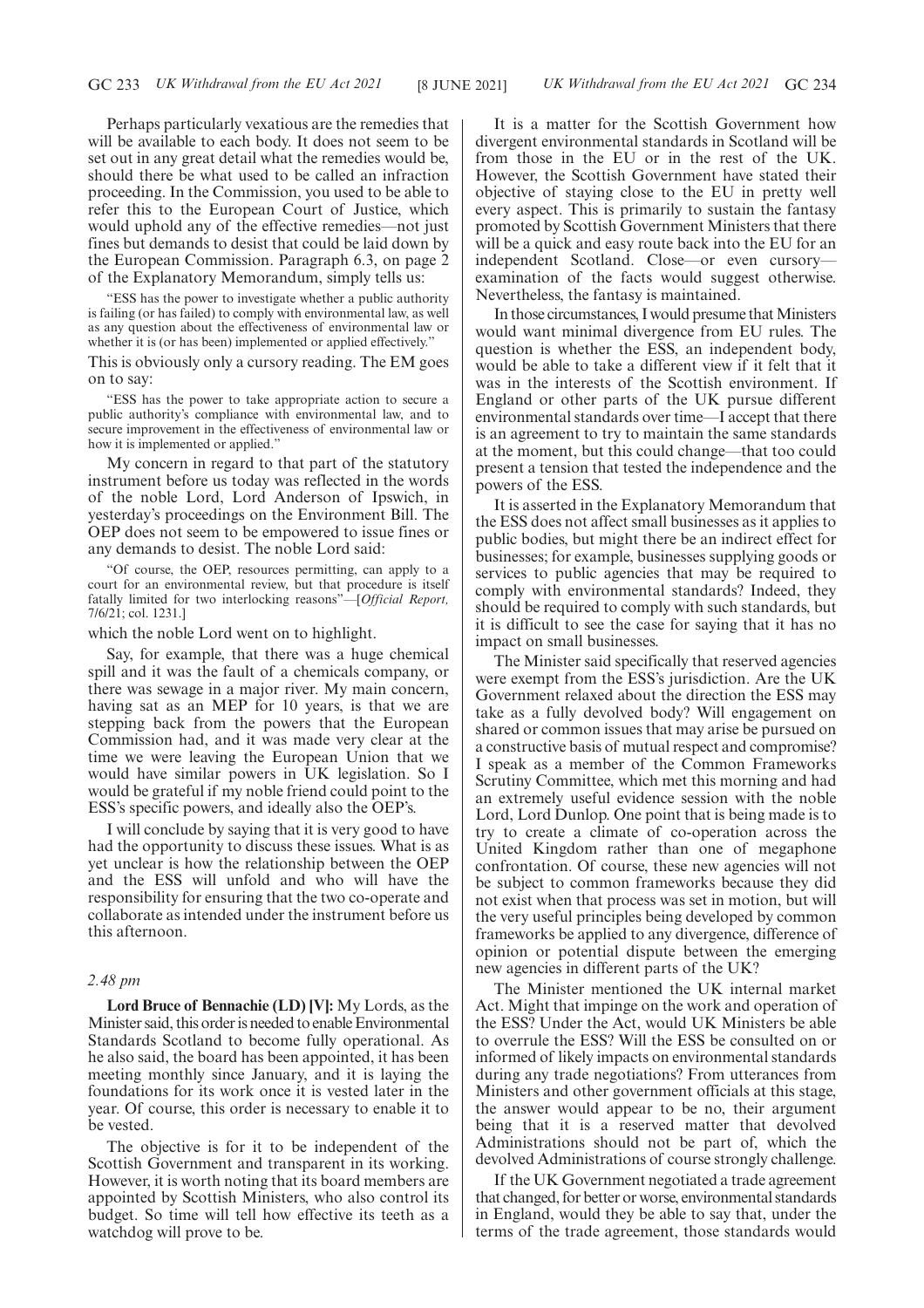#### [LORD BRUCE OF BENNACHIE]

have to be accepted by the ESS, with the ESS therefore effectively finding itself independent of Scottish Ministers but subject to direct jurisdiction of UK Ministers? I would be grateful if the Minister could clarify whether that is likely to be the case. I hope the Minister will at least agree that any divergence of approach on environmental standards needs to be handled with extreme sensitivity.

In conclusion, does the statutory instrument effectively guarantee the independence of the ESS from Scottish Ministers, given that they appoint and control the budget, and does it have the same effect for UK Ministers? Clearly, that will be a matter of some concern in the future. We have operated under the umbrella of the European Union for more than 40 years. That has been the testing framework to ensure that tensions were minimised. There is no immediate desire to diverge from that, but, over time, there may well be differences and changes that could create tensions. One would like to think that there will be mechanisms and a will to ensure that those tensions are resolved. I must make it clear that that will needs to come both from the UK Government and from the devolved Administrations. I accept and understand the purpose of this order, but I hope that the Minister will in turn accept that it raises some pretty interesting questions which we would like to hear answers to.

# *2.55 pm*

**Lord Falconer of Thoroton (Lab) [V]:** My Lords, I am grateful to the noble Viscount, Lord Younger, for his clear explanation of what this order does. We on these Benches broadly support the purpose of the order, which I understand to be to make Environmental Standards Scotland a part of the Scottish Administration as a non-ministerial office accountable to the Scottish Parliament. I echo the concerns of the noble Lord, Lord Bruce of Bennachie, and the questions asked by the noble Baroness, Lady McIntosh of Pickering.

I shall frame my concerns about the ESS, if I may call it that, under six headings. The first is independence. The noble Lord, Lord Bruce of Bennachie, made the point that all the board members are appointed by Ministers and the budget comes, in effect, from Holyrood Ministers. The independence of the ESS is important, because one of the major bodies it will be acting as a guardian of and watchdog over will be the Scottish Administration. Will the Minister explain how the independence of the ESS is to be ensured?

The second is the differences between the ESS and the OEP. We on this side of the House are concerned to see that environmental standards are kept up in Scotland and right across the United Kingdom. That will necessarily require co-operation between the ESS and the OEP. What steps are being taken to ensure that there is proper co-ordination between the activities of the two bodies and, separately, co-operation between the ESS and the enforcement of European Union standards?

The third is enforcement power. We on this side of the House are disappointed that in Holyrood the Tories and the SNP worked together to defeat a Labour amendment that would have empowered the ESS to take enforcement action on individual decisions. That would have provided continuity for the existing European Union arrangements under which anyone in Scotland could have raised a complaint if they thought that a decision taken by a public body contravened environmental law and could have expected action to be taken if that complaint turned out to be justified. If the ESS does not have the power to take that sort of action, how will complaints that public bodies are contravening environmental standards be enforced in the courts after the setting up of the ESS?

The fourth is the overall relationship between the devolved Parliaments and the United Kingdom Parliament. The noble Lord, Lord Bruce of Bennachie, referred to a megaphone relationship between the two. I agree. I noted that the Prime Minister of the United Kingdom indicated that there was going to be a summit which he invited the First Minister of Scotland, the First Minister of Wales and the First Minister of Northern Ireland to attend. That has now been postponed while there is haggling over the agenda. Will the Minister explain what has happened about that summit? Could he give us some indication of what steps the United Kingdom Government are taking to move on from a megaphone relationship to a proper relationship between the two?

My fifth point is a more technical question. Section 19 of the 2021 Scottish Act establishes Environmental Standards Scotland, the ESS. On what date is Section 19, and therefore this order, coming into force?

My sixth and final point echoes a point made by the noble Lord, Lord Bruce of Bennachie. What is the relationship between the internal market Act and the powers of the ESS? Can the UK Government in effect put a stop to an the ESS enforcement action, if they want to, with their powers under the internal market Act?

# *3 pm*

**Viscount Younger of Leckie (Con):** I thank noble Lords for their valuable contributions to this short debate. Let me start by saying that I appreciate the broad support for this order from all concerned. Let me also say, particularly in relation to the six points made just now by the noble and learned Lord, Lord Falconer, that if I do not answer all the points today, I will most certainly study *Hansard* and write to him.

The Government are absolutely committed to working collaboratively with the Scottish Government to ensure a functioning settlement for Scotland, and I hope that this instrument and my remarks today demonstrate that commitment. However, important questions have been asked both recently and this afternoon, querying the relationship between the ESS, the OEP and other devolved environmental governance bodies. I hope that I can attempt to answer them.

My noble friend Lady McIntosh of Pickering asked how the ESS and the OEP will work together near the borders. I will answer that in a moment. She also asked about the funding aspect. Again, I have an answer for that.

Clearly, there was a mood in this debate—particularly from the noble Lord, Lord Bruce, the noble and learned Lord, Lord Falconer, and my noble friend Lady McIntosh—regarding independence. The Scottish Government have designed the ESS as they see fit,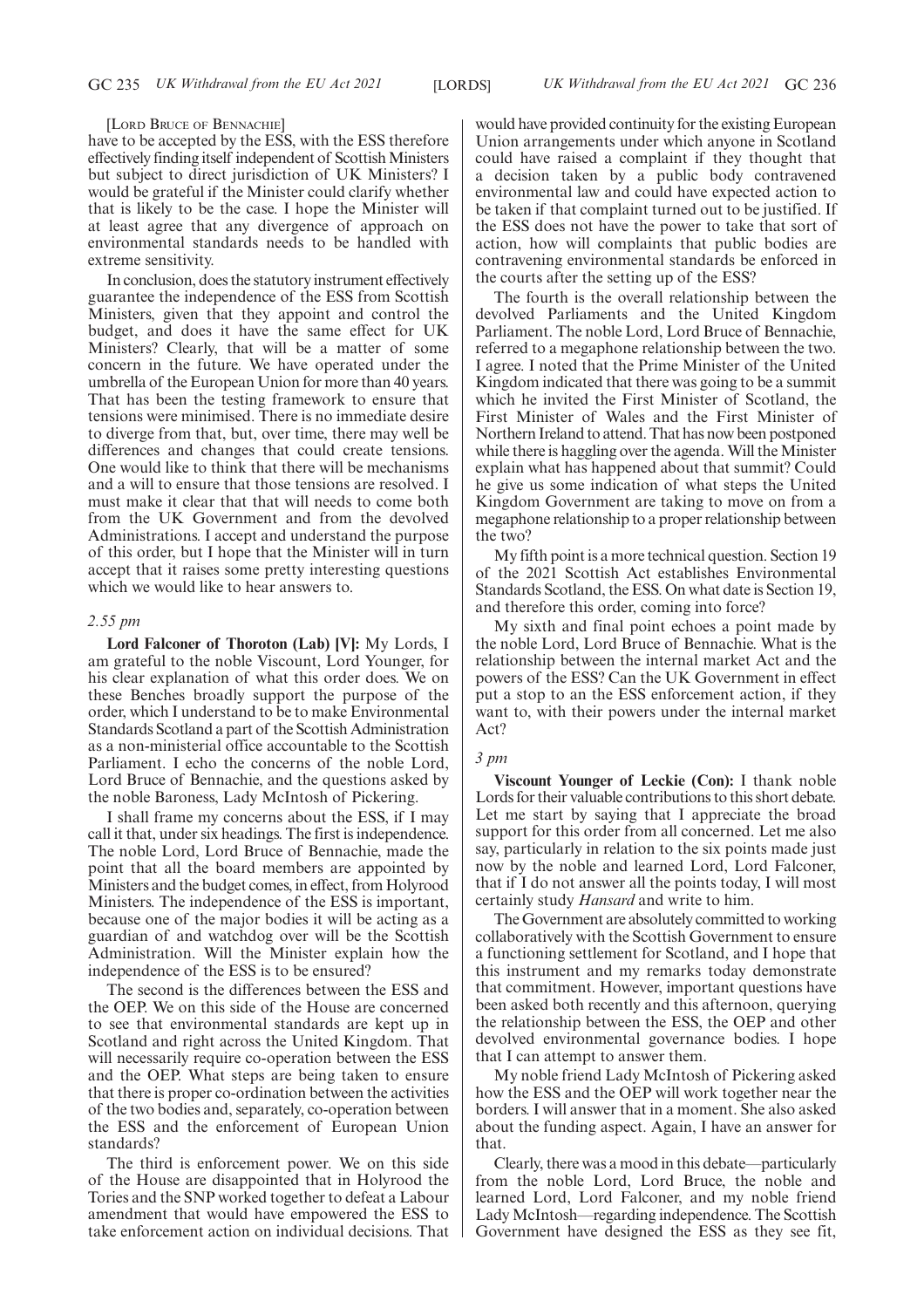which is consistent with the devolution settlement. Similarly, the UK Government have carefully designed the OEP for it to deliver its functions effectively in England and over reserved matters.

My noble friend Lady McIntosh asked about the ESS and its engagement. I can confirm for her that the ESS has already undertaken early engagement with the OEP and the UK Government. The trade and co-operation agreement—the so-called TCA—is a complex matter. I will need to write to my noble friend, as I think she expected.

My noble friend also asked about the powers of the OEP. As she might expect me to say, I realise that this matter was raised during yesterday's debate on the Environment Bill. I do not believe that this is the place to debate it, but I understand the gist of her question; I know that she will have time to debate it before too long during the upcoming Committee stage of the Environment Bill.

Moving on to the details of the ESS, my noble friend Lady McIntosh raised the matter of how the ESS deals with Scottish public authorities that breach environmental standards and environmental law. This is really more a question of remedies. Once the relevant provisions of the continuity Act have been commenced, the ESS will have a range of formal powers at its disposal to ensure that public authorities comply with environmental law, including powers to prepare compliance notices and improvement reports. I am aware that the organisation's principles state that it will seek to resolve issues through agreement, where possible, with recourse to its formal powers where the ESS considers it necessary to deliver the expected outcomes. The ESS has powers to issue compliance notices to public authorities where an authority is failing to comply with environmental law and that failure is causing, or has caused, environmental harm or a risk of such harm. The ESS will also have the power to report public authorities to the Court of Session where they fail, without reasonable excuse, to adhere to the compliance notice.

On the ESS and the OEP working together within a common or similar framework, I assure the Committee that, as both bodies are independent of Ministers, it would be inappropriate for a common framework to be agreed. However, environmental bodies across the UK will need to co-operate to ensure that shared environmental objectives continue to be achieved through effective delivery. Where devolved Ministers or public bodies are also responsible for delivery through devolved functions, it would be for the relevant governance body, such as the ESS in Scotland, to agree how to co-ordinate any subsequent action, depending on the specifics of the particular issue.

As I said earlier, the Scottish and UK Governments have started discussions on co-ordination in UK governance as part of wider discussions on the implementation of the trade and co-operation agreement. In particular, there will need to be agreement on how our arrangements will meet aspects of that agreement covering good regulatory practice and co-operation on effective performance.

To come to my noble friend Lady McIntosh's question about the ESS and the OEP working together on the border, as independent bodies it is for them to determine their approach to collaboration and co-operation. The legislation that establishes these bodies ensures clarity for parties when dealing with matters of mutual interest. The UK Government anticipate that this network of bodies will deliver effective governance across the UK.

In terms of matters European, which a couple of speakers raised, I was asked whether the ESS will look to apply policies to Scotland that are being developed in Europe. That is a key question. In exercising its functions, the ESS may keep under review developments in international environmental protection legislation to inform advice on whether changes should be made to Scottish environmental law. The power to make provision corresponding to EU law in devolved areas rests with the Scottish Parliament. Part 1 of the continuity Act gives Scottish Ministers the discretionary power to make regulations to achieve alignment with EU law where no specific powers are available.

Moving on to independence, which was raised, I may need to write more on this matter. Perhaps I may reiterate to my noble friend Lady McIntosh, and particularly to the noble Lord, Lord Bruce, and the noble and learned Lord, Lord Falconer, that the ESS, as a non-ministerial body, is accountable to the Scottish Parliament but has operational independence from both the Scottish Parliament and Government. The appointment of board members must be approved by the Scottish Parliament, and Scottish Ministers must seek parliamentary approval to remove members on the grounds of impairment or unsuitability. I feel that I may need to write further on a point raised by the noble and learned Lord on the appointment of board members. I hope that I have given some reassurance, but I may need to go slightly further.

I was asked how the ESS will be funded. The ESS will receive a budget allocation from the Scottish Government and will publish its own annual reports and accounts. Under the continuity Act, Scottish Ministers are required to ensure that the amount of resources allocated for use by the ESS is reasonably sufficient to enable it to perform its functions. In its annual report, the ESS must include an assessment of whether the resources allocated for its use in the financial year to which the report relates were sufficient to enable it to carry out its functions, so I hope that gives some reassurance.

The noble Lord, Lord Bruce, asked whether the OEP will be extended to Northern Ireland. I know that the answer is that it is very much for the Northern Ireland Assembly to decide whether to extend the OEP to cover Northern Ireland. If the OEP is to operate in Northern Ireland, it will clearly be beneficial to ensure that any gap between it becoming operational in England and Northern Ireland is minimised. I think he will know that DAERA and Defra officials are working closely with the chair-designate of the OEP to ensure that as much preparatory work as possible can be completed in advance of the Environment Bill receiving Royal Assent, thereby allowing the Northern Ireland Assembly to consider commencement at the earliest opportunity.

I believe that I have covered the majority of questions raised. However, other questions were raised, and judging by my notes I will need to read *Hansard* tomorrow.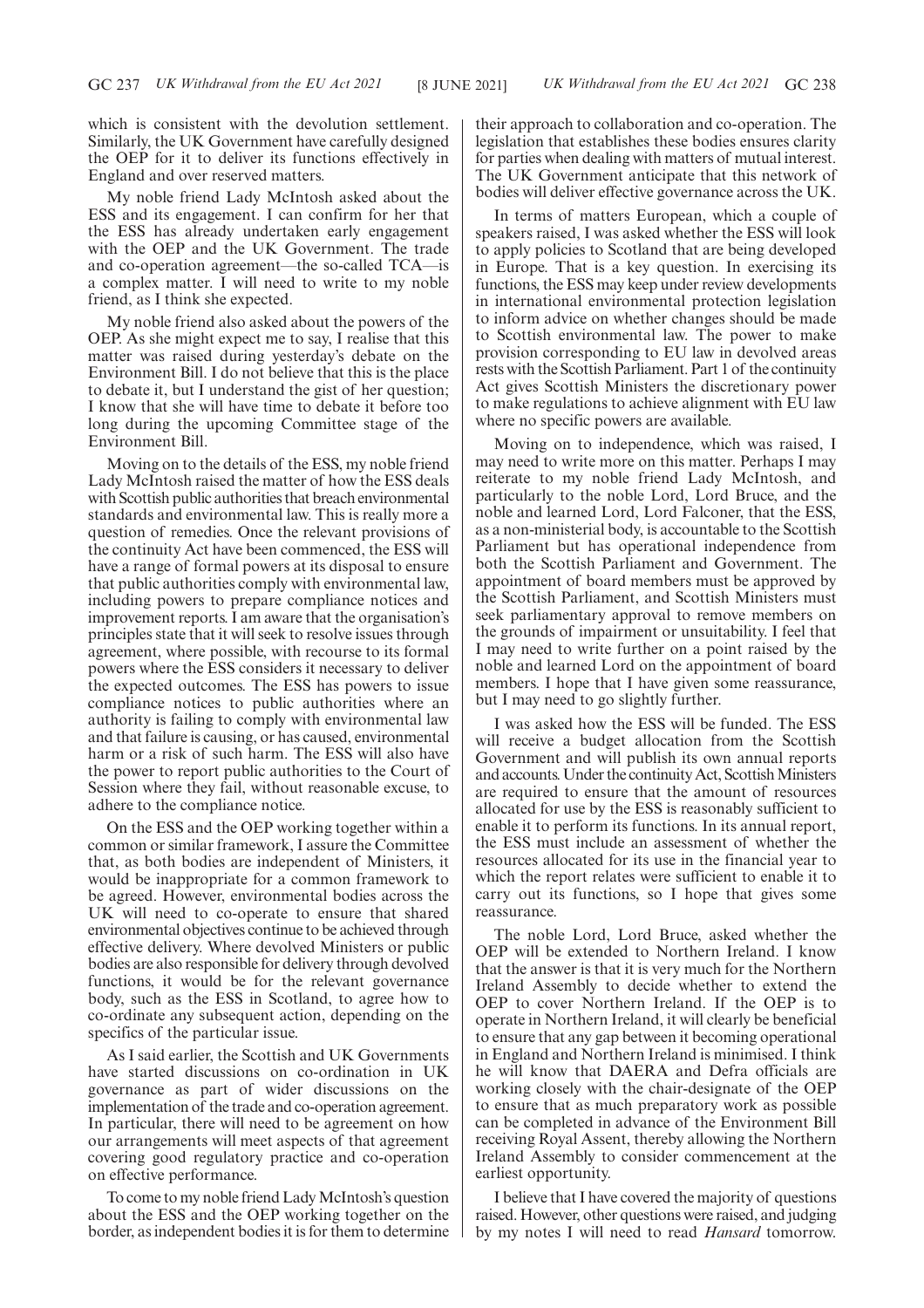[VISCOUNT YOUNGER OF LECKIE]

I think I shall have to write, as there are some questions that I still need to address, but I hope that has covered the bulk of it.

I conclude by saying that the UK's new approach to environmental governance, which we have discussed today in relation to this order, is testament to our leadership on environmental issues. I am very aware of COP 26, which is being hosted in Glasgow. I believe the ESS will make a valuable contribution to this cause. With that, I commend the order to the committee.

*Motion agreed.*

*3.09 pm*

*Sitting suspended.*

# **Arrangement of Business**

*Announcement*

## *3.16 pm*

**The Deputy Chairman of Committees (Baroness Barker) (LD):** My Lords, the hybrid Grand Committee will now resume. Some Members are here in person, others are participating remotely, but all will be treated equally. I ask Members in the Room to respect social distancing. If the capacity of the Room is exceeded, I will immediately adjourn the Committee. If there is a Division in the House, the Committee will adjourn for five minutes. The time limit for this debate is one hour.

# **Justice and Security (Northern Ireland) Act 2007 (Extension of Duration of Nonjury Trial Provisions) Order 2021**

*Considered in Grand Committee*

*3.17 pm*

# *Moved by Viscount Younger of Leckie*

That the Grand Committee do consider the Justice and Security (Northern Ireland) Act 2007 (Extension of Duration of Non-jury Trial Provisions) Order 2021.

*Relevant document: 1st Report from the Secondary Legislation Scrutiny Committee*

**Viscount Younger of Leckie (Con):** My Lords, I beg to move that the draft Justice and Security (Northern Ireland) Act 2007 (Extension of Duration of Non-jury Trial Provisions) Order 2021, which was laid before this House on 26 April 2021, be approved. Under this order, trials without a jury can take place in Northern Ireland for a further two years from 1 August 2021. The current provisions expire on 31 July. This is the seventh such extension of these provisions, but I hope to leave noble Lords in no doubt of the continued necessity of these provisions for another two years.

I will start by providing some background. The presence of violent terrorist and paramilitary groups, which continue to exert coercive control over the communities in which they operate, poses specific risks to Northern Ireland's criminal justice system. Regrettably, this makes the non-jury trial provisions necessary for a small number of exceptional cases.

We must recognise that the security situation in Northern Ireland remains unique and volatile. There is a small number of people who continue to try to destabilise the political settlement through acts of terrorism. Their activity causes harm to individuals and communities across Northern Ireland. Violent dissident republican terrorist groups continue to plan and carry out attacks against the police, prison officers and members of the Armed Forces. The threat from Northern Ireland-related terrorism remains at "severe" in Northern Ireland, meaning that an attack is highly likely.

I must also mention paramilitarism. Members of paramilitary groups are still lining their own pockets and using brutal violence, intimidation and fear to exert influence and control in their communities. They hold their own communities back, deterring investment and jobs and preventing people from moving forward with their lives. Statistics from the Northern Ireland Housing Executive indicate that 2,773 people have been driven out of their homes since 2014 due to paramilitary and sectarian intimidation. In addition, a report published by the Department of Justice, Northern Ireland, in 2019, found that 15.4% of respondents agreed that paramilitaries create fear and intimidation in their area. This kind of activity can never be justified.

Real fear and intimidation are caused by terrorists and paramilitary groups across and within communities in Northern Ireland. Where the defendant or the crime is suspected of being associated with a proscribed organisation, this fear and intimidation has the real potential to impact the administration of justice in two ways: either via a direct threat to jurors from members or supporters of that organisation, or via the perceived threat that the jurors feel in participating in such a case. Either could lead to a perverse verdict.

It is important to note that non-jury trial provisions are available only in exceptional circumstances in Northern Ireland, where a risk to the administration of justice is suspected by the Director of Public Prosecutions. This could, for example, be through jury tampering, whereby intimidation, violence or the threat of violence against members of a jury could result in a perverse conviction or acquittal. It could also be due to jury bias; there is the potential for jury bias as a result of the defendant's alleged association with a proscribed organisation, or if the offence being tried is in connection with religious or political hostility. Such cases are high profile and continue to provoke strong public opinion on both sides of the community in Northern Ireland.

Decisions for non-jury trials are made on a case-by-case basis, taking into account the circumstances of both the offence and the defendant. The Director of Public Prosecutions for Northern Ireland must suspect that one or more of four conditions is met. The conditions are specified in the Justice and Security (Northern Ireland) Act 2007 and relate to association with proscribed organisations or offences connected with religious or political hostility.

A case that falls within one of the four conditions will not automatically be tried without a jury. The DPP must also be satisfied that there is a risk that the administration of justice might be impaired if a jury trial were to be held. In Northern Ireland today, there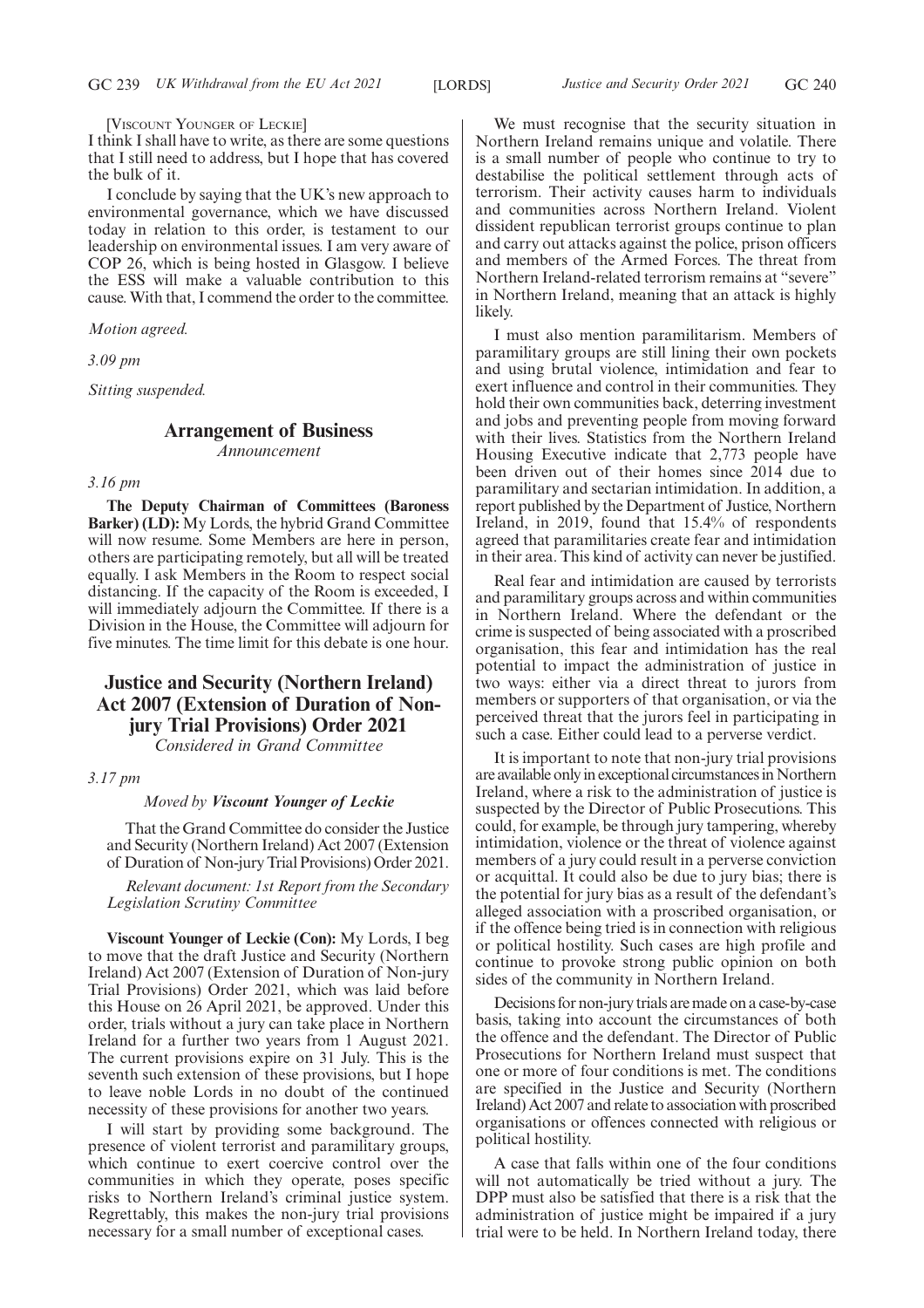is a presumption of jury trial in all cases. In 2020, only 1% of all Crown Court cases in Northern Ireland were conducted without a jury. To reiterate, this is not like the old Diplock system. Non-jury trials are now the exception, and there is a presumption of jury trial in all cases before the Crown Court. This is in stark contrast to the old Diplock system where the default was a non-jury trial for certain offences. Non-jury trials are not Diplock courts.

I now touch on the public consultation. The Secretary of State held a full public consultation on whether or not the non-jury trial provisions should be extended. The consultation ran for 12 weeks and concluded in February this year. It received a total of 13 responses from interested stakeholders and organisations, many of whom have in-depth specialist knowledge of this issue. The contents of all consultation responses, whether in the majority or not, were considered in detail by the Secretary of State when reaching a decision. In addition to the consultation responses, the Secretary of State receives regular briefings on the security situation in Northern Ireland, and it was his knowledge in the round that informed the conclusion reached by him.

In light of all the evidence and views before him, the Secretary of State has decided to renew the non-jury trial provisions for a further two years and to keep them under regular independent review. This decision reflects the fact that the number of consultation responses that supported an extension of the provisions far outweighed those that opposed the extension. The ongoing review of non-jury trials has been included in the remit of the Independent Reviewer of the Justice and Security (Northern Ireland) Act 2007 since 2017.

As I said earlier, I am aware that this will be the seventh extension of the non-jury trial provisions under the 2007 Act and that these were designed to be temporary. However, I trust that noble Lords will agree that the safety of the people of Northern Ireland is paramount and that the administration of justice cannot risk impairment. The Government are, of course, committed to working strategically with security partners to tackle the threat from Northern Ireland-related terrorism and to support the Northern Ireland Executive's programme to tackle paramilitarism. However, we are not prepared to put individuals' safety or the administration of justice at risk and believe that further progress on the Northern Ireland security situation is required before we can be confident that these non-jury trial provisions are no longer required.

In order to work towards this, the Northern Ireland Office will establish a working group, as recommended by the Independent Reviewer of the Justice and Security (Northern Ireland) Act. The intention is that this group will identify practical measures that can reduce the number of non-jury trials and examine the indicators that would assist in determining when the provisions could be brought to an end. The working group will comprise a mixture of security, legal, academic and other independent bodies. The consultation responses were highly supportive of the formation of this group, with respondents expressing a clear wish to participate.

Over the past 10 years, non-jury trials have consistently accounted for less than 2% of all Crown Court cases. This figure reflects the small but consistent need for non-jury trials in Northern Ireland. In the light of all the evidence before him, the Secretary of State has decided to seek to renew non-jury trial provisions for a further two years and to continue to keep them under regular independent review. Noble Lords can rest assured that the Secretary of State has not taken this decision lightly.

I beg to move.

# *3.26 pm*

**Lord Browne of Belmont (DUP) [V]:** My Lords, I thank the Minister for his clarity on this issue. I am pleased to support the order before us.

Young people in Northern Ireland now live in a different climate to that of their parents and grandparents. We still have some distance to travel, but it is important to acknowledge that good progress has been made to date. We have a responsibility to ensure that peace, stability and justice are protected and long lasting.

In relation to the matter before the Committee, David Seymour, the Independent Reviewer of the Justice and Security (Northern Ireland) Act, suggested in his annual report that

"the time has now come for a serious assessment of whether NJTs remain necessary."

I contend that the security and integrity of our justice system is paramount and must continue to be protected.

Today, there are only a small number of cases where a non-jury trial is necessary. In those very exceptional circumstances, it remains my view and the view of my party that the current provisions, although far from perfect, should continue to serve Northern Ireland as a necessary function in supporting the effective delivery of the criminal justice process.

Naturally, there is a certain reluctance to renew such exceptional provisions. I, too, wish that such measures were a thing of the past. Nobody wishes to have trials without a jury but, given Northern Ireland's exceptional security complexities and the spectre of threats of intimidation from dissident, paramilitary and other criminal elements, the renewal of non-jury trial provisions must be welcomed.

It is my hope that a day will come where measures such as those before us will be unnecessary. Regrettably, we are not quite at that stage yet. The onus is on all of us to continue to work together maturely to work out practical ways forward towards a more normalised society in Northern Ireland: that is, a society that no longer requires such measures. Hopefully, there will be even fewer non-jury trials in the next few years, making such legislation redundant.

I am pleased to support this legislation today.

# *3.29 pm*

**Lord Hay of Ballyore (DUP) [V]:** My Lords, I speak in support of extending the measures before us. They certainly remain an important tool in specific circumstances to protect Northern Ireland's criminal justice system. I wish we were in a place in 2021 where specifically designed Northern Ireland-only provisions such as this were a thing of the past. But it is always worth saying that we have come a long way, even if we are not quite where we want to be yet in Northern Ireland.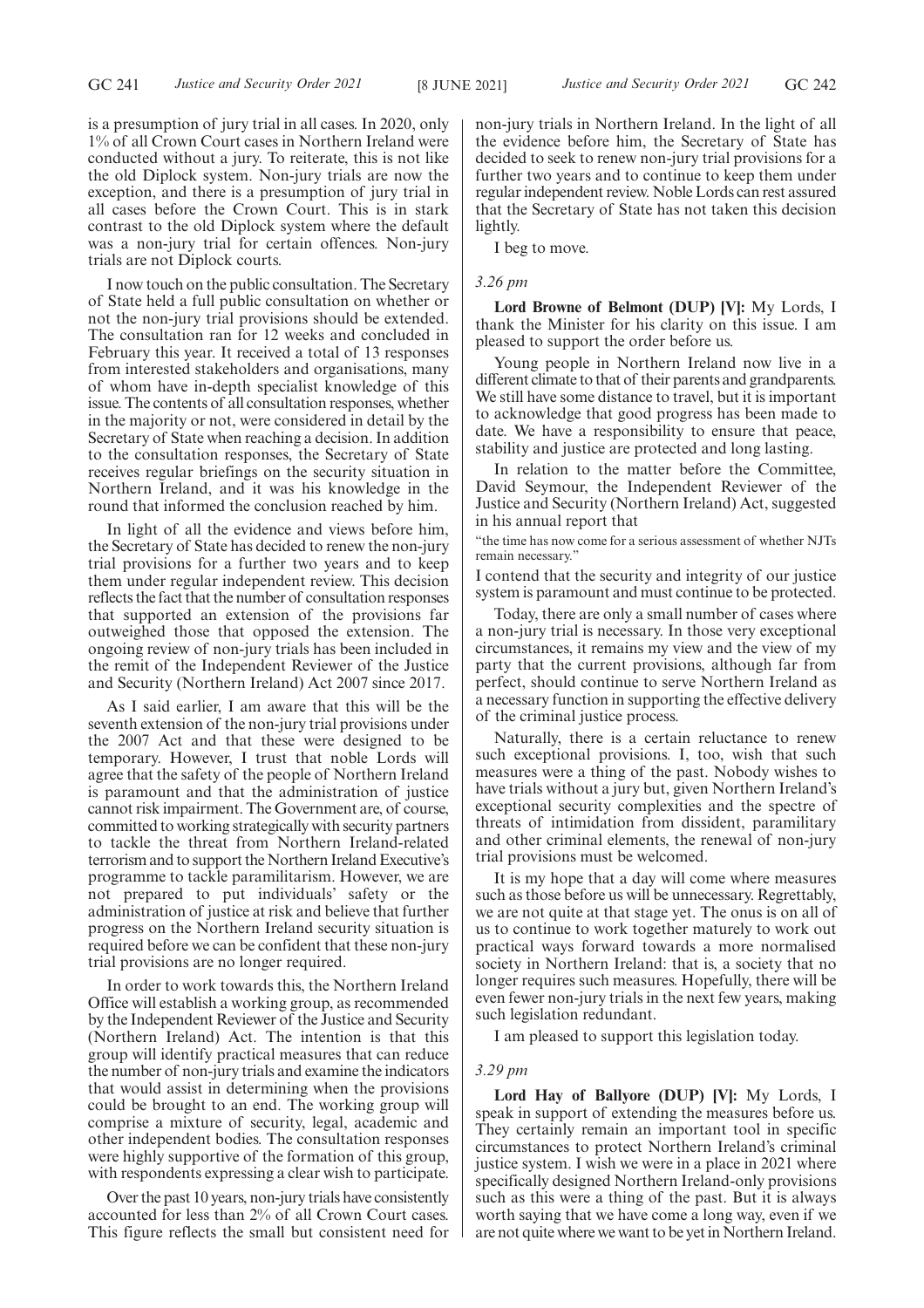## [LORD HAY OF BALLYORE]

We have relative peace, our political institutions remain in place, and businesses and tourists from around the globe continue to see Northern Ireland as an attractive place both to do business and to visit as a tourist.

However, we still live in a divided society, with a lingering legacy and the huge, complex challenge before us all of the severe threat from terrorists and paramilitary activity in Northern Ireland. Non-jury trials need to continue in order to combat those who wish to use fear and intimidation to undermine Northern Ireland's peace, and indeed the criminal justice process itself. It is vital in Northern Ireland that we protect the justice system. The Minister alluded to the number of non-jury trials. They have accounted for less than 5% of all Crown cases in Northern Ireland over the past five years. Of course, we know the important role that the PPS plays in identifying cases for non-jury trials in Northern Ireland. I welcome the commitment from the Government to see an end to non-jury trials in Northern Ireland when it is safe to do so.

I support these measures at this time and, as the noble Lord, Lord Browne, indicated, it is my hope too that the day will come when such measures, and other similar measures, will not be necessary.

# *3.31 pm*

**Baroness Ritchie of Downpatrick (Non-Afl) [V]:** My Lords, I would like to take this opportunity to thank the Minister for his explanation of this order, the main purpose of which is to extend for a further two years the provision that certain offences in Northern Ireland can be tried without a jury. I note what the Minister said: that this is the seventh such extension. Like other noble Lords, I hope that, in the fullness of time, there will be no necessity for these non-jury trials, although they are small in number.

At the very outset of this debate, I will say that I have always been and will remain, along with my party, totally opposed to violence, terrorism, mayhem and murder in Northern Ireland. I totally repudiate those acts of violence and terrorism to pursue political ends. Nothing can replace political dialogue, discourse and democratic means of accountability. So it is important that the institutions—the Northern Ireland Assembly, the Executive, the North/South Ministerial Council and the British-Irish Council, along with other necessary means of discourse infrastructure such as the joint intergovernmental conference involving both the British and the Irish Governments—are sustained and underpinned, because political stability is the key here to our future stability as a region within the island of Ireland and within these islands. That is the key, and we all have a role in this, as politicians and members of the wider community, and as two Governments.

I have been opposed to the indiscriminate and unfair system of trials without a jury, going back to the days of the Diplock courts. I know that these are not Diplock courts, but they do breed a lack of confidence and trust in the judicial system. The Diplock courts system was associated with emergency legislation during a period of heightened paramilitary violence against the police, prison officers and the security forces. It also impacted on the wider community. However, I understand the reasons and the necessity for this legislation, particularly with the prevalence of dissidence, but I hope that this will be the last such extension and we can move to a totally normal society, because that is what the local population wants to see.

For me, the judicial system needs to be jury based at all levels. I realise that those involved in policing and justice issues will state that the threat from terrorism remains severe. There are threats from dissident republicans and loyalists, which have been heightened in the past few months because of opposition by some to the Northern Ireland protocol. There have also been attacks on security forces, but this should not mean that there is a need for a continuation of such non-jury trials into perpetuity.

I should also say that the days have long gone of the hegemony and domination by paramilitaries in communities. They should no longer be allowed to imperil communities. One message that I would give to them is: "So long, goodbye". We, as communities, have had to tolerate the existence of paramilitarism for far too long. It is 23 years since the Good Friday agreement, and it is time that they hung up their boots.

There is a need to ensure that we have a full judicial system that does not restrict the right of defendants to trial by jury of their peers, whether in the interests of administrative speed or for some other policing and political reasons. Maybe the Minister could advise us today on the future intentions of the Government and what discussions are taking place with the Minister for Justice in the Northern Ireland Executive to do just that.

I noted that the powers in the 2007 Act allowed the DPP to issue a certificate for a non-jury trial that is subject to renewal every two years, and that is what we are doing today. We are in a relatively peacetime situation. The Minister has indicated instances where this has been used, with a very small number in the past year. Given that, can he give us the assurance today that this will be the last extension? I noted that the Lords Secondary Legislation Scrutiny Committee stated:

"Whilst acknowledging the reasons for trial without jury, we have concerns about their potential impact on trust in the judicial system and expect this option to be used only sparingly."

I have concern about the impact on the trust of the people in the judicial system. Issues to do with human rights compliance, fairness and the quality of justice come into play in this respect.

For my part, I do not rest easy with the contents of the legislation, as it does not lend itself to a fair and just judicial system. However, at the same time, I recognise their necessity. I hope that it is the last extension. The bottom line is that we want to see an end to paramilitarism, and to see the building up of a sound political system full of political and economic stability, giving hope to our population throughout Northern Ireland.

**The Deputy Chairman of Committees (Baroness Barker) (LD):** Before calling the next speaker, I remind the Grand Committee that, if there is a Division in the Chamber, we will adjourn this Committee for five minutes for a vote. That may very well happen in the next few minutes.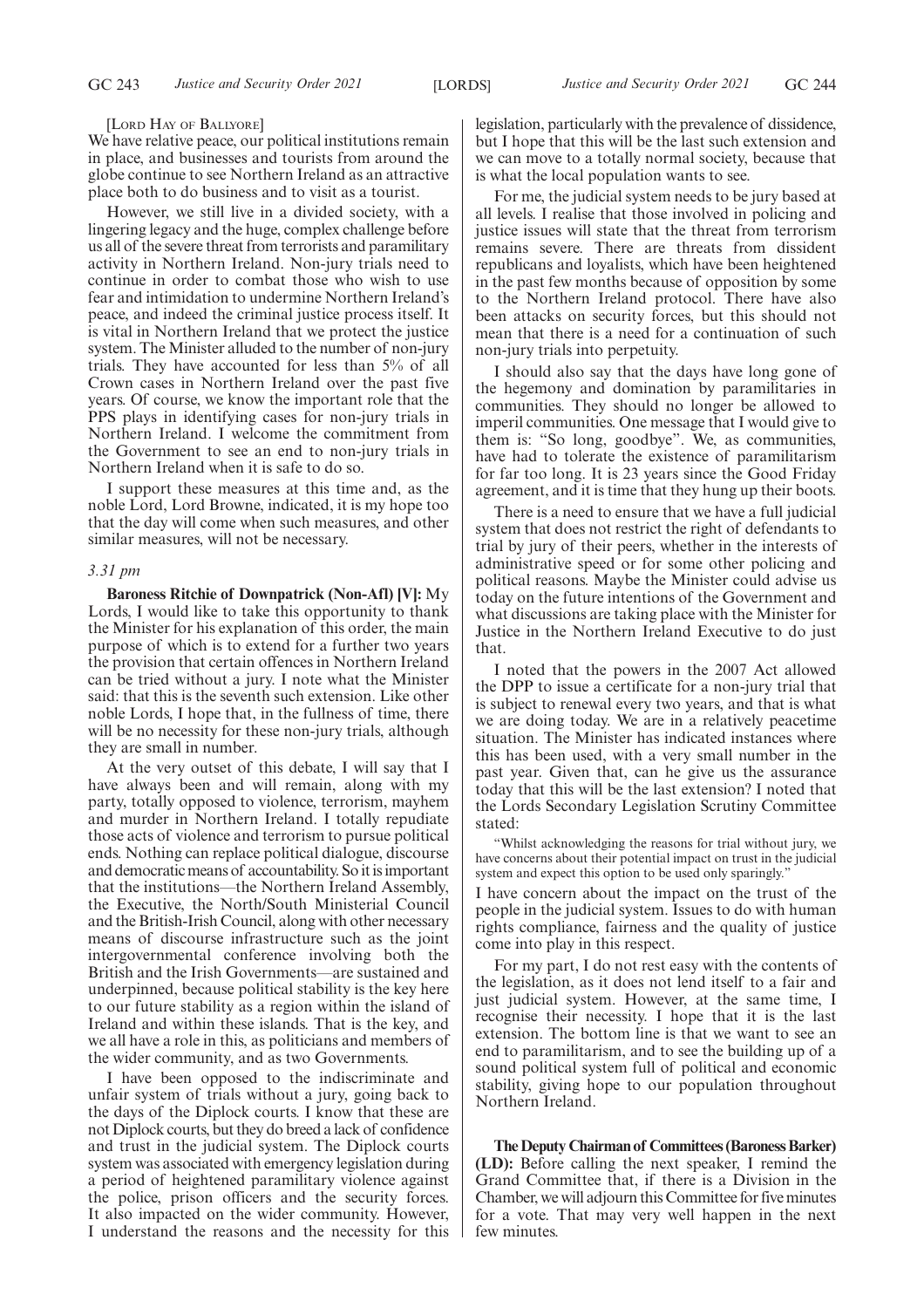# *3.38 pm*

**Baroness Hoey (Non-Afl) [V]:** My Lords, as the Minister and others have said, this is the seventh time that we are renewing these regulations—

**The Deputy Chairman of Committees (Baroness Barker) (LD):** The vote has been called, so we will move to the vote and, after five minutes, come back to the noble Baroness, Lady Hoey, for her full speech.

*3.39 pm*

#### *Sitting suspended for a Division in the House.*

#### *3.54 pm*

**The Deputy Chairman of Committees (Baroness Barker) (LD):** My Lords, the Divisions in the House have been deferred because of the technical problems and we will therefore resume our debate. I invite the noble Baroness, Lady Hoey, to begin her speech again.

**Baroness Hoey (Non-Afl) [V]:** My Lords, I repeat that this is the seventh time that we are renewing these regulations. I am very pleased that the Government say that they want to see an end to the use of non-jury trials when it is safe to do so and compatible with the interests of justice. Now is clearly not that time, so I support the renewal today, but I believe that this an opportunity to look at some of the conditions in the regulations. I welcome the Independent Reviewer David Seymour having said that

"the time has come for serious assessment"

of whether non-jury trials "remain necessary". I also welcome the working party that the Secretary of State has set up and would be interested to know whether the Minister has any idea of its timescale.

David Seymour's report also said that in marginal cases the DPP

"should consider not issuing a certificate"

but putting in more jury-protection measures. Is this also being considered?

As a non-lawyer I get the feeling that, sometimes, going for a non-jury trial could be seen as a softer option. We do need to look at some of these conditions. On one of the tests, the Director of Public Prosecutions can certify only if he suspects that any of the conditions prescribed in the subsection are met and if he also suspects that, because such conditions are met, there is a risk that the administration of justice might be impaired with a jury. However, the threshold for "suspicion" is low—suspicion is a lesser state of mind than belief. While suspicion might be entertained in good faith and is not therefore to be regarded as synonymous with a pretext, it surely follows that suspicion may be shown subsequently to be entirely unfounded; a suspicion must be capable of rational justification.

One of the conditions is that the defendant is, or is an associate of, a member of a proscribed organisation, or has at any time been a member of an organisation that was at that time proscribed. But Section 1(9) gives a very broad definition of an associate, which includes a friend. As we know, there are persons who have publicly renounced their own former terrorist feelings and affiliations, and some have a wide circle of friends some, for example, have friends even here in Parliament. This could be construed as meaning that, if an MP or Peer is charged with an ordinary common-law offence such as misconduct in public office, and is, or has been, a friend of Mr Y, who is a former and now repentant member of a terrorist group, the MP or Peer will satisfy the condition in the Act.

The regulation also explains that religious or political hostility can be based, to any extent, on a supposed religious belief or political opinion. Suppose, for example, two members of the same party in Northern Ireland disagree, perhaps on abortion, and get very angry and one punches the other and causes a severe injury to his jaw. He will be charged with inflicting grievous bodily harm with intent. Now Mr A, the person who has caused the grievous bodily harm, will satisfy the condition in Section 1(6). It is surely absurd that the funnel for non-jury trials should be so wide as to permit so many persons to potentially satisfy the enabling set of conditions in Section 1(2). So I believe that these conditions must become more tightly drawn; that is something that the working party and others must look at over the next two years.

The test in Section 1(2)(b) is also too low. The DPP has only to be satisfied of a possible risk to the administration of justice. Surely, at the very least, this test should require a likelihood that the administration of justice would be impaired. Does the Minister not think that it would be a good idea to require the director to satisfy a High Court judge unconnected with the trial that the test was properly met? This would arguably enable the protection provided by Section 7 of the 2007 Act to be revoked, as the decision of the director would have been validated by a High Court judge.

Although this is about security and threats to jurors, it must also be about the public interest, which must always be about the transparency of the law and our justice system. Non-jury trials must never be used, particularly in cases of corruption. I worry slightly about the word "exceptional" because it does not always seem that the trials are being used in what I would class as exceptional cases.

A worrying example is the National Asset Management Agency, a body created by the Government of Ireland in 2009 in response to the Irish financial crisis and the property bubble bursting. Corruption has been alleged in the scheme, and some people have been charged with fraud. One of the young activists in Northern Ireland, whom the High Court in Northern Ireland has described as a journalist, gave evidence to a statutory scrutiny committee investigating political corruption. He has now been charged with conspiracy to commit misconduct in public office. Out of the blue, a non-jury certificate has been issued in this case.

To me, non-jury trials should be for where terrorism is involved and there is clearly a threat to individuals. I believe that this has been an overreaction by the DPP and a gross overinterpretation of the regulations. So all I am really saying is: let us use the next two years to look at this much more carefully and make sure that we are not back in another two years, simply renewing the same regulations, without realising that maybe, just sometimes, they are being abused.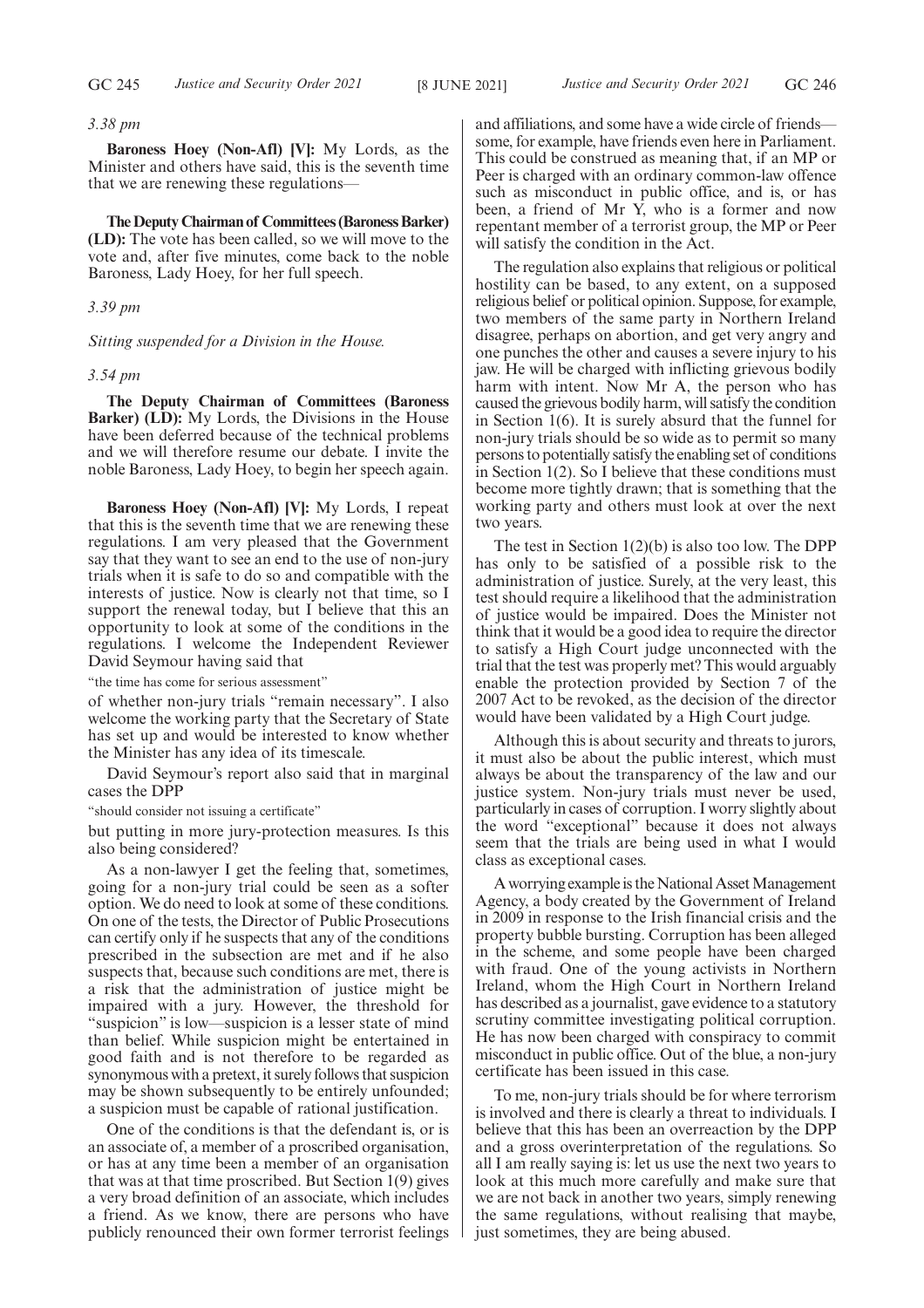# *4.02 pm*

**Lord Marks of Henley-on-Thames (LD):** My Lords, our commitment to trial by jury has never been in doubt. In the United Kingdom, jury trial has always been rightly seen as a cornerstone of citizens'involvement in democracy. The derogation for jury trial in Northern Ireland therefore has to be justified as a necessary and temporary emergency measure.

The question that this House is considering today is whether the case has been made for a two-year extension—for the seventh time, as we have heard—of the exceptional system that permits non-jury trials on indictment in Northern Ireland under the Justice and Security (Northern Ireland) Act 2007 if the statutory conditions, which are stringent, are met.

We reluctantly accept that the case has been made for this extension, but we have heard it stressed that non-jury trials take place in only a very limited number of cases and in exceptional circumstances. In 2019, there were only 14 non-jury trials in the Crown Court, out of a total of nearly 1,300.

However, sadly, as has been recognised by all who have spoken, violence in Northern Ireland continues. In 2020, there were 13 casualties as a result of paramilitary-style shootings and 42 casualties of such assaults. In April of this year, there were a number of violent incidents aimed at members of the Northern Ireland police service, including that near Dungiven, where an explosive device was left at an officer's home.

We are therefore forced to the conclusion that, although we would prefer criminal offences to be tried and proved before juries without exception, there is a continuing danger of violence associated with paramilitary groups, which carries with it the risk of jury intimidation. The intimidation with which we are concerned is not just the intimidation of individual jurors but sometimes involves whole sections of communities being put in fear, so that jury selection, the trial process, the taking of evidence, jury deliberations and jury decision-making are all put at risk in extreme cases.

However, there are two important sets of safeguards one specific and one more general. Specifically, the 2007 Act gives the DPP a discretionary power to certify for a non-jury trial only if he suspects that one of four conditions is met, relating to the offender or the offence, which establishes a link to a proscribed organisation or religious or political hostility as a motivating factor.

Secondly, the DPP must consider that there is a risk that the administration of justice might be impaired if there were a jury trial. I interpose that the noble Baroness, Lady Hoey, is right to say that suspicion is not itself a high threshold, even though such suspicion has to be rationally held.

The more general safeguard arises from the involvement of the independent reviewer of the 2007 Act, a post held by David Seymour. In his annual reports, the independent reviewer keeps under review the issue of non-jury trials. In his 10th report, published in 2018, Mr Seymour reported that the existing arrangements were working reasonably well; he did not suggest any changes to the legislation. Prior to the publication of his 13th report in April of this year, the Northern Ireland Office, as

we have heard, held a public consultation on a further extension of the provision for exceptional non-jury trials. The majority of respondents were in favour of such an extension, expressing concerns for continued paramilitary activity, including forcing people from their homes—a horrible kind of violence, mentioned by the noble Viscount in opening—a continued risk of jury tampering and possible jury bias. Nevertheless, most respondents wanted to see a return to universal jury trials as soon as the removal of non-jury trials could be safely achieved without risk to the interests of justice.

In his 13th report, the independent reviewer said that the time for a serious assessment of whether non-jury trials should continue had arrived. He expressed the view that there appeared

"to have been no meaningful dialogue … in recent years"

on this issue and said that

"after 14 years, a robust examination of the need for these provisions is now required."

Along with Jonathan Hall QC, the UK Independent Reviewer of Terrorist Legislation, we agree with that recommendation.

As the noble Viscount said, the Northern Ireland Office has now announced that it will establish a multidisciplinary working group to identify practical measures to reduce the number of non-jury trials, while leaving the provisions of the 2007 Act in place. That is very welcome. However, we profoundly hope that we will soon find a way of bringing an end to non-jury trials in Northern Ireland.

To that end, can the Minister provide more detail to Parliament about the remit of the working party? What questions will be asked and how wide-ranging will the permitted inquiry be? Will it be possible for it to recommend an end to the provisions? I join the noble Baroness, Lady Hoey, in asking: what will be the timescale for this working party's work? When will the working party be selected and what will be the criteria for selecting members? What powers will it have in relation to evidence gathering and when will it report? Can the Minister also commit to publishing its recommendations as soon as they are ready, along with the government response? We urgently need to reach a safe but just solution to this issue.

#### *4.08 pm*

**Lord Murphy of Torfaen (Lab) [V]:** My Lords, the noble Lord, Lord Hay, mentioned in his contribution that the world has changed a lot in Northern Ireland with regard to this matter over the past 20-odd years. Certainly, my memory of when I started as a junior opposition spokesman on Northern Ireland 26 years ago is that it was a different world with regard to how juries were intimidated—and, of course, how judges, both Catholic and Protestant, were assassinated. The criminal justice system was hugely compromised by the Troubles and all that went with them.

Of course, that was exacerbated by the fact that Northern Ireland is a small place. Although it could be argued that juries can be intimidated in London and other great cities in Great Britain, it is not quite the same because of the small size of Northern Ireland and the fact that people know each other in a very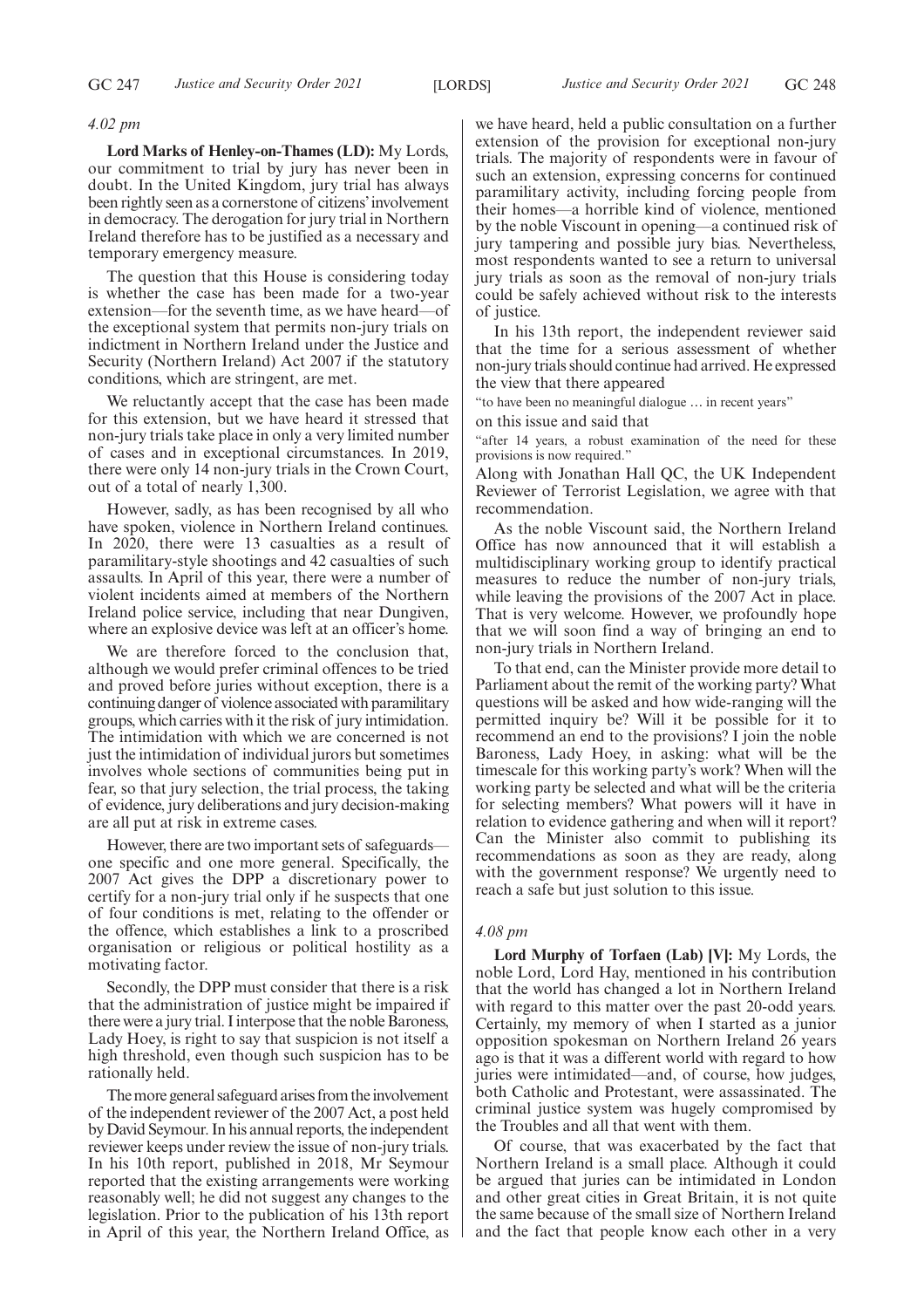special way. So we understand the reason for it, but the world has changed. As the Labour Opposition, we reluctantly support the extension but agree with the Minister that only a tiny number of cases are now dealt with in this way—I think he said it was currently 2% of criminal cases. In 2017, for example, out of 1,640 criminal cases, only nine were non-jury ones. However, that is still nine too many in a liberal democracy.

I welcome the Government's review of this, as other members of the Committee have, and the setting up of a working party. Yes, we would like to know its terms who goes on it and when it will report, and so on—but the idea of a working party to look at when this will end is excellent. I would particularly like the Minister to take up the important issues referred to by the noble Baroness, Lady Hoey.

I will make another couple of points before I conclude. First, this measure comes against a background of a backlog of thousands of criminal cases in Northern Ireland which have not been heard yet, particularly because of Covid. That has an impact on the need to deal not just with those who perpetrated the crimes but with the victims. We do not want the victims to fall out of any criminal justice system because of that backlog. Perhaps the Minister could say a few words about how the Government propose to deal with that.

Finally, this is about security. We do not have the paramilitary threats that we used to have, but there is a paramilitary threat—linked most of the time to criminality—right across Northern Ireland. Although it is not huge, a number of Members of the Committee have indicated that political instability can lead to security problems, and there is no doubt that things are unsettled in Northern Ireland at the moment. The DUP is currently in crisis because of what happened to the First Minister. Clearly the unionist community is unsettled by the Northern Ireland protocol. Let us remember that the Good Friday agreement was there to satisfy both nationalists and unionists, so these things have to be addressed. We are almost in the marching season, and there could be difficulties unless we try to address that political instability.

I say for the umpteenth time that the noble Lord, Lord Frost, and the Government should now concentrate on engagement with the European Union—which itself should stop talking about legal writs and start talking. The Government should pay less attention to articles in newspapers and more to proper diplomacy and negotiation, and try to resolve at least the most difficult issues surrounding the protocol so that at least there is an attempt to engage Northern Ireland political leaders, the Irish Government and the European Union in ensuring that things settle down. If there is not a settlement politically, there will still be insecurity, and if there is still insecurity, because there are still nasty people about, there will still be a need for non-jury trials. Hopefully that will not happen, but let us hear what the Minister has to say in response.

# *4.13 pm*

**Viscount Younger of Leckie (Con):**I start by thanking all noble Lords who have contributed to this short debate. I appreciate the support that has come from all quarters, starting with the noble Lords, Lord Browne of Belmont and Lord Hay, and the noble Baronesses, Lady Ritchie and Lady Hoey. I also thank the noble Lord, Lord Marks, for his support—although I noted that he made the point that it was with some reluctance that he supported the case in this order for a two-year extension.

As I said at the outset, this is an exceptional system—as the noble Lord, Lord Browne, mentioned too—used in only very limited circumstances. There is rightly a presumption for jury trial in all cases. As I have already said, non-jury trials account for less than 2% of all Crown Court cases in Northern Ireland.

The threat from terrorism in Northern Ireland remains severe—the noble Lord, Lord Hay, spoke eloquently about this, as did the noble Baroness, Lady Ritchie—and it has been at the same level for more than 10 years. However, the Government remain committed to tackling the threat from Northern Ireland-related terrorism and to supporting the Northern Ireland Executive's programme to tackle paramilitarism. But we believe that further progress on the security situation is required before we can be confident that these non-jury trial provisions are no longer required. As I said earlier, I think that here I am echoing the views from this debate.

I thank the noble Baroness, Lady Ritchie, for her eloquent views on this matter. She is right that the way forward in Northern Ireland is strong political dialogue and discourse to provide political stability. That is so necessary, and I know that she is working very hard on that, as are many others involved in politics in Northern Ireland.

Having listened to this debate, I shall focus my remarks on the working group. I hope that I will be able to answer questions on it, as I think it is an open door for the way forward. Before I start, I want to pick up on something that the noble Lord, Lord Marks, said. He was right that there were 13 responses to the consultation, down by two on the previous occasion in 2019, and the vast majority were in favour of what the Government have decided to do. It is right to point out that the Bar of Northern Ireland was not wholly in favour and produced some points—which I shall not go through today—but David Mulholland, who produced the response, said he was supportive of the working group, would welcome dialogue with stakeholders and would like clarification from the Northern Ireland Office on the timeframe. I shall give a short response on that in a moment.

As I have said, the UK Government continue to be committed to bringing an end to these provisions. As indicated by the majority of consultation responses, the time is not right for this now. However, the working group will assist in pursuing this aim. Following this consultation, the Secretary of State decided, as we know, that a working group should be convened to identify practical measures that could be taken to reduce the number of non-jury trials. During the renewal debate in 2019, noble Lords asked what criteria the Government would use to determine when the non-jury trial provisions were no longer needed, so the working group will also examine what indicators would assist in determining when it would be safe and compatible with the interests of justice to allow the provisions to expire.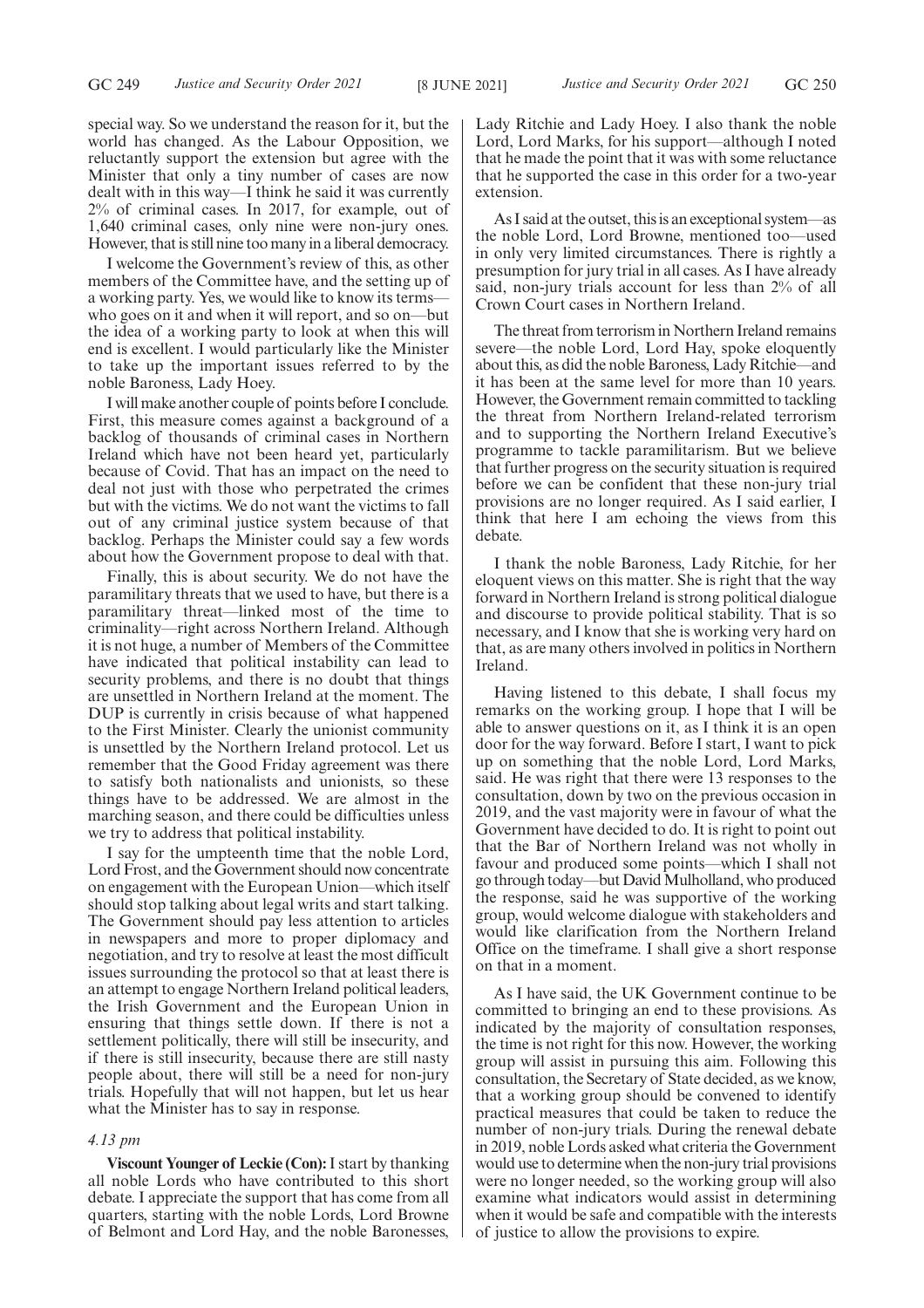[VISCOUNT YOUNGER OF LECKIE] The noble Baroness, Lady Ritchie, asked about future intentions in working with the Justice Minister. I hope I can reassure her that the Northern Ireland Department of Justice will be invited to participate in the working group. She also expressed concerns about fair trial. I will allude that in a moment. As the noble Baroness said, the seventh extension is here. However, we hope that it will be the last, and I want to say a little more about that.

The provisions were designed to be temporary and the Government remain fully committed to bringing them to an end when it is safe to do so and when it is compatible with the interests of justice. In order to work towards this, the Northern Ireland Office will establish a working group. The intention is that this group will identify practical measures that can reduce the number of non-jury trials. The responses to the consultation were highly supportive of the formation of this group.

The noble Baronesses, Lady Ritchie and Lady Hoey, and the noble Lord, Lord Marks, asked about a date. None of us wants to see the system in place for longer than is needed, but much depends on the security situation. The Government will keep the provisions under constant review. We introduced a further safeguard in 2017 requesting that the then independent reviewer of the JSA, David Seymour, review non-jury trials in his annual work. As was mentioned by other speakers in this debate, the new independent reviewer of the JSA, Marie Breen-Smyth, will keep the annual review of non-jury trial provisions in her remit.

Whether non-jury trials are fair was raised by the noble Baroness, Lady Ritchie. We believe they are. The European Court of Human Rights guarantees fair trial; it does not guarantee jury trial. Every defendant facing a criminal charge is entitled to a fair trial. This principle remains where the trial is by judge alone. All defendants who are convicted of a crime have the right to seek an appeal. Under this system, only the mode of trial is changed. Non-jury trials deliver an equivalent quality of justice to jury trials. Where there is a risk of paramilitary or community-based pressures on a jury, they could actually be fairer.

The noble Baroness, Lady Hoey, and the noble Lord, Lord Murphy, asked further questions about the working group. On the timescale, again, if the Motion passes through both Houses, the NIO will write to the proposed membership to convene the first meeting of the working group as soon as possible hopefully this summer.

I want to clarify the term "associate". The DPP is independent and makes a decision on meeting one of the conditions and on the suspicion of a risk to the administration of justice.

The noble Baroness, Lady Hoey, asked whether a judge can help with decisions and why a judge cannot decide whether a non-jury trial is needed. If a judicial process were adopted, it would take longer for decisions on the non-jury trial to be reached, delaying the administration of justice. We believe that the DPP is in the best position to make the assessment of risk that the decision will require. The decision is similar to that on whether to prosecute. The DPP already makes decisions about mode of trial in Northern Ireland—that is, whether certain offences should be tried before a jury in the Crown Court or without a jury in the magistrates' court.

The noble Baroness also asked about the decision to issue a non-jury trial certificate. Perhaps I can reassure her by saying that a non-jury trial is possible only when the DPP issues a certificate for a specific case in relation to a trial on indictment, as tried in the Crown Court. As I said earlier, decisions for non-jury trials are made on a case-by-case basis, taking into account the circumstances of both the offence and the defendant. Further, the decision for issuing a certificate is based on a two-stage test set out in Section 1(2) of the JSA. The DPP must, first, suspect that one or more of the four conditions is met and, secondly, be

"satisfied that … there is a risk that the administration of justice might be impaired if the trial were to be conducted with a jury".

The noble Baroness, Lady Hoey, asked about a particular case. She will know that I cannot comment on any particular case, I am afraid. She also made points about transparency. Again, let me provide some reassurance. Since the provisions have been in place, the DPP has shown that he applies the statutory test stringently. Statistics provided by the PPS show that the DPP regularly rejects applications for non-jury trial certificates, evidencing the thorough consideration given before a certificate is granted. We can be confident that only exceptional cases are certified for non-jury trials.

I realise that time is running out. I conclude by thanking all noble Lords again for contributing to this short debate. I will of course study *Hansard* with my usual scrutiny, and will be pleased to write to noble Lords where I have not managed to answer any questions.

# *Motion agreed.*

**The Deputy Chairman of Committees (Lord McNicol of West Kilbride) (Lab):**My Lords, the Grand Committee stands adjourned until 4.27 pm, when we will move on to the next item of business. I remind Members to sanitise their desks and chairs.

*4.23 pm*

*Sitting suspended.*

# **Arrangement of Business** *Announcement*

# *4.28 pm*

**The Deputy Chairman of Committees (Lord McNicol of West Kilbride) (Lab):** My Lords, the hybrid Grand Committee will now resume. All Members will be treated equally. I ask Members in the Room to respect social distancing. If there is a Division in the House, the Committee will be adjourned for five minutes. The time allocated for the following debate is one hour.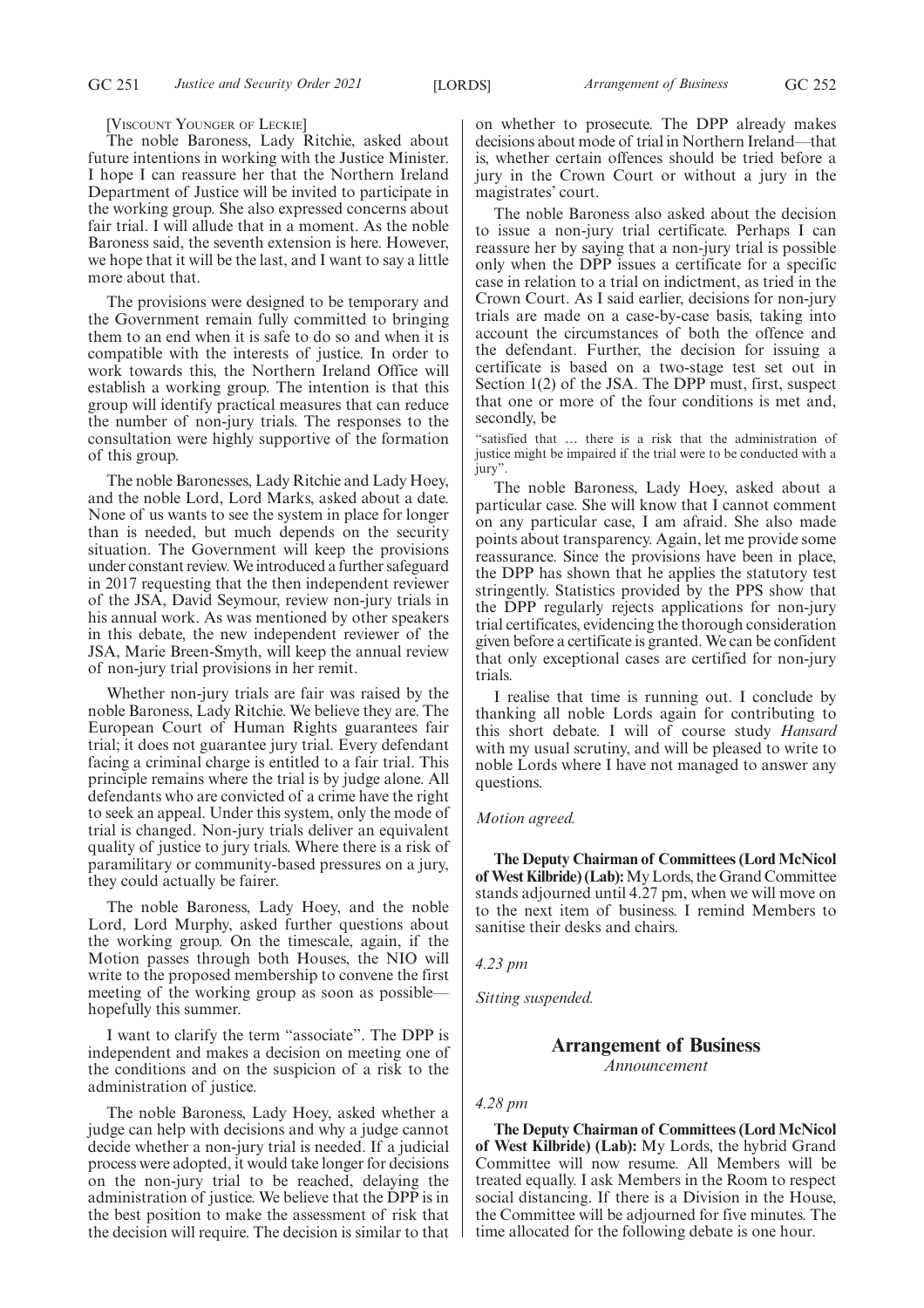# **Pollution Prevention and Control (Fees) (Miscellaneous Amendments) Regulations 2021**

*Considered in Grand Committee*

*4.28 pm*

# *Moved by Lord Callanan*

That the Grand Committee do consider the Pollution Prevention and Control (Fees) (Miscellaneous Amendments) Regulations 2021.

**TheParliamentaryUnder-Secretaryof State,Department forBusiness,EnergyandIndustrialStrategy(LordCallanan) (Con):** My Lords, I beg to move that these regulations, which were laid before the House on 21 April 2021, be approved. I will refer to them as the fees regulations.

As the environmental regulator of the offshore oil and gas industry, which I shall refer to as the offshore industry, BEIS's Offshore Petroleum Regulator for Environment and Decommissioning, OPRED, recoups the cost of its regulatory functions from the industry, rather than the taxpayer footing the bill. OPRED's role is to minimise the impact of the offshore industry on the environment by, for example, controlling air emissions and discharges to sea and minimising disturbance over the lifecycle of operations, from seismic surveys through to post-decommissioning monitoring. Regulatory activities for which OPRED can recover costs are covered in two ways: within a suite of regulations that are covered by the fees regulations and by four fees schemes that are not, because they do not require legislative change and will be amended administratively.

OPRED's annual fees income is on average £6.2 million, which is recovered from around 130 companies. These are billed quarterly. OPRED recovers its costs via fees based on hourly rates. The fees regulations will increase the hourly rates used to calculate fees payable by the offshore industry. The fees relate to the provision of regulatory functions for the environmental management of offshore operations. Currently, the fees that OPRED charges for providing its regulatory services are based on hourly rates of £190 for environmental specialists and £101 for non-specialists. Environmental specialists are qualified technical staff who carry out the legislative functions of the Secretary of State and non-specialists are administrative staff who support them.

The current hourly rates have been in place since April 2020. OPRED has reviewed the cost base and concluded that the existing hourly rates need to be increased to fully recover the costs of providing specific regulatory services. The fees regulations will therefore amend the charging provisions by increasing the hourly rates for environmental specialists and non-specialists to £197 and £108 respectively. As the increases relate to cost recovery, they do not represent monetary changes linked to inflation.

OPRED's fees are determined by adding together the recorded number of hours worked by environmental specialists and non-specialists on cost-recoverable activities, multiplied by the hourly rates. The new hourly rates were approved by Her Majesty's Treasury in November last year. They were calculated in line with the Treasury's *Managing Public Money* guidance and cover the expenditure on all resources used by OPRED to support cost-recoverable activities: for example, staff salaries, accommodation, IT and office services and corporate services such as human resources, senior management, legal, finance and learning and development.

Guidance on OPRED's fee-charging regimes is published and clearly explains the scope of the costrecoverable functions undertaken by OPRED and how the costs are to be calculated and recovered. The cost-recoverable functions undertaken by OPRED include: the evaluation of applications and issuing of consents for seismic surveys and the conducting of appropriate assessments on the likely significant environmental effects of proposed projects; assessing and approving operators'oil pollution emergency plans; and compliance monitoring activities, including offshore environmental inspections.

The revised fees to be paid will increase by a small amount, sufficient only to allow OPRED to recover its eligible costs. In this regard, the additional total cost resulting from the increase in hourly rates will be around £300,000 per year. OPRED's guidance on its fees-charging regime will be revised to reflect the new hourly rates. Those charged by OPRED are aware that it reviews its hourly rates annually and, although there was no statutory requirement to consult on the fees regulations, in February OPRED informed the offshore industry of the planned increase to the hourly rates. No representations were received.

I conclude by emphasising the importance of the increase to the hourly rates being introduced by the fees regulations. The increase will enable OPRED to recover the costs of providing regulatory services from those who benefit from them, instead of those costs being passed on to the taxpayer. The fees regulations were debated and approved by the House of Commons on 26 May. I therefore hope that noble Lords will support the measure and I commend the regulations to the Committee.

#### *4.33 pm*

**Lord Bourne of Aberystwyth (Con) [V]:** My Lords, I thank my noble friend the Minister for setting out so clearly the background to these regulations and their effect, as he always does. I support the regulations, which represent the annual review of the hourly rates used to determine the fees payable by the offshore oil and gas industry to BEIS's Offshore Petroleum Regulator for Environment and Decommissioning, for activities engaged in by OPRED in relation to environmental management of the offshore hydrocarbons industry. These activities include the conservation of habitats and species, as well as matters relating to the storage of gases and some of the seismic changes on the continental shelf. As the Minister rightly said, the last review of fees was conducted in April 2020 and the industry, when asked about the increases, had no comment to offer.

The regulations appear reasonable and unexceptional, but I would like to explore with my noble friend the Minister the current position on carbon capture and storage. It has long been recognised that carbon capture and storage can play a key role in economic terms for the United Kingdom and, crucially, in achieving net zero. Indeed, its deployment could lead to the UK offshore oil and gas sector actually becoming carbon negative.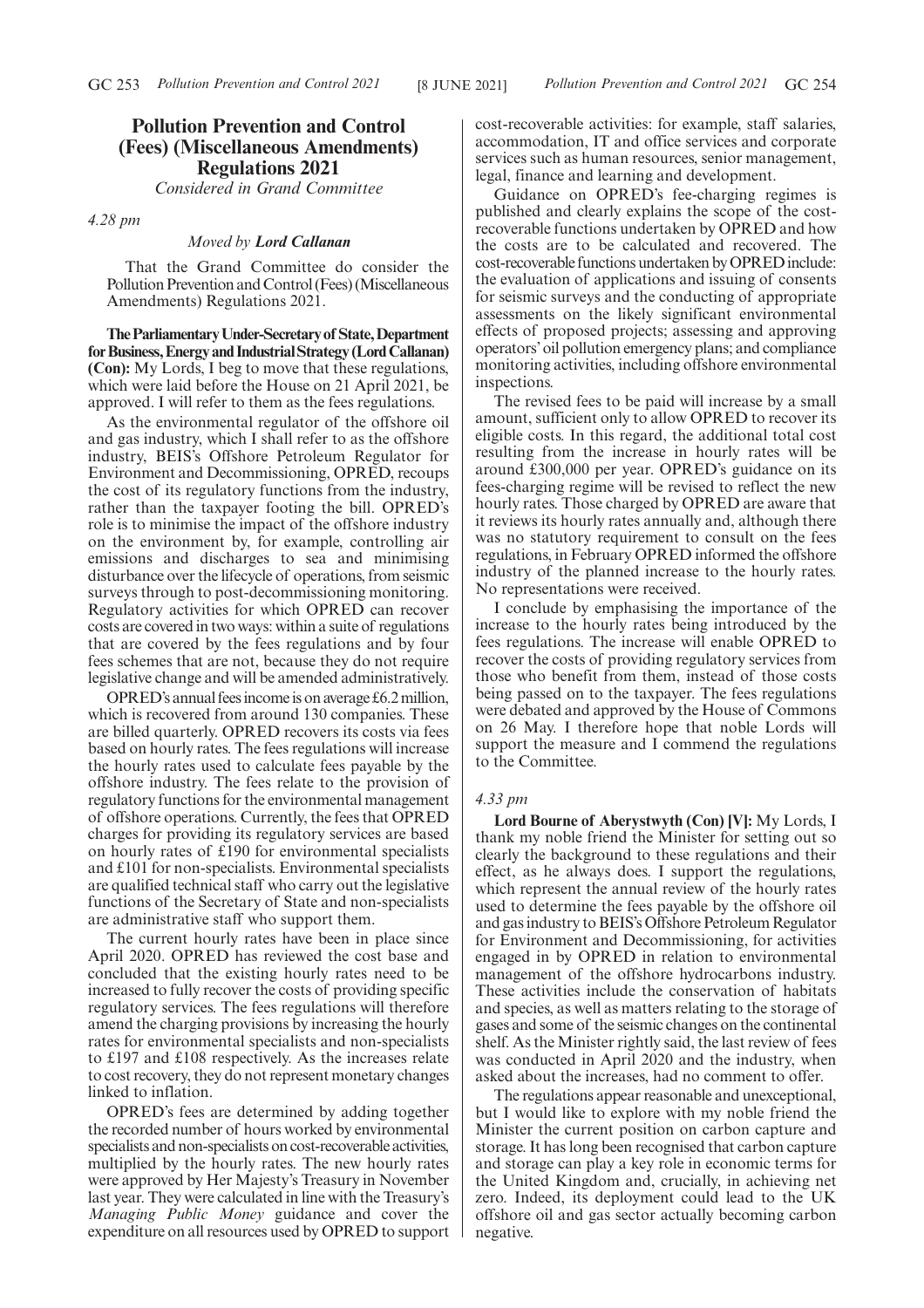#### [LORD BOURNE OF ABERYSTWYTH]

The Government committed to CCS deployment at scale happening during the 2030s, subject to the costs coming down. For that to happen, clearly there needs to be commissioning from the fast approaching mid-2020s. We have massive potential for this as the United Kingdom's continental shelf, because of oil and gas drilling, is absolutely the area to develop it in. Of course, we have staff and personnel who could be deployed from the UK oil and gas industry to help with speedy deployment of CCS—staff who have the relevant expertise. I would be most grateful if my noble friend could update the Committee on progress in that area.

I recall the noble Lord, Lord Oxburgh, who of course has massive knowledge and expertise in this area from his commitment to it and his time in the energy industry, doing a brief report for the Government on this area when Amber Rudd was Secretary of State. The only downside then apparent was the cost; that was some five to six years ago, and I believe that the cost may now have come down and that the attitude of government to the cost may have changed, in any event—along, indeed, with the attitude of the world. Perhaps governmental and world attitudes have changed, as they need to, as we approach the time when action is absolutely vital. We need to do this at speed and at scale, looking at experience elsewhere: in the United States, Canada and, I think, in Australia. Can my noble friend give some update on progress in this area, ahead of the important COP 26 in Glasgow and the fast-approaching need for immediate action?

# *4.37 pm*

**Baroness Jones of Moulsecoomb (GP):** My Lords, this looks like a fairly simple instrument, and I congratulate the Minister on laying it out with what appeared to be great transparency—so I thank him for that. We seem to be looking at some incredibly paltry rises in administration fees to deliver a government service to the oil and gas industries at cost price. Why are we selling at cost price? I do not understand. This is a subsidy for a government service, and yet another example of the oil and gas industries being massively undercharged, in spite of their negative impact on the environment and highly polluting practices.

I salute the noble Lord, Lord Bourne, too, for his enthusiasm and optimism about carbon capture and storage. He is absolutely right that it would be a fantastic thing if we had it, and action is vital now—but we do not have it. So why not take another route, which is to make the oil and gas industries pay their fair share, not only of what we allow them to have but for the pollution that they cause? I can well imagine that no representations were received from the industry. If my fees were being increased from £190 to £197 I would probably not complain either, because the increase is negligible. Why are the Government doing this? Quite honestly, I think that this is a ridiculous SI. What we should have in front of us is something that actually reflects what is happening in the world in terms of the climate crisis.

I have a question here that I would like an answer to. Can the Minister outline what changes the Government will seek at COP 26 to make sure that fossil fuel companies stop getting a free ride, so that their financial costs reflect their true environmental and social costs? We heard an Oral Question today about a government guidance document, *Aligning UK International Support for the Clean Energy Transition*. We have some cheek talking about this sort of thing and proselytising about it when we are actually subsidising polluting oil and gas industries. What I would very much like to know is: how on earth are this Government ever going to live up to the sort of standards that we expect to see from a responsible Government?

# *4.40 pm*

**Baroness Altmann (Con) [V]:** My Lords, I thank my noble friend the Minister for his clear explanation of this SI, which, on the face of it, seems pretty uncontroversial. Given that his department is responsible for the environmental regulator—OPRED—and aims to recoup the costs of its regulatory activity from the industry rather than from taxpayers, which I wholly support, it seems as if the increases in cost that we are being asked to approve today fit with that aim.

Protecting the environment and controlling our emissions and discharges into the sea are hugely important for the future of the planet, the future of our country, the future of our children and future generations. However, I wonder whether I could follow on from the noble Baroness, Lady Jones, and ask one or two questions about the rationale for the pricing structure that is being applied to what are, in effect, qualified technical specialists in environmental matters. Rather low fee rates seem to be being applied here. Even with the increases, we are talking about something like £1,400 a day. Daily rates for lawyers or specialist consultants are more like double that, or even more. Even for the non-specialists, we are talking about perhaps £700 to £750 a day.

I understand that we do not want to destroy or damage an industry that literally keeps the lights on in our country, but I want to ask my noble friend the Minister something particular; I do not expect him to have the answer to hand, but I would be grateful if he could write to me. To what extent are the employees—I assume they are public employees—who are doing this very important work members of public sector pension schemes? Have the true costs to the taxpayer of those pension contributions and ultimate pension payments been factored in to the costs being charged to these oil and gas companies?

Clearly, we must control air and sea pollution. The industry itself has accepted this regime. Again, I understand that the department may not wish to rock the boat—if noble Lords will excuse the expression—but it is important that taxpayers do not subsidise the cost of regulation for this industry in any way. In the current environment, the costs of a public sector pension scheme are more like 40% to 50% of salary on top of actual earnings. I would be interested to know whether this has been reflected in the new charges or the old charges.

I have one final question. I believe that the Government are doing marvellous work, and I commend my noble friend the Minister, his department and Defra for what they are aiming to do to control environmental damage. However, it is important, and I would be grateful if my noble friend could give the Committee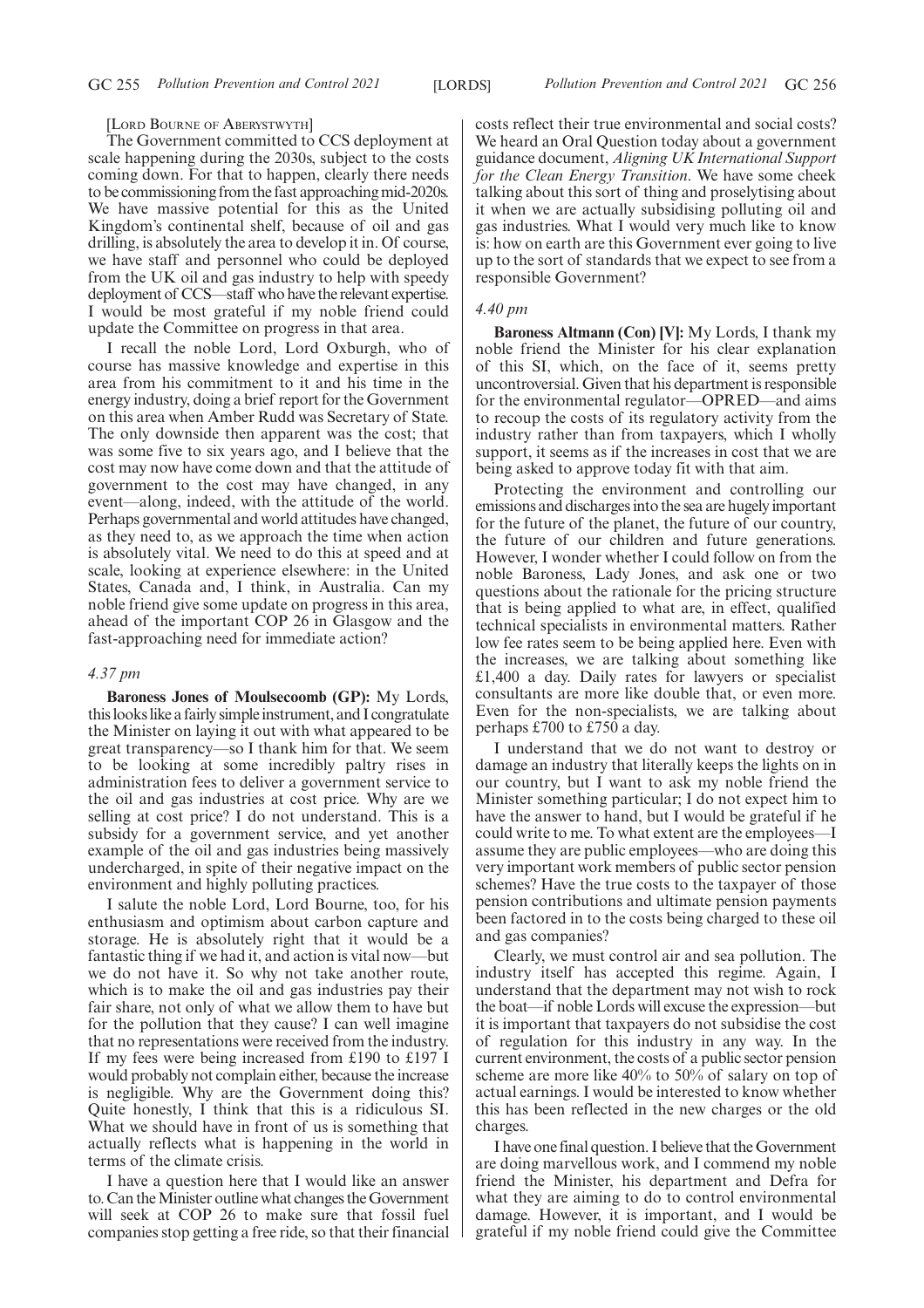some idea of the measures being taken to encourage the offshore oil and gas industry to rapidly diversify away from fossil fuels, abandon new developments because there is risk of stranded assets down the line and invest in alternative energies, such as offshore wind and solar power. That could replace some of the activity and jobs that are otherwise potentially at risk in areas that have become so dependent on our very successful oil and gas industry.

I support the measures but have some further questions and concerns, and I would be grateful to hear my noble friend's response.

## *4.45 pm*

**Baroness McIntosh of Pickering (Con):**I am delighted to welcome the regulations before us this afternoon certainly as far as they go. I thank my noble friend for his clear introduction to them.

My concern follows directly from the plea of my noble friend Lady Altmann to look more to offshore wind farms—that is what concerns me. Paragraph 13.2, on page 6 of the Explanatory Memorandum, says:

"It is crucial that all businesses operating offshore, regardless of size, are subject to the same regulatory regime to ensure that they continue to provide a high level of protection for the marine environment.'

If my understanding is correct and the regulations before us this afternoon refer only to the offshore hydrocarbons industry, which regulations from his department, which I understand will be the regulatory authority, actually apply to offshore wind farms?

I mention this because we did a piece of work before the EU Sub-Committee was disbanded at the end of the period of its supervisory authority. I quote what one of the witnesses said about how we mitigate the offshore wind pollution of our shores:

"It is fair to say that offshore wind is still a very new sector. It has been around for only the last 10 years. It has, throughout that period, innovated and continues to do so. It is probably fair to say that the focus for that has been more on construction impacts, and potentially pre-construction impacts, and less on the overall operation. Moving forward, we need to bring together the cumulative and ongoing impacts from servicing of the wind farms, for example, and the additional disturbance from vessels that are regularly attending."

It concerns me that we are seeing a 10-gigawatt increase in one year alone—so we are literally upping the renewable source of offshore wind farms. Yet it is staggering to think that, as I understand it, no research at all has been done into the effects of not just, as the lady witness said, the construction phase and the ships going out to deliver materials but the operational phase and, for the purposes of these regulations, decommissioning. I presume that each wind turbine will have a life of some 10 or 15 years. This urbanisation of the sea, as the witnesses in that hearing called it, has specific ecological impacts on the maritime environment.

If my further understanding is correct, the maritime environment and marine ecology are not included in the Environment Bill, so we have two omissions: no research on the ecological and environmental impacts, in terms of not just noise but disruption to marine life. We have to ask ourselves: why are dolphins, porpoises and whales beaching in increasing numbers on our shores? I would like to think that it is not because of offshore wind farms, but we honestly do not know. I take this opportunity to ask why hydrocarbons, a very important part of the economy, have been singled out for this particular type of regulation? Which regulation covers offshore wind farms? Is there a similar regulation to what is before us this afternoon in relation to the recovery of the charges?

So how do offshore wind farms relate to the comparative structure and fee structure in the regulations before us relating to hydrocarbons? Also, mindful that there will be a rising degree—10 gigawatts in one year of noise pollution in both the construction and operational phases, will my noble friend put my mind at rest that some research has been done over the period and that the regulatory regime is akin to that before us this afternoon?

With those concerns, I endorse the regulations before us. I am absolutely concerned that any regulatory regime should apply to all protections for the marine environment, whether in relation to hydrocarbons or to offshore wind farms.

#### *4.50 pm*

**Lord Bhatia (Non-Afl) [V]:** My Lords, this SI has been prepared by BEIS, which explains that its purpose is to increase the hourly rates used to determine the fees payable by the offshore oil and gas industry and the Oil and Gas Authority to BEIS's Offshore Petroleum Regulator for Environment and Decommissioning— OPRED—for certain activities undertaken by OPRED in relation to the environmental management of the offshore hydrocarbons industry.

We are told that the instrument is subject to the affirmative resolution procedure. It contains enabling powers that are both negative and affirmative. The European Union (Withdrawal) Act 2018 makes provision for the affirmative procedure to take precedence over the negative procedure where there is a combination of instruments. To enable OPRED's new hourly rates to be introduced from 1 July 2021, the instrument will enter into force on the day after it is made, which will be beyond the common commencement date of 6 April 2021.

As the Explanatory Memorandum says, the increases in eligible costs to be charged to the offshore hydrocarbons industry and the Oil and Gas Authority were identified following a review of the cost base for the current OPRED fee schemes. The increases, which will allow OPRED to recoup the costs for the provision of regulatory services, are not alterations to reflect changes in the value of money. The territorial extent of this instrument is the United Kingdom.

I support this SI and particularly support what the noble Baroness, Lady Altmann, said about bringing in wind and solar energy procedures to replace those for the current sources of energy.

#### *4.53 pm*

**Lord Oates (LD):** My Lords, I thank the Minister for introducing this statutory instrument with his customary clarity. My starting point is a certain scepticism about this SI similar to that expressed by the noble Baroness, Lady Jones of Moulsecoomb. Personally, I think the SI should be unnecessary, because the industry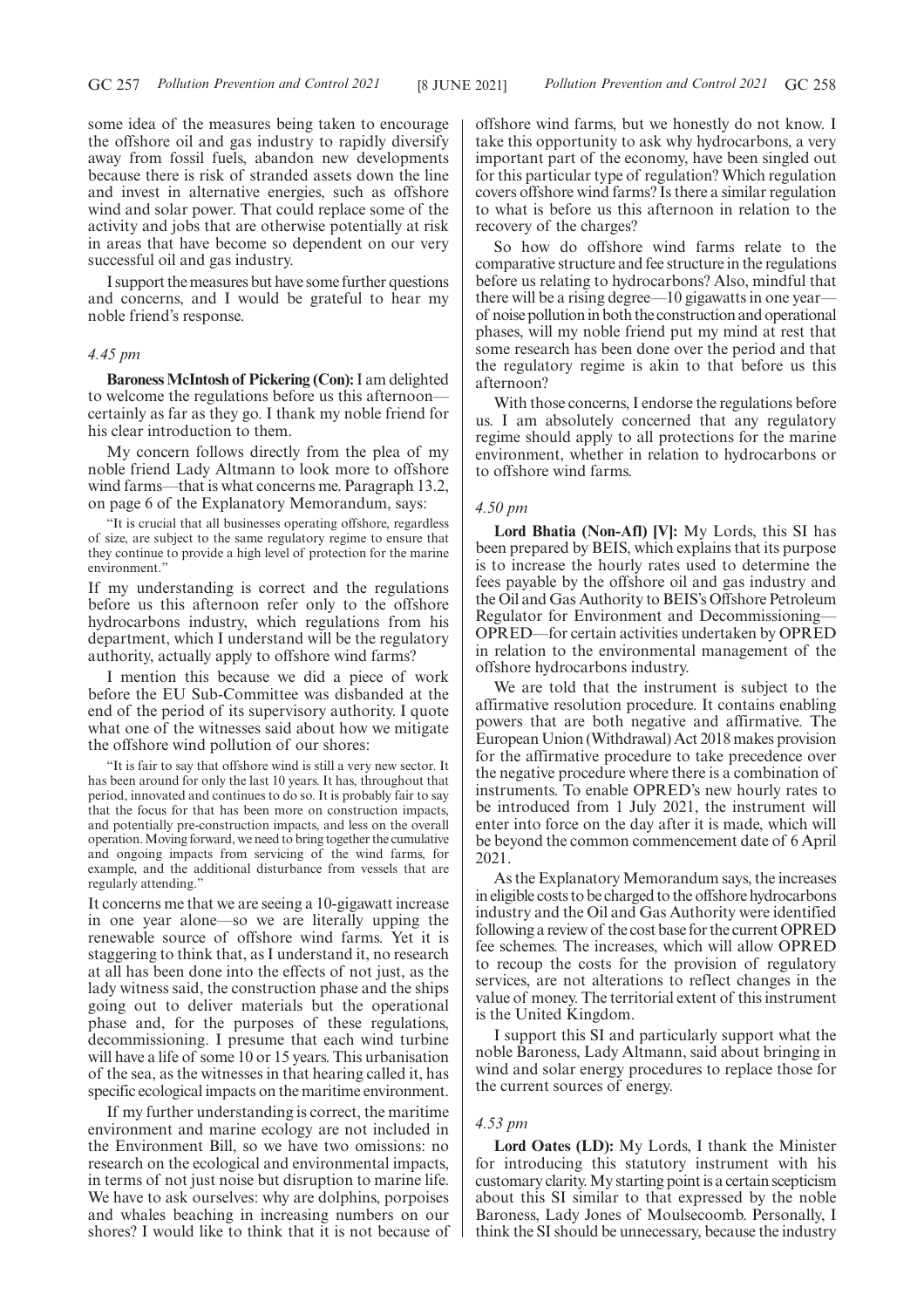[LORD OATES]

should be paying all the costs of the Offshore Petroleum Regulator for Environment and Decommissioning. If it were not for the activity of the industry, that regulator would not need to exist, and given the profits which the companies concerned have made over the years it is unclear to me why the taxpayer is picking up any of the cost. I note that the description of the role of OPRED on the GOV.UK website includes

"protecting the taxpayer from bearing the full cost of decommissioning".

Can the Minister tell us why we are paying any of this cost?

I also note the contrast between the way in which the oil and gas companies are treated, paying only part of the cost, and the way in which, for example, people who wish to become British citizens are treated; they pay not only the full cost of processing their application but many multiples of it, because for some reason they alone of British citizens are regarded as an easy touch to pay a supercharge for the cost of our border and immigration system as a whole. The oil and gas companies must have some very important friends to have achieved an outcome where they not only do not pay the full cost of decommissioning but they continue to receive huge subsidies to exploit fossil fuels that imperil the future of our planet.

On the increase in fees to which this statutory instrument gives effect, can the Minister clear up some issues? First, can he clarify the total amount of revenue raised by the fees which the SI relates to? The Minister gave us a figure of 1,243 hours as the figure representing an average of hours per annum spent on potentially cost-recoverable activity. If we take the average of the specialist and non-specialist hourly rates, it comes out at £152.50 per hour. If that was multiplied by the number of hours, it would come to—if my maths is correct—about £189,557. Is that the correct figure raised by the fees levied under this SI? If it is not the correct figure, can the Minister tell us what it is and how it is calculated between specialist and non-specialist hours, because the Explanatory Memorandum and the SI do not give the breakdown?

The Explanatory Memorandum tells us that the calculation of the costs charged to the industry

"removes the hours spent on leave, bank holidays, staff management etc."

Why are those excluded given that they are clearly staffing costs?

Can the Minister also tell us the total cost of running the Offshore Petroleum Regulator for Environment and Decommissioning? I think he told us in his introductory remarks that the fees and other charges outside the ones we are discussing in this SI raised £6.2 million. Does this cover the entire cost of running the regulator? If not, what is the deficit?

Can the Minister remind us of the total level of subsidies provided by Her Majesty's Government to the oil and gas industry in the last year for which figures are available? I hope that the noble Lord will not try to tell us that the Government do not provide any subsidies, because that sort of dissembling is exactly what has got the UK ranked joint bottom for transparency on these issues among the G20 nations.

The noble Baroness, Lady Altmann, raised some important issues about how we get the industry moving towards transition rather than the existing policy of maximum economic recovery, which makes no sense in the context of our climate goals. The noble Baroness, Lady McIntosh of Pickering, raised some interesting issues about wind farms and the marine environment.

I await with interest the Minister's response on those and his response to my questions. I do not oppose the increase in charges set out in this SI, but I strongly object to the continued subsidies that are pumped annually to an industry that poses an existential threat to life on this planet.

#### *4.59 pm*

**Lord Grantchester (Lab):** I, too, thank the Minister for his introduction to the regulations before the Committee. It was necessarily detailed. The Explanatory Memorandum was fulsome in listing all the various regulations under various Acts of legislation where cost recovery is now embraced as part of government policy and fee schemes are introduced. His department is to be commended for the coherent analysis of fees payable by the offshore hydrocarbon industry and Ofgem to the Offshore Petroleum Regulator for Environment and Decommissioning—OPRED—for certain activities. I now understand better the Treasury's *Managing Public Money* guidance on the methodology of cost-recoverable activities.

I have very few questions about these regulations. However, to start with, can the Minister confirm whether OPRED is entirely cost neutral to the taxpayer and that all its costs are recoverable? I thought I heard him say that its full budget of £6.2 million was recovered from industry. I think that is correct and that OPRED prevents a lot of possible pollution occurring.

The cost recovery system appears entirely nonjudgmental—that is to say, there appears to be no analysis of the cost increases against any parameter. The noble Baroness, Lady Jones, called the increase negligible. However, I note that the cost increase of £7 per hour for both specialist and non-specialist staff in tandem is slightly above the rate of inflation. As the increase is in tandem to two different rates, it is not by any defined percentage consistently. Will the cost recovery system in the department in this instance be reviewed on any regular basis? I would not expect the policy to be changed into a profit centre.

From this, it can be asked whether and by what means costs are controlled. No doubt it is by the wages policy undertaken by public bodies such as OPRED and under the influence of HM Treasury. I am sure that any validation of cost increases across any organisation is not necessarily a smooth process. As the noble Lord, Lord Bourne, expressed, the future of the infrastructure on the continental shelf will become very important for the urgent development of CCUS and hydrogen. With that, I am happy to approve the regulations today.

#### *5.01 pm*

**Lord Callanan (Con):** First, I thank all noble Lords for their valuable contributions to this debate. It is not often that I come along with charging instruments to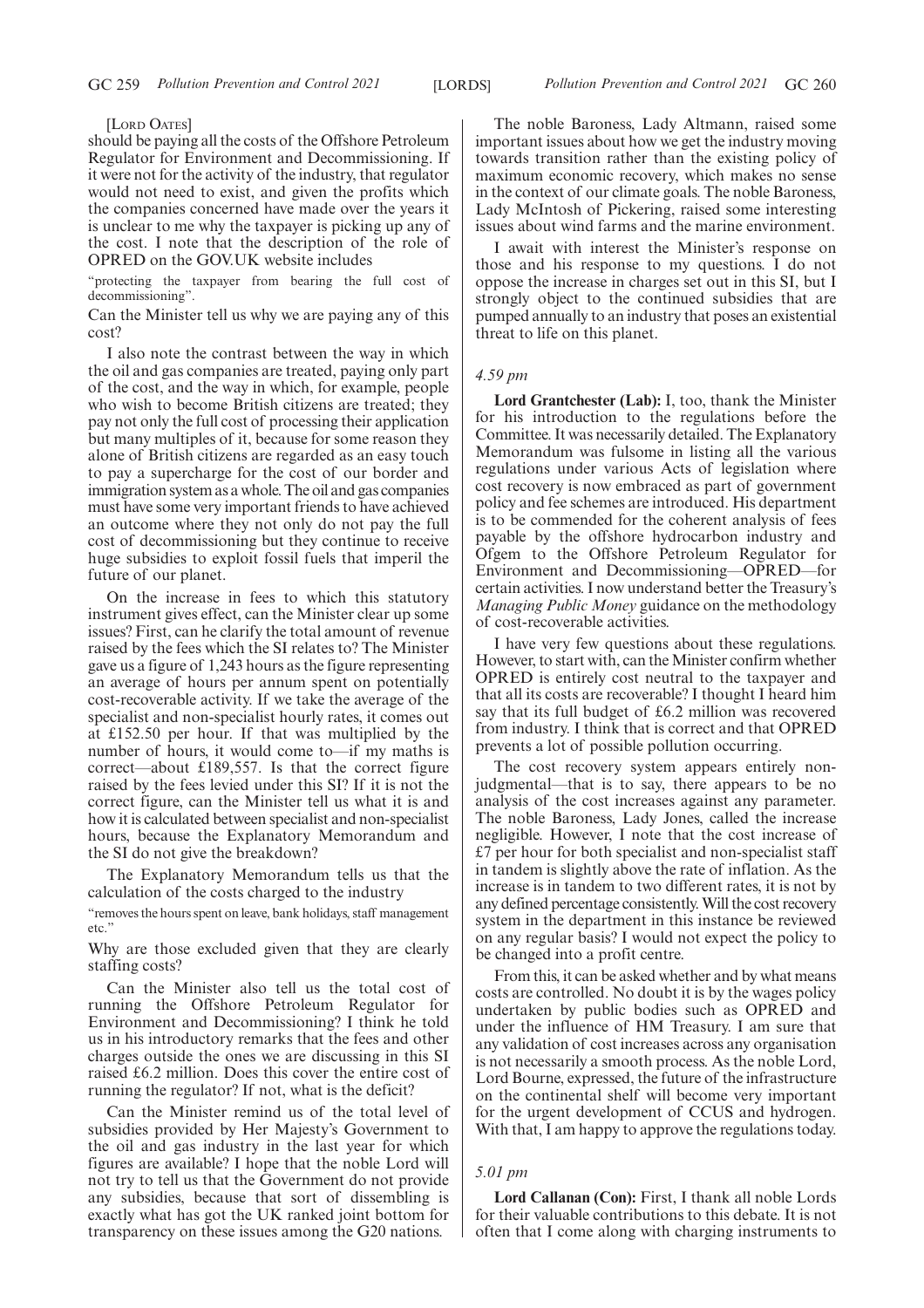have people complain that we are not increasing the fees enough but, as always, the noble Baroness, Lady Jones, provides a contrary view to established practice in this House. Nevertheless, it was an interesting debate.

As I said during my opening remarks, the fees regulations will enable OPRED to recover its costs for the provision of regulatory services under the offshore oil and gas environmental legislative regime, as opposed to such costs being passed on to the taxpayer. In response to the noble Lords, Lord Oates and Lord Grantchester, let me set out the position on OPRED's budget and fees income. As they both said, OPRED's annual fees income is £6.2 million on average. This represents around 65% of the cost of running its environmental operations unit. The total costs of around £10.6 million a year include that of the office in Aberdeen and corporate support provided from London.

On chargeable activities, OPRED considers the environmental implications of all offshore oil and gas operations before issuing permits and consents covering areas as diverse as seismic surveys, marine licences, oil pollution emergency plans, chemical permits, oil discharge permits and consent to locate permissions for offshore installations. To this end, OPRED reviews around 5,000 applications for permits and consents annually. In addition, there is a regular programme of monitoring and inspection to ensure compliance with the environmental regulations.

As the noble Lord, Lord Grantchester, said, in line with Her Majesty's Treasury's *Managing Public Money* guidance, OPRED does not charge for policy work—for example, the enacting of new, or revisions to existing, offshore environmental legislation. Nor is OPRED able to charge for enforcement activity, such as prosecutions. Let me also point out that OPRED had originally planned to implement the changes to its hourly rates through the Oil & Gas Authority (Levy and Fees) Regulations 2021, which were laid before Parliament under the negative resolution procedure and entered into force on 1 April 2021.

However, OPRED is relying on a power that requires an affirmative procedure. This is because the increases allowing it to recoup the costs for the provision of regulatory services are not alterations to reflect changes in the value of money. The OPRED provisions were therefore not suitable for the Oil and Gas Authority's regulations, hence the proposal to introduce these fees regulations.

In response to my noble friend Lord Bourne, who asked about UK progress on the deployment of carbon capture and storage, let me highlight the following. CCS will be essential for meeting the UK's 2050 net-zero target, playing a vital role in levelling up the economy, supporting the low-carbon economic transformation of our industrial regions and creating many new, high-value jobs. In November 2020, we announced a £1 billion CCS infrastructure fund, which will provide industry with the certainty required to deploy CCS at scale.

In addition, CCS will play an important role in the Government's industrial clusters mission, which sets out the ambition to establish the world's first net-zero carbon industrial cluster by 2040, backed by £170 million from the Industrial Strategy Challenge Fund, with the

spend profile running between January 2021 and March 2024. In February this year, BEIS published a consultation seeking stakeholder input on a potential approach to determining a natural sequence for locations to deploy CCS. Close to 100 responses to the consultation were received and BEIS recently published guidance for organisations wanting to take part in phase 1 of the CCS cluster sequencing process, which helps to meet the Government's commitment to capture 10 million tonnes of  $CO<sub>2</sub>$  per annum and have 5 gigawatts of low-carbon hydrogen capacity by 2030.

In response to the noble Baroness, Lady Jones, who asked why the costs were rising by such a very small sum and appear, as she said, to be subsidising the industry for government service, I remind her that, as I said earlier, the fees are calculated in accordance with Her Majesty's Treasury's *Managing Public Money* guidance, of which I am sure the noble Baroness is a great supporter, and any revisions to OPRED's charges that result from annual reviews can cover only the actual cost of providing its regulatory services. OPRED is not permitted to make a profit under Treasury rules. I know that the noble Baroness will be a strong supporter of Treasury rules, so our hands are tied in this regard.

When conducting future annual reviews of the feescharging regime plus associated functions, OPRED will ensure that the fees being charged fully reflect its regulatory activity and, in turn, the level of offshore operations in any given year. It is important to emphasise that, while the offshore oil and gas industry transitions to a net-zero basin, a comprehensive environment regulatory regime will be applied to its operations to ensure that a high level of protection for the marine environment is maintained. As we move towards net zero, the noble Baroness, Lady Jones, will also no doubt be delighted to hear that oil and gas will play a smaller role in meeting UK energy demand; however, it will still continue to play a role.

In response to my noble friend Lady Altmann, OPRED is an integral part of the Department for Business, Energy and Industrial Strategy. It is based in Aberdeen and currently has 97 staff. Those staff are civil servants. The calculation of the fees includes the full economic costs of the staff, including superannuation costs, which are also taken into account.

Questions were asked by, I think, the noble Lord, Lord Oates, about decommissioning costs. They are recovered through separate fees regulations. Currently, about 50% of the cost of running this unit is recovered through fees, and a consultation opened on 24 May on a proposal to increase fees recovery to around 80%.

My noble friend Lady Altmann also asked about transition. I would like to mention the North Sea transition deal, which will help significantly to reduce emissions, ensuring a net-zero basin by 2050 and supporting our goal of decarbonising the wider economy. Commitments in the deal will help to achieve a reduction in UK greenhouse gas emissions of 60 million tonnes, including 15 million tonnes through the progressive decarbonisation of UK production over the period to 2030. If the UK stopped producing gas, we would then need to import it and would therefore have little control over the carbon intensity of those inputs while losing the benefits of a domestic natural resource.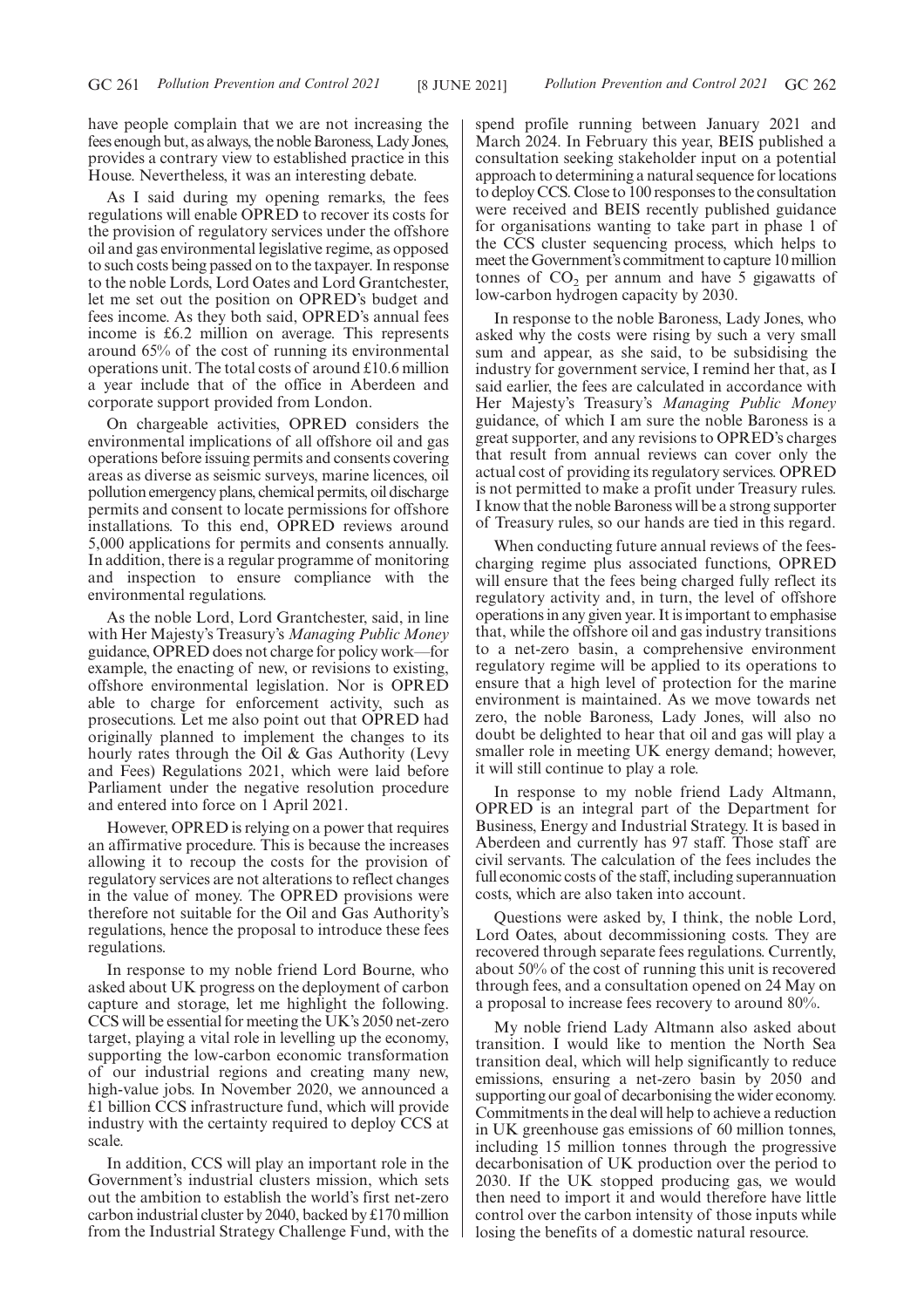#### [LORD CALLANAN]

In response to the points made by my noble friend Lady McIntosh, I am sure that she is well aware that the wind farm fee regime is not part of these regulations. I will write to her on the main points she asked about. The North Sea transition deal will harness the existing skills of the offshore oil and gas sector supply chain to help to deliver our new low-carbon technologies, such as hydrogen and carbon capture usage and storage, helping the UK to meet its net-zero targets.

I think I answered the questions asked by the noble Lord, Lord Oates, in the early part of my speech.

On the question from the noble Baroness, Lady Altmann, the fee increase mainly comprises two elements: an increase in staff costs as a result of a pay award and an increase in corporate costs relating to IT, HR, finance et cetera, which is allocated on a per head basis. As I explained earlier, it is all in line with the Treasury's *Managing Public Money* guidance, which does not allow OPRED to make a profit on its activities.

In response to the points made by the noble Lord, Lord Grantchester, although it might be helpful to the industry to have a form of indexing, again, this would fall foul of the favourite document of the noble Baroness, Lady Jones: Her Majesty's Treasury's *Managing Public Money* guidance regime, which provides that charges should be set to recover the full costs of the service being provided. This approach is intended to ensure that the Government neither profit at the expense of the industry nor make a loss for taxpayers to subsidise. OPRED's fees are reviewed annually to ensure that, year on year, the full costs of the service are recovered. If costs were to reduce, the fees would also reduce; however, if the costs increase, the fees will also increase so that the burden does not fall on the taxpayer but remains on those benefiting from the service.

I think I have dealt with most of the questions asked by noble Lords and I therefore commend the regulations to the Committee.

#### *Motion agreed.*

**The Deputy Chairman of Committees (Lord McNicol of West Kilbride) (Lab):**My Lords, the Grand Committee stands adjourned until 5.15 pm. I ask anyone leaving the Room to please sanitise their desk.

*5.11 pm*

*Sitting suspended.*

## **Arrangement of Business** *Announcement*

## *5.15 pm*

**The Deputy Chairman of Committees (Lord McNicol of West Kilbride) (Lab):** My Lords, the hybrid Grand Committee will now resume. The time limit for the following debate is one hour.

# **Ecodesign for Energy-Related Products and Energy Information Regulations 2021**

*Considered in Grand Committee*

*5.16 pm*

#### *Moved by Lord Callanan*

That the Grand Committee do consider the Ecodesign for Energy-Related Products and Energy Information Regulations 2021.

*Relevant document: 1st Report from the Secondary Legislation Scrutiny Committee*

**TheParliamentaryUnder-Secretaryof State,Department** for Business, Energy and Industrial Strategy (Lord Callanan) **(Con):** My Lords, I beg to move that these regulations, which were laid before the House on 28 April 2021, be approved.

Before I begin, let me provide a brief overview of ecodesign and energy labelling and what these policies are attempting to achieve. Ecodesign policies regulate products that consume energy when in use, such as household white goods, by setting minimum energy performance standards to increase their energy efficiency. More recently, ecodesign policies have also included resource efficiency measures, which seek to make products more repairable and recyclable, thereby reducing their use of material resources. In effect, ecodesign policies make the products we use in our homes and businesses more environmentally friendly, and also support long-term product innovation.

Energy labelling policies are intended to make clear and consistent information on a product's energy usage readily available to consumers at the point of purchase, to help them make more informed purchasing decisions. In effect, energy labelling encourages the uptake of more energy-efficient products, thereby reducing energy usage and saving consumers and businesses money on their energy bills.

Taken together, these policies make an important contribution to reducing energy use, improving environmental outcomes and cutting energy bills. It is estimated that the suite of ecodesign and energy labelling policies in force in Great Britain will save consumers £75 on their energy bills and save 8 megatonnes of carbon dioxide in 2021—the equivalent of the average yearly carbon emissions from electricity use of something like 12 million homes.

This statutory instrument seeks to enact commitments made by the UK in 2018 and 2019 when it was an EU member state in support of a package of new productspecific ecodesign and energy labelling measures. New ecodesign requirements are introduced by this statutory instrument for welding equipment, electric motors, household washing machines and dishwashers, domestic and commercial fridges, and televisions placed on the market in Great Britain. These requirements will raise the minimum energy efficiency of products on the market. In effect, this will phase out the least energyefficient products—in other words, the most costly and environmentally damaging products to run.

New obligations on manufacturers to make these products easier to recycle and repair will also be introduced. When buying a new washing machine or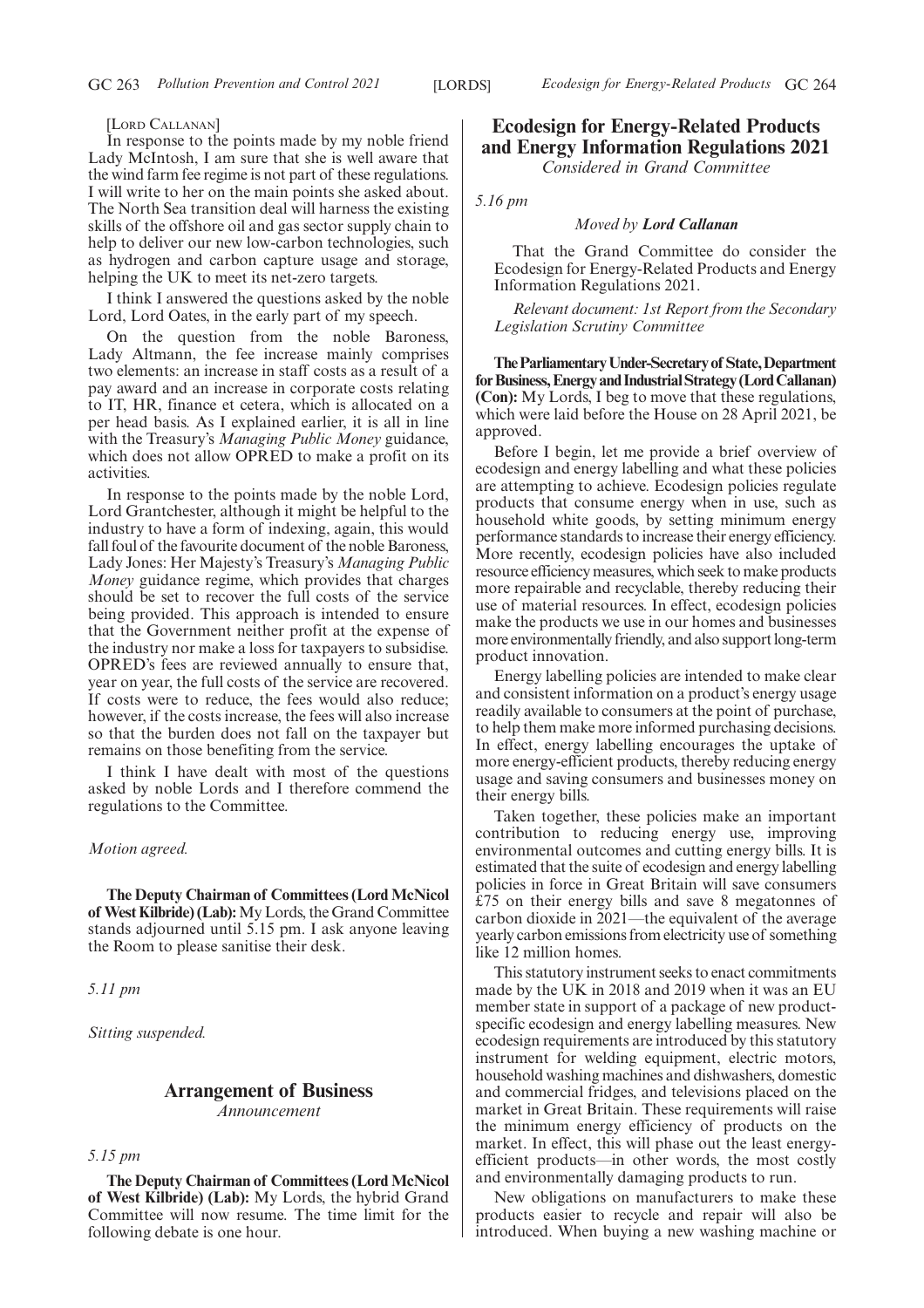television, consumers will now be entitled to access spare parts with which to repair their appliances. This will help consumers keep appliances in use for longer, thereby reducing electrical waste. A wider range of spare parts and helpful information will be made available to professional repairers, which will facilitate even more complex repairs to be carried out by people with the right skills to do it safely.

In addition, this statutory instrument will introduce an energy label for commercial refrigerating appliances for the first time. Underpinned by new minimum energy efficiency requirements, the energy label will provide information to businesses when buying a new refrigerated sales cabinet, for example, to help them to understand and compare the energy consumption of different products. This will encourage businesses to opt for more energy-efficient fridges for use in supermarkets and other commercial environments, helping to cut down on the energy use and associated carbon emissions of this product group. Furthermore, by setting ambitious boundaries for the A-G classes on the energy label, this policy will spur innovation in the design of commercial refrigerating appliances as manufacturers compete to achieve the highest energy efficiency ratings.

By introducing these more ambitious and environmentally friendly ecodesign and energy labelling requirements, we will ensure that we maintain high product standards in Great Britain and push the market to achieve ever greater carbon savings. The measures introduced by this SI will contribute savings of approximately 1.7 megatonnes of carbon dioxide between now and 2050. On top of this, the resultant reduction in energy use will improve air quality in Great Britain and cut many pounds from household and business energy bills. As I mentioned earlier, through greater repairability and recyclability of these electrical appliances, the measures introduced by this SI will help reduce the quantity of electrical waste reaching landfill each year. Lastly, introducing these requirements in Great Britain will ensure a common set of product standards with Northern Ireland, thereby facilitating trade across the Irish Sea.

A public consultation was conducted between September and November 2020. Feedback on the consultation proposals showed significant support among the respective manufacturing bases for the affected products and among environmental campaign groups for implementing these new requirements in Great Britain.

In conclusion, introducing these requirements is aligned with the Government's ambitions to achieve our carbon budget and net-zero targets; they will take us ever closer to reducing our energy use and environmental impact. Furthermore, the new measures will provide greener choices for consumers and businesses and will encourage product innovation. I therefore commend this statutory instrument to the Committee.

#### *5.21 pm*

**Baroness Jones of Moulsecoomb (GP):** My Lords, it is impossible for me as a Green to disagree with anything in the opening statement, because these are things that we have been saying for 30 or 40 years—so I am glad that the Government have finally caught up with all these concepts, such as lower power usage, longer life for all sorts of goods, repairing them, saving money for customers on their bills and having less waste to landfill. Those are all things that we have been arguing for for decades. However, in the statutory instrument, all I could really see is that it changes the flag on a label from an EU flag to a union flag. Please tell me if I am wrong; it is a very thick document, so presumably something else is in it, but that seemed to me the only pertinent point.

The rest of the instrument is all about ensuring that EU law continues to operate effectively in the UK. For me, it is another sad reflection of this Government's implementation of Brexit, because they made lots of promises about how we would be free from the shackles of the EU and how it would allow us to have the best environmental protections in the whole world—worldleading environmental protections, even. But the reality is that we are actually keeping 99% of EU laws, or weakening them, and then just sticking a union jack label on. Perhaps the Minister can point me to where I have gone wrong on this.

After reading this, I wonder what happened to creativity, ambition and even, as the Minister said, innovation. I know that the Government were carrying out a consultation on higher energy standards, and I am curious about that because, although I had only a quick search, I could not see the results. I do not know whether it is still ongoing, but it will be interesting if that says anything about improving on EU levels.

Of course, as any fool doth know, the cleanest, greenest and cheapest energy that you can have is the energy that you do not actually use. Our appliances and devices still use far more than they need to. The EU's headline energy efficiency target for appliances is for at least 32.5% by 2030. Are we going to improve on that or are we going to be left behind? The consultation to which I referred talked about the possibility of appliances being part of a smart grid—so, for example, a freezer could store the energy and might store electricity in the form of extra cold to be used when there was a bit more demand or energy is scarcer. That is an important advance in an entire rethinking of the energy system, relying on renewables and storage.

There is also talk of displaying lifetime energy costs at the point of purchase for a product, plus additional information on the cost of running it and, importantly, how easily it can be repaired, reused and recycled—namely, how durable it is. I have quite a lot of questions, but my main one is: what has happened to that consultation on higher energy standards, and has it encouraged the Government to raise their own standards?

#### *5.25 pm*

**Lord Oates (LD):** My Lords, I thank the Minister for his introductory comments and his explanation of this statutory instrument.

I note that the Explanatory Memorandum states:

"this legislation will protect the Great British market from the risk of 'dumping' of less efficient products which do not meet the minimum standards in the EU and in Northern Ireland ... For some products, without this SI suppliers may need to have two product lines—one for the GB market and one for the EU and Northern Ireland market ... Suppliers may also have to undertake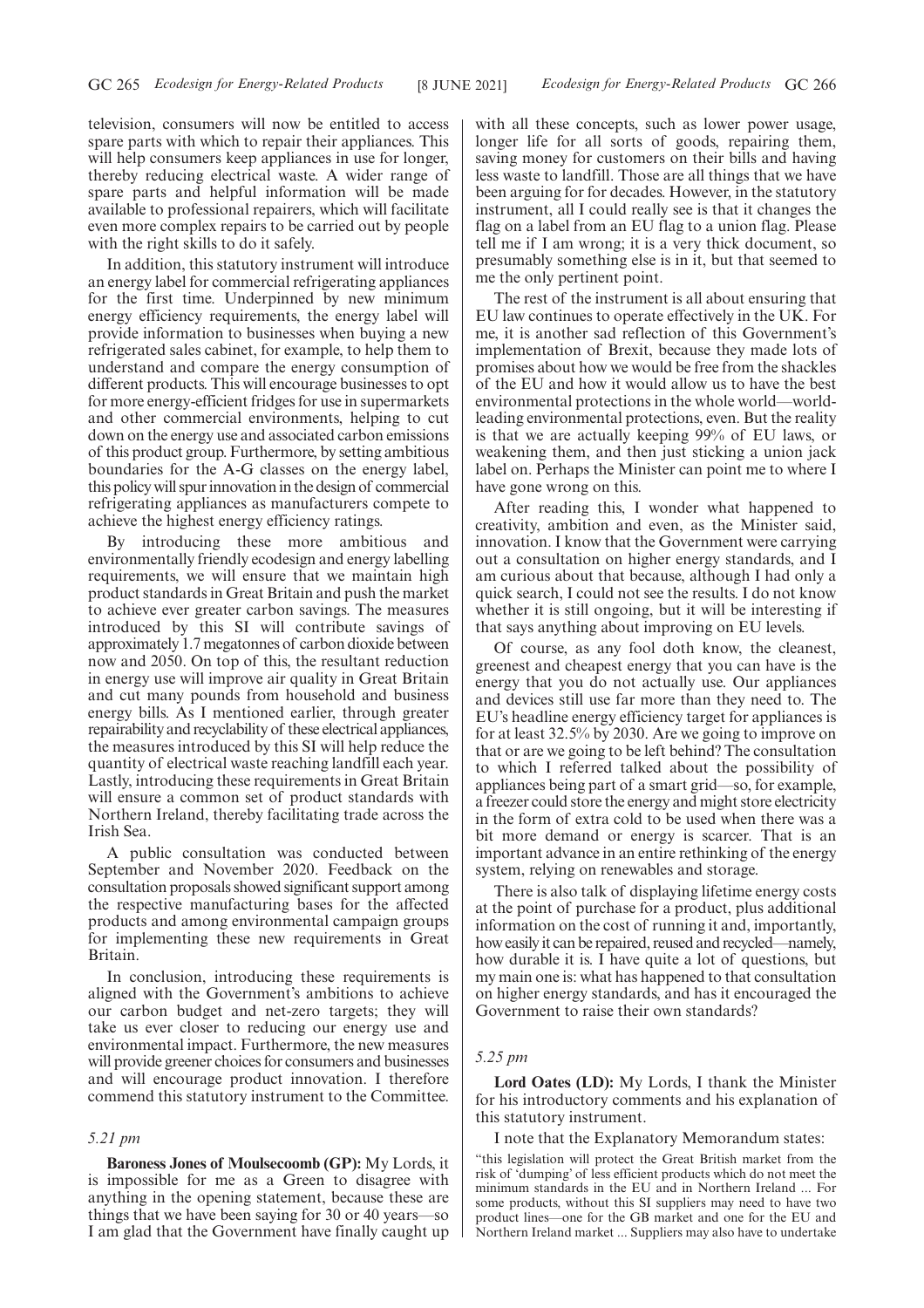#### [LORD OATES]

dual conformity assessment procedures to ensure compliance with both sets of requirements. This legislation avoids this outcome and the associated costs to business."

I am sure that the Minister will agree with me that this is a powerful argument for regulatory alignment and, indeed, for membership of the single market and, in order to influence the single market, membership of the European Union—but that is perhaps for another day.

I wonder whether the Minister can answer a few questions about this SI. Paragraph 7.8 of the Explanatory Memorandum states:

"In order to demonstrate or measure conformity with the ... Labelling requirements introduced by these Regulations, designated standards must be used ... However, none of the standards for the requirements in these Regulations is available to be designated yet due to their ongoing development.'

Is it usual to introduce legislation imposing labelling requirements where standards have not been designated? I understand that some of the products covered will be expected to use existing standards, but the Explanatory Memorandum states:

"For commercial refrigeration and welding equipment, for which there are no existing Regulations nor a transitional method of measurement, we expect suppliers to use the best available standards."

Can the Minister explain what that means and how conformity will be achieved between different manufacturers? Who will decide?

Could the Minister also explain why the regulations do not apply to appliances that are battery operated but can operate via a separately purchased AC/DC converter? Can the Minister also tell us what the practical difference is between the EU provision, referred to in paragraph 7.12, for a "product database" and the UK Government's proposal for a "publicly accessible website"? Can he explain how those two differ? Can he also tell us when the designated standards are likely to be available?

Finally, I note that, while the standards for the appliances under this regulation relate to energy efficiency, products covered here include dishwashers and washing machines. I wonder what plans the Government have—or whether there are different measures by which they can set standards for water usage. People who took part in the debate on the Environment Bill will know the difficulties and pressures that are caused by excess water usage, so I hope that the Government will consider how these may be brought in in future.

## *5.29 pm*

**Lord Grantchester (Lab):** Once again, I thank the Minister for his introduction to the regulations. They seem to be simple, straightforward updating regulations to continue the in-built progress to consumer standards from increases in product developments. This raises energy performance and efficiency standards in electric motors, various household goods and now, for the first time, welding equipment and commercial refrigeration. Has welding equipment become an everyday item in the marketplace?

I am pleased to the see that the Government are being practical and sensible in resisting the temptation to insist that the UK undertakes its own post-Brexit consumer products standards. While these standards were agreed by the UK as a member state, I trust that the Government will continue with this alignment. Independent standards would be extremely tedious in relation to the Northern Ireland protocol and would add greatly to costs generally.

As these regulations continue with the updating practice that existed before Brexit, I presume that trading standards will be able to pick up the changes relatively smoothly. Since monitoring of regulations and post-implementation reviews will continue, does the Minister foresee any problem resulting from these regulations across any part of the United Kingdom? The full 29 schedules covering online labelling and internet selling would suggest that the department is following well-worn pathways and extending these to welding equipment with practised ease.

If I may, I will make one consumer observation on product development. I do not often stray into the market for vacuum cleaners but, when I have done so, I have seen that generally the most powerful machines become irreplaceable with powerful replacements no longer available. Does the insistence on energy-saving improvements necessarily rule out the continuation of more powerful machinery in the marketplace? The more power that is needed tends to lead to these more powerful machines being withdrawn. Do the minimum energy performance standards—MEPS—need to take account of the range of options available within the average energy efficiency of all products in a product category? There may be other cases in the household product marketplace. Does the Minister have any insights from the department on this aspect?

I am glad that repairability is now being recognised as important. As the noble Lord, Lord Oates, remarked, it does seem rather unusual under paragraph 7.8 in the Explanatory Memorandum to bring in regulations on ecodesign and energy labelling before any of the standards for the requirements are available to be designated, due to ongoing development work. While I appreciate that the GB market must be protected from the risk of the dumping of less efficient products, should these regulations not be implemented in tandem with the EU, can the Minister explain why this is happening in this case? With that, I am happy to approve the regulations today.

## *5.33 pm*

**Lord Callanan (Con):** First, let me thank noble Lords for their contributions to this debate. As I said before, the Government are committed to delivering their carbon budget and net-zero targets. These regulations will help to achieve this by increasing resource efficiency and setting higher product standards, leading to 21.5 terawatt hours of electricity savings in the domestic sector by 2050, equivalent to around 1.7 megatonnes of carbon dioxide.

In response to the points made by the noble Baroness, Lady Jones, I thought for one brief moment that she was about to agree with something we were doing but, sadly, about two minutes into her speech, my hopes were dashed: she did not quite agree with everything we were doing, although perhaps she thought that we were on the right track.